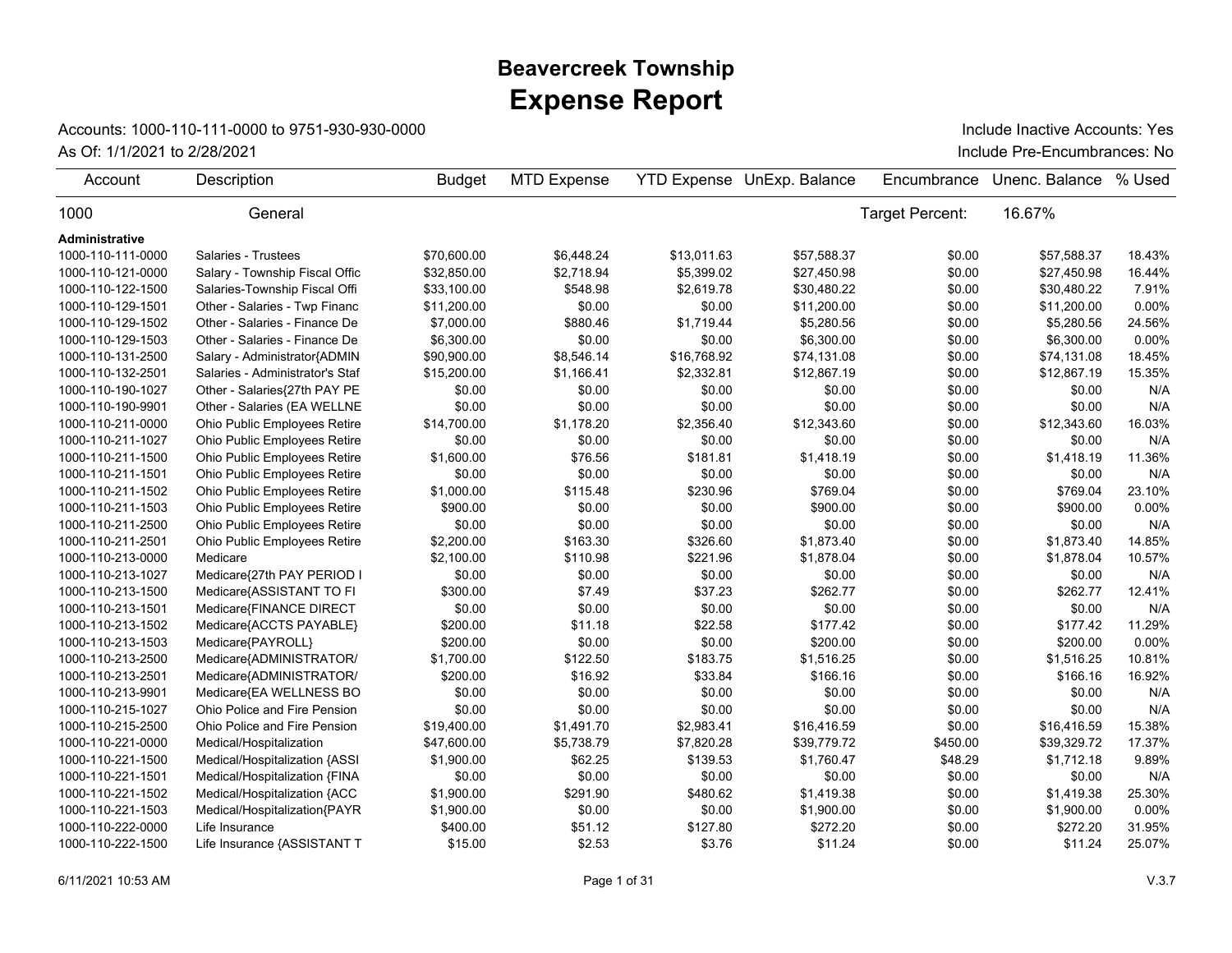| <b>Expense Report</b>        |                                   |               |                    |                    |                |              |                |           |  |
|------------------------------|-----------------------------------|---------------|--------------------|--------------------|----------------|--------------|----------------|-----------|--|
| As Of: 1/1/2021 to 2/28/2021 |                                   |               |                    |                    |                |              |                |           |  |
| Account                      | Description                       | <b>Budget</b> | <b>MTD Expense</b> | <b>YTD Expense</b> | UnExp. Balance | Encumbrance  | Unenc. Balance | % Used    |  |
| 1000-110-222-1501            | Life Insurance {FINANCE DIR       | \$0.00        | \$0.00             | \$0.00             | \$0.00         | \$0.00       | \$0.00         | N/A       |  |
| 1000-110-222-1502            | Life Insurance {ACCTS PAYA        | \$15.00       | \$3.22             | \$8.26             | \$6.74         | \$0.00       | \$6.74         | 55.07%    |  |
| 1000-110-222-1503            | Life Insurance{PAYROLL}           | \$15.00       | \$0.00             | \$0.00             | \$15.00        | \$0.00       | \$15.00        | 0.00%     |  |
| 1000-110-222-2500            | Life Insurance{ADMINISTRAT        | \$100.00      | \$28.00            | \$63.00            | \$37.00        | \$0.00       | \$37.00        | 63.00%    |  |
| 1000-110-222-2501            | Life Insurance (ADMINISTRA        | \$50.00       | \$0.00             | \$0.00             | \$50.00        | \$0.00       | \$50.00        | 0.00%     |  |
| 1000-110-223-0000            | Dental Insurance                  | \$2,800.00    | \$272.48           | \$408.74           | \$2,391.26     | \$0.00       | \$2,391.26     | 14.60%    |  |
| 1000-110-223-1500            | Dental Insurance {ASSISTAN        | \$113.00      | \$4.16             | \$6.88             | \$106.12       | \$2.42       | \$103.70       | 8.23%     |  |
| 1000-110-223-1501            | Dental Insurance {FINANCE         | \$0.00        | \$0.00             | \$0.00             | \$0.00         | \$0.00       | \$0.00         | N/A       |  |
| 1000-110-223-1502            | Dental Insurance {ACCTS PA        | \$113.00      | \$19.83            | \$29.74            | \$83.26        | \$0.00       | \$83.26        | 26.32%    |  |
| 1000-110-223-1503            | Dental Insurance{PAYROLL}         | \$113.00      | \$0.00             | \$0.00             | \$113.00       | \$0.00       | \$113.00       | 0.00%     |  |
| 1000-110-223-2500            | Dental Insurance                  | \$0.00        | \$0.00             | \$0.00             | \$0.00         | \$0.00       | \$0.00         | N/A       |  |
| 1000-110-230-0000            | <b>Workers' Compensation</b>      | \$8,000.00    | \$2,087.74         | \$2,087.74         | \$5,912.26     | \$0.00       | \$5,912.26     | 26.10%    |  |
| 1000-110-230-1503            | Workers' Compensation{FINA        | \$1,000.00    | \$835.10           | \$835.10           | \$164.90       | \$0.00       | \$164.90       | 83.51%    |  |
| 1000-110-240-1500            | Unemployment Compensatio          | \$13,000.00   | \$0.00             | \$0.00             | \$13,000.00    | \$0.00       | \$13,000.00    | 0.00%     |  |
| 1000-110-240-1501            | Unemployment Compensatio          | \$0.00        | \$0.00             | \$0.00             | \$0.00         | \$0.00       | \$0.00         | N/A       |  |
| 1000-110-240-1502            | Unemployment Compensatio          | \$0.00        | \$0.00             | \$0.00             | \$0.00         | \$0.00       | \$0.00         | N/A       |  |
| 1000-110-240-1503            | Unemployment Compensatio          | \$0.00        | \$0.00             | \$0.00             | \$0.00         | \$0.00       | \$0.00         | N/A       |  |
| 1000-110-251-2500            | Uniform, Tool and Equipment       | \$20,000.00   | \$0.00             | \$384.61           | \$19,615.39    | \$0.00       | \$19,615.39    | 1.92%     |  |
| 1000-110-290-1016            | Other - Employee Fringe Ben       | \$53,000.00   | \$2,377.81         | \$11,431.47        | \$41,568.53    | \$1,740.00   | \$39,828.53    | 24.85%    |  |
| 1000-110-311-0000            | Accounting and Legal Fees         | \$58,000.00   | \$3,149.00         | \$8,878.00         | \$49,122.00    | \$36,851.00  | \$12,271.00    | 78.84%    |  |
| 1000-110-311-1503            | Accounting and Legal Fees {F      | \$11,000.00   | \$0.00             | \$0.00             | \$11,000.00    | \$6,000.00   | \$5,000.00     | 54.55%    |  |
| 1000-110-312-0000            | <b>Auditing Services</b>          | \$22,000.00   | \$0.00             | \$0.00             | \$22,000.00    | \$8,000.00   | \$14,000.00    | 36.36%    |  |
| 1000-110-313-0000            | <b>Uniform Accounting Network</b> | (\$4,200.00)  | \$1,074.00         | \$1,074.00         | (\$5,274.00)   | \$0.00       | (\$5,274.00)   | $-25.57%$ |  |
| 1000-110-314-0000            | <b>Tax Collection Fees</b>        | \$10,000.00   | \$0.00             | \$0.00             | \$10,000.00    | \$0.00       | \$10,000.00    | 0.00%     |  |
| 1000-110-315-0000            | <b>Election Expenses</b>          | \$9,000.00    | \$0.00             | \$0.00             | \$9,000.00     | \$0.00       | \$9,000.00     | 0.00%     |  |
| 1000-110-316-0000            | <b>Engineering Services</b>       | \$204,562.50  | \$6,062.50         | \$6,975.00         | \$197,587.50   | \$66,795.00  | \$130,792.50   | 36.06%    |  |
| 1000-110-319-2500            | Other - Professional and Tech     | \$4,000.00    | \$0.00             | \$0.00             | \$4,000.00     | \$0.00       | \$4,000.00     | 0.00%     |  |
| 1000-110-321-0000            | Rents and Leases                  | \$316.79      | \$16.78            | \$50.36            | \$266.43       | \$170.43     | \$96.00        | 69.70%    |  |
| 1000-110-321-1503            | Rents and Leases {FINANCE         | \$1,534.61    | \$25.17            | \$84.98            | \$1,449.63     | \$369.63     | \$1,080.00     | 29.62%    |  |
| 1000-110-322-0000            | Garbage and Trash Removal         | \$3,765.57    | \$584.47           | \$1,150.04         | \$2,615.53     | \$3,015.53   | $(\$400.00)$   | 110.62%   |  |
| 1000-110-323-1009            | Repairs and Maintenance{RE        | \$3,000.00    | \$0.00             | \$0.00             | \$3,000.00     | \$0.00       | \$3,000.00     | 0.00%     |  |
| 1000-110-330-0000            | <b>Travel and Meeting Expense</b> | \$2,477.00    | \$0.00             | \$39.94            | \$2,437.06     | \$0.00       | \$2,437.06     | 1.61%     |  |
| 1000-110-330-1503            | Travel and Meeting Expense {      | \$2,750.95    | \$62.16            | \$123.11           | \$2,627.84     | \$1,067.84   | \$1,560.00     | 43.29%    |  |
| 1000-110-330-2500            | Travel and Meeting Expense{       | \$5,130.00    | \$0.00             | \$0.00             | \$5,130.00     | \$130.00     | \$5,000.00     | 2.53%     |  |
| 1000-110-341-0000            | Telephone                         | \$5,016.95    | \$0.00             | \$0.00             | \$5,016.95     | \$1,516.95   | \$3,500.00     | 30.24%    |  |
| 1000-110-341-2500            | Telephone{ADMINISTRATOR           | \$2,020.00    | \$0.00             | \$0.00             | \$2,020.00     | \$0.00       | \$2,020.00     | 0.00%     |  |
| 1000-110-342-0000            | Postage                           | \$1,000.00    | \$500.00           | \$500.00           | \$500.00       | \$500.00     | \$0.00         | 100.00%   |  |
| 1000-110-343-0000            | Postage Machine Rental            | \$500.00      | \$0.00             | \$0.00             | \$500.00       | \$0.00       | \$500.00       | $0.00\%$  |  |
| 1000-110-344-0000            | Printing                          | \$3,000.00    | \$822.17           | \$1,507.71         | \$1,492.29     | \$1,420.25   | \$72.04        | 97.60%    |  |
| 1000-110-345-1005            | Advertising{TOWNSHIP LEG          | \$450.00      | \$0.00             | \$1,263.68         | (\$813.68)     | \$8,736.32   | (\$9,550.00)   | 2222.22%  |  |
| 1000-110-345-1503            | Advertising {FINANCE DEPA         | \$860.00      | \$0.00             | \$0.00             | \$860.00       | \$0.00       | \$860.00       | 0.00%     |  |
| 1000-110-351-0000            | Electricity                       | \$5,325.55    | \$363.45           | \$785.06           | \$4,540.49     | \$1,970.04   | \$2,570.45     | 51.73%    |  |
| 1000-110-351-1006            | Electricity{LIGHTING TUNNE        | \$0.00        | \$0.00             | \$0.00             | \$0.00         | \$0.00       | \$0.00         | N/A       |  |
| 1000-110-360-0000            | <b>Contracted Services</b>        | \$85,048.18   | \$473.93           | \$1,547.14         | \$83,501.04    | \$10,352.57  | \$73,148.47    | 13.99%    |  |
| 1000-110-360-1503            | Contracted Services {FINANC       | \$14,500.00   | \$2,295.28         | \$5,531.74         | \$8,968.26     | (\$1,340.43) | \$10,308.69    | 28.91%    |  |
| 1000-110-370-1007            | Payment to Another Political      | \$1,200.00    | \$0.00             | \$0.00             | \$1,200.00     | \$0.00       | \$1,200.00     | 0.00%     |  |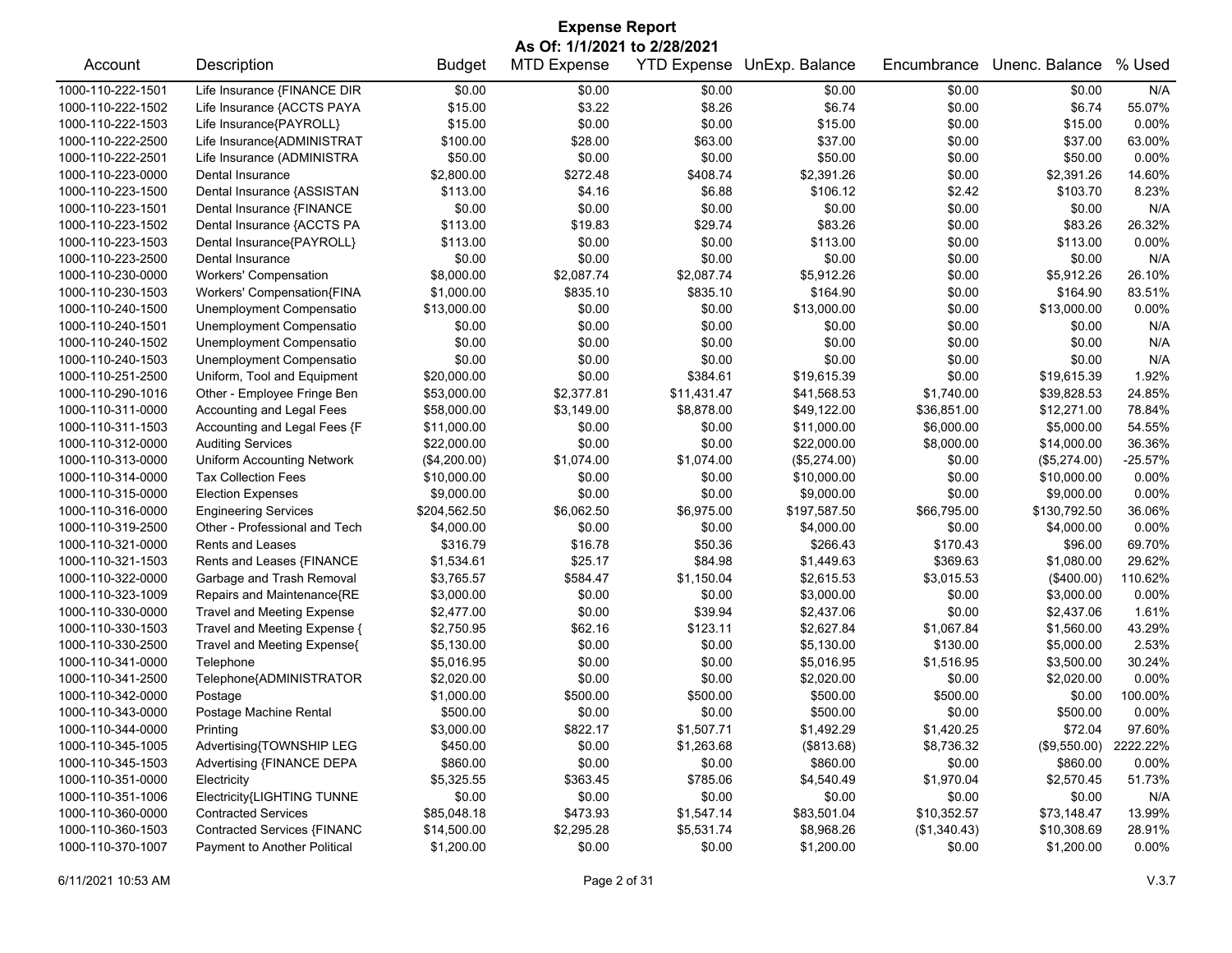| <b>Expense Report</b>                   |                                    |                |                              |              |                            |              |                |         |
|-----------------------------------------|------------------------------------|----------------|------------------------------|--------------|----------------------------|--------------|----------------|---------|
|                                         |                                    |                | As Of: 1/1/2021 to 2/28/2021 |              |                            |              |                |         |
| Account                                 | Description                        | <b>Budget</b>  | <b>MTD Expense</b>           |              | YTD Expense UnExp. Balance | Encumbrance  | Unenc. Balance | % Used  |
| 1000-110-370-1008                       | Payment to Another Political       | \$12,000.00    | \$0.00                       | \$2,881.00   | \$9,119.00                 | \$8,643.00   | \$476.00       | 96.03%  |
| 1000-110-370-1009                       | Payment to Another Political       | \$3,000.00     | \$0.00                       | \$0.00       | \$3,000.00                 | \$0.00       | \$3,000.00     | 0.00%   |
| 1000-110-389-0000                       | Other - Insurance and Bondin       | \$30,000.00    | \$0.00                       | \$31,136.97  | (\$1,136.97)               | \$0.00       | (\$1,136.97)   | 103.79% |
| 1000-110-410-0000                       | <b>Office Supplies</b>             | \$2,513.96     | \$273.58                     | \$1,366.90   | \$1,147.06                 | \$780.24     | \$366.82       | 85.41%  |
| 1000-110-410-1503                       | Office Supplies {FINANCE DE        | \$5,012.59     | \$992.74                     | \$1,397.37   | \$3,615.22                 | \$1,002.89   | \$2,612.33     | 47.88%  |
| 1000-110-420-1010                       | <b>Operating Supplies{JANITORI</b> | \$144.00       | \$0.00                       | \$0.00       | \$144.00                   | \$0.00       | \$144.00       | 0.00%   |
| 1000-110-420-6002                       | Operating Supplies{FUEL}           | \$1,600.00     | \$42.23                      | \$173.86     | \$1,426.14                 | \$1,357.77   | \$68.37        | 95.73%  |
| 1000-110-519-0000                       | Other - Dues and Fees              | \$7,030.00     | \$0.00                       | \$200.00     | \$6,830.00                 | \$2,680.52   | \$4,149.48     | 40.97%  |
| 1000-110-519-1503                       | Other - Dues and Fees {FINA        | \$400.00       | \$0.00                       | \$0.00       | \$400.00                   | \$0.00       | \$400.00       | 0.00%   |
| 1000-110-520-0000                       | <b>Compensation and Damages</b>    | \$3,400.00     | \$0.00                       | \$0.00       | \$3,400.00                 | \$0.00       | \$3,400.00     | 0.00%   |
| 1000-110-599-0000                       | Other - Other Expenses             | \$10,000.00    | \$0.00                       | \$0.00       | \$10,000.00                | \$0.00       | \$10,000.00    | 0.00%   |
| 1000-110-740-1503                       | Machinery, Equipment and Fu        | \$2,412.50     | \$0.00                       | \$112.50     | \$2,300.00                 | \$0.00       | \$2,300.00     | 4.66%   |
| 1000-110-740-2500                       | Machinery, Equipment and Fu        | \$1,000.00     | \$0.00                       | \$0.00       | \$1,000.00                 | \$0.00       | \$1,000.00     | 0.00%   |
| 1000-110-750-0000                       | <b>Motor Vehicles</b>              | \$20,000.00    | \$951.49                     | \$4,313.51   | \$15,686.49                | \$19,048.51  | (\$3,362.02)   | 116.81% |
|                                         | <b>Administrative Totals:</b>      | \$1,014,455.15 | \$53,067.36                  | \$143,350.54 | \$871.104.61               | \$181,308.77 | \$689,795.84   | 32.00%  |
| <b>Townhalls</b>                        |                                    |                |                              |              |                            |              |                |         |
| 1000-120-190-0000                       | Other-Salaries                     | \$0.00         | \$0.00                       | \$0.00       | \$0.00                     | \$0.00       | \$0.00         | N/A     |
| 1000-120-211-0000                       | Ohio Public Employees Retire       | \$0.00         | \$0.00                       | \$0.00       | \$0.00                     | \$0.00       | \$0.00         | N/A     |
| 1000-120-213-0000                       | Medicare                           | \$0.00         | \$0.00                       | \$0.00       | \$0.00                     | \$0.00       | \$0.00         | N/A     |
| 1000-120-221-0000                       | Medical/Hospitalization            | \$0.00         | \$0.00                       | \$0.00       | \$0.00                     | \$0.00       | \$0.00         | N/A     |
| 1000-120-222-0000                       | Life Insurance                     | \$0.00         | \$0.00                       | \$0.00       | \$0.00                     | \$0.00       | \$0.00         | N/A     |
| 1000-120-223-0000                       | Dental Insurance                   | \$0.00         | \$0.00                       | \$0.00       | \$0.00                     | \$0.00       | \$0.00         | N/A     |
| 1000-120-323-0000                       | Repairs and Maintenance            | \$300.00       | \$0.00                       | \$0.00       | \$300.00                   | \$0.00       | \$300.00       | 0.00%   |
| 1000-120-352-0000                       | Water and Sewage                   | \$576.41       | \$36.72                      | \$76.41      | \$500.00                   | \$600.00     | (\$100.00)     | 117.35% |
| 1000-120-359-0000                       | Other - Utilities                  | \$2,500.00     | \$1,132.40                   | \$2,692.17   | (\$192.17)                 | \$3,249.22   | (\$3,441.39)   | 237.66% |
| 1000-120-420-0000                       | <b>Operating Supplies</b>          | \$900.00       | \$224.73                     | \$258.90     | \$641.10                   | \$0.00       | \$641.10       | 28.77%  |
| 1000-120-599-1015                       | Other - Other Expenses{TOW         | \$3,400.00     | \$420.50                     | \$1,119.00   | \$2,281.00                 | \$4,205.00   | (\$1,924.00)   | 156.59% |
| 1000-120-740-0000                       | Machinery, Equipment and Fu        | \$86,070.23    | \$8,906.00                   | \$18,686.06  | \$67,384.17                | \$25,978.32  | \$41,405.85    | 51.89%  |
|                                         | <b>Townhalls Totals:</b>           | \$93,746.64    | \$10,720.35                  | \$22,832.54  | \$70,914.10                | \$34,032.54  | \$36,881.56    | 60.66%  |
| <b>Community Development &amp; Risk</b> |                                    |                |                              |              |                            |              |                |         |
| 1000-130-190-6000                       | Other - Salaries{CD&R}             | \$211,820.00   | \$15,818.65                  | \$31,071.82  | \$180,748.18               | \$0.00       | \$180,748.18   | 14.67%  |
| 1000-130-211-6000                       | Ohio Public Employees Retire       | \$29,655.00    | \$2,114.64                   | \$4,221.12   | \$25,433.88                | \$0.00       | \$25,433.88    | 14.23%  |
| 1000-130-213-6000                       | Medicare{CD&R}                     | \$4,236.00     | \$206.90                     | \$415.93     | \$3,820.07                 | \$0.00       | \$3,820.07     | 9.82%   |
| 1000-130-221-6000                       | Medical/Hospitalization{CD&R       | \$44,000.00    | \$5,518.09                   | \$8,277.23   | \$35,722.77                | \$0.00       | \$35,722.77    | 18.81%  |
| 1000-130-222-6000                       | Life Insurance{CD&R}               | \$200.00       | \$45.50                      | \$98.00      | \$102.00                   | \$0.00       | \$102.00       | 49.00%  |
| 1000-130-223-6000                       | Dental Insurance{CD&R}             | \$1,600.00     | \$194.26                     | \$291.46     | \$1,308.54                 | \$0.00       | \$1,308.54     | 18.22%  |
| 1000-130-251-6000                       | Uniform, Tool and Equipment        | \$0.00         | \$0.00                       | \$0.00       | \$0.00                     | \$0.00       | \$0.00         | N/A     |
| 1000-130-311-6000                       | Accounting and Legal Fees{Z        | \$15,000.00    | \$1,235.00                   | \$1,988.00   | \$13,012.00                | \$10,000.00  | \$3,012.00     | 79.92%  |
| 1000-130-318-6000                       | Training Services{CD&R}            | \$2,000.00     | \$0.00                       | \$0.00       | \$2,000.00                 | \$65.00      | \$1,935.00     | 3.25%   |
| 1000-130-323-6000                       | Repairs and Maintenance{CD         | \$100.00       | \$0.00                       | \$0.00       | \$100.00                   | \$0.00       | \$100.00       | 0.00%   |
| 1000-130-330-6000                       | Travel and Meeting Expense{        | \$525.00       | \$0.00                       | \$0.00       | \$525.00                   | \$25.00      | \$500.00       | 4.76%   |
| 1000-130-341-6000                       | Telephone {CD&R}                   | \$0.00         | \$0.00                       | \$0.00       | \$0.00                     | \$0.00       | \$0.00         | N/A     |
| 1000-130-342-6000                       | Postage{CD&R}                      | \$500.00       | \$0.00                       | \$0.00       | \$500.00                   | \$440.40     | \$59.60        | 88.08%  |
| 1000-130-344-6000                       | Printing{CD&R}                     | \$300.00       | \$0.00                       | \$0.00       | \$300.00                   | \$0.00       | \$300.00       | 0.00%   |
| 1000-130-345-6000                       | Advertising{CD&R}                  | \$3,895.20     | \$0.00                       | \$395.20     | \$3,500.00                 | \$0.00       | \$3,500.00     | 10.15%  |
| 1000-130-360-6000                       | Contracted Services{CD&R}          | \$10,000.00    | \$7,045.75                   | \$7,045.75   | \$2,954.25                 | \$2,775.00   | \$179.25       | 98.21%  |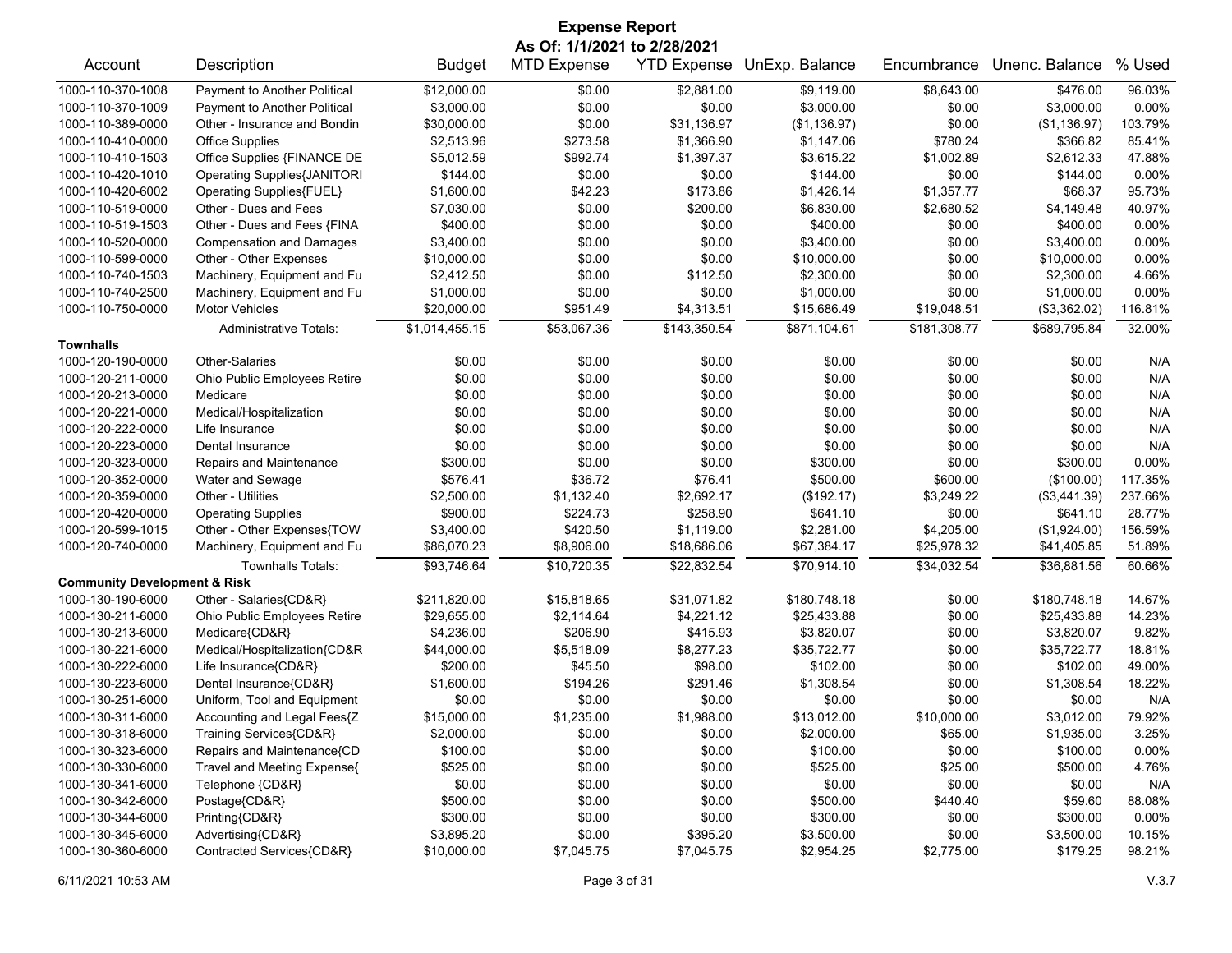| <b>Expense Report</b>       |                                      |               |                              |                    |                |             |                |         |  |
|-----------------------------|--------------------------------------|---------------|------------------------------|--------------------|----------------|-------------|----------------|---------|--|
|                             |                                      |               | As Of: 1/1/2021 to 2/28/2021 |                    |                |             |                |         |  |
| Account                     | Description                          | <b>Budget</b> | <b>MTD Expense</b>           | <b>YTD Expense</b> | UnExp. Balance | Encumbrance | Unenc. Balance | % Used  |  |
| 1000-130-389-6000           | Other - Insurance and Bondin         | \$450.00      | \$0.00                       | \$0.00             | \$450.00       | \$0.00      | \$450.00       | 0.00%   |  |
| 1000-130-410-6000           | Office Supplies{CD&R}                | \$877.28      | \$0.00                       | \$0.00             | \$877.28       | \$407.27    | \$470.01       | 46.42%  |  |
| 1000-130-420-6000           | Operating Supplies{CD&R}             | \$167.98      | \$0.00                       | \$0.00             | \$167.98       | \$17.98     | \$150.00       | 10.70%  |  |
| 1000-130-420-6002           | Operating Supplies{FUEL CD           | \$500.00      | \$0.00                       | \$0.00             | \$500.00       | \$0.00      | \$500.00       | 0.00%   |  |
| 1000-130-430-3000           | Small Tools and Minor Equip          | \$1,000.00    | \$0.00                       | \$0.00             | \$1,000.00     | \$0.00      | \$1,000.00     | 0.00%   |  |
| 1000-130-430-6000           | Small Tools and Minor Equip          | \$380.78      | \$0.00                       | \$0.00             | \$380.78       | \$141.07    | \$239.71       | 37.05%  |  |
| 1000-130-519-6000           | Other - Dues and Fees{CD&R           | \$150.00      | \$0.00                       | \$0.00             | \$150.00       | \$86.00     | \$64.00        | 57.33%  |  |
| 1000-130-599-6000           | Other - Other Expenses{CD&           | \$1,000.00    | \$0.00                       | \$0.00             | \$1,000.00     | \$0.00      | \$1,000.00     | 0.00%   |  |
| 1000-130-740-6000           | Machinery, Equipment and Fu          | \$2,000.00    | \$0.00                       | \$0.00             | \$2,000.00     | \$600.00    | \$1,400.00     | 30.00%  |  |
|                             | Community Development & Risk Totals: | \$330,357.24  | \$32,178.79                  | \$53,804.51        | \$276,552.73   | \$14,557.72 | \$261,995.01   | 20.69%  |  |
| <b>Human Resources</b>      |                                      |               |                              |                    |                |             |                |         |  |
| 1000-190-190-2000           | Other - Salaries{HUMAN RES           | \$11,700.00   | \$545.00                     | \$672.40           | \$11,027.60    | \$0.00      | \$11,027.60    | 5.75%   |  |
| 1000-190-211-2000           | Ohio Public Employees Retire         | \$1,700.00    | \$71.79                      | \$89.43            | \$1,610.57     | \$0.00      | \$1,610.57     | 5.26%   |  |
| 1000-190-213-2000           | Medicare{HUMAN RESOURC               | \$300.00      | \$6.87                       | \$8.59             | \$291.41       | \$0.00      | \$291.41       | 2.86%   |  |
| 1000-190-221-2000           | Medical/Hospitalization{HUM          | \$1,900.00    | \$203.62                     | \$223.06           | \$1.676.94     | \$0.00      | \$1,676.94     | 11.74%  |  |
| 1000-190-222-2000           | Life Insurance{HUMAN RESO            | \$15.00       | \$1.61                       | \$3.50             | \$11.50        | \$0.00      | \$11.50        | 23.33%  |  |
| 1000-190-223-2000           | Dental Insurance{HUMAN RE            | \$113.00      | \$6.38                       | \$7.50             | \$105.50       | \$0.00      | \$105.50       | 6.64%   |  |
| 1000-190-318-2000           | Training Services{HUMAN RE           | \$1,173.00    | \$0.00                       | \$0.00             | \$1,173.00     | \$500.00    | \$673.00       | 42.63%  |  |
| 1000-190-319-2000           | Other - Professional and Tech        | \$259.00      | \$0.00                       | \$0.00             | \$259.00       | \$0.00      | \$259.00       | 0.00%   |  |
| 1000-190-330-2000           | Travel and Meeting Expense{          | \$1,500.00    | \$0.00                       | \$0.00             | \$1,500.00     | \$0.00      | \$1,500.00     | 0.00%   |  |
| 1000-190-360-2000           | Contracted Services{HUMAN            | \$7,500.00    | \$0.00                       | \$0.00             | \$7,500.00     | \$0.00      | \$7,500.00     | 0.00%   |  |
| 1000-190-410-2000           | Office Supplies{HUMAN RES            | \$408.98      | \$0.00                       | \$0.00             | \$408.98       | \$221.50    | \$187.48       | 54.16%  |  |
| 1000-190-510-2000           | Dues and Fees{HUMAN RES              | \$615.67      | \$315.67                     | \$315.67           | \$300.00       | \$0.00      | \$300.00       | 51.27%  |  |
| 1000-190-740-2000           | Machinery, Equipment and Fu          | \$1,000.00    | \$0.00                       | \$0.00             | \$1,000.00     | \$259.23    | \$740.77       | 25.92%  |  |
|                             | Human Resources Totals:              | \$28,184.65   | \$1,150.94                   | \$1,320.15         | \$26,864.50    | \$980.73    | \$25,883.77    | 8.16%   |  |
| <b>Highways</b>             |                                      |               |                              |                    |                |             |                |         |  |
| 1000-330-190-4000           | Other - Salaries{GENERAL R           | \$0.00        | \$0.00                       | \$35.52            | (\$35.52)      | \$0.00      | (\$35.52)      | N/A     |  |
| 1000-330-211-4000           | Ohio Public Employees Retire         | \$0.00        | \$0.00                       | \$0.00             | \$0.00         | \$0.00      | \$0.00         | N/A     |  |
| 1000-330-213-4000           | Medicare{GENERAL ROAD}               | \$0.00        | \$0.00                       | \$0.00             | \$0.00         | \$0.00      | \$0.00         | N/A     |  |
| 1000-330-221-4000           | Medical/Hospitalization{GENE         | \$0.00        | \$0.00                       | \$137.24           | (\$137.24)     | \$0.00      | (\$137.24)     | N/A     |  |
| 1000-330-222-4000           | Life Insurance{GENERAL RO            | \$0.00        | \$0.00                       | \$4.27             | (\$4.27)       | \$0.00      | (\$4.27)       | N/A     |  |
| 1000-330-223-4000           | Dental Insurance{GENERAL             | \$0.00        | \$0.00                       | \$4.84             | (\$4.84)       | \$0.00      | (\$4.84)       | N/A     |  |
| 1000-330-360-4999           | <b>Internal Billing</b>              | \$25,000.00   | \$1,345.31                   | \$1,345.31         | \$23,654.69    | \$23,654.69 | \$0.00         | 100.00% |  |
|                             | Highways Totals:                     | \$25,000.00   | \$1,345.31                   | \$1,527.18         | \$23,472.82    | \$23,654.69 | (\$181.87)     | 100.73% |  |
| <b>Health Districts</b>     |                                      |               |                              |                    |                |             |                |         |  |
| 1000-420-370-0000           | Payment to Another Political         | \$25,500.00   | \$0.00                       | \$0.00             | \$25,500.00    | \$0.00      | \$25,500.00    | 0.00%   |  |
|                             | <b>Health Districts Totals:</b>      | \$25,500.00   | \$0.00                       | \$0.00             | \$25,500.00    | \$0.00      | \$25,500.00    | 0.00%   |  |
| <b>Parks and Recreation</b> |                                      |               |                              |                    |                |             |                |         |  |
| 1000-610-190-0000           | Other - Salaries                     | \$0.00        | \$0.00                       | \$0.00             | \$0.00         | \$0.00      | \$0.00         | N/A     |  |
| 1000-610-190-8010           | Other - Salaries {PARKS: FU          | \$0.00        | \$0.00                       | \$0.00             | \$0.00         | \$0.00      | \$0.00         | N/A     |  |
| 1000-610-190-8011           | Other - Salaries {PARKS: PA          | \$0.00        | \$0.00                       | \$0.00             | \$0.00         | \$0.00      | \$0.00         | N/A     |  |
| 1000-610-211-0000           | Ohio Public Employees Retire         | \$0.00        | \$0.00                       | \$0.00             | \$0.00         | \$0.00      | \$0.00         | N/A     |  |
| 1000-610-211-8010           | Ohio Public Employees Retire         | \$0.00        | \$0.00                       | \$0.00             | \$0.00         | \$0.00      | \$0.00         | N/A     |  |
| 1000-610-211-8011           | Ohio Public Employees Retire         | \$0.00        | \$0.00                       | \$0.00             | \$0.00         | \$0.00      | \$0.00         | N/A     |  |
| 1000-610-213-0000           | Medicare                             | \$0.00        | \$0.00                       | \$0.00             | \$0.00         | \$0.00      | \$0.00         | N/A     |  |
| 1000-610-213-8010           | Medicare{PARKS: FULL-TIM             | \$0.00        | \$0.00                       | \$0.00             | \$0.00         | \$0.00      | \$0.00         | N/A     |  |
| 6/11/2021 10:53 AM          |                                      |               | Page 4 of 31                 |                    |                |             |                | V.3.7   |  |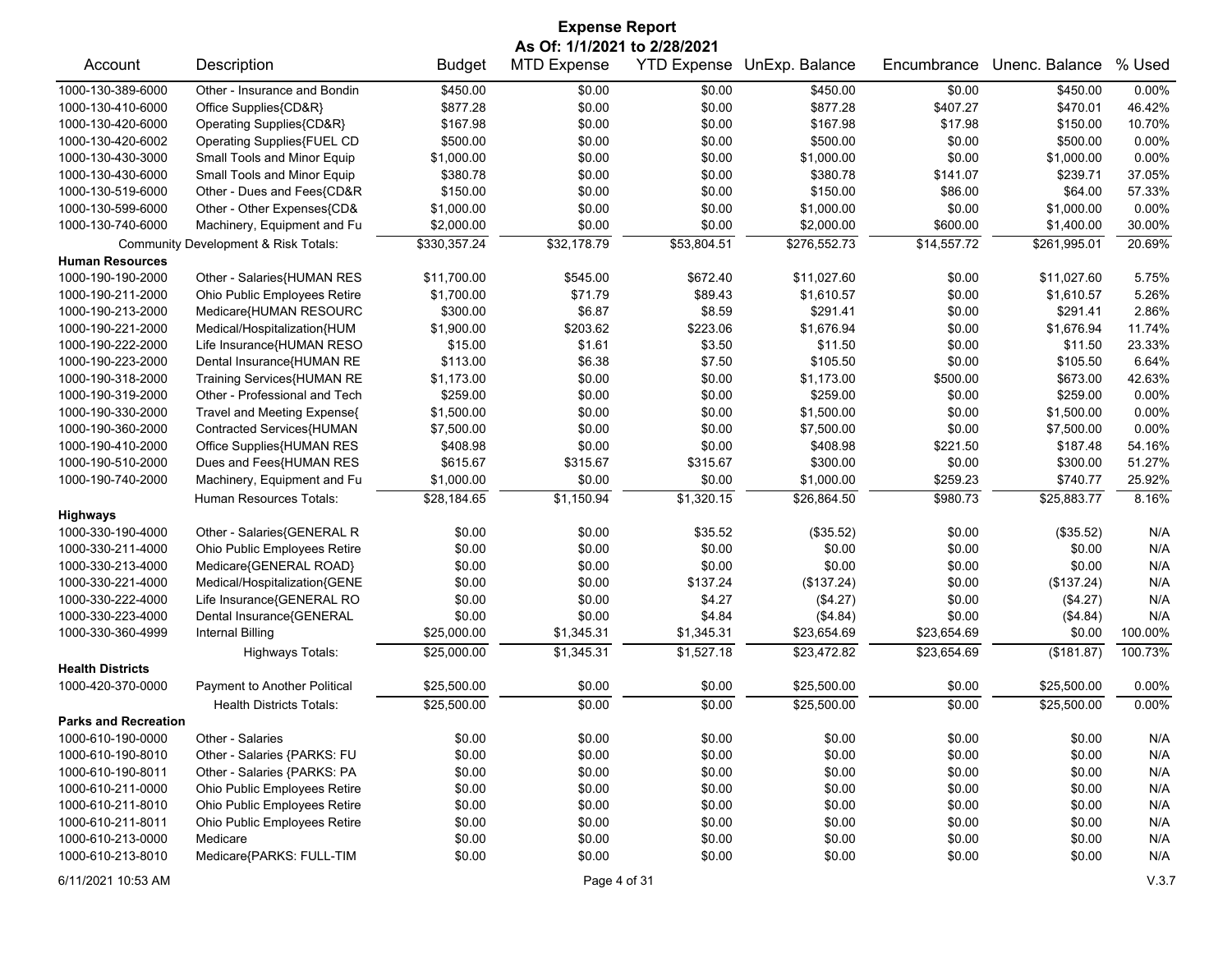| <b>Expense Report</b>         |                                    |               |                    |             |                            |             |                |         |  |  |
|-------------------------------|------------------------------------|---------------|--------------------|-------------|----------------------------|-------------|----------------|---------|--|--|
|                               | As Of: 1/1/2021 to 2/28/2021       |               |                    |             |                            |             |                |         |  |  |
| Account                       | Description                        | <b>Budget</b> | <b>MTD Expense</b> |             | YTD Expense UnExp. Balance | Encumbrance | Unenc. Balance | % Used  |  |  |
| 1000-610-213-8011             | Medicare{PARKS: PART-TIM           | \$0.00        | \$0.00             | \$0.00      | \$0.00                     | \$0.00      | \$0.00         | N/A     |  |  |
| 1000-610-323-0000             | Repairs and Maintenance            | \$0.00        | \$0.00             | \$0.00      | \$0.00                     | \$0.00      | \$0.00         | N/A     |  |  |
| 1000-610-323-8000             | Repairs and Maintenance {PA        | \$1,831.25    | \$0.00             | \$0.00      | \$1,831.25                 | \$1,831.25  | \$0.00         | 100.00% |  |  |
| 1000-610-351-0000             | Electricity                        | \$0.00        | \$0.00             | \$0.00      | \$0.00                     | \$0.00      | \$0.00         | N/A     |  |  |
| 1000-610-351-8000             | Electricity {PARKS}                | \$2,569.19    | \$12.73            | \$125.61    | \$2,443.58                 | \$2,043.58  | \$400.00       | 84.43%  |  |  |
| 1000-610-352-0000             | Water and Sewage                   | \$0.00        | \$0.00             | \$0.00      | \$0.00                     | \$0.00      | \$0.00         | N/A     |  |  |
| 1000-610-352-8000             | Water and Sewage (PARKS)           | \$500.00      | \$0.00             | \$0.00      | \$500.00                   | \$0.00      | \$500.00       | 0.00%   |  |  |
| 1000-610-360-4999             | <b>Internal Billing</b>            | \$12,000.00   | \$0.00             | \$0.00      | \$12,000.00                | \$12,000.00 | \$0.00         | 100.00% |  |  |
| 1000-610-370-8000             | Payment to Another Political       | \$0.00        | \$0.00             | \$0.00      | \$0.00                     | \$0.00      | \$0.00         | N/A     |  |  |
| 1000-610-370-8001             | Payment to Another Political       | \$0.00        | \$0.00             | \$0.00      | \$0.00                     | \$0.00      | \$0.00         | N/A     |  |  |
| 1000-610-420-0000             | <b>Operating Supplies</b>          | \$0.00        | \$0.00             | \$0.00      | \$0.00                     | \$0.00      | \$0.00         | N/A     |  |  |
| 1000-610-420-8000             | <b>Operating Supplies {PARKS}</b>  | \$1,000.00    | \$21.56            | \$21.56     | \$978.44                   | \$978.44    | \$0.00         | 100.00% |  |  |
| 1000-610-730-0000             | Improvement of Sites               | \$0.00        | \$0.00             | \$0.00      | \$0.00                     | \$0.00      | \$0.00         | N/A     |  |  |
| 1000-610-730-3000             | Improvement of Sites               | \$0.00        | \$0.00             | \$0.00      | \$0.00                     | \$0.00      | \$0.00         | N/A     |  |  |
| 1000-610-730-8000             | Improvement of Sites {PARK         | \$75,800.00   | \$0.00             | \$0.00      | \$75,800.00                | \$75,800.00 | \$0.00         | 100.00% |  |  |
|                               | Parks and Recreation Totals:       | \$93,700.44   | \$34.29            | \$147.17    | \$93,553.27                | \$92,653.27 | \$900.00       | 99.04%  |  |  |
| Library                       |                                    |               |                    |             |                            |             |                |         |  |  |
| 1000-690-190-1600             | Other - Salaries{LIBRARY}          | \$0.00        | \$0.00             | \$0.00      | \$0.00                     | \$0.00      | \$0.00         | N/A     |  |  |
| 1000-690-190-1610             | Other - Salaries{LIBRARY: F        | \$0.00        | \$0.00             | \$0.00      | \$0.00                     | \$0.00      | \$0.00         | N/A     |  |  |
| 1000-690-190-1611             | Other - Salaries{LIBRARY: P        | \$0.00        | \$0.00             | \$0.00      | \$0.00                     | \$0.00      | \$0.00         | N/A     |  |  |
| 1000-690-211-1600             | Ohio Public Employees Retire       | \$0.00        | \$0.00             | \$0.00      | \$0.00                     | \$0.00      | \$0.00         | N/A     |  |  |
| 1000-690-211-1610             | Ohio Public Employees Retire       | \$0.00        | \$0.00             | \$0.00      | \$0.00                     | \$0.00      | \$0.00         | N/A     |  |  |
| 1000-690-211-1611             | Ohio Public Employees Retire       | \$0.00        | \$0.00             | \$0.00      | \$0.00                     | \$0.00      | \$0.00         | N/A     |  |  |
| 1000-690-213-1600             | Medicare{LIBRARY}                  | \$0.00        | \$0.00             | \$0.00      | \$0.00                     | \$0.00      | \$0.00         | N/A     |  |  |
| 1000-690-213-1610             | Medicare{LIBRARY: FULL-TI          | \$0.00        | \$0.00             | \$0.00      | \$0.00                     | \$0.00      | \$0.00         | N/A     |  |  |
| 1000-690-213-1611             | Medicare{LIBRARY: PART-TI          | \$0.00        | \$0.00             | \$0.00      | \$0.00                     | \$0.00      | \$0.00         | N/A     |  |  |
| 1000-690-323-1600             | Repairs and Maintenance{LIB        | \$8,506.25    | \$0.00             | \$1,620.45  | \$6,885.80                 | \$6,885.80  | \$0.00         | 100.00% |  |  |
| 1000-690-360-1600             | <b>Contracted Services (LIBRAR</b> | \$1,500.00    | \$0.00             | \$0.00      | \$1,500.00                 | \$0.00      | \$1,500.00     | 0.00%   |  |  |
| 1000-690-360-4999             | <b>Internal Billing</b>            | \$8,500.00    | \$255.07           | \$255.07    | \$8,244.93                 | \$8,244.93  | \$0.00         | 100.00% |  |  |
| 1000-690-420-1600             | <b>Operating Supplies{LIBRARY</b>  | \$500.00      | \$8.09             | \$98.67     | \$401.33                   | \$491.91    | (\$90.58)      | 118.12% |  |  |
| 1000-690-730-1600             | Improvement of Sites{LIBRAR        | \$10,000.00   | \$0.00             | \$0.00      | \$10,000.00                | \$0.00      | \$10,000.00    | 0.00%   |  |  |
|                               | Library Totals:                    | \$29,006.25   | \$263.16           | \$1,974.19  | \$27,032.06                | \$15,622.64 | \$11,409.42    | 60.67%  |  |  |
| <b>Information Technology</b> |                                    |               |                    |             |                            |             |                |         |  |  |
| 1000-710-190-3000             | Other - Salaries{INFORMATI         | \$0.00        | \$0.00             | \$0.00      | \$0.00                     | \$0.00      | \$0.00         | N/A     |  |  |
| 1000-710-211-3000             | Ohio Public Employees Retire       | \$0.00        | \$0.00             | \$0.00      | \$0.00                     | \$0.00      | \$0.00         | N/A     |  |  |
| 1000-710-213-3000             | Medicare{INFORMATION TE            | \$0.00        | \$0.00             | \$0.00      | \$0.00                     | \$0.00      | \$0.00         | N/A     |  |  |
| 1000-710-221-3000             | Medical/Hospitalization{INFO       | \$0.00        | \$0.00             | \$0.00      | \$0.00                     | \$0.00      | \$0.00         | N/A     |  |  |
| 1000-710-222-3000             | Life Insurance{INFORMATIO          | \$0.00        | \$0.00             | \$0.00      | \$0.00                     | \$0.00      | \$0.00         | N/A     |  |  |
| 1000-710-223-3000             | Dental Insurance{INFORMATI         | \$0.00        | \$0.00             | \$0.00      | \$0.00                     | \$0.00      | \$0.00         | N/A     |  |  |
| 1000-710-240-3000             | Unemployment Compensatio           | \$600.00      | \$0.00             | \$0.00      | \$600.00                   | \$0.00      | \$600.00       | 0.00%   |  |  |
| 1000-710-318-3000             | Training Services{INFORMAT         | \$3,500.00    | \$0.00             | \$0.00      | \$3,500.00                 | \$0.00      | \$3,500.00     | 0.00%   |  |  |
| 1000-710-323-3000             | Repairs and Maintenance{INF        | \$6,000.00    | \$0.00             | \$0.00      | \$6,000.00                 | \$0.00      | \$6,000.00     | 0.00%   |  |  |
| 1000-710-360-3000             | Contracted Services{INFORM         | \$97,686.16   | \$5,789.82         | \$59,998.16 | \$37,688.00                | \$33,379.04 | \$4,308.96     | 95.59%  |  |  |
| 1000-710-420-3000             | <b>Operating Supplies{INFORM</b>   | \$4,000.00    | \$0.00             | \$0.00      | \$4,000.00                 | \$0.00      | \$4,000.00     | 0.00%   |  |  |
| 1000-710-430-3000             | Small Tools and Minor Equip        | \$10,000.00   | \$0.00             | \$0.00      | \$10,000.00                | \$0.00      | \$10,000.00    | 0.00%   |  |  |
| 1000-710-740-3000             | Machinery, Equipment and Fu        | \$31,784.68   | \$2,306.55         | \$2,306.55  | \$29,478.13                | \$26,091.68 | \$3,386.45     | 89.35%  |  |  |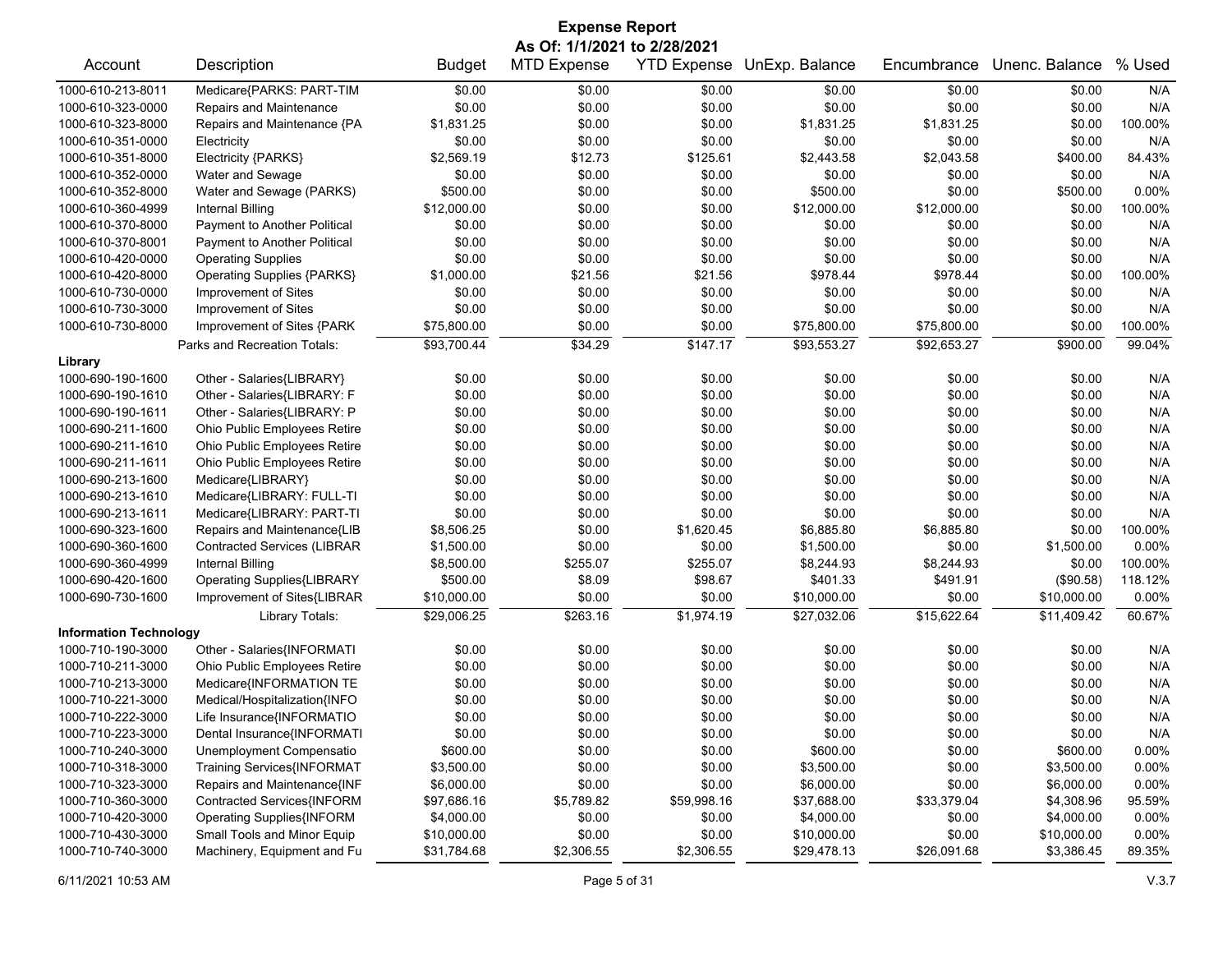| <b>Expense Report</b>                |                                    |                |                              |              |                            |                 |                |          |  |  |
|--------------------------------------|------------------------------------|----------------|------------------------------|--------------|----------------------------|-----------------|----------------|----------|--|--|
|                                      |                                    |                | As Of: 1/1/2021 to 2/28/2021 |              |                            |                 |                |          |  |  |
| Account                              | Description                        | <b>Budget</b>  | <b>MTD Expense</b>           |              | YTD Expense UnExp. Balance | Encumbrance     | Unenc. Balance | % Used   |  |  |
|                                      | Information Technology Totals:     | \$153,570.84   | \$8,096.37                   | \$62,304.71  | \$91,266.13                | \$59,470.72     | \$31,795.41    | 79.30%   |  |  |
| <b>Capital Outlay</b>                |                                    |                |                              |              |                            |                 |                |          |  |  |
| 1000-760-720-0000                    | <b>Buildings</b>                   | \$7,600.00     | \$0.00                       | \$0.00       | \$7,600.00                 | \$0.00          | \$7,600.00     | 0.00%    |  |  |
| 1000-760-730-0000                    | Improvement of Sites               | \$226,836.64   | \$0.00                       | \$67.29      | \$226,769.35               | \$47,469.35     | \$179,300.00   | 20.96%   |  |  |
| 1000-760-790-1001                    | Other - Capital Outlay{SENIO       | \$0.00         | \$0.00                       | \$0.00       | \$0.00                     | \$0.00          | \$0.00         | N/A      |  |  |
| 1000-760-790-1851                    | Other - Capital Outlay{PROJE       | \$0.00         | \$0.00                       | \$0.00       | \$0.00                     | \$0.00          | \$0.00         | N/A      |  |  |
| 1000-760-790-1852                    | <b>Traffic Lights</b>              | \$400,000.00   | \$0.00                       | \$0.00       | \$400,000.00               | \$0.00          | \$400,000.00   | 0.00%    |  |  |
|                                      | Capital Outlay Totals:             | \$634,436.64   | \$0.00                       | \$67.29      | \$634,369.35               | \$47,469.35     | \$586,900.00   | 7.49%    |  |  |
| <b>Transfers</b>                     |                                    |                |                              |              |                            |                 |                |          |  |  |
| 1000-910-910-0000                    | Transfers - Out                    | \$0.00         | \$0.00                       | \$0.00       | \$0.00                     | \$0.00          | \$0.00         | N/A      |  |  |
|                                      | <b>Transfers Totals:</b>           | \$0.00         | \$0.00                       | \$0.00       | \$0.00                     | \$0.00          | \$0.00         | N/A      |  |  |
| <b>Advances</b><br>1000-920-920-0000 | Advances - Out                     | \$0.00         | \$0.00                       | \$0.00       | \$0.00                     | \$0.00          | \$0.00         | N/A      |  |  |
|                                      | <b>Advances Totals:</b>            | \$0.00         | \$0.00                       | \$0.00       | \$0.00                     | \$0.00          | \$0.00         | N/A      |  |  |
| <b>Contingencies</b>                 |                                    |                |                              |              |                            |                 |                |          |  |  |
| 1000-930-930-0000                    | Contingencies                      | \$0.00         | \$0.00                       | \$0.00       | \$0.00                     | \$0.00          | \$0.00         | N/A      |  |  |
|                                      | <b>Contingencies Totals:</b>       | \$0.00         | \$0.00                       | \$0.00       | \$0.00                     | \$0.00          | \$0.00         | N/A      |  |  |
| <b>Other Financing Uses</b>          |                                    |                |                              |              |                            |                 |                |          |  |  |
| 1000-990-990-0000                    | <b>Budget Stabilization</b>        | \$0.00         | \$0.00                       | \$0.00       | \$0.00                     | \$0.00          | \$0.00         | N/A      |  |  |
|                                      | Other Financing Uses Totals:       | \$0.00         | \$0.00                       | \$0.00       | \$0.00                     | \$0.00          | \$0.00         | N/A      |  |  |
| 1000 Total:                          |                                    | \$2,427,957.85 | \$106,856.57                 | \$287,328.28 | \$2,140,629.57             | \$469,750.43    | \$1,670,879.14 | 31.18%   |  |  |
| 2011                                 | <b>Motor Vehicle License</b>       |                |                              |              |                            | Target Percent: | 16.67%         |          |  |  |
| <b>Highways</b>                      |                                    |                |                              |              |                            |                 |                |          |  |  |
| 2011-330-360-4800                    | Contracted Services{PAVING         | \$15,000.00    | \$0.00                       | \$0.00       | \$15,000.00                | \$0.00          | \$15,000.00    | 0.00%    |  |  |
| 2011-330-420-4400                    | <b>Operating Supplies (EQUIPM</b>  | \$0.00         | \$0.00                       | \$0.00       | \$0.00                     | \$0.00          | \$0.00         | N/A      |  |  |
| 2011-330-420-4600                    | Operating Supplies (ROAD M         | \$0.00         | \$0.00                       | \$0.00       | \$0.00                     | \$0.00          | \$0.00         | N/A      |  |  |
|                                      | <b>Highways Totals:</b>            | \$15,000.00    | \$0.00                       | \$0.00       | \$15,000.00                | \$0.00          | \$15,000.00    | 0.00%    |  |  |
| <b>Contingencies</b>                 |                                    |                |                              |              |                            |                 |                |          |  |  |
| 2011-930-930-0000                    | Contingencies                      | \$0.00         | \$0.00                       | \$0.00       | \$0.00                     | \$0.00          | \$0.00         | N/A      |  |  |
|                                      | <b>Contingencies Totals:</b>       | \$0.00         | \$0.00                       | \$0.00       | \$0.00                     | \$0.00          | \$0.00         | N/A      |  |  |
| <b>Other Financing Uses</b>          |                                    |                |                              |              |                            |                 |                |          |  |  |
| 2011-990-990-0000                    | Other - Other Financing Uses       | \$0.00         | \$0.00                       | \$0.00       | \$0.00                     | \$0.00          | \$0.00         | N/A      |  |  |
|                                      | Other Financing Uses Totals:       | \$0.00         | \$0.00                       | \$0.00       | \$0.00                     | \$0.00          | \$0.00         | N/A      |  |  |
| 2011 Total:                          |                                    | \$15,000.00    | \$0.00                       | \$0.00       | \$15,000.00                | \$0.00          | \$15,000.00    | $0.00\%$ |  |  |
| 2021                                 | Gasoline                           |                |                              |              |                            | Target Percent: | 16.67%         |          |  |  |
| <b>Highways</b>                      |                                    |                |                              |              |                            |                 |                |          |  |  |
| 2021-330-360-4800                    | Contracted Services{PAVING         | \$50,000.00    | \$0.00                       | \$0.00       | \$50,000.00                | \$0.00          | \$50,000.00    | 0.00%    |  |  |
| 2021-330-360-4802                    | <b>Contracted Services (STRIPI</b> | \$0.00         | \$0.00                       | \$0.00       | \$0.00                     | \$0.00          | \$0.00         | N/A      |  |  |
| 2021-330-420-4400                    | <b>Operating Supplies (EQUIPM</b>  | \$0.00         | \$0.00                       | \$0.00       | \$0.00                     | \$0.00          | \$0.00         | N/A      |  |  |
| 2021-330-420-4402                    | <b>Operating Supplies (ROAD F</b>  | \$0.00         | \$0.00                       | \$0.00       | \$0.00                     | \$0.00          | \$0.00         | N/A      |  |  |
| 2021-330-420-4600                    | Operating Supplies{ROAD M          | \$74,890.34    | \$24,545.76                  | \$24,545.76  | \$50,344.58                | \$24,660.15     | \$25,684.43    | 65.70%   |  |  |
|                                      | Highways Totals:                   | \$124,890.34   | \$24,545.76                  | \$24,545.76  | \$100,344.58               | \$24,660.15     | \$75,684.43    | 39.40%   |  |  |
|                                      |                                    |                |                              |              |                            |                 |                |          |  |  |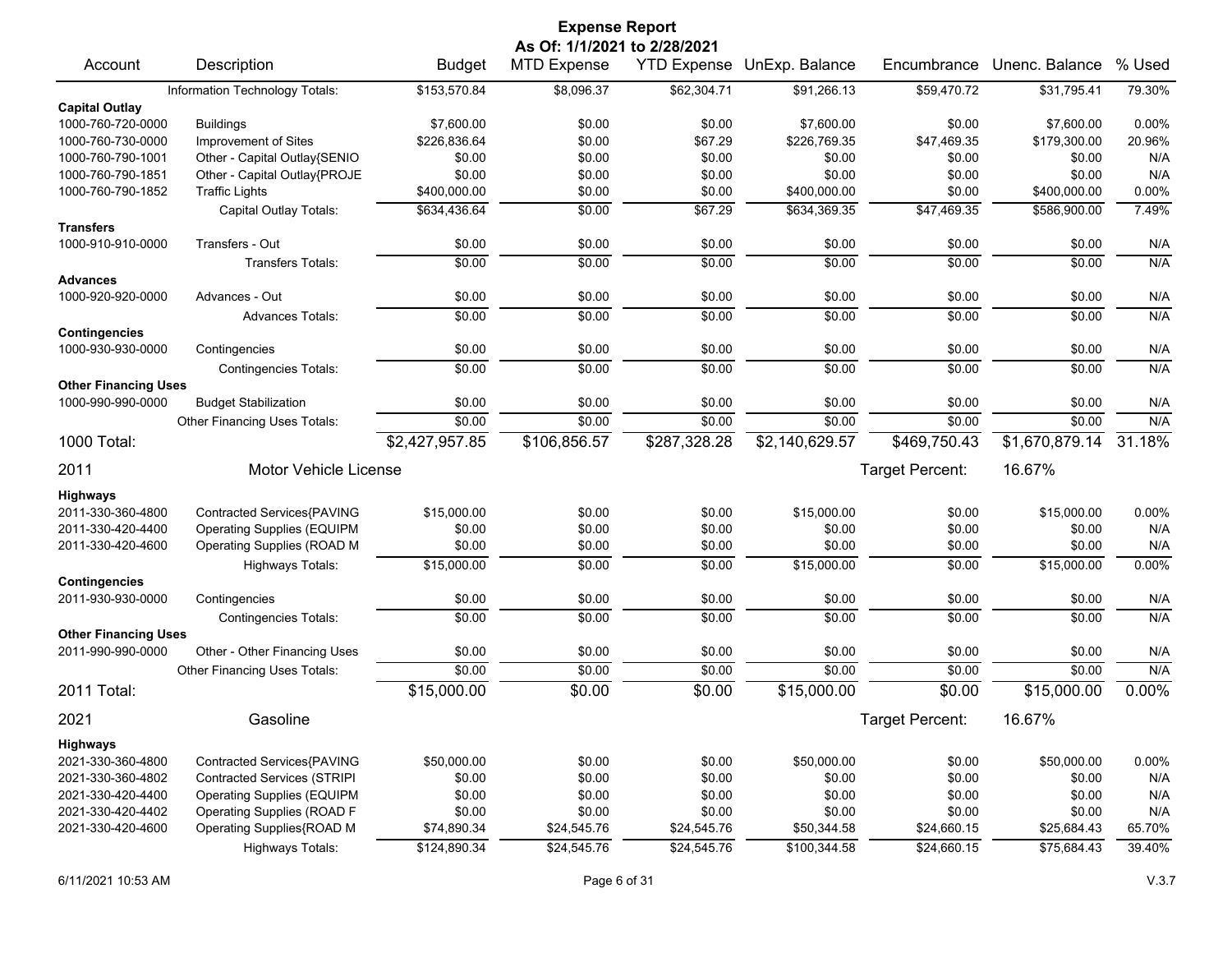| <b>Expense Report</b>       |                                    |               |                              |              |                            |                 |                |               |  |  |
|-----------------------------|------------------------------------|---------------|------------------------------|--------------|----------------------------|-----------------|----------------|---------------|--|--|
|                             |                                    |               | As Of: 1/1/2021 to 2/28/2021 |              |                            |                 |                |               |  |  |
| Account                     | Description                        | <b>Budget</b> | <b>MTD Expense</b>           |              | YTD Expense UnExp. Balance | Encumbrance     | Unenc. Balance | % Used        |  |  |
| <b>Contingencies</b>        |                                    |               |                              |              |                            |                 |                |               |  |  |
| 2021-930-930-0000           | Contingencies                      | \$0.00        | \$0.00                       | \$0.00       | \$0.00                     | \$0.00          | \$0.00         | N/A           |  |  |
|                             | Contingencies Totals:              | \$0.00        | \$0.00                       | \$0.00       | \$0.00                     | \$0.00          | \$0.00         | N/A           |  |  |
| <b>Other Financing Uses</b> |                                    |               |                              |              |                            |                 |                |               |  |  |
| 2021-990-990-0000           | Other - Other Financing Uses       | \$0.00        | \$0.00                       | \$0.00       | \$0.00                     | \$0.00          | \$0.00         | N/A           |  |  |
|                             | Other Financing Uses Totals:       | \$0.00        | \$0.00                       | \$0.00       | \$0.00                     | \$0.00          | \$0.00         | N/A           |  |  |
| 2021 Total:                 |                                    | \$124,890.34  | \$24,545.76                  | \$24,545.76  | \$100,344.58               | \$24,660.15     | \$75,684.43    | 39.40%        |  |  |
| 2031                        | Road and Bridge                    |               |                              |              |                            | Target Percent: | 16.67%         |               |  |  |
| Fire                        |                                    |               |                              |              |                            |                 |                |               |  |  |
| 2031-220-420-4600           | <b>Operating Supplies (Road Ma</b> | \$0.00        | \$0.00                       | \$0.00       | \$0.00                     | \$0.00          | \$0.00         | N/A           |  |  |
|                             | Fire Totals:                       | \$0.00        | \$0.00                       | \$0.00       | \$0.00                     | \$0.00          | \$0.00         | N/A           |  |  |
| <b>Highways</b>             |                                    |               |                              |              |                            |                 |                |               |  |  |
| 2031-330-190-4100           | Other - Salaries{EMPLOYLEE         | \$0.00        | \$0.00                       | \$0.00       | \$0.00                     | \$0.00          | \$0.00         | N/A           |  |  |
| 2031-330-190-4110           | Other - Salaries{ROAD: FULL        | \$641,021.00  | \$62,273.75                  | \$107,365.42 | \$533,655.58               | \$0.00          | \$533,655.58   | 16.75%        |  |  |
| 2031-330-190-4111           | Other - Salaries{ROAD: PAR         | \$36,830.00   | \$1,758.65                   | \$2,483.83   | \$34,346.17                | \$0.00          | \$34,346.17    | 6.74%         |  |  |
|                             |                                    |               | \$2,430.43                   |              |                            |                 |                |               |  |  |
| 2031-330-190-4999           | Other - Salaries{ROAD: COS         | \$24,000.00   |                              | \$5,774.39   | \$18,225.61                | \$0.00          | \$18,225.61    | 24.06%<br>N/A |  |  |
| 2031-330-211-4100           | Ohio Public Employees Retire       | \$0.00        | \$0.00                       | \$0.00       | \$0.00                     | \$0.00          | \$0.00         |               |  |  |
| 2031-330-211-4110           | Ohio Public Employees Retire       | \$87,533.00   | \$7,905.05                   | \$13,919.42  | \$73,613.58                | \$0.00          | \$73,613.58    | 15.90%        |  |  |
| 2031-330-211-4111           | Ohio Public Employees Retire       | \$5,156.00    | \$246.22                     | \$347.75     | \$4,808.25                 | \$0.00          | \$4,808.25     | 6.74%         |  |  |
| 2031-330-211-4999           | Ohio Public Employees Retire       | \$3,248.00    | \$323.69                     | \$671.50     | \$2,576.50                 | \$0.00          | \$2,576.50     | 20.67%        |  |  |
| 2031-330-213-4100           | Medicare{EMPLOYLEE COS             | \$0.00        | \$0.00                       | \$0.00       | \$0.00                     | \$0.00          | \$0.00         | N/A           |  |  |
| 2031-330-213-4110           | Medicare{ROAD: FULL-TIME           | \$9,066.00    | \$812.61                     | \$1,435.81   | \$7,630.19                 | \$0.00          | \$7,630.19     | 15.84%        |  |  |
| 2031-330-213-4111           | Medicare{ROAD: PART-TIME           | \$534.00      | \$25.51                      | \$36.03      | \$497.97                   | \$0.00          | \$497.97       | 6.75%         |  |  |
| 2031-330-213-4999           | Medicare{ROAD: COST ALL            | \$315.00      | \$31.48                      | \$78.39      | \$236.61                   | \$0.00          | \$236.61       | 24.89%        |  |  |
| 2031-330-221-4100           | Medical/Hospitalization{EMPL       | \$0.00        | \$0.00                       | \$0.00       | \$0.00                     | \$0.00          | \$0.00         | N/A           |  |  |
| 2031-330-221-4110           | Medical/Hospitalization{ROA        | \$148,986.00  | \$23,341.51                  | \$31,113.51  | \$117,872.49               | \$0.00          | \$117,872.49   | 20.88%        |  |  |
| 2031-330-221-4999           | Medical/Hospitalization{ROA        | \$3,550.00    | \$720.47                     | \$1,038.70   | \$2,511.30                 | \$0.00          | \$2,511.30     | 29.26%        |  |  |
| 2031-330-222-4100           | Life Insurance{EMPLOYEE C          | \$0.00        | \$0.00                       | \$0.00       | \$0.00                     | \$0.00          | \$0.00         | N/A           |  |  |
| 2031-330-222-4110           | Life Insurance{ROAD: FULL-         | \$840.00      | \$151.56                     | \$331.39     | \$508.61                   | \$0.00          | \$508.61       | 39.45%        |  |  |
| 2031-330-222-4999           | Life Insurance{ROAD: COST          | \$36.00       | \$6.08                       | \$25.78      | \$10.22                    | \$0.00          | \$10.22        | 71.61%        |  |  |
| 2031-330-223-4100           | Dental Insurance{EMPLOYEE          | \$0.00        | \$0.00                       | \$0.00       | \$0.00                     | \$0.00          | \$0.00         | N/A           |  |  |
| 2031-330-223-4110           | Dental Insurance{ROAD: FUL         | \$5,559.00    | \$895.72                     | \$1,206.46   | \$4,352.54                 | \$0.00          | \$4,352.54     | 21.70%        |  |  |
| 2031-330-223-4999           | Dental Insurance{ROAD: CO          | \$300.00      | \$36.56                      | \$52.31      | \$247.69                   | \$0.00          | \$247.69       | 17.44%        |  |  |
| 2031-330-230-4200           | Workers' Compensation{ADM          | \$10,000.00   | \$3,131.62                   | \$3,131.62   | \$6,868.38                 | \$0.00          | \$6,868.38     | 31.32%        |  |  |
| 2031-330-240-4111           | Unemployment Compensatio           | \$0.00        | \$0.00                       | \$0.00       | \$0.00                     | \$0.00          | \$0.00         | N/A           |  |  |
| 2031-330-240-4999           | Unemployment Compensatio           | \$400.00      | \$0.00                       | \$0.00       | \$400.00                   | \$0.00          | \$400.00       | 0.00%         |  |  |
| 2031-330-251-4100           | Uniform, Tool and Equipment        | \$10,968.61   | \$2,258.04                   | \$5,839.92   | \$5,128.69                 | \$5,005.37      | \$123.32       | 98.88%        |  |  |
| 2031-330-311-4200           | Accounting and Legal Fees{A        | \$1,000.00    | \$190.00                     | \$190.00     | \$810.00                   | \$810.00        | \$0.00         | 100.00%       |  |  |
| 2031-330-314-4200           | Tax Collection Fees{ADMINIS        | \$12,000.00   | \$0.00                       | \$0.00       | \$12,000.00                | \$0.00          | \$12,000.00    | 0.00%         |  |  |
| 2031-330-315-4200           | Election Expenses{ADMINIST         | \$1,000.00    | \$0.00                       | \$0.00       | \$1,000.00                 | \$0.00          | \$1,000.00     | 0.00%         |  |  |
| 2031-330-318-4300           | Training Services{TRAINING}        | \$2,000.00    | \$0.00                       | \$0.00       | \$2,000.00                 | \$2,000.00      | \$0.00         | 100.00%       |  |  |
| 2031-330-321-4600           | Rents and Leases{ROAD MA           | \$6,000.00    | \$25.19                      | \$50.38      | \$5,949.62                 | \$6,149.62      | (\$200.00)     | 103.33%       |  |  |
| 2031-330-323-4400           | Repairs and Maintenance{EQ         | \$15,000.00   | \$1,337.57                   | \$1,337.57   | \$13,662.43                | \$10,662.43     | \$3,000.00     | 80.00%        |  |  |
| 2031-330-323-4500           | Repairs and Maintenance{BUI        | \$16,252.74   | \$2,289.26                   | \$2,885.23   | \$13,367.51                | \$11,196.83     | \$2,170.68     | 86.64%        |  |  |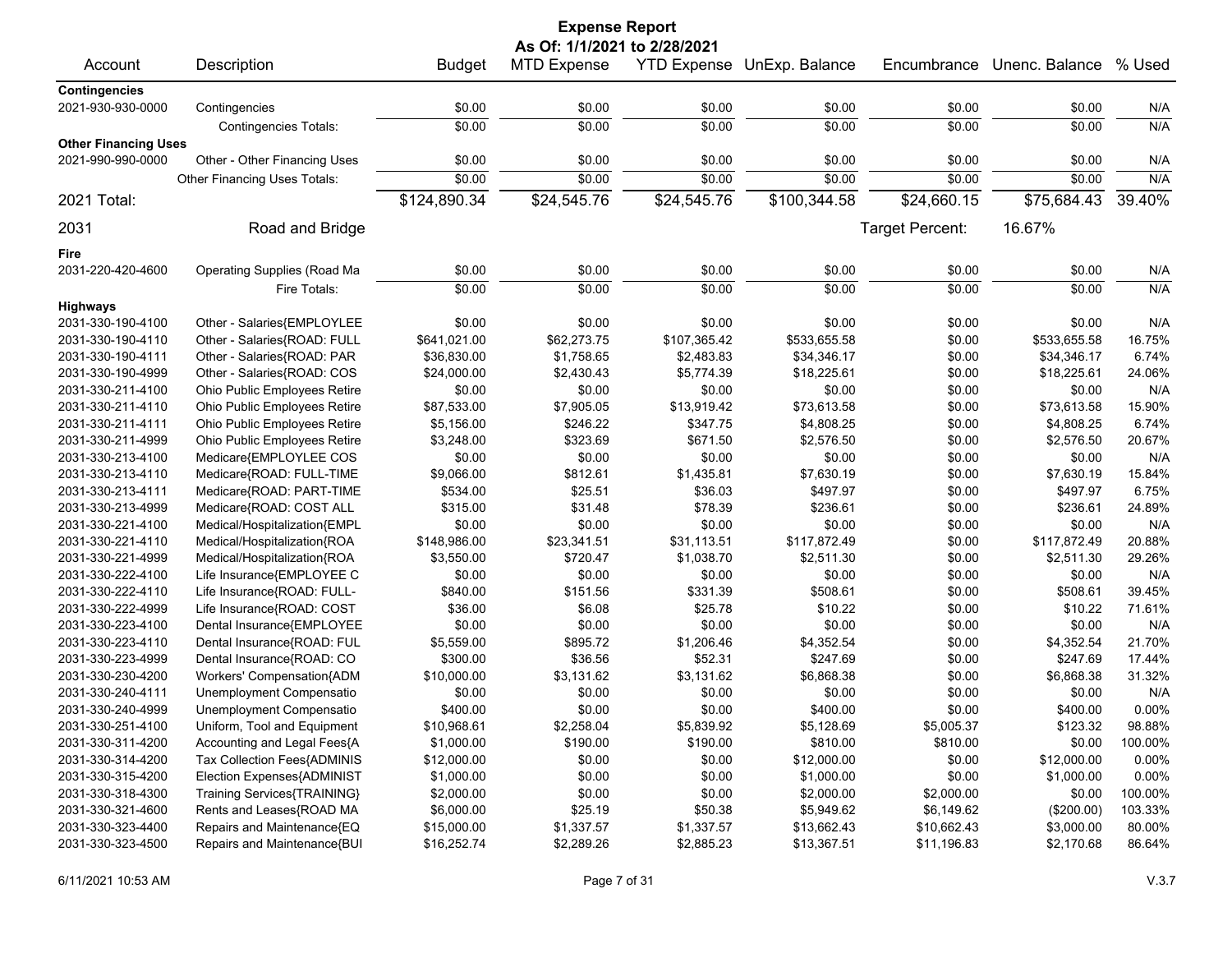| <b>Expense Report</b>       |                                   |                |                              |              |                            |                 |                |          |  |
|-----------------------------|-----------------------------------|----------------|------------------------------|--------------|----------------------------|-----------------|----------------|----------|--|
|                             |                                   |                | As Of: 1/1/2021 to 2/28/2021 |              |                            |                 |                |          |  |
| Account                     | Description                       | <b>Budget</b>  | <b>MTD Expense</b>           |              | YTD Expense UnExp. Balance | Encumbrance     | Unenc. Balance | % Used   |  |
| 2031-330-323-4600           | Repairs and Maintenance{RO        | \$4,100.00     | \$0.00                       | \$0.00       | \$4,100.00                 | \$4,100.00      | \$0.00         | 100.00%  |  |
| 2031-330-341-4500           | Telephone{BUILDINGS}              | \$5,000.00     | \$98.00                      | \$238.00     | \$4,762.00                 | \$960.00        | \$3,802.00     | 23.96%   |  |
| 2031-330-349-4400           | Other-Communications, Printi      | \$5,244.50     | \$0.00                       | \$0.00       | \$5,244.50                 | \$387.60        | \$4,856.90     | 7.39%    |  |
| 2031-330-349-4700           | Other-Communications, Printi      | \$1,500.00     | \$83.04                      | \$118.63     | \$1,381.37                 | \$1,421.37      | (\$40.00)      | 102.67%  |  |
| 2031-330-351-1006           | Electricity{LIGHTING TUNNE        | \$1,390.19     | \$88.34                      | \$188.90     | \$1,201.29                 | \$3,631.66      | (\$2,430.37)   | 274.82%  |  |
| 2031-330-351-4500           | Electricity{BUILDINGS}            | \$5,374.88     | \$392.95                     | \$820.29     | \$4,554.59                 | \$4,107.05      | \$447.54       | 91.67%   |  |
| 2031-330-352-4500           | Water and Sewage{BUILDIN          | \$4,765.10     | \$232.77                     | \$503.94     | \$4,261.16                 | \$2,827.23      | \$1,433.93     | 69.91%   |  |
| 2031-330-353-4500           | Natural Gas{BUILDINGS}            | \$8,500.00     | \$1,306.27                   | \$2,938.93   | \$5,561.07                 | \$8,693.73      | (\$3,132.66)   | 136.85%  |  |
| 2031-330-360-0000           | <b>Contracted Services</b>        | \$4,530.98     | \$0.00                       | \$0.00       | \$4,530.98                 | \$2,441.60      | \$2,089.38     | 53.89%   |  |
| 2031-330-360-4800           | Contracted Services{PAVING        | \$125,000.00   | \$0.00                       | \$0.00       | \$125,000.00               | \$0.00          | \$125,000.00   | $0.00\%$ |  |
| 2031-330-360-4802           | Contracted Services{STRIPIN       | \$9,000.00     | \$0.00                       | \$0.00       | \$9,000.00                 | \$0.00          | \$9,000.00     | 0.00%    |  |
| 2031-330-360-4999           | Contracted Services{ROAD:         | \$56,877.10    | \$3,428.61                   | \$36,660.97  | \$20,216.13                | \$17,845.54     | \$2,370.59     | 95.83%   |  |
| 2031-330-389-4200           | Other - Insurance and Bondin      | \$15,000.00    | \$0.00                       | \$15,165.49  | (\$165.49)                 | \$0.00          | (\$165.49)     | 101.10%  |  |
| 2031-330-390-4200           | Other - Purchased Services{A      | \$2,071.50     | \$62.50                      | \$312.50     | \$1,759.00                 | \$1,759.00      | \$0.00         | 100.00%  |  |
| 2031-330-410-4200           | Office Supplies{ADMINISTRA        | \$1,430.49     | \$238.61                     | \$471.90     | \$958.59                   | \$958.59        | \$0.00         | 100.00%  |  |
| 2031-330-420-4400           | Operating Supplies{EQUIPM         | \$30,115.66    | \$4,904.61                   | \$5,391.31   | \$24,724.35                | \$21,830.39     | \$2,893.96     | 90.39%   |  |
| 2031-330-420-4402           | Operating Supplies{ROAD FU        | \$30,000.00    | \$1,563.47                   | \$2,843.15   | \$27,156.85                | \$23,436.53     | \$3,720.32     | 87.60%   |  |
| 2031-330-420-4500           | <b>Operating Supplies{BUILDIN</b> | \$5,204.46     | \$238.08                     | \$247.57     | \$4,956.89                 | \$4,456.89      | \$500.00       | 90.39%   |  |
| 2031-330-420-4600           | Operating Supplies{ROAD M         | \$57,026.09    | \$806.82                     | \$858.91     | \$56,167.18                | \$34,193.18     | \$21,974.00    | 61.47%   |  |
| 2031-330-420-4999           | <b>Township Supplies</b>          | \$25,000.00    | \$753.38                     | \$4,651.99   | \$20,348.01                | \$21,726.61     | (\$1,378.60)   | 105.51%  |  |
| 2031-330-430-0000           | Small Tools and Minor Equip       | \$10,000.00    | \$0.00                       | \$1,500.00   | \$8,500.00                 | \$8,500.00      | \$0.00         | 100.00%  |  |
| 2031-330-430-4700           | Small Tools and Minor Equip       | \$3,500.00     | \$0.00                       | \$0.00       | \$3,500.00                 | \$3,500.00      | \$0.00         | 100.00%  |  |
| 2031-330-519-0000           | Other - Dues and Fees             | \$825.00       | \$75.00                      | \$170.00     | \$655.00                   | \$655.00        | \$0.00         | 100.00%  |  |
| 2031-330-599-0000           | Other - Other Expenses            | \$750.00       | \$0.00                       | \$0.00       | \$750.00                   | \$750.00        | \$0.00         | 100.00%  |  |
| 2031-330-730-0000           | Improvement of Sites              | \$0.00         | \$0.00                       | \$0.00       | \$0.00                     | \$0.00          | \$0.00         | N/A      |  |
| 2031-330-740-0000           | Machinery, Equipment and Fu       | \$26,000.00    | \$0.00                       | \$0.00       | \$26,000.00                | \$25,900.00     | \$100.00       | 99.62%   |  |
| 2031-330-750-0000           | <b>Motor Vehicles</b>             | \$22,000.00    | \$2,875.87                   | \$6,751.74   | \$15,248.26                | \$19,124.13     | (\$3,875.87)   | 117.62%  |  |
|                             | <b>Highways Totals:</b>           | \$1,501,801.30 | \$127,339.29                 | \$259,149.63 | \$1,242,651.67             | \$249,030.35    | \$993,621.32   | 33.84%   |  |
| <b>Capital Outlay</b>       |                                   |                |                              |              |                            |                 |                |          |  |
| 2031-760-720-0000           | <b>Buildings</b>                  | \$7,100.00     | \$0.00                       | \$0.00       | \$7,100.00                 | \$0.00          | \$7,100.00     | 0.00%    |  |
| 2031-760-790-4800           | Other - Capital Outlay{PAVIN      | \$0.00         | \$0.00                       | \$0.00       | \$0.00                     | \$0.00          | \$0.00         | N/A      |  |
| 2031-760-790-4803           | Other - Capital Outlay (RIGHT     | \$0.00         | \$0.00                       | \$0.00       | \$0.00                     | \$0.00          | \$0.00         | N/A      |  |
|                             | Capital Outlay Totals:            | \$7,100.00     | $\sqrt{$0.00}$               | \$0.00       | \$7,100.00                 | \$0.00          | \$7,100.00     | 0.00%    |  |
| <b>Transfers</b>            |                                   |                |                              |              |                            |                 |                |          |  |
| 2031-910-910-0000           | Transfers - Out                   | \$0.00         | \$0.00                       | \$0.00       | \$0.00                     | \$0.00          | \$0.00         | N/A      |  |
|                             | <b>Transfers Totals:</b>          | \$0.00         | \$0.00                       | \$0.00       | \$0.00                     | \$0.00          | \$0.00         | N/A      |  |
| <b>Contingencies</b>        |                                   |                |                              |              |                            |                 |                |          |  |
| 2031-930-930-0000           | Contingencies                     | \$0.00         | \$0.00                       | \$0.00       | \$0.00                     | \$0.00          | \$0.00         | N/A      |  |
|                             | <b>Contingencies Totals:</b>      | \$0.00         | \$0.00                       | \$0.00       | \$0.00                     | \$0.00          | \$0.00         | N/A      |  |
| <b>Other Financing Uses</b> |                                   |                |                              |              |                            |                 |                |          |  |
| 2031-990-990-0000           | Other - Other Financing Uses      | \$0.00         | \$0.00                       | \$0.00       | \$0.00                     |                 | \$0.00         |          |  |
|                             |                                   |                |                              |              |                            | \$0.00          |                | N/A      |  |
|                             | Other Financing Uses Totals:      | \$0.00         | \$0.00                       | \$0.00       | \$0.00                     | \$0.00          | \$0.00         | N/A      |  |
| 2031 Total:                 |                                   | \$1,508,901.30 | \$127,339.29                 | \$259,149.63 | \$1,249,751.67             | \$249,030.35    | \$1,000,721.32 | 33.68%   |  |
| 2041                        | Cemetery                          |                |                              |              |                            | Target Percent: | 16.67%         |          |  |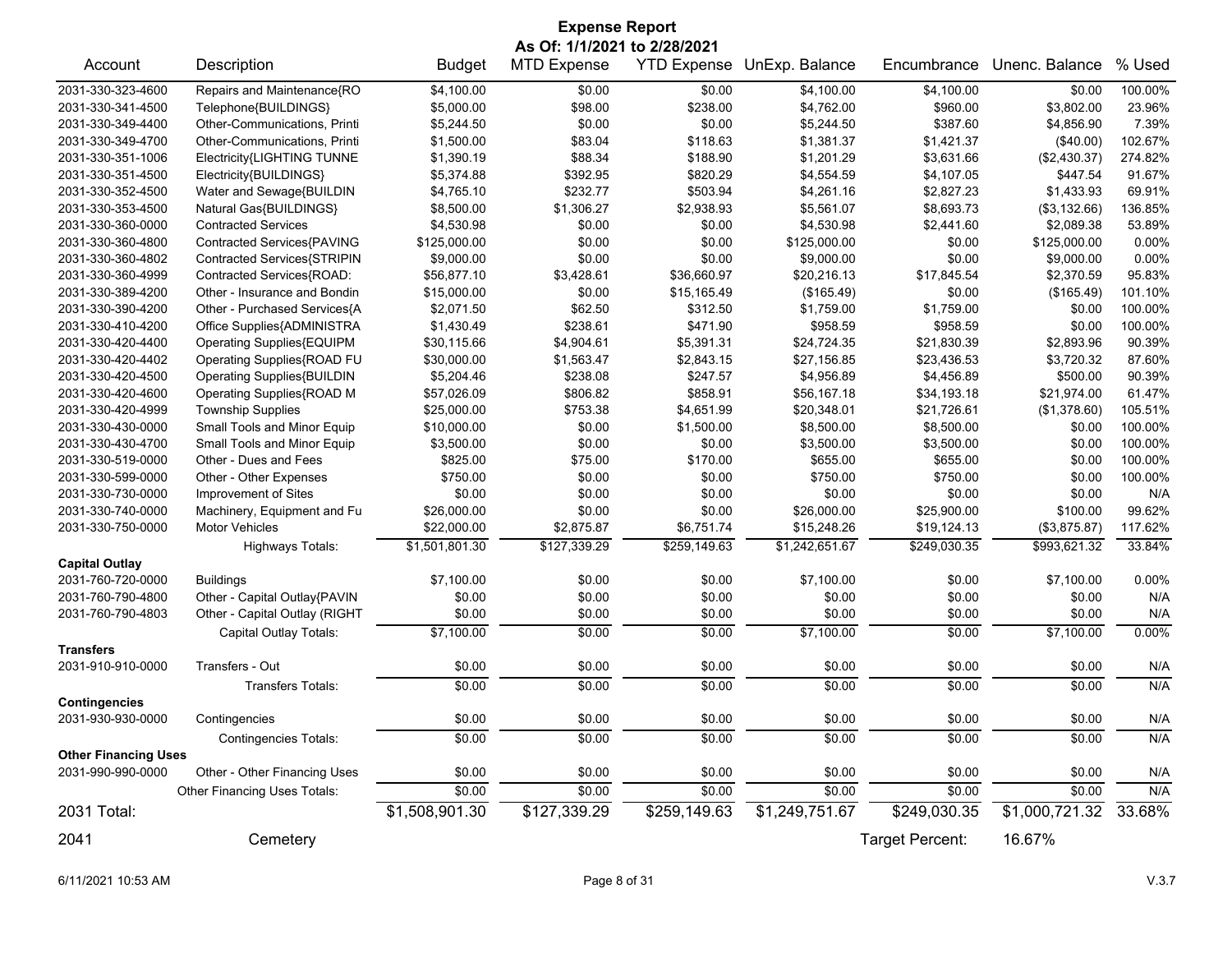| <b>Expense Report</b>                  |                              |                      |                    |            |                            |                  |                        |                   |
|----------------------------------------|------------------------------|----------------------|--------------------|------------|----------------------------|------------------|------------------------|-------------------|
|                                        | As Of: 1/1/2021 to 2/28/2021 |                      |                    |            |                            |                  |                        |                   |
| Account                                | Description                  | <b>Budget</b>        | <b>MTD Expense</b> |            | YTD Expense UnExp. Balance | Encumbrance      | Unenc. Balance         | % Used            |
| <b>Cemeteries</b>                      |                              |                      |                    |            |                            |                  |                        |                   |
| 2041-410-190-0000                      | Other - Salaries             | \$0.00               | \$0.00             | \$0.00     | \$0.00                     | \$0.00           | \$0.00                 | N/A               |
| 2041-410-190-9010                      | Other - Salaries{CEMETERY:   | \$0.00               | \$0.00             | \$0.00     | \$0.00                     | \$0.00           | \$0.00                 | N/A               |
| 2041-410-190-9011                      | Other - Salaries{CEMETERY:   | \$0.00               | \$0.00             | \$0.00     | \$0.00                     | \$0.00           | \$0.00                 | N/A               |
| 2041-410-211-0000                      | Ohio Public Employees Retire | \$0.00               | \$0.00             | \$0.00     | \$0.00                     | \$0.00           | \$0.00                 | N/A               |
| 2041-410-211-9010                      | Ohio Public Employees Retire | \$0.00               | \$0.00             | \$0.00     | \$0.00                     | \$0.00           | \$0.00                 | N/A               |
| 2041-410-211-9011                      | Ohio Public Employees Retire | \$0.00               | \$0.00             | \$0.00     | \$0.00                     | \$0.00           | \$0.00                 | N/A               |
| 2041-410-213-0000                      | Medicare                     | \$0.00               | \$0.00             | \$0.00     | \$0.00                     | \$0.00           | \$0.00                 | N/A               |
| 2041-410-213-9010                      | Medicare{CEMETERY: FULL-     | \$0.00               | \$0.00             | \$0.00     | \$0.00                     | \$0.00           | \$0.00                 | N/A               |
| 2041-410-213-9011                      | Medicare{CEMETERY: PART      | \$0.00               | \$0.00             | \$0.00     | \$0.00                     | \$0.00           | \$0.00                 | N/A               |
| 2041-410-230-0000                      | <b>Workers' Compensation</b> | \$400.00             | \$0.00             | \$0.00     | \$400.00                   | \$0.00           | \$400.00               | 0.00%             |
| 2041-410-311-0000                      | Accounting and Legal Fees    | \$100.00             | \$0.00             | \$0.00     | \$100.00                   | \$100.00         | \$0.00                 | 100.00%           |
| 2041-410-321-0000                      | Rents and Leases             | \$200.00             | \$0.00             | \$0.00     | \$200.00                   | \$200.00         | \$0.00                 | 100.00%           |
| 2041-410-323-0000                      | Repairs and Maintenance      | \$1,250.00           | \$0.00             | \$0.00     | \$1,250.00                 | \$1,250.00       | \$0.00                 | 100.00%           |
| 2041-410-323-4400                      | Repairs and Maintenance{EQ   | \$100.00             | \$0.00             | \$0.00     | \$100.00                   | \$100.00         | \$0.00                 | 100.00%           |
| 2041-410-351-0000                      | Electricity                  | \$407.55             | \$0.48             | \$12.88    | \$394.67                   | \$234.67         | \$160.00               | 60.74%            |
| 2041-410-360-0000                      | <b>Contracted Services</b>   | \$800.00             | \$0.00             | \$0.00     | \$800.00                   | \$0.00           | \$800.00               | 0.00%             |
| 2041-410-360-4999                      | Internal Billing             | \$30,525.00          | \$1,117.23         | \$1,117.23 | \$29,407.77                | \$28,882.77      | \$525.00               | 98.28%            |
| 2041-410-380-0000                      | Insurance and Bonding        | \$250.00             | \$0.00             | \$212.11   | \$37.89                    | \$0.00           | \$37.89                | 84.84%            |
| 2041-410-420-0000                      | <b>Operating Supplies</b>    | \$3,000.00           | \$0.00             | \$0.00     | \$3,000.00                 | \$3,000.00       | \$0.00                 | 100.00%           |
| 2041-410-420-4400                      | Operating Supplies{EQUIPM    | \$1,000.00           | \$0.00             | \$0.00     | \$1,000.00                 | \$1,000.00       | \$0.00                 | 100.00%           |
| 2041-410-430-0000                      | Small Tools and Minor Equip  | \$1,500.00           | \$0.00             | \$0.00     | \$1,500.00                 | \$1,500.00       | \$0.00                 | 100.00%           |
| 2041-410-510-0000                      | Dues and Fees                | \$150.00             | \$0.00             | \$0.00     | \$150.00                   | \$55.00          | \$95.00                | 36.67%            |
| 2041-410-710-0000                      | Land                         | \$700.00             | \$0.00             | \$0.00     | \$700.00                   | \$700.00         | \$0.00                 | 100.00%           |
| 2041-410-730-0000                      | Improvement of Sites         | \$1,600.00           | \$0.00             | \$0.00     | \$1,600.00                 | \$1,600.00       | \$0.00                 | 100.00%           |
|                                        | Cemeteries Totals:           | \$41,982.55          | \$1,117.71         | \$1,342.22 | \$40,640.33                | \$38,622.44      | \$2,017.89             | 95.19%            |
| <b>Capital Outlay</b>                  |                              |                      |                    |            |                            |                  |                        |                   |
| 2041-760-740-0000                      | Machinery, Equipment and Fu  | \$10,000.00          | \$0.00             | \$0.00     | \$10,000.00                | \$0.00           | \$10,000.00            | 0.00%             |
|                                        |                              |                      |                    |            |                            |                  |                        |                   |
|                                        | Capital Outlay Totals:       | \$10,000.00          | \$0.00             | \$0.00     | \$10,000.00                | \$0.00           | \$10,000.00            | 0.00%             |
| <b>Contingencies</b>                   |                              |                      |                    |            |                            |                  |                        |                   |
| 2041-930-930-0000                      | Contingencies                | \$0.00               | \$0.00             | \$0.00     | \$0.00                     | \$0.00           | \$0.00                 | N/A               |
|                                        | <b>Contingencies Totals:</b> | $\sqrt{$0.00}$       | \$0.00             | \$0.00     | \$0.00                     | \$0.00           | \$0.00                 | N/A               |
| <b>Other Financing Uses</b>            |                              |                      |                    |            |                            |                  |                        |                   |
| 2041-990-990-0000                      | Other - Other Financing Uses | \$0.00               | \$0.00             | \$0.00     | \$0.00                     | \$0.00           | \$0.00                 | N/A               |
|                                        | Other Financing Uses Totals: | \$0.00               | \$0.00             | \$0.00     | \$0.00                     | \$0.00           | \$0.00                 | N/A               |
| 2041 Total:                            |                              | \$51,982.55          | \$1,117.71         | \$1,342.22 | \$50,640.33                | \$38,622.44      | \$12,017.89            | 76.88%            |
| 2191                                   | Police                       |                      |                    |            |                            | Target Percent:  | 16.67%                 |                   |
| Police                                 |                              |                      |                    |            |                            |                  |                        |                   |
| 2191-210-190-4091                      | Other - Salaries{POLICE APP  | \$0.00               | \$0.00             | \$162.42   | (\$162.42)                 | \$0.00           | (\$162.42)             | N/A               |
|                                        | Ohio Public Employees Retire | \$0.00               | \$0.00             | \$23.98    |                            |                  |                        |                   |
| 2191-210-211-4091<br>2191-210-213-4091 | Medicare{POLICE APPARAT      | \$0.00               | \$0.00             | \$2.35     | (\$23.98)<br>(\$2.35)      | \$0.00<br>\$0.00 | (\$23.98)<br>(\$2.35)  | N/A<br>N/A        |
| 2191-210-230-4091                      | Workers' Compensation{POLI   |                      | \$0.00             | \$0.00     | \$100.00                   |                  |                        |                   |
| 2191-210-314-0000                      | <b>Tax Collection Fees</b>   | \$100.00             | \$0.00             | \$0.00     | \$7,000.00                 | \$0.00           | \$100.00<br>\$7,000.00 | 0.00%<br>$0.00\%$ |
| 2191-210-315-0000                      | <b>Election Expenses</b>     | \$7,000.00<br>\$0.00 | \$0.00             | \$0.00     | \$0.00                     | \$0.00<br>\$0.00 | \$0.00                 | N/A               |
|                                        |                              |                      |                    |            |                            |                  |                        |                   |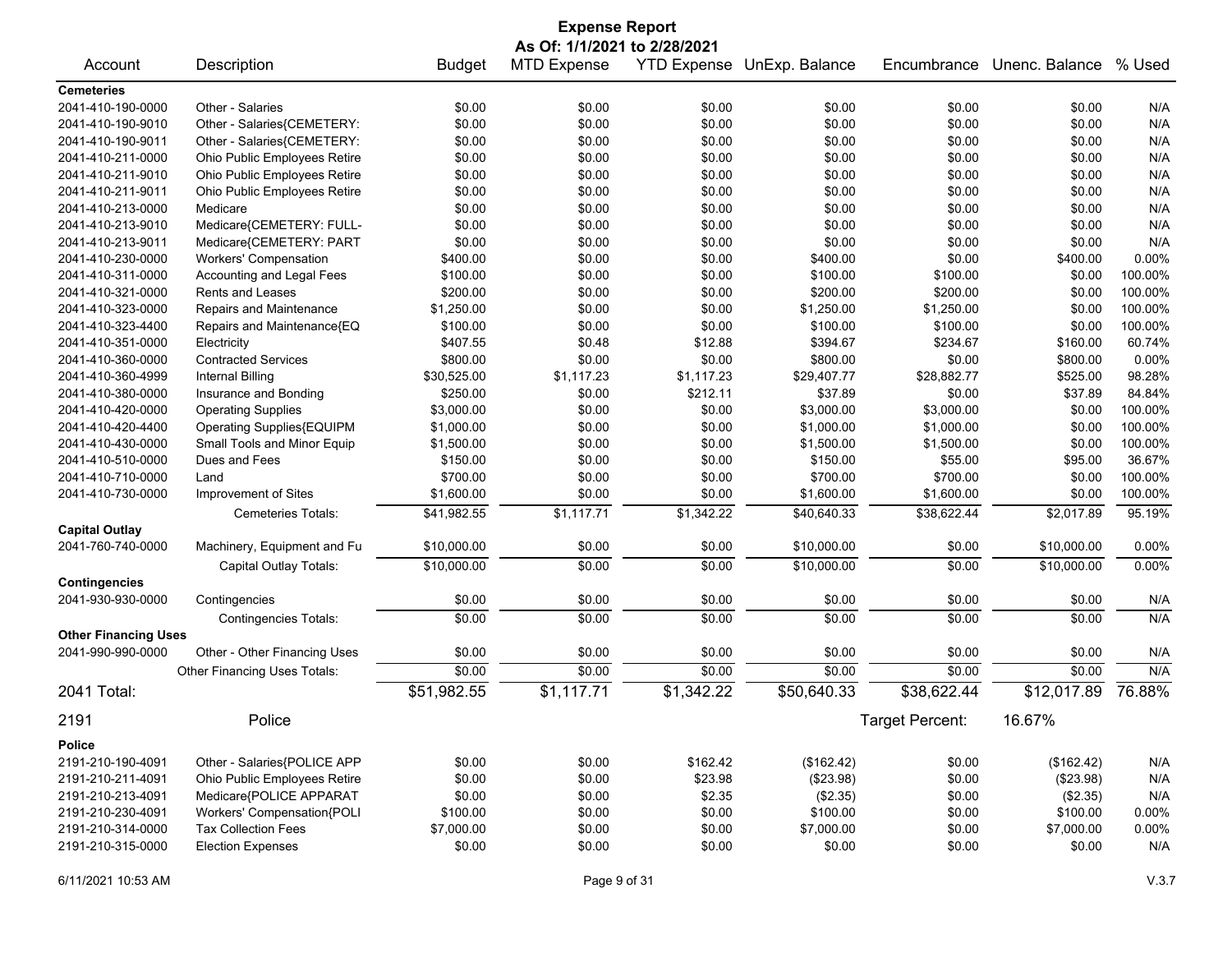| <b>Expense Report</b>       |                              |                |                              |                    |                |                 |                |         |
|-----------------------------|------------------------------|----------------|------------------------------|--------------------|----------------|-----------------|----------------|---------|
|                             |                              |                | As Of: 1/1/2021 to 2/28/2021 |                    |                |                 |                |         |
| Account                     | Description                  | <b>Budget</b>  | <b>MTD Expense</b>           | <b>YTD Expense</b> | UnExp. Balance | Encumbrance     | Unenc. Balance | % Used  |
| 2191-210-318-0000           | <b>Training Services</b>     | \$250.00       | \$0.00                       | \$0.00             | \$250.00       | \$0.00          | \$250.00       | 0.00%   |
| 2191-210-323-0000           | Repairs and Maintenance      | \$0.00         | \$0.00                       | \$0.00             | \$0.00         | \$0.00          | \$0.00         | N/A     |
| 2191-210-323-4400           | Repairs and Maintenance{EQ   | \$3,600.00     | \$462.41                     | \$631.41           | \$2,968.59     | \$2,537.59      | \$431.00       | 88.03%  |
| 2191-210-323-4500           | Repairs and Maintenance{BUI  | \$3,931.25     | \$0.00                       | \$0.00             | \$3,931.25     | \$3,431.25      | \$500.00       | 87.28%  |
| 2191-210-341-0000           | Telephone                    | \$5,000.00     | \$0.00                       | \$0.00             | \$5,000.00     | \$1,200.00      | \$3,800.00     | 24.00%  |
| 2191-210-360-0000           | <b>Contracted Services</b>   | \$646,811.00   | \$43,612.56                  | \$102,361.64       | \$544,449.36   | \$534,604.94    | \$9,844.42     | 98.48%  |
| 2191-210-360-4051           | Contracted Services[POLICE:  | \$10,000.00    | \$0.00                       | \$0.00             | \$10,000.00    | \$10,000.00     | \$0.00         | 100.00% |
| 2191-210-360-4999           | Internal Billing             | \$5,000.00     | \$612.93                     | \$612.93           | \$4,387.07     | \$4,387.07      | \$0.00         | 100.00% |
| 2191-210-389-0000           | Other - Insurance and Bondin | \$4,000.00     | \$0.00                       | \$3,181.57         | \$818.43       | \$0.00          | \$818.43       | 79.54%  |
| 2191-210-410-0000           | <b>Office Supplies</b>       | \$2,000.00     | \$0.00                       | \$0.00             | \$2,000.00     | \$2,000.00      | \$0.00         | 100.00% |
| 2191-210-420-4400           | Operating Supplies{EQUIPM    | \$3,000.00     | \$197.64                     | \$246.44           | \$2,753.56     | \$1,802.36      | \$951.20       | 68.29%  |
| 2191-210-420-6002           | Operating Supplies{FUEL}     | \$25,000.00    | \$839.05                     | \$1,731.55         | \$23,268.45    | \$19,160.95     | \$4,107.50     | 83.57%  |
| 2191-210-519-0000           | Other - Dues and Fees        | \$12,000.00    | \$5,700.95                   | \$5,700.95         | \$6,299.05     | \$6,299.05      | \$0.00         | 100.00% |
| 2191-210-599-0000           | Other - Other Expenses       | \$0.00         | \$0.00                       | \$0.00             | \$0.00         | \$0.00          | \$0.00         | N/A     |
|                             | Police Totals:               | \$727,692.25   | \$51,425.54                  | \$114,655.24       | \$613,037.01   | \$585,423.21    | \$27,613.80    | 96.21%  |
| <b>Capital Outlay</b>       |                              |                |                              |                    |                |                 |                |         |
| 2191-760-740-0000           | Machinery, Equipment and Fu  | \$10,000.00    | \$0.00                       | \$0.00             | \$10,000.00    | \$10,000.00     | \$0.00         | 100.00% |
| 2191-760-750-0000           | <b>Motor Vehicles</b>        | \$0.00         | \$0.00                       | \$0.00             | \$0.00         | \$0.00          | \$0.00         | N/A     |
|                             | Capital Outlay Totals:       | \$10,000.00    | \$0.00                       | \$0.00             | \$10.000.00    | \$10.000.00     | \$0.00         | 100.00% |
| <b>Transfers</b>            |                              |                |                              |                    |                |                 |                |         |
| 2191-910-910-0000           | Transfers - Out              | \$0.00         | \$0.00                       | \$0.00             | \$0.00         | \$0.00          | \$0.00         | N/A     |
|                             | <b>Transfers Totals:</b>     | \$0.00         | \$0.00                       | \$0.00             | \$0.00         | \$0.00          | \$0.00         | N/A     |
| <b>Contingencies</b>        |                              |                |                              |                    |                |                 |                |         |
| 2191-930-930-0000           | Contingencies                | \$0.00         | \$0.00                       | \$0.00             | \$0.00         | \$0.00          | \$0.00         | N/A     |
|                             | <b>Contingencies Totals:</b> | $\sqrt{$0.00}$ | \$0.00                       | \$0.00             | \$0.00         | \$0.00          | \$0.00         | N/A     |
| <b>Other Financing Uses</b> |                              |                |                              |                    |                |                 |                |         |
| 2191-990-990-0000           | Other - Other Financing Uses | \$0.00         | \$0.00                       | \$0.00             | \$0.00         | \$0.00          | \$0.00         | N/A     |
|                             | Other Financing Uses Totals: | \$0.00         | \$0.00                       | \$0.00             | \$0.00         | \$0.00          | \$0.00         | N/A     |
| 2191 Total:                 |                              | \$737,692.25   | \$51,425.54                  | \$114,655.24       | \$623,037.01   | \$595,423.21    | \$27,613.80    | 96.26%  |
| 2192                        | Fire                         |                |                              |                    |                | Target Percent: | 16.67%         |         |
| Fire                        |                              |                |                              |                    |                |                 |                |         |
| 2192-220-190-5112           | Other - Salaries{WAGES & B   | \$9,521,556.00 | \$522,843.27                 | \$1,029,867.93     | \$8,491,688.07 | \$0.00          | \$8,491,688.07 | 10.82%  |
| 2192-220-190-5221           | Other - Salaries (PUBLIC ED  | \$0.00         | \$0.00                       | \$0.00             | \$0.00         | \$0.00          | \$0.00         | N/A     |
| 2192-220-190-5350           | Other - Salaries (DISPATCH/  | \$0.00         | \$0.00                       | \$0.00             | \$0.00         | \$0.00          | \$0.00         | N/A     |
| 2192-220-190-5401           | Other - Salaries (ADMINISTR  | \$0.00         | \$0.00                       | \$0.00             | \$0.00         | \$0.00          | \$0.00         | N/A     |
| 2192-220-190-5500           | Other - Salaries{FIRE FACILI | \$0.00         | \$0.00                       | \$0.00             | \$0.00         | \$0.00          | \$0.00         | N/A     |
| 2192-220-190-5560           | Other - Salaries{FIRE ADMINI | \$0.00         | \$0.00                       | \$0.00             | \$0.00         | \$0.00          | \$0.00         | N/A     |
| 2192-220-190-5600           | Other - Salaries{FIRE APPAR  | \$0.00         | \$0.00                       | \$0.00             | \$0.00         | \$0.00          | \$0.00         | N/A     |
| 2192-220-190-5710           | Other - Salaries (FIRE OPER  | \$0.00         | \$0.00                       | \$0.00             | \$0.00         | \$0.00          | \$0.00         | N/A     |
| 2192-220-190-5717           | Other - Salaries (SAFETY & A | \$0.00         | \$0.00                       | \$0.00             | \$0.00         | \$0.00          | \$0.00         | N/A     |
| 2192-220-190-5999           | Other - Salaries(FIRE: COST  | \$250,808.00   | \$16,264.40                  | \$45,567.43        | \$205,240.57   | \$0.00          | \$205,240.57   | 18.17%  |
| 2192-220-211-5112           | Ohio Public Employees Retire | \$54,155.00    | \$4,163.20                   | \$7,013.10         | \$47,141.90    | \$0.00          | \$47,141.90    | 12.95%  |
| 2192-220-211-5221           | Ohio Public Employees Retire | \$0.00         | \$0.00                       | \$0.00             | \$0.00         | \$0.00          | \$0.00         | N/A     |
| 2192-220-211-5401           | Ohio Public Employees Retire | \$10,945.00    | \$0.00                       | \$0.00             | \$10,945.00    | \$0.00          | \$10,945.00    | 0.00%   |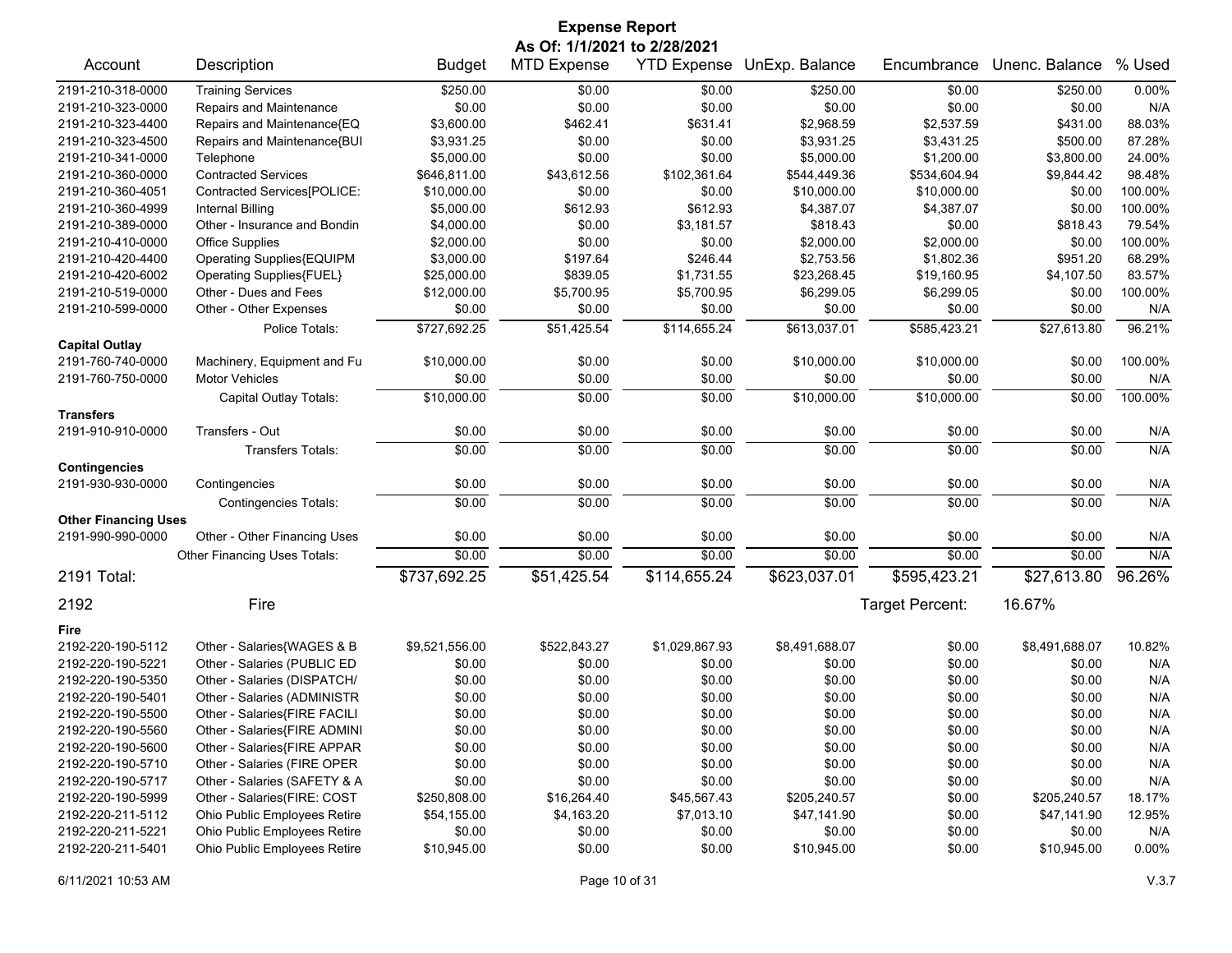| <b>Expense Report</b><br>As Of: 1/1/2021 to 2/28/2021 |                               |                |                    |              |                            |             |                |        |  |
|-------------------------------------------------------|-------------------------------|----------------|--------------------|--------------|----------------------------|-------------|----------------|--------|--|
| Account                                               | Description                   | <b>Budget</b>  | <b>MTD Expense</b> |              | YTD Expense UnExp. Balance | Encumbrance | Unenc. Balance | % Used |  |
| 2192-220-211-5500                                     | Ohio Public Employees Retire  | \$0.00         | \$0.00             | \$0.00       | \$0.00                     | \$0.00      | \$0.00         | N/A    |  |
| 2192-220-211-5560                                     | Ohio Public Employees Retire  | \$0.00         | \$0.00             | \$0.00       | \$0.00                     | \$0.00      | \$0.00         | N/A    |  |
| 2192-220-211-5600                                     | Ohio Public Employees Retire  | \$0.00         | \$0.00             | \$0.00       | \$0.00                     | \$0.00      | \$0.00         | N/A    |  |
| 2192-220-211-5999                                     | Ohio Public Employees Retire  | \$50,000.00    | \$2,177.72         | \$5,195.12   | \$44,804.88                | \$0.00      | \$44,804.88    | 10.39% |  |
| 2192-220-212-5112                                     | Social Security{WAGES & BE    | \$0.00         | \$0.00             | \$0.00       | \$0.00                     | \$0.00      | \$0.00         | N/A    |  |
| 2192-220-213-5112                                     | Medicare{WAGES & BENEFI       | \$95,000.00    | \$6,704.56         | \$13,583.83  | \$81,416.17                | \$0.00      | \$81,416.17    | 14.30% |  |
| 2192-220-213-5221                                     | Medicare{PUBLIC EDUCATI       | \$0.00         | \$0.00             | \$0.00       | \$0.00                     | \$0.00      | \$0.00         | N/A    |  |
| 2192-220-213-5401                                     | Medicare{ADMINISTRATION:      | \$0.00         | \$0.00             | \$0.00       | \$0.00                     | \$0.00      | \$0.00         | N/A    |  |
| 2192-220-213-5500                                     | Medicare{FIRE FACILITIES}     | \$0.00         | \$0.00             | \$0.00       | \$0.00                     | \$0.00      | \$0.00         | N/A    |  |
| 2192-220-213-5560                                     | Medicare{FIRE ADMINISTRA      | \$0.00         | \$0.00             | \$0.00       | \$0.00                     | \$0.00      | \$0.00         | N/A    |  |
| 2192-220-213-5600                                     | Medicare{FIRE APPARATUS}      | \$0.00         | \$0.00             | \$0.00       | \$0.00                     | \$0.00      | \$0.00         | N/A    |  |
| 2192-220-213-5999                                     | Medicare{FIRE: COST ALLO      | \$12,000.00    | \$211.09           | \$615.15     | \$11,384.85                | \$0.00      | \$11,384.85    | 5.13%  |  |
| 2192-220-214-5112                                     | Volunteer FiremenÆs Depen     | \$0.00         | \$0.00             | \$0.00       | \$0.00                     | \$0.00      | \$0.00         | N/A    |  |
| 2192-220-215-5112                                     | Ohio Police and Fire Pension  | \$2,457,064.00 | \$110,542.04       | \$217,737.91 | \$2,239,326.09             | \$0.00      | \$2,239,326.09 | 8.86%  |  |
| 2192-220-215-5221                                     | Ohio Police and Fire Pension  | \$0.00         | \$0.00             | \$0.00       | \$0.00                     | \$0.00      | \$0.00         | N/A    |  |
| 2192-220-221-5112                                     | Medical/Hospitalization{WAG   | \$1,580,000.00 | \$195,796.02       | \$293,313.91 | \$1,286,686.09             | \$0.00      | \$1,286,686.09 | 18.56% |  |
| 2192-220-221-5221                                     | Medical/Hospitalization (PUB  | \$0.00         | \$0.00             | \$0.00       | \$0.00                     | \$0.00      | \$0.00         | N/A    |  |
| 2192-220-221-5401                                     | Medical/Hospitalization (ADMI | \$0.00         | \$0.00             | \$0.00       | \$0.00                     | \$0.00      | \$0.00         | N/A    |  |
| 2192-220-221-5600                                     | Medical/Hospitalization{FIRE  | \$0.00         | \$0.00             | \$0.00       | \$0.00                     | \$0.00      | \$0.00         | N/A    |  |
| 2192-220-221-5999                                     | Medical/Hospitalization{FIRE: | \$80,000.00    | \$8,840.86         | \$13,502.65  | \$66,497.35                | \$0.00      | \$66,497.35    | 16.88% |  |
| 2192-220-222-5112                                     | Life Insurance{WAGES & BE     | \$8,400.00     | \$1,030.06         | \$2,574.64   | \$5,825.36                 | \$0.00      | \$5,825.36     | 30.65% |  |
| 2192-220-222-5221                                     | Life Insurance (PUBLIC EDU    | \$0.00         | \$0.00             | \$0.00       | \$0.00                     | \$0.00      | \$0.00         | N/A    |  |
| 2192-220-222-5401                                     | Life Insurance (ADMINISTRA    | \$0.00         | \$0.00             | \$0.00       | \$0.00                     | \$0.00      | \$0.00         | N/A    |  |
| 2192-220-222-5600                                     | Life Insurance{FIRE APPARA    | \$0.00         | \$0.00             | \$0.00       | \$0.00                     | \$0.00      | \$0.00         | N/A    |  |
| 2192-220-222-5999                                     | Life Insurance{FIRE: COST A   | \$170.00       | \$45.00            | \$132.32     | \$37.68                    | \$0.00      | \$37.68        | 77.84% |  |
| 2192-220-223-5112                                     | Dental Insurance{WAGES &      | \$70,157.00    | \$7,178.65         | \$10,906.65  | \$59,250.35                | \$0.00      | \$59,250.35    | 15.55% |  |
| 2192-220-223-5221                                     | Dental Insurance (PUBLIC E    | \$0.00         | \$0.00             | \$0.00       | \$0.00                     | \$0.00      | \$0.00         | N/A    |  |
| 2192-220-223-5401                                     | Dental Insurance (ADMINIST    | \$0.00         | \$0.00             | \$0.00       | \$0.00                     | \$0.00      | \$0.00         | N/A    |  |
| 2192-220-223-5600                                     | Dental Insurance{FIRE APPA    | \$0.00         | \$0.00             | \$0.00       | \$0.00                     | \$0.00      | \$0.00         | N/A    |  |
| 2192-220-223-5999                                     | Dental Insurance{FIRE: COS    | \$5,000.00     | \$251.45           | \$454.36     | \$4,545.64                 | \$0.00      | \$4,545.64     | 9.09%  |  |
| 2192-220-230-5112                                     | Workers' Compensation{WAG     | \$133,261.00   | \$19,624.77        | \$19,624.77  | \$113,636.23               | \$100.00    | \$113,536.23   | 14.80% |  |
| 2192-220-240-5112                                     | Unemployment Compensatio      | \$0.00         | \$0.00             | \$0.00       | \$0.00                     | \$0.00      | \$0.00         | N/A    |  |
| 2192-220-240-5999                                     | Unemployment Compensatio      | \$3,606.00     | \$0.00             | \$0.00       | \$3,606.00                 | \$0.00      | \$3,606.00     | 0.00%  |  |
| 2192-220-259-5400                                     | Other - Employee Reimburse    | \$0.00         | \$0.00             | \$0.00       | \$0.00                     | \$0.00      | \$0.00         | N/A    |  |
| 2192-220-311-5400                                     | Accounting and Legal Fees     | \$0.00         | \$0.00             | \$0.00       | \$0.00                     | \$0.00      | \$0.00         | N/A    |  |
| 2192-220-314-5400                                     | <b>Tax Collection Fees</b>    | \$0.00         | \$0.00             | \$0.00       | \$0.00                     | \$0.00      | \$0.00         | N/A    |  |
| 2192-220-316-5500                                     | <b>Engineering Services</b>   | \$0.00         | \$0.00             | \$0.00       | \$0.00                     | \$0.00      | \$0.00         | N/A    |  |
| 2192-220-318-5121                                     | Training Services (HEALTH A   | \$0.00         | \$0.00             | \$0.00       | \$0.00                     | \$0.00      | \$0.00         | N/A    |  |
| 2192-220-322-5560                                     | Garbage and Trash Removal     | \$0.00         | \$0.00             | \$0.00       | \$0.00                     | \$0.00      | \$0.00         | N/A    |  |
| 2192-220-322-5561                                     | Garbage and Trash Removal     | \$0.00         | \$0.00             | \$0.00       | \$0.00                     | \$0.00      | \$0.00         | N/A    |  |
| 2192-220-322-5562                                     | Garbage and Trash Removal     | \$0.00         | \$0.00             | \$0.00       | \$0.00                     | \$0.00      | \$0.00         | N/A    |  |
| 2192-220-322-5563                                     | Garbage and Trash Removal     | \$0.00         | \$0.00             | \$0.00       | \$0.00                     | \$0.00      | \$0.00         | N/A    |  |
| 2192-220-322-5564                                     | Garbage and Trash Removal     | \$0.00         | \$0.00             | \$0.00       | \$0.00                     | \$0.00      | \$0.00         | N/A    |  |
| 2192-220-323-5000                                     | Repairs and Maintenance (Op   | \$0.00         | \$0.00             | \$0.00       | \$0.00                     | \$0.00      | \$0.00         | N/A    |  |
| 2192-220-323-5500                                     | Repairs and Maintenance       | \$0.00         | \$0.00             | \$0.00       | \$0.00                     | \$0.00      | \$0.00         | N/A    |  |
| 2192-220-323-5560                                     | Repairs and Maintenance       | \$0.00         | \$0.00             | \$0.00       | \$0.00                     | \$0.00      | \$0.00         | N/A    |  |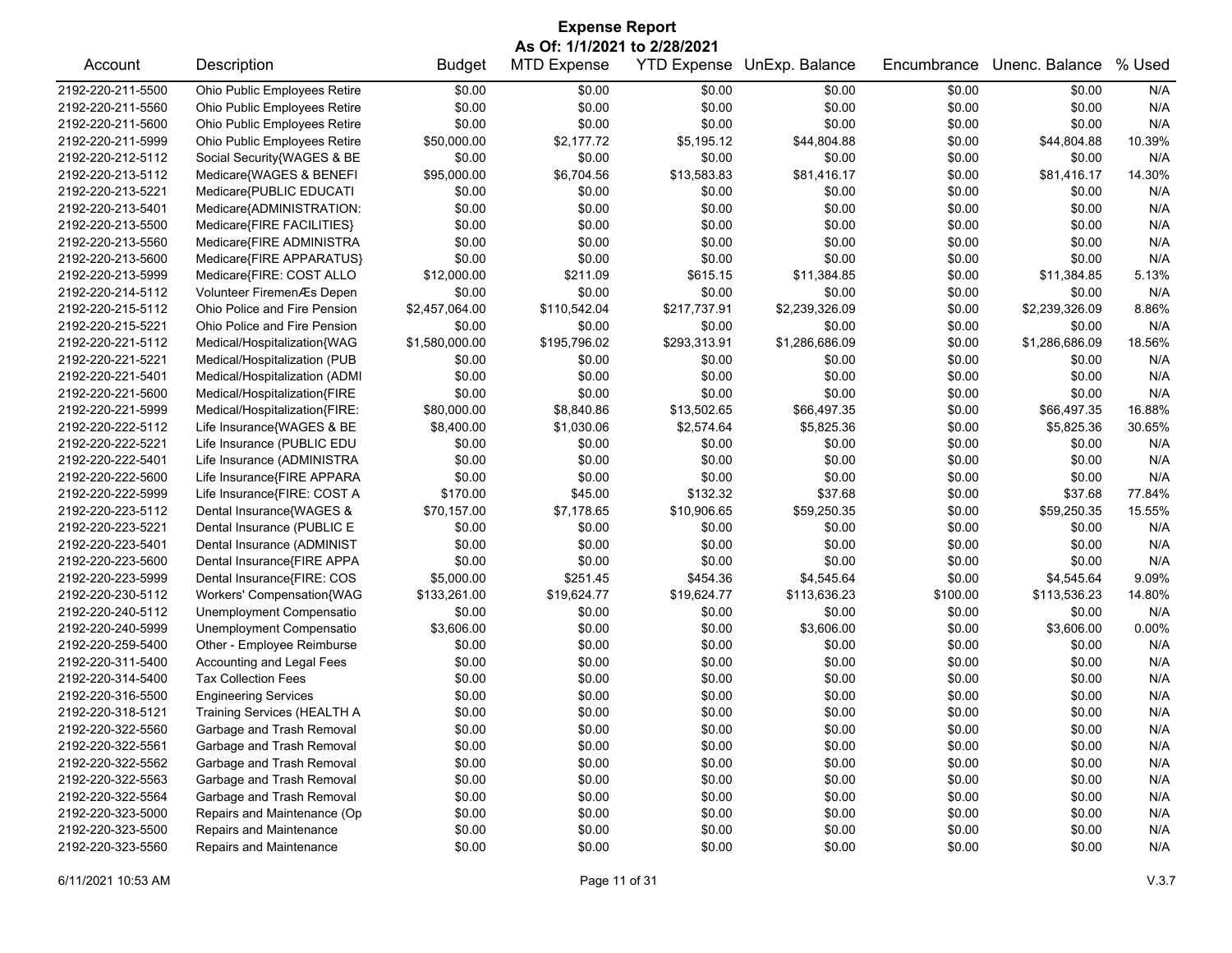| <b>Expense Report</b><br>As Of: 1/1/2021 to 2/28/2021 |                                     |               |                    |              |                            |              |                |         |
|-------------------------------------------------------|-------------------------------------|---------------|--------------------|--------------|----------------------------|--------------|----------------|---------|
| Account                                               | Description                         | <b>Budget</b> | <b>MTD Expense</b> |              | YTD Expense UnExp. Balance | Encumbrance  | Unenc. Balance | % Used  |
| 2192-220-323-5561                                     | Repairs and Maintenance{ST          | \$0.00        | \$0.00             | \$0.00       | \$0.00                     | \$0.00       | \$0.00         | N/A     |
| 2192-220-323-5562                                     | Repairs and Maintenance (ST         | \$0.00        | \$0.00             | \$0.00       | \$0.00                     | \$0.00       | \$0.00         | N/A     |
| 2192-220-323-5563                                     | Repairs and Maintenance (ST         | \$0.00        | \$0.00             | \$0.00       | \$0.00                     | \$0.00       | \$0.00         | N/A     |
| 2192-220-323-5564                                     | Repairs and Maintenance{ST          | \$0.00        | \$0.00             | \$0.00       | \$0.00                     | \$0.00       | \$0.00         | N/A     |
| 2192-220-323-5600                                     | Repairs and Maintenance             | \$0.00        | \$0.00             | \$0.00       | \$0.00                     | \$0.00       | \$0.00         | N/A     |
| 2192-220-330-5400                                     | <b>Travel and Meeting Expenses</b>  | \$0.00        | \$0.00             | \$0.00       | \$0.00                     | \$0.00       | \$0.00         | N/A     |
| 2192-220-341-5350                                     | Telephone                           | \$0.00        | \$0.00             | \$0.00       | \$0.00                     | \$0.00       | \$0.00         | N/A     |
| 2192-220-341-5500                                     | Telephone                           | \$0.00        | \$0.00             | \$0.00       | \$0.00                     | \$0.00       | \$0.00         | N/A     |
| 2192-220-341-5501                                     | Telephone (Utilities discontinu     | \$0.00        | \$0.00             | \$0.00       | \$0.00                     | \$0.00       | \$0.00         | N/A     |
| 2192-220-342-5400                                     | Postage (ADMINISTRATION)            | \$0.00        | \$0.00             | \$0.00       | \$0.00                     | \$0.00       | \$0.00         | N/A     |
| 2192-220-343-5400                                     | Postage Machine Rental              | \$0.00        | \$0.00             | \$0.00       | \$0.00                     | \$0.00       | \$0.00         | N/A     |
| 2192-220-344-5400                                     | Printing (ADMINISTRATION)           | \$0.00        | \$0.00             | \$0.00       | \$0.00                     | \$0.00       | \$0.00         | N/A     |
| 2192-220-351-5560                                     | Electricity                         | \$0.00        | \$0.00             | \$0.00       | \$0.00                     | \$0.00       | \$0.00         | N/A     |
| 2192-220-351-5561                                     | Electricity                         | \$0.00        | \$0.00             | \$0.00       | \$0.00                     | \$0.00       | \$0.00         | N/A     |
| 2192-220-351-5562                                     | Electricity                         | \$0.00        | \$0.00             | \$0.00       | \$0.00                     | \$0.00       | \$0.00         | N/A     |
| 2192-220-351-5563                                     | Electricity                         | \$0.00        | \$0.00             | \$0.00       | \$0.00                     | \$0.00       | \$0.00         | N/A     |
| 2192-220-351-5564                                     | Electricity                         | \$0.00        | \$0.00             | \$0.00       | \$0.00                     | \$0.00       | \$0.00         | N/A     |
| 2192-220-352-5560                                     | Sewage                              | \$0.00        | \$0.00             | \$0.00       | \$0.00                     | \$0.00       | \$0.00         | N/A     |
| 2192-220-352-5561                                     | Sewage                              | \$0.00        | \$0.00             | \$0.00       | \$0.00                     | \$0.00       | \$0.00         | N/A     |
| 2192-220-352-5562                                     | Sewage                              | \$0.00        | \$0.00             | \$0.00       | \$0.00                     | \$0.00       | \$0.00         | N/A     |
| 2192-220-352-5563                                     | Sewage                              | \$0.00        | \$0.00             | \$0.00       | \$0.00                     | \$0.00       | \$0.00         | N/A     |
| 2192-220-352-5564                                     | Sewage                              | \$0.00        | \$0.00             | \$0.00       | \$0.00                     | \$0.00       | \$0.00         | N/A     |
| 2192-220-353-5560                                     | <b>Natural Gas</b>                  | \$0.00        | \$0.00             | \$0.00       | \$0.00                     | \$0.00       | \$0.00         | N/A     |
| 2192-220-353-5561                                     | <b>Natural Gas</b>                  | \$0.00        | \$0.00             | \$0.00       | \$0.00                     | \$0.00       | \$0.00         | N/A     |
| 2192-220-353-5562                                     | <b>Natural Gas</b>                  | \$0.00        | \$0.00             | \$0.00       | \$0.00                     | \$0.00       | \$0.00         | N/A     |
| 2192-220-353-5563                                     | <b>Natural Gas</b>                  | \$0.00        | \$0.00             | \$0.00       | \$0.00                     | \$0.00       | \$0.00         | N/A     |
| 2192-220-353-5564                                     | <b>Natural Gas</b>                  | \$0.00        | \$0.00             | \$0.00       | \$0.00                     | \$0.00       | \$0.00         | N/A     |
| 2192-220-360-5121                                     | Contracted Services (Health a       | \$0.00        | \$0.00             | \$0.00       | \$0.00                     | \$0.00       | \$0.00         | N/A     |
| 2192-220-360-5130                                     | <b>Contracted Services</b>          | \$0.00        | \$0.00             | \$0.00       | \$0.00                     | \$0.00       | \$0.00         | N/A     |
| 2192-220-360-5310                                     | <b>Contracted Services</b>          | \$1,750.00    | \$0.00             | \$0.00       | \$1,750.00                 | \$1,750.00   | \$0.00         | 100.00% |
| 2192-220-360-5320                                     | <b>Contracted Services</b>          | \$0.00        | \$0.00             | \$0.00       | \$0.00                     | \$0.00       | \$0.00         | N/A     |
| 2192-220-360-5340                                     | <b>Contracted Services</b>          | \$0.00        | \$0.00             | \$0.00       | \$0.00                     | \$0.00       | \$0.00         | N/A     |
| 2192-220-360-5350                                     | Contracted Services{DISPAT          |               |                    |              |                            |              |                | N/A     |
|                                                       | <b>Contracted Services</b>          | \$0.00        | \$0.00             | \$0.00       | \$0.00                     | \$0.00       | \$0.00         | N/A     |
| 2192-220-360-5400                                     |                                     | \$0.00        | \$0.00             | \$0.00       | \$0.00                     | \$0.00       | \$0.00         |         |
| 2192-220-360-5500                                     | <b>Contracted Services</b>          | \$0.00        | \$0.00             | \$0.00       | \$0.00                     | \$0.00       | \$0.00         | N/A     |
| 2192-220-360-5561                                     | <b>Contracted Services</b>          | \$0.00        | \$0.00             | \$0.00       | \$0.00                     | \$0.00       | \$0.00         | N/A     |
| 2192-220-360-5562                                     | <b>Contracted Services</b>          | \$0.00        | \$0.00             | \$0.00       | \$0.00                     | \$0.00       | \$0.00         | N/A     |
| 2192-220-360-5564                                     | <b>Contracted Services</b>          | \$0.00        | \$0.00             | \$0.00       | \$0.00                     | \$0.00       | \$0.00         | N/A     |
| 2192-220-360-5720                                     | <b>Contracted Services</b>          | \$0.00        | \$0.00             | \$0.00       | \$0.00                     | \$0.00       | \$0.00         | N/A     |
| 2192-220-360-5999                                     | Contracted Services(FIRE: C         | \$760,618.00  | \$49,147.22        | \$291,943.08 | \$468,674.92               | \$421,328.85 | \$47,346.07    | 93.78%  |
| 2192-220-361-5999                                     | Software As A Service{FIRE:         | \$0.00        | \$0.00             | \$0.00       | \$0.00                     | \$0.00       | \$0.00         | N/A     |
| 2192-220-382-5400                                     | <b>Liability Insurance Premiums</b> | \$0.00        | \$0.00             | \$0.00       | \$0.00                     | \$0.00       | \$0.00         | N/A     |
| 2192-220-410-5400                                     | Office Supplies (ADMINISTR          | \$0.00        | \$0.00             | \$0.00       | \$0.00                     | \$0.00       | \$0.00         | N/A     |
| 2192-220-420-5000                                     | <b>Operating Supplies (Operatio</b> | \$0.00        | \$0.00             | \$0.00       | \$0.00                     | \$0.00       | \$0.00         | N/A     |
| 2192-220-420-5400                                     | <b>Operating Supplies (ADMINIS</b>  | \$0.00        | \$0.00             | \$0.00       | \$0.00                     | \$0.00       | \$0.00         | N/A     |
| 2192-220-420-5500                                     | <b>Operating Supplies</b>           | \$0.00        | \$0.00             | \$0.00       | \$0.00                     | \$0.00       | \$0.00         | N/A     |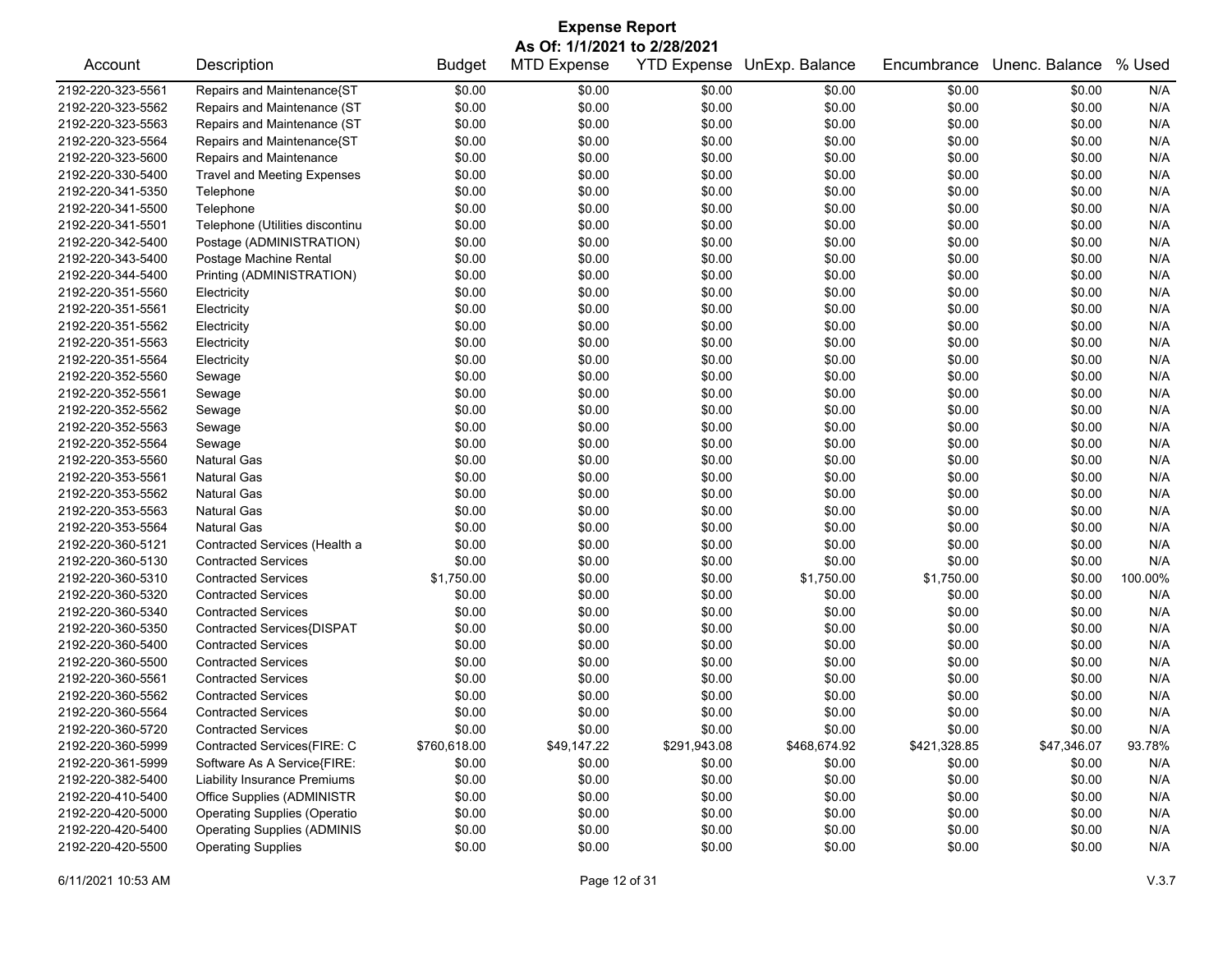| <b>Expense Report</b> |                                      |                 |                                                    |                    |                 |              |                 |         |  |  |
|-----------------------|--------------------------------------|-----------------|----------------------------------------------------|--------------------|-----------------|--------------|-----------------|---------|--|--|
| Account               | Description                          | <b>Budget</b>   | As Of: 1/1/2021 to 2/28/2021<br><b>MTD Expense</b> | <b>YTD Expense</b> | UnExp. Balance  | Encumbrance  | Unenc. Balance  | % Used  |  |  |
| 2192-220-420-5600     | <b>Operating Supplies</b>            | \$0.00          | \$0.00                                             | \$0.00             | \$0.00          | \$0.00       | \$0.00          | N/A     |  |  |
| 2192-220-420-5710     | <b>Operating Supplies (Fire Oper</b> | \$0.00          | \$0.00                                             | \$0.00             | \$0.00          | \$0.00       | \$0.00          | N/A     |  |  |
| 2192-220-430-5710     | Small Tools and Minor Equip          | \$0.00          | \$0.00                                             | \$0.00             | \$0.00          | \$0.00       | \$0.00          | N/A     |  |  |
| 2192-220-440-5999     | Software(FIRE: COST ALLO             | \$0.00          | \$0.00                                             | \$0.00             | \$0.00          | \$0.00       | \$0.00          | N/A     |  |  |
| 2192-220-599-5400     | Other - Other Expenses{ADMI          | \$0.00          | \$0.00                                             | \$0.00             | \$0.00          | \$0.00       | \$0.00          | N/A     |  |  |
| 2192-220-720-5500     | Buildings{FIRE FACILITIES}           | \$0.00          | \$0.00                                             | \$0.00             | \$0.00          | \$0.00       | \$0.00          | N/A     |  |  |
| 2192-220-720-5560     | Buildings{FIRE ADMINISTRA            | \$6,586.92      | \$0.00                                             | \$0.00             | \$6,586.92      | \$6,586.92   | \$0.00          | 100.00% |  |  |
| 2192-220-720-5561     | Buildings{STATION 61}                | \$4,247.39      | \$0.00                                             | \$0.00             | \$4,247.39      | \$4,247.39   | \$0.00          | 100.00% |  |  |
| 2192-220-720-5563     | Buildings{STATION 63}                | \$0.00          | \$0.00                                             | \$0.00             | \$0.00          | \$0.00       | \$0.00          | N/A     |  |  |
| 2192-220-730-5500     | Improvement of Sites{FIRE F          | \$0.00          | \$0.00                                             | \$0.00             | \$0.00          | \$0.00       | \$0.00          | N/A     |  |  |
| 2192-220-730-5560     | Improvement of Sites{FIRE A          | \$137,167.09    | \$0.00                                             | \$8,752.56         | \$128,414.53    | \$26,930.20  | \$101,484.33    | 26.01%  |  |  |
| 2192-220-730-5561     | Improvement of Sites{STATIO          | \$638,944.72    | \$25.60                                            | \$25.60            | \$638,919.12    | \$27,419.12  | \$611,500.00    | 4.30%   |  |  |
| 2192-220-730-5562     | Improvement of Sites{STATIO          | \$104,000.00    | \$0.00                                             | \$8,271.00         | \$95,729.00     | \$0.00       | \$95,729.00     | 7.95%   |  |  |
| 2192-220-730-5563     | Improvement of Sites{STATIO          | \$427,144.71    | \$0.00                                             | \$1,901.83         | \$425,242.88    | \$50,644.71  | \$374,598.17    | 12.30%  |  |  |
| 2192-220-730-5564     | Improvement of Sites{STATIO          | \$33,000.00     | \$0.00                                             | \$0.00             | \$33,000.00     | \$0.00       | \$33,000.00     | 0.00%   |  |  |
| 2192-220-740-5121     | Machinery, Equipment and Fu          | \$0.00          | \$0.00                                             | \$0.00             | \$0.00          | \$0.00       | \$0.00          | N/A     |  |  |
| 2192-220-740-5160     | Machinery, Equipment and Fu          | \$29,176.20     | \$0.00                                             | \$0.00             | \$29,176.20     | \$9,607.94   | \$19,568.26     | 32.93%  |  |  |
| 2192-220-740-5200     | Machinery, Equipment and Fu          | \$9,127.00      | \$0.00                                             | \$0.00             | \$9,127.00      | \$3,627.00   | \$5,500.00      | 39.74%  |  |  |
| 2192-220-740-5310     | Machinery, Equipment and Fu          | \$261,556.32    | \$4,856.33                                         | \$4,856.33         | \$256,699.99    | \$53,729.81  | \$202,970.18    | 22.40%  |  |  |
| 2192-220-740-5320     | Machinery, Equipment and Fu          | \$71,911.20     | \$0.00                                             | \$0.00             | \$71,911.20     | \$12,268.94  | \$59,642.26     | 17.06%  |  |  |
| 2192-220-740-5340     | Machinery, Equipment and Fu          | \$48,000.00     | \$0.00                                             | \$0.00             | \$48,000.00     | \$0.00       | \$48,000.00     | 0.00%   |  |  |
| 2192-220-740-5350     | Machinery, Equipment and Fu          | \$0.00          | \$0.00                                             | \$0.00             | \$0.00          | \$0.00       | \$0.00          | N/A     |  |  |
| 2192-220-740-5400     | Machinery, Equipment and Fu          | \$0.00          | \$0.00                                             | \$0.00             | \$0.00          | \$0.00       | \$0.00          | N/A     |  |  |
|                       |                                      | \$0.00          | \$0.00                                             |                    |                 |              |                 | N/A     |  |  |
| 2192-220-740-5460     | Machinery, Equipment and Fu          |                 |                                                    | \$0.00             | \$0.00          | \$0.00       | \$0.00          |         |  |  |
| 2192-220-740-5561     | Machinery, Equipment and Fu          | \$0.00          | \$0.00                                             | \$0.00             | \$0.00          | \$0.00       | \$0.00          | N/A     |  |  |
| 2192-220-740-5600     | Machinery, Equipment and Fu          | \$437,744.03    | \$25,862.00                                        | \$25,862.00        | \$411,882.03    | \$11,882.03  | \$400,000.00    | 8.62%   |  |  |
| 2192-220-740-5710     | Machinery, Equipment and Fu          | \$31,200.00     | \$0.00                                             | \$0.00             | \$31,200.00     | \$0.00       | \$31,200.00     | 0.00%   |  |  |
| 2192-220-740-5712     | Machinery, Equipment and Fu          | \$30,000.00     | \$0.00                                             | \$0.00             | \$30,000.00     | \$0.00       | \$30,000.00     | 0.00%   |  |  |
| 2192-220-740-5714     | Machinery, Equipment and Fu          | \$950,000.00    | \$0.00                                             | \$0.00             | \$950,000.00    | \$0.00       | \$950,000.00    | 0.00%   |  |  |
| 2192-220-740-5720     | Machinery, Equipment and Fu          | \$403,249.15    | \$612.85                                           | \$612.85           | \$402,636.30    | \$9,136.30   | \$393,500.00    | 2.42%   |  |  |
| 2192-220-740-5730     | Machinery, Equipment and Fu          | \$0.00          | \$0.00                                             | \$0.00             | \$0.00          | \$0.00       | \$0.00          | N/A     |  |  |
| 2192-220-740-5740     | Machinery, Equipment and Fu          | \$23,330.77     | \$0.00                                             | \$0.00             | \$23,330.77     | \$3,530.77   | \$19,800.00     | 15.13%  |  |  |
| 2192-220-740-5750     | Machinery, Equipment and Fu          | \$0.00          | \$0.00                                             | \$0.00             | \$0.00          | \$0.00       | \$0.00          | N/A     |  |  |
| 2192-220-740-5810     | Machinery, Equipment, and F          | \$0.00          | \$0.00                                             | \$0.00             | \$0.00          | \$0.00       | \$0.00          | N/A     |  |  |
| 2192-220-740-5900     | Machinery, Equipment, and F          | \$0.00          | \$0.00                                             | \$0.00             | \$0.00          | \$0.00       | \$0.00          | N/A     |  |  |
| 2192-220-750-5600     | Motor Vehicles (FIRE APPAR           | \$136,100.00    | \$0.00                                             | \$0.00             | \$136,100.00    | \$1,100.00   | \$135,000.00    | 0.81%   |  |  |
| 2192-220-750-5900     | Motor Vehicles (Capital)             | \$0.00          | \$0.00                                             | \$0.00             | \$0.00          | \$0.00       | \$0.00          | N/A     |  |  |
| <b>Transfers</b>      | Fire Totals:                         | \$18,876,975.50 | \$976,177.09                                       | \$2,002,315.02     | \$16,874,660.48 | \$643,889.98 | \$16,230,770.50 | 14.02%  |  |  |
| 2192-910-910-5000     | Transfers - Out{OPERATION            | \$1,269,200.00  | \$0.00                                             | \$0.00             | \$1,269,200.00  | \$0.00       | \$1,269,200.00  | 0.00%   |  |  |
|                       | <b>Transfers Totals:</b>             | \$1,269,200.00  | \$0.00                                             | \$0.00             | \$1,269,200.00  | \$0.00       | \$1,269,200.00  | 0.00%   |  |  |
| <b>Advances</b>       |                                      |                 |                                                    |                    |                 |              |                 |         |  |  |
| 2192-920-920-0000     | Advances - Out                       | \$0.00          | \$0.00                                             | \$0.00             | \$0.00          | \$0.00       | \$0.00          | N/A     |  |  |
|                       | Advances Totals:                     | \$0.00          | \$0.00                                             | \$0.00             | \$0.00          | \$0.00       | \$0.00          | N/A     |  |  |
| <b>Contingencies</b>  |                                      |                 |                                                    |                    |                 |              |                 |         |  |  |
| 2192-930-930-5999     | Contingencies (FIRE: COST            | \$0.00          | \$0.00                                             | \$0.00             | \$0.00          | \$0.00       | \$0.00          | N/A     |  |  |

6/11/2021 10:53 AM Page 13 of 31 V.3.7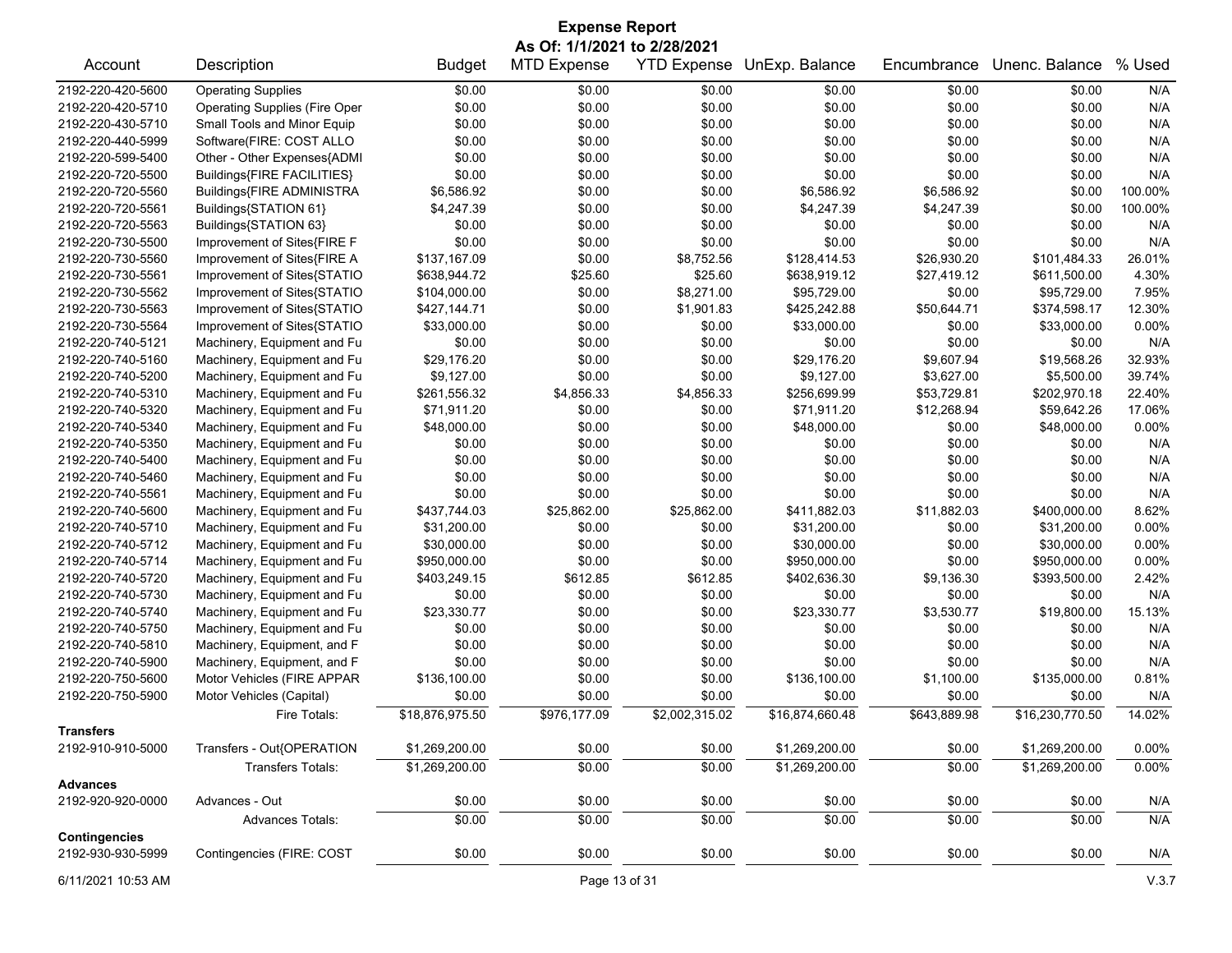| <b>Expense Report</b>                            |                                     |                 |                    |                |                            |                 |                 |        |  |  |  |
|--------------------------------------------------|-------------------------------------|-----------------|--------------------|----------------|----------------------------|-----------------|-----------------|--------|--|--|--|
| As Of: 1/1/2021 to 2/28/2021                     |                                     |                 |                    |                |                            |                 |                 |        |  |  |  |
| Account                                          | Description                         | <b>Budget</b>   | <b>MTD Expense</b> |                | YTD Expense UnExp. Balance | Encumbrance     | Unenc. Balance  | % Used |  |  |  |
|                                                  | <b>Contingencies Totals:</b>        | \$0.00          | \$0.00             | \$0.00         | \$0.00                     | \$0.00          | \$0.00          | N/A    |  |  |  |
| <b>Other Financing Uses</b><br>2192-990-990-5999 | Other - Other Financing Uses        | \$0.00          | \$0.00             | \$0.00         | \$0.00                     | \$0.00          | \$0.00          | N/A    |  |  |  |
|                                                  | Other Financing Uses Totals:        | \$0.00          | \$0.00             | \$0.00         | \$0.00                     | \$0.00          | \$0.00          | N/A    |  |  |  |
| 2192 Total:                                      |                                     | \$20,146,175.50 | \$976,177.09       | \$2,002,315.02 | \$18,143,860.48            | \$643,889.98    | \$17,499,970.50 | 13.14% |  |  |  |
| 2231                                             | Permissive Motor Vehicle            |                 |                    |                |                            | Target Percent: | 16.67%          |        |  |  |  |
| <b>Highways</b>                                  |                                     |                 |                    |                |                            |                 |                 |        |  |  |  |
| 2231-330-360-4800                                | Contracted Services{PAVING          | \$30,000.00     | \$0.00             | \$0.00         | \$30,000.00                | \$0.00          | \$30,000.00     | 0.00%  |  |  |  |
| 2231-330-360-4851                                | <b>Contracted Services (PROJE</b>   | \$0.00          | \$0.00             | \$0.00         | \$0.00                     | \$0.00          | \$0.00          | N/A    |  |  |  |
| 2231-330-360-4852                                | Contracted Services{PROJEC          | \$78,000.00     | \$0.00             | \$0.00         | \$78,000.00                | \$25,000.00     | \$53,000.00     | 32.05% |  |  |  |
| 2231-330-420-4400                                | <b>Operating Supplies (EQUIPM</b>   | \$0.00          | \$0.00             | \$0.00         | \$0.00                     | \$0.00          | \$0.00          | N/A    |  |  |  |
| 2231-330-420-4600                                | <b>Operating Supplies (ROAD M</b>   | \$0.00          | \$0.00             | \$0.00         | \$0.00                     | \$0.00          | \$0.00          | N/A    |  |  |  |
|                                                  | Highways Totals:                    | \$108,000.00    | \$0.00             | \$0.00         | \$108,000.00               | \$25,000.00     | \$83,000.00     | 23.15% |  |  |  |
| <b>Contingencies</b>                             |                                     |                 |                    |                |                            |                 |                 |        |  |  |  |
| 2231-930-930-0000                                | Contingencies                       | \$0.00          | \$0.00             | \$0.00         | \$0.00                     | \$0.00          | \$0.00          | N/A    |  |  |  |
| <b>Other Financing Uses</b>                      | <b>Contingencies Totals:</b>        | \$0.00          | \$0.00             | \$0.00         | \$0.00                     | \$0.00          | \$0.00          | N/A    |  |  |  |
| 2231-990-990-0000                                | Other - Other Financing Uses        | \$0.00          | \$0.00             | \$0.00         | \$0.00                     | \$0.00          | \$0.00          | N/A    |  |  |  |
|                                                  | Other Financing Uses Totals:        | \$0.00          | \$0.00             | \$0.00         | \$0.00                     | \$0.00          | \$0.00          | N/A    |  |  |  |
| 2231 Total:                                      |                                     | \$108,000.00    | \$0.00             | \$0.00         | \$108,000.00               | \$25,000.00     | \$83,000.00     | 23.15% |  |  |  |
| 2281                                             | <b>EMS</b>                          |                 |                    |                |                            | Target Percent: | 16.67%          |        |  |  |  |
| <b>EMS</b>                                       |                                     |                 |                    |                |                            |                 |                 |        |  |  |  |
| 2281-230-259-5221                                | Other Employee Reimbursem           | \$0.00          | \$0.00             | \$0.00         | \$0.00                     | \$0.00          | \$0.00          | N/A    |  |  |  |
| 2281-230-259-5350                                | Other - Employee Reimburse          | \$500.00        | \$0.00             | \$0.00         | \$500.00                   | \$0.00          | \$500.00        | 0.00%  |  |  |  |
| 2281-230-259-5400                                | Other - Employee Reimburse          | \$273.12        | \$0.00             | \$130.12       | \$143.00                   | \$0.00          | \$143.00        | 47.64% |  |  |  |
| 2281-230-259-5401                                | Other - Employee Reimburse          | \$0.00          | \$0.00             | \$0.00         | \$0.00                     | \$0.00          | \$0.00          | N/A    |  |  |  |
| 2281-230-259-5460                                | Other - Employee Reimburse          | \$574.78        | \$0.00             | \$0.00         | \$574.78                   | \$351.78        | \$223.00        | 61.20% |  |  |  |
| 2281-230-259-5710                                | Other - Employee Reimburse          | \$1,110.00      | \$0.00             | \$0.00         | \$1,110.00                 | \$0.00          | \$1,110.00      | 0.00%  |  |  |  |
| 2281-230-259-5714                                | Other - Employee Reimburse          | \$3,750.00      | \$0.00             | \$0.00         | \$3,750.00                 | \$500.00        | \$3,250.00      | 13.33% |  |  |  |
| 2281-230-259-5720                                | Other - Employee Reimburse          | \$1,936.00      | \$0.00             | \$0.00         | \$1,936.00                 | \$0.00          | \$1,936.00      | 0.00%  |  |  |  |
| 2281-230-259-5730                                | Other - Employee Reimburse          | \$0.00          | \$0.00             | \$0.00         | \$0.00                     | \$0.00          | \$0.00          | N/A    |  |  |  |
| 2281-230-259-5740                                | Other - Employee Reimburse          | \$2,775.00      | \$0.00             | \$0.00         | \$2,775.00                 | \$0.00          | \$2,775.00      | 0.00%  |  |  |  |
| 2281-230-311-5400                                | Accounting and Legal Fees{A         | \$30,000.00     | \$1,586.20         | \$1,776.70     | \$28,223.30                | \$18,474.00     | \$9,749.30      | 67.50% |  |  |  |
| 2281-230-314-5400                                | Tax Collection Fees{ADMINIS         | \$80,000.00     | \$0.00             | \$0.00         | \$80,000.00                | \$0.00          | \$80,000.00     | 0.00%  |  |  |  |
| 2281-230-316-5500                                | <b>Engineering Services (FIRE F</b> | \$0.00          | \$0.00             | \$0.00         | \$0.00                     | \$0.00          | \$0.00          | N/A    |  |  |  |
| 2281-230-316-5561                                | <b>Engineering Services (STATI</b>  | \$0.00          | \$0.00             | \$0.00         | \$0.00                     | \$0.00          | \$0.00          | N/A    |  |  |  |
| 2281-230-316-5564                                | <b>Engineering Services (STATI</b>  | \$0.00          | \$0.00             | \$0.00         | \$0.00                     | \$0.00          | \$0.00          | N/A    |  |  |  |
| 2281-230-318-5200                                | Training Services{PREVENTI          | \$3,250.00      | \$0.00             | \$0.00         | \$3,250.00                 | \$0.00          | \$3,250.00      | 0.00%  |  |  |  |
| 2281-230-318-5220                                | Training Services (Public Edu       | \$0.00          | \$0.00             | \$0.00         | \$0.00                     | \$0.00          | \$0.00          | N/A    |  |  |  |
| 2281-230-318-5221                                | Training Services (PUBLIC E         | \$0.00          | \$0.00             | \$0.00         | \$0.00                     | \$0.00          | \$0.00          | N/A    |  |  |  |
| 2281-230-318-5320                                | <b>Training Services (Communic</b>  | \$0.00          | \$0.00             | \$0.00         | \$0.00                     | \$0.00          | \$0.00          | N/A    |  |  |  |
| 2281-230-318-5350                                | Training Services{DISPATCH/         | \$2,750.00      | \$0.00             | \$0.00         | \$2,750.00                 | \$50.00         | \$2,700.00      | 1.82%  |  |  |  |
| 2281-230-318-5400                                | Training Services{ADMINIST          | \$7,412.36      | \$15.00            | \$515.00       | \$6,897.36                 | \$2,942.36      | \$3,955.00      | 46.64% |  |  |  |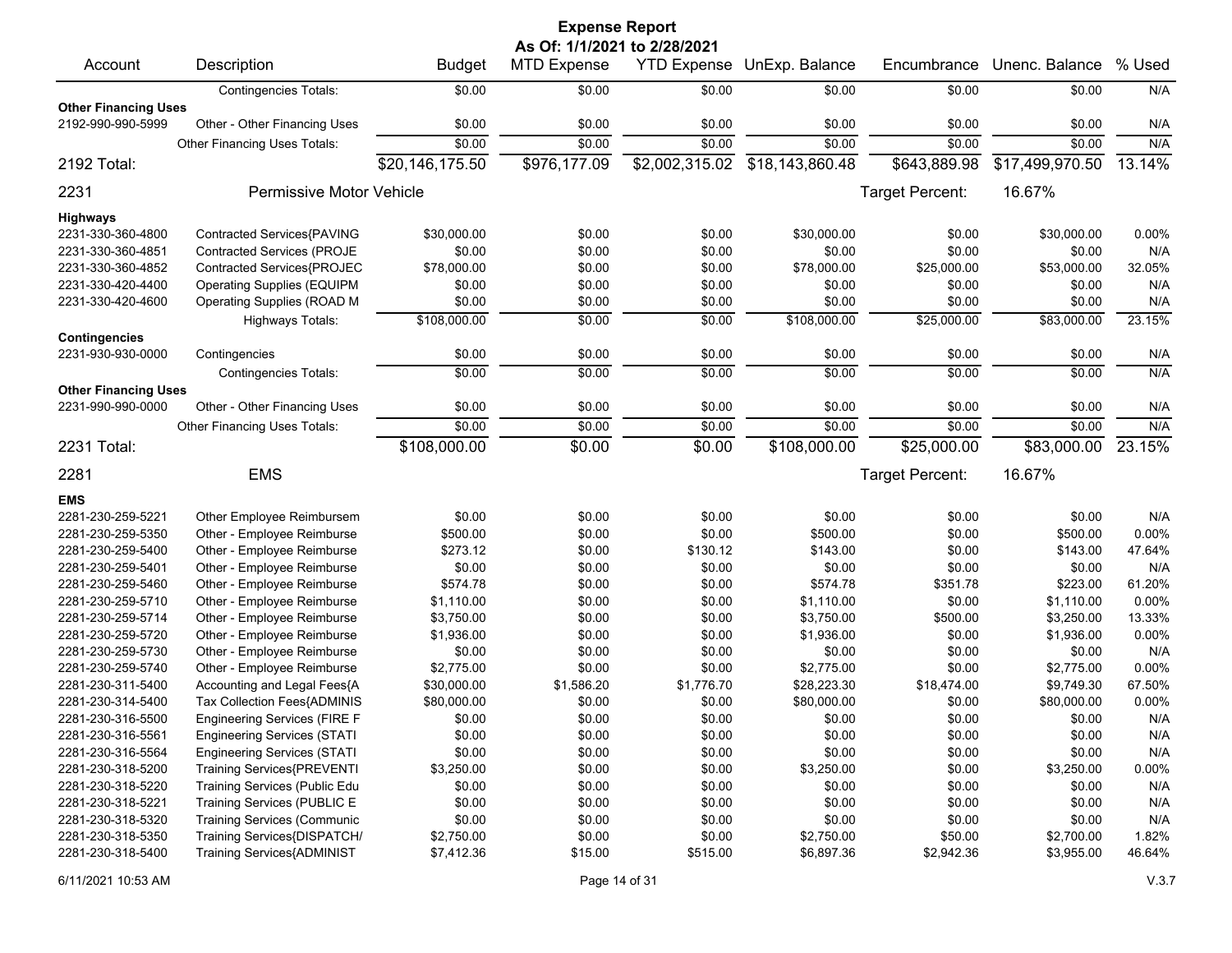| <b>Expense Report</b>        |                                   |               |                    |             |                            |             |                |         |  |  |
|------------------------------|-----------------------------------|---------------|--------------------|-------------|----------------------------|-------------|----------------|---------|--|--|
| As Of: 1/1/2021 to 2/28/2021 |                                   |               |                    |             |                            |             |                |         |  |  |
| Account                      | Description                       | <b>Budget</b> | <b>MTD Expense</b> |             | YTD Expense UnExp. Balance | Encumbrance | Unenc. Balance | % Used  |  |  |
| 2281-230-318-5401            | <b>Training Services{ADMINIST</b> | \$10,980.00   | \$0.00             | \$0.00      | \$10,980.00                | \$400.00    | \$10,580.00    | 3.64%   |  |  |
| 2281-230-318-5460            | Training Services{AUXILIARY       | \$2,000.00    | \$0.00             | \$0.00      | \$2,000.00                 | \$0.00      | \$2,000.00     | 0.00%   |  |  |
| 2281-230-318-5710            | Training Services{FIRE OPE        | \$45,358.50   | \$0.00             | \$0.00      | \$45,358.50                | \$9,433.50  | \$35,925.00    | 20.80%  |  |  |
| 2281-230-318-5712            | Training Services (Fire Gear)     | \$0.00        | \$0.00             | \$0.00      | \$0.00                     | \$0.00      | \$0.00         | N/A     |  |  |
| 2281-230-318-5714            | <b>Training Services (SCBA)</b>   | \$2,250.00    | \$0.00             | \$0.00      | \$2,250.00                 | \$0.00      | \$2,250.00     | 0.00%   |  |  |
| 2281-230-318-5717            | Training Services{SAFETY &        | \$0.00        | \$0.00             | \$0.00      | \$0.00                     | \$0.00      | \$0.00         | N/A     |  |  |
| 2281-230-318-5720            | Training Services{EMS OPER        | \$17,962.00   | \$242.00           | \$242.00    | \$17,720.00                | \$1,350.00  | \$16,370.00    | 8.86%   |  |  |
| 2281-230-318-5730            | Training Services{HAZ MAT}        | \$0.00        | \$0.00             | \$0.00      | \$0.00                     | \$0.00      | \$0.00         | N/A     |  |  |
| 2281-230-318-5740            | Training Services{TECHNICA        | \$5,500.00    | \$0.00             | \$0.00      | \$5,500.00                 | \$2,100.00  | \$3,400.00     | 38.18%  |  |  |
| 2281-230-318-5750            | <b>Training Services (HONORS</b>  | \$1,000.00    | \$0.00             | \$0.00      | \$1,000.00                 | \$0.00      | \$1,000.00     | 0.00%   |  |  |
| 2281-230-318-5810            | <b>Training Services</b>          | \$0.00        | \$0.00             | \$0.00      | \$0.00                     | \$0.00      | \$0.00         | N/A     |  |  |
| 2281-230-318-5820            | <b>Training Services</b>          | \$0.00        | \$0.00             | \$0.00      | \$0.00                     | \$0.00      | \$0.00         | N/A     |  |  |
| 2281-230-321-5220            | Rents and Leases{PUBLIC E         | \$0.00        | \$0.00             | \$0.00      | \$0.00                     | \$0.00      | \$0.00         | N/A     |  |  |
| 2281-230-321-5560            | Rents and Leases{FIRE ADM         | \$216.79      | \$16.78            | \$50.36     | \$166.43                   | \$170.43    | (\$4.00)       | 101.85% |  |  |
| 2281-230-321-5561            | Rents and Leases{STATION          | \$1,200.00    | \$100.67           | \$201.44    | \$998.56                   | \$1,058.56  | (\$60.00)      | 105.00% |  |  |
| 2281-230-321-5562            | Rents and Leases{STATION          | \$543.13      | \$33.58            | \$110.40    | \$432.73                   | \$472.73    | (\$40.00)      | 107.36% |  |  |
| 2281-230-321-5563            | Rents and Leases{STATION          | \$559.98      | \$50.36            | \$160.88    | \$399.10                   | \$679.10    | (\$280.00)     | 150.00% |  |  |
| 2281-230-321-5564            | Rents and Leases{STATION          | \$559.98      | \$50.36            | \$160.88    | \$399.10                   | \$679.10    | (\$280.00)     | 150.00% |  |  |
| 2281-230-321-5600            | Rents and Leases (FIRE APP        | \$289,250.00  | \$10,504.27        | \$22,008.54 | \$267,241.46               | \$49,495.73 | \$217,745.73   | 24.72%  |  |  |
| 2281-230-321-5710            | Rents and Leases{FIRE OPE         | \$0.00        | \$0.00             | \$0.00      | \$0.00                     | \$0.00      | \$0.00         | N/A     |  |  |
| 2281-230-321-5720            | Rents and Leases{EMS OPE          | \$300.00      | \$0.00             | \$0.00      | \$300.00                   | \$0.00      | \$300.00       | 0.00%   |  |  |
| 2281-230-322-5500            | Garbage and Trash Removal         | \$0.00        | \$0.00             | \$0.00      | \$0.00                     | \$0.00      | \$0.00         | N/A     |  |  |
| 2281-230-322-5560            | Garbage and Trash Removal{        | \$1,100.00    | \$0.00             | \$0.00      | \$1,100.00                 | \$0.00      | \$1,100.00     | 0.00%   |  |  |
| 2281-230-322-5561            | Garbage and Trash Removal{        | \$1,000.00    | \$188.64           | \$188.64    | \$811.36                   | \$1,791.36  | (\$980.00)     | 198.00% |  |  |
| 2281-230-322-5562            | Garbage and Trash Removal{        | \$1,000.00    | \$72.88            | \$72.88     | \$927.12                   | \$707.12    | \$220.00       | 78.00%  |  |  |
| 2281-230-322-5563            | Garbage and Trash Removal{        | \$1,000.00    | \$72.88            | \$72.88     | \$927.12                   | \$707.12    | \$220.00       | 78.00%  |  |  |
| 2281-230-322-5564            | Garbage and Trash Removal{        | \$1,000.00    | \$72.88            | \$72.88     | \$927.12                   | \$707.12    | \$220.00       | 78.00%  |  |  |
| 2281-230-323-5121            | Repairs and Maintenance{HE        | \$0.00        | \$0.00             | \$0.00      | \$0.00                     | \$0.00      | \$0.00         | N/A     |  |  |
| 2281-230-323-5160            | Repairs and Maintenance{HO        | \$0.00        | \$0.00             | \$0.00      | \$0.00                     | \$0.00      | \$0.00         | N/A     |  |  |
| 2281-230-323-5200            | Repairs and Maintenance{PR        | \$450.00      | \$0.00             | \$0.00      | \$450.00                   | \$0.00      | \$450.00       | 0.00%   |  |  |
| 2281-230-323-5220            | Repairs and Maintenance{PU        | \$0.00        | \$0.00             | \$0.00      | \$0.00                     | \$0.00      | \$0.00         | N/A     |  |  |
| 2281-230-323-5310            | Repairs and Maintenance{TE        | \$1,878.91    | \$0.00             | \$0.00      | \$1,878.91                 | \$378.91    | \$1,500.00     | 20.17%  |  |  |
| 2281-230-323-5320            | Repairs and Maintenance{CO        | \$7,722.00    | \$0.00             | \$0.00      | \$7,722.00                 | \$622.00    | \$7,100.00     | 8.05%   |  |  |
| 2281-230-323-5340            | Repairs and Maintenance{INT       | \$0.00        | \$0.00             | \$0.00      | \$0.00                     | \$0.00      | \$0.00         | N/A     |  |  |
| 2281-230-323-5350            | Repairs and Maintenance{DIS       | \$0.00        | \$0.00             | \$0.00      | \$0.00                     | \$0.00      | \$0.00         | N/A     |  |  |
| 2281-230-323-5400            | Repairs and Maintenance{AD        | \$6,000.00    | \$0.00             | \$0.00      | \$6,000.00                 | \$0.00      | \$6,000.00     | 0.00%   |  |  |
| 2281-230-323-5460            | Repairs and Maintenance{AU        | \$4,000.00    | \$0.00             | \$0.00      | \$4,000.00                 | \$0.00      | \$4,000.00     | 0.00%   |  |  |
| 2281-230-323-5500            | Repairs and Maintenance (FI       | \$0.00        | \$0.00             | \$0.00      | \$0.00                     | \$0.00      | \$0.00         | N/A     |  |  |
| 2281-230-323-5560            | Repairs and Maintenance{FIR       | \$6,431.25    | \$55.79            | \$401.79    | \$6,029.46                 | \$5,948.45  | \$81.01        | 98.74%  |  |  |
| 2281-230-323-5561            | Repairs and Maintenance{ST        | \$29,460.00   | \$3,976.50         | \$4,211.50  | \$25,248.50                | \$22,168.50 | \$3,080.00     | 89.55%  |  |  |
| 2281-230-323-5562            | Repairs and Maintenance{ST        | \$11,046.25   | \$2,007.00         | \$2,337.00  | \$8,709.25                 | \$7,524.25  | \$1,185.00     | 89.27%  |  |  |
| 2281-230-323-5563            | Repairs and Maintenance{ST        | \$15,675.00   | \$1,579.75         | \$4,286.75  | \$11,388.25                | \$10,088.25 | \$1,300.00     | 91.71%  |  |  |
| 2281-230-323-5564            | Repairs and Maintenance{ST        | \$11,730.13   | \$1,113.50         | \$2,803.42  | \$8,926.71                 | \$17,370.00 | (\$8,443.29)   | 171.98% |  |  |
| 2281-230-323-5600            | Repairs and Maintenance{FIR       | \$79,018.00   | \$2,059.34         | \$17,351.74 | \$61,666.26                | \$59,658.85 | \$2,007.41     | 97.46%  |  |  |
| 2281-230-323-5710            | Repairs and Maintenance{FIR       | \$3,985.00    | \$0.00             | \$0.00      | \$3,985.00                 | \$185.00    | \$3,800.00     | 4.64%   |  |  |
| 2281-230-323-5712            | Repairs and Maintenance{FIR       | \$20,463.15   | \$105.90           | \$1,045.80  | \$19,417.35                | \$9,417.35  | \$10,000.00    | 51.13%  |  |  |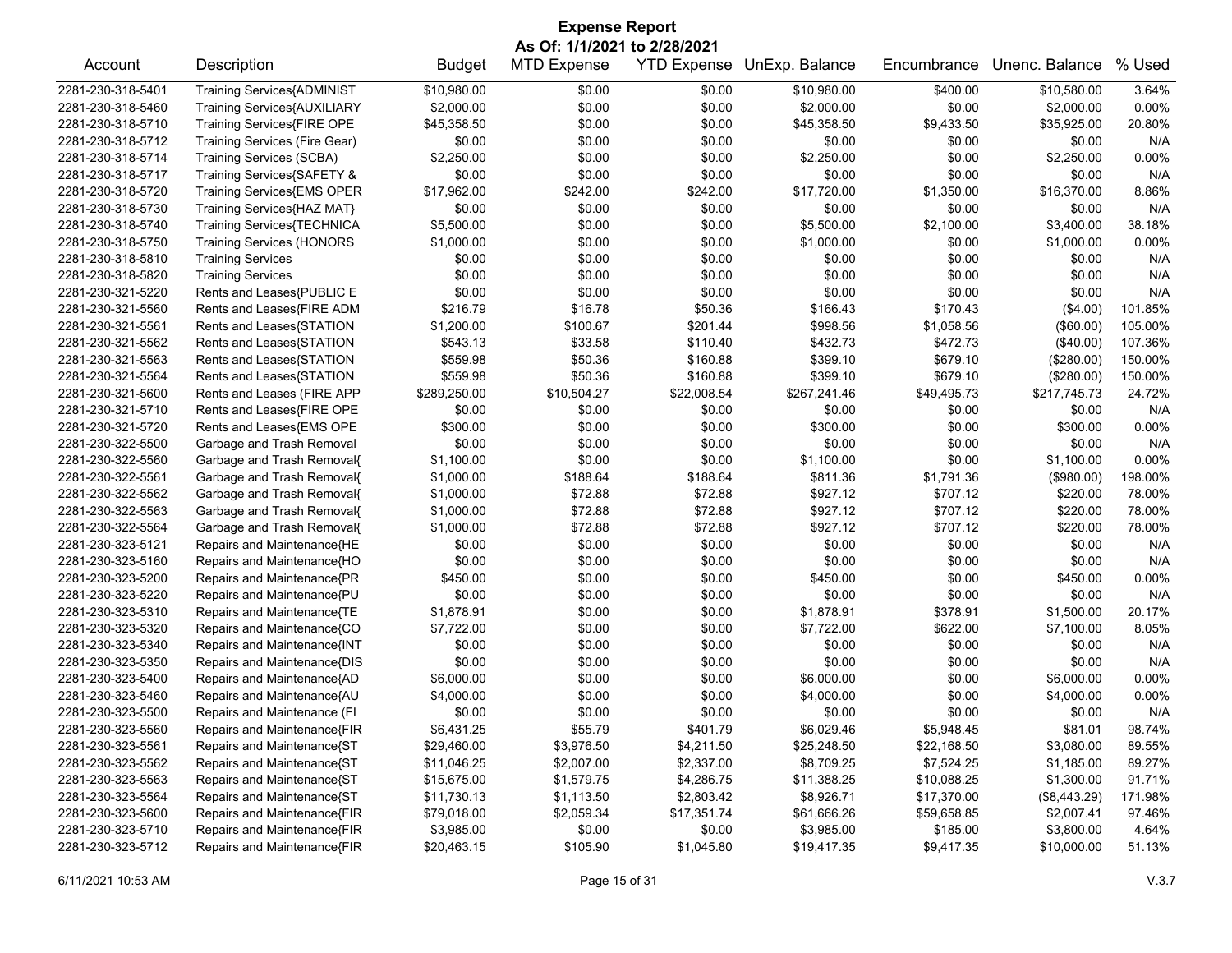| <b>Expense Report</b><br>As Of: 1/1/2021 to 2/28/2021 |                                    |               |                    |            |                                   |             |                |         |  |  |
|-------------------------------------------------------|------------------------------------|---------------|--------------------|------------|-----------------------------------|-------------|----------------|---------|--|--|
| Account                                               | Description                        | <b>Budget</b> | <b>MTD Expense</b> |            | <b>YTD Expense UnExp. Balance</b> | Encumbrance | Unenc. Balance | % Used  |  |  |
| 2281-230-323-5714                                     | Repairs and Maintenance{SC         | \$5,612.00    | \$0.00             | \$0.00     | \$5,612.00                        | \$1,612.00  | \$4,000.00     | 28.72%  |  |  |
| 2281-230-323-5720                                     | Repairs and Maintenance{EM         | \$12,500.00   | \$1,460.44         | \$1,460.44 | \$11,039.56                       | \$2,500.00  | \$8,539.56     | 31.68%  |  |  |
| 2281-230-323-5730                                     | Repairs and Maintenance{HA         | \$2,500.00    | \$0.00             | \$0.00     | \$2,500.00                        | \$0.00      | \$2,500.00     | 0.00%   |  |  |
| 2281-230-323-5740                                     | Repairs and Maintenance{TE         | \$3,000.00    | \$1,481.00         | \$1,481.00 | \$1,519.00                        | \$500.00    | \$1,019.00     | 66.03%  |  |  |
| 2281-230-330-5200                                     | Travel and Meeting Expense{        | \$0.00        | \$0.00             | \$0.00     | \$0.00                            | \$0.00      | \$0.00         | N/A     |  |  |
| 2281-230-330-5221                                     | Travel and Meeting Expense (       | \$0.00        | \$0.00             | \$0.00     | \$0.00                            | \$0.00      | \$0.00         | N/A     |  |  |
| 2281-230-330-5310                                     | Travel and Meeting Expense{        | \$0.00        | \$0.00             | \$0.00     | \$0.00                            | \$0.00      | \$0.00         | N/A     |  |  |
| 2281-230-330-5320                                     | Travel and Meeting Expense{        | \$570.00      | \$0.00             | \$0.00     | \$570.00                          | \$0.00      | \$570.00       | 0.00%   |  |  |
| 2281-230-330-5350                                     | Travel and Meeting Expense{        | \$2,000.00    | \$0.00             | \$0.00     | \$2,000.00                        | \$0.00      | \$2,000.00     | 0.00%   |  |  |
| 2281-230-330-5351                                     | <b>Travel and Meeting Expense(</b> | \$0.00        | \$0.00             | \$0.00     | \$0.00                            | \$0.00      | \$0.00         | N/A     |  |  |
| 2281-230-330-5400                                     | Travel and Meeting Expense{        | \$0.00        | \$0.00             | \$0.00     | \$0.00                            | \$0.00      | \$0.00         | N/A     |  |  |
| 2281-230-330-5401                                     | Travel and Meeting Expense{        | \$17,406.08   | \$0.00             | \$0.00     | \$17,406.08                       | \$306.08    | \$17,100.00    | 1.76%   |  |  |
| 2281-230-330-5600                                     | Travel and Meeting Expense{        | \$0.00        | \$0.00             | \$0.00     | \$0.00                            | \$0.00      | \$0.00         | N/A     |  |  |
| 2281-230-330-5710                                     | Travel and Meeting Expense{        | \$7,983.00    | \$0.00             | \$0.00     | \$7,983.00                        | \$550.00    | \$7,433.00     | 6.89%   |  |  |
| 2281-230-330-5712                                     | Travel and Meeting Expense{        | \$0.00        | \$0.00             | \$0.00     | \$0.00                            | \$0.00      | \$0.00         | N/A     |  |  |
| 2281-230-330-5714                                     | Travel and Meeting Expense{        | \$707.28      | \$0.00             | \$0.00     | \$707.28                          | \$657.28    | \$50.00        | 92.93%  |  |  |
| 2281-230-330-5720                                     | Travel and Meeting Expense (       | \$19,599.86   | \$332.76           | \$332.76   | \$19,267.10                       | \$159.10    | \$19,108.00    | 2.51%   |  |  |
| 2281-230-330-5730                                     | Travel and Meeting Expense{        | \$150.00      | \$0.00             | \$0.00     | \$150.00                          | \$0.00      | \$150.00       | 0.00%   |  |  |
| 2281-230-330-5740                                     | Travel and Meeting Expense (       | \$1,000.00    | \$0.00             | \$0.00     | \$1,000.00                        | \$500.00    | \$500.00       | 50.00%  |  |  |
| 2281-230-330-5750                                     | <b>Travel and Meeting Expenses</b> | \$250.00      | \$0.00             | \$0.00     | \$250.00                          | \$0.00      | \$250.00       | 0.00%   |  |  |
| 2281-230-330-5810                                     | <b>Travel and Meeting Expense</b>  | \$0.00        | \$0.00             | \$0.00     | \$0.00                            | \$0.00      | \$0.00         | N/A     |  |  |
| 2281-230-330-5820                                     | <b>Travel and Meeting Expense</b>  | \$0.00        | \$0.00             | \$0.00     | \$0.00                            | \$0.00      | \$0.00         | N/A     |  |  |
| 2281-230-341-5200                                     | Telephone (Prevention)             | \$0.00        | \$0.00             | \$0.00     | \$0.00                            | \$0.00      | \$0.00         | N/A     |  |  |
| 2281-230-341-5320                                     | Telephone (COMMUNICATIO            | \$0.00        | \$0.00             | \$0.00     | \$0.00                            | \$0.00      | \$0.00         | N/A     |  |  |
| 2281-230-341-5350                                     | Telephone{DISPATCH/PSISN           | \$0.00        | \$0.00             | \$0.00     | \$0.00                            | \$0.00      | \$0.00         | N/A     |  |  |
| 2281-230-341-5500                                     | Telephone (FIRE FACILITIES         | \$0.00        | \$0.00             | \$0.00     | \$0.00                            | \$0.00      | \$0.00         | N/A     |  |  |
| 2281-230-341-5560                                     | Telephone{FIRE ADMINISTR           | \$0.00        | \$0.00             | \$155.70   | (\$155.70)                        | \$3,844.30  | (\$4,000.00)   | N/A     |  |  |
| 2281-230-341-5561                                     | Telephone{STATION 61}              | \$0.00        | \$0.00             | \$423.74   | (\$423.74)                        | \$0.00      | (\$423.74)     | N/A     |  |  |
| 2281-230-341-5562                                     | Telephone{STATION 62}              | \$0.00        | \$0.00             | \$0.00     | \$0.00                            | \$0.00      | \$0.00         | N/A     |  |  |
| 2281-230-341-5563                                     | Telephone{STATION 63}              | \$0.00        | \$0.00             | \$0.00     | \$0.00                            | \$0.00      | \$0.00         | N/A     |  |  |
| 2281-230-341-5564                                     | Telephone{STATION 64}              | \$0.00        | \$0.00             | \$649.00   | (\$649.00)                        | \$0.00      | (\$649.00)     | N/A     |  |  |
| 2281-230-341-5999                                     | Telephone (COST ALLOC/BU           | \$30,000.00   | \$0.00             | \$0.00     | \$30,000.00                       | \$0.00      | \$30,000.00    | 0.00%   |  |  |
| 2281-230-342-5400                                     | Postage{ADMINISTRATION}            | \$1,248.00    | \$0.00             | \$0.00     | \$1,248.00                        | \$1,400.00  | (\$152.00)     | 112.18% |  |  |
| 2281-230-342-5710                                     | Postage (Fire Operations)          | \$0.00        | \$0.00             | \$0.00     | \$0.00                            | \$0.00      | \$0.00         | N/A     |  |  |
| 2281-230-342-5714                                     | Postage{SCBA}                      | \$100.00      | \$0.00             | \$0.00     | \$100.00                          | \$0.00      | \$100.00       | 0.00%   |  |  |
| 2281-230-342-5730                                     | Postage{HAZ MAT}                   | \$141.75      | \$0.00             | \$0.00     | \$141.75                          | \$21.75     | \$120.00       | 15.34%  |  |  |
| 2281-230-343-5400                                     | Postage Machine Rental{AD          | \$667.35      | \$0.00             | \$0.00     | \$667.35                          | \$284.70    | \$382.65       | 42.66%  |  |  |
| 2281-230-344-5220                                     | Printing{PUBLIC EDUCATIO           | \$0.00        | \$0.00             | \$0.00     | \$0.00                            | \$0.00      | \$0.00         | N/A     |  |  |
| 2281-230-344-5221                                     | Printing (PUBLIC EDUCATIO          | \$0.00        | \$0.00             | \$0.00     | \$0.00                            | \$0.00      | \$0.00         | N/A     |  |  |
| 2281-230-344-5400                                     | Printing{ADMINISTRATION}           | \$7,110.00    | \$0.00             | \$0.00     | \$7,110.00                        | \$0.00      | \$7,110.00     | 0.00%   |  |  |
| 2281-230-344-5401                                     | Printing (ADMINISTRATION:          | \$1,000.00    | \$0.00             | \$0.00     | \$1,000.00                        | \$0.00      | \$1,000.00     | 0.00%   |  |  |
| 2281-230-344-5460                                     | Printing (AUXILIARY)               | \$0.00        | \$0.00             | \$0.00     | \$0.00                            | \$0.00      | \$0.00         | N/A     |  |  |
| 2281-230-344-5720                                     | Printing{EMS OPERATIONS}           | \$1,000.00    | \$0.00             | \$0.00     | \$1,000.00                        | \$0.00      | \$1,000.00     | 0.00%   |  |  |
| 2281-230-344-5820                                     | Printing                           | \$0.00        | \$0.00             | \$0.00     | \$0.00                            | \$0.00      | \$0.00         | N/A     |  |  |
| 2281-230-345-5130                                     | Advertising{FIRE: HUMAN R          | \$0.00        | \$0.00             | \$0.00     | \$0.00                            | \$0.00      | \$0.00         | N/A     |  |  |
| 2281-230-345-5220                                     | Advertising{PUBLIC EDUCAT          | \$0.00        | \$0.00             | \$0.00     | \$0.00                            | \$0.00      | \$0.00         | N/A     |  |  |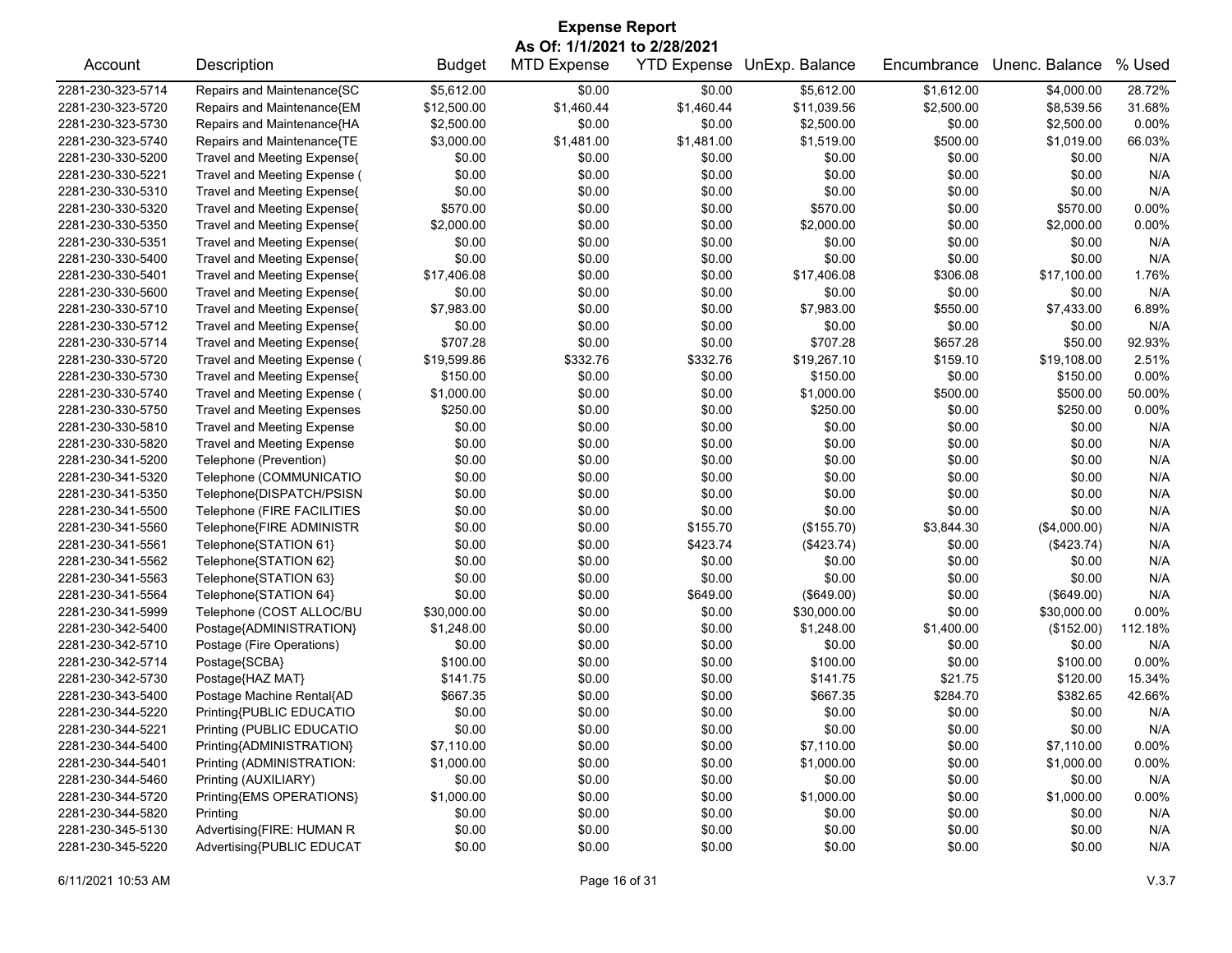| <b>Expense Report</b> |                                     |               |                              |             |                            |              |                |         |  |  |
|-----------------------|-------------------------------------|---------------|------------------------------|-------------|----------------------------|--------------|----------------|---------|--|--|
|                       |                                     |               | As Of: 1/1/2021 to 2/28/2021 |             |                            |              |                |         |  |  |
| Account               | Description                         | <b>Budget</b> | <b>MTD Expense</b>           |             | YTD Expense UnExp. Balance | Encumbrance  | Unenc. Balance | % Used  |  |  |
| 2281-230-351-5500     | Electricity (FIRE FACILITIES)       | \$0.00        | \$0.00                       | \$0.00      | \$0.00                     | \$0.00       | \$0.00         | N/A     |  |  |
| 2281-230-351-5560     | Electricity{FIRE ADMINISTRA         | \$5,685.44    | \$326.93                     | \$666.72    | \$5,018.72                 | \$3,843.98   | \$1,174.74     | 79.34%  |  |  |
| 2281-230-351-5561     | Electricity{STATION 61}             | \$22,659.79   | \$1,507.09                   | \$3,166.88  | \$19,492.91                | \$17,692.91  | \$1,800.00     | 92.06%  |  |  |
| 2281-230-351-5562     | Electricity{STATION 62}             | \$6,268.51    | \$520.21                     | \$959.01    | \$5,309.50                 | \$4,409.50   | \$900.00       | 85.64%  |  |  |
| 2281-230-351-5563     | Electricity{STATION 63}             | \$10,451.38   | \$681.33                     | \$1,453.89  | \$8,997.49                 | \$4,097.49   | \$4,900.00     | 53.12%  |  |  |
| 2281-230-351-5564     | Electricity{STATION 64}             | \$10,481.27   | \$725.05                     | \$1,565.38  | \$8,915.89                 | \$4,615.89   | \$4,300.00     | 58.97%  |  |  |
| 2281-230-352-5500     | Water and Sewage (FIRE FA           | \$0.00        | \$0.00                       | \$0.00      | \$0.00                     | \$0.00       | \$0.00         | N/A     |  |  |
| 2281-230-352-5560     | Water and Sewage{FIRE AD            | \$759.05      | \$68.29                      | \$129.05    | \$630.00                   | \$900.00     | (\$270.00)     | 135.57% |  |  |
| 2281-230-352-5561     | Water and Sewage{STATION            | \$5,748.40    | \$390.74                     | \$748.40    | \$5,000.00                 | \$4,800.00   | \$200.00       | 96.52%  |  |  |
| 2281-230-352-5562     | Water and Sewage{STATION            | \$5,406.14    | \$190.98                     | \$406.14    | \$5,000.00                 | \$2,520.00   | \$2,480.00     | 54.13%  |  |  |
| 2281-230-352-5563     | Water and Sewage{STATION            | \$5,731.58    | \$375.78                     | \$731.58    | \$5,000.00                 | \$4,200.00   | \$800.00       | 86.04%  |  |  |
| 2281-230-352-5564     | Water and Sewage{STATION            | \$6,821.78    | \$735.62                     | \$1,321.78  | \$5,500.00                 | \$5,700.00   | (\$200.00)     | 102.93% |  |  |
| 2281-230-353-5500     | Natural Gas (FIRE FACILITIE         | \$0.00        | \$0.00                       | \$0.00      | \$0.00                     | \$0.00       | \$0.00         | N/A     |  |  |
| 2281-230-353-5560     | Natural Gas{FIRE ADMINIST           | \$2,055.00    | \$0.00                       | \$0.00      | \$2,055.00                 | \$0.00       | \$2,055.00     | 0.00%   |  |  |
| 2281-230-353-5561     | Natural Gas{STATION 61}             | \$9,000.00    | \$1,730.04                   | \$4,005.23  | \$4,994.77                 | \$12,069.96  | (\$7,075.19)   | 178.61% |  |  |
| 2281-230-353-5562     | Natural Gas{STATION 62}             | \$4,358.02    | \$686.90                     | \$1,653.08  | \$2,704.94                 | \$3,704.94   | (\$1,000.00)   | 122.95% |  |  |
| 2281-230-353-5563     | Natural Gas{STATION 63}             | \$7,000.00    | \$1,808.94                   | \$4,351.87  | \$2,648.13                 | \$13,791.06  | (\$11, 142.93) | 259.18% |  |  |
| 2281-230-353-5564     | Natural Gas{STATION 64}             | \$6,500.00    | \$1,262.35                   | \$3,522.15  | \$2,977.85                 | \$6,880.32   | (\$3,902.47)   | 160.04% |  |  |
| 2281-230-360-5000     | <b>Contracted Services (Operati</b> | \$0.00        | \$0.00                       | \$0.00      | \$0.00                     | \$0.00       | \$0.00         | N/A     |  |  |
| 2281-230-360-5121     | Contracted Services{HEALTH          | \$1,350.00    | \$0.00                       | \$0.00      | \$1,350.00                 | \$0.00       | \$1,350.00     | 0.00%   |  |  |
| 2281-230-360-5130     | Contracted Services{FIRE: H         | \$133,337.01  | \$18,844.50                  | \$21,102.51 | \$112,234.50               | \$54,500.00  | \$57,734.50    | 56.70%  |  |  |
| 2281-230-360-5200     | <b>Contracted Services (PREVE</b>   | \$2,000.00    | \$0.00                       | \$0.00      | \$2,000.00                 | \$0.00       | \$2,000.00     | 0.00%   |  |  |
| 2281-230-360-5310     | Contracted Services{TECHN           | \$148,802.39  | \$5,221.87                   | \$46,487.14 | \$102,315.25               | \$28,876.21  | \$73,439.04    | 50.65%  |  |  |
| 2281-230-360-5320     | Contracted Services{COMMU           | \$93,177.00   | \$0.00                       | \$8,177.00  | \$85,000.00                | \$1,224.30   | \$83,775.70    | 10.09%  |  |  |
| 2281-230-360-5340     | Contracted Services{INTERO          | \$2,000.00    | \$0.00                       | \$0.00      | \$2,000.00                 | \$0.00       | \$2,000.00     | 0.00%   |  |  |
| 2281-230-360-5350     | Contracted Services{DISPAT          | \$601,651.00  | \$24,970.00                  | \$94,267.75 | \$507,383.25               | \$150,977.25 | \$356,406.00   | 40.76%  |  |  |
| 2281-230-360-5400     | Contracted Services{ADMINI          | \$10,338.00   | \$539.40                     | \$1,600.10  | \$8,737.90                 | \$19,698.43  | (\$10,960.53)  | 206.02% |  |  |
| 2281-230-360-5401     | Contracted Services{ADMINI          | \$77,520.00   | \$0.00                       | \$27,520.00 | \$50,000.00                | \$8,480.00   | \$41,520.00    | 46.44%  |  |  |
|                       |                                     |               |                              |             |                            |              |                | 86.08%  |  |  |
| 2281-230-360-5451     | Contracted Services{EMS BIL         | \$65,000.00   | \$12,508.54                  | \$18,458.15 | \$46,541.85                | \$37,491.46  | \$9,050.39     |         |  |  |
| 2281-230-360-5460     | <b>Contracted Services (AUXILI</b>  | \$0.00        | \$0.00                       | \$0.00      | \$0.00                     | \$0.00       | \$0.00         | N/A     |  |  |
| 2281-230-360-5500     | Contracted Services (FIRE F         | \$0.00        | \$0.00                       | \$0.00      | \$0.00                     | \$0.00       | \$0.00         | N/A     |  |  |
| 2281-230-360-5560     | Contracted Services (FIRE A         | \$10,338.00   | \$0.00                       | \$0.00      | \$10,338.00                | \$0.00       | \$10,338.00    | 0.00%   |  |  |
| 2281-230-360-5561     | Contracted Services{STATIO          | \$2,500.00    | \$0.00                       | \$180.50    | \$2,319.50                 | \$0.05       | \$2,319.45     | 7.22%   |  |  |
| 2281-230-360-5562     | Contracted Services{STATIO          | \$2,108.98    | \$0.00                       | \$45.22     | \$2,063.76                 | \$108.98     | \$1,954.78     | 7.31%   |  |  |
| 2281-230-360-5563     | Contracted Services{STATIO          | \$2,500.00    | \$0.00                       | \$220.66    | \$2,279.34                 | \$0.00       | \$2,279.34     | 8.83%   |  |  |
| 2281-230-360-5564     | Contracted Services{STATIO          | \$2,500.00    | \$0.00                       | \$266.77    | \$2,233.23                 | \$0.00       | \$2,233.23     | 10.67%  |  |  |
| 2281-230-360-5600     | Contracted Services (FIRE A         | \$55,000.00   | \$0.00                       | \$900.00    | \$54,100.00                | \$0.00       | \$54,100.00    | 1.64%   |  |  |
| 2281-230-360-5712     | <b>Contracted Services (FIRE G</b>  | \$73,525.00   | \$0.00                       | \$33,325.00 | \$40,200.00                | \$200.00     | \$40,000.00    | 45.60%  |  |  |
| 2281-230-360-5714     | Contracted Services{SCBA}           | \$17,000.00   | \$0.00                       | \$0.00      | \$17,000.00                | \$0.00       | \$17,000.00    | 0.00%   |  |  |
| 2281-230-360-5720     | Contracted Services{EMS OP          | \$73,723.36   | \$5,056.00                   | \$1,994.32  | \$71,729.04                | \$43,119.36  | \$28,609.68    | 61.19%  |  |  |
| 2281-230-360-5730     | Contracted Services{HAZ MA          | \$3,000.00    | \$0.00                       | \$0.00      | \$3,000.00                 | \$0.00       | \$3,000.00     | 0.00%   |  |  |
| 2281-230-360-5740     | Contracted Services{TECHNI          | \$3,531.00    | \$0.00                       | \$231.00    | \$3,300.00                 | \$231.00     | \$3,069.00     | 13.08%  |  |  |
| 2281-230-360-5820     | Contracted Services{EMS TR          | \$0.00        | \$0.00                       | \$0.00      | \$0.00                     | \$0.00       | \$0.00         | N/A     |  |  |
| 2281-230-360-5999     | Contracted Services{FIRE: C         | \$126,901.76  | \$3,699.53                   | \$10,684.52 | \$116,217.24               | \$53,586.93  | \$62,630.31    | 50.65%  |  |  |
| 2281-230-361-5310     | Software As A Service(Techn         | \$0.00        | \$0.00                       | \$0.00      | \$0.00                     | \$0.00       | \$0.00         | N/A     |  |  |
| 2281-230-361-5350     | Software As A Service(Dispat        | \$0.00        | \$0.00                       | \$0.00      | \$0.00                     | \$0.00       | \$0.00         | N/A     |  |  |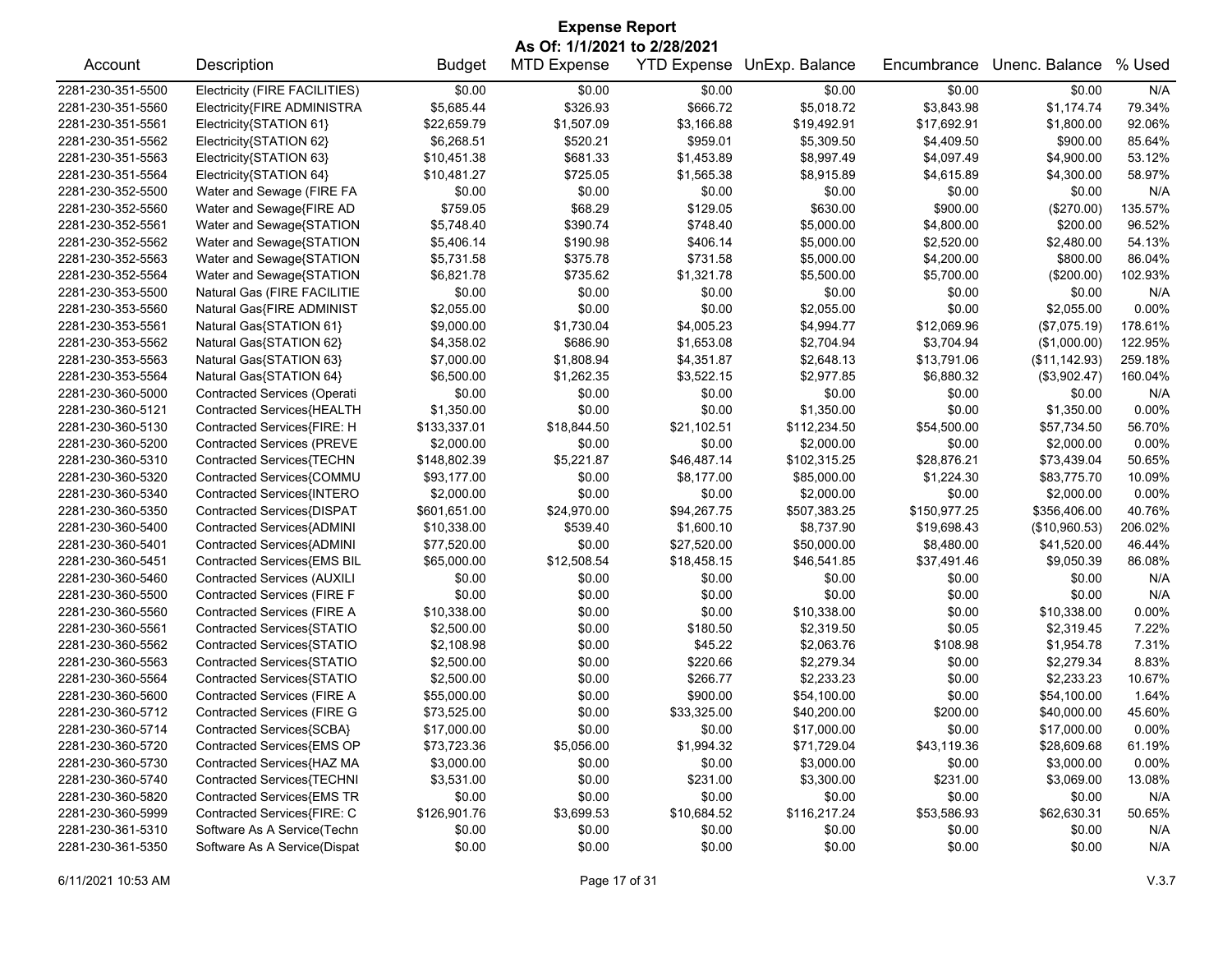| <b>Expense Report</b>        |                                     |               |                    |                    |                |              |                |          |  |  |  |
|------------------------------|-------------------------------------|---------------|--------------------|--------------------|----------------|--------------|----------------|----------|--|--|--|
| As Of: 1/1/2021 to 2/28/2021 |                                     |               |                    |                    |                |              |                |          |  |  |  |
| Account                      | Description                         | <b>Budget</b> | <b>MTD Expense</b> | <b>YTD Expense</b> | UnExp. Balance | Encumbrance  | Unenc. Balance | % Used   |  |  |  |
| 2281-230-382-5400            | Liability Insurance Premiums{       | \$77,854.00   | \$0.00             | \$84,984.86        | (\$7,130.86)   | \$0.00       | (\$7,130.86)   | 109.16%  |  |  |  |
| 2281-230-410-5400            | Office Supplies{ADMINISTRA          | \$7,006.27    | \$56.56            | \$56.56            | \$6,949.71     | \$1,034.68   | \$5,915.03     | 15.58%   |  |  |  |
| 2281-230-420-5000            | <b>Operating Supplies (Operatio</b> | \$45.00       | \$45.00            | \$45.00            | \$0.00         | \$0.00       | \$0.00         | 100.00%  |  |  |  |
| 2281-230-420-5130            | Operating Supplies (Human R         | \$0.00        | \$0.00             | \$0.00             | \$0.00         | \$0.00       | \$0.00         | N/A      |  |  |  |
| 2281-230-420-5170            | <b>Operating Supplies{UNIFOR</b>    | \$88,044.67   | \$240.85           | \$3,703.56         | \$84,341.11    | \$17,943.10  | \$66,398.01    | 24.59%   |  |  |  |
| 2281-230-420-5200            | <b>Operating Supplies{PREVEN</b>    | \$460.00      | \$0.00             | \$0.00             | \$460.00       | \$0.00       | \$460.00       | $0.00\%$ |  |  |  |
| 2281-230-420-5220            | Operating Supplies{PUBLIC E         | \$460.00      | \$0.00             | \$0.00             | \$460.00       | \$0.00       | \$460.00       | 0.00%    |  |  |  |
| 2281-230-420-5221            | <b>Operating Supplies (PUBLIC</b>   | \$0.00        | \$0.00             | \$0.00             | \$0.00         | \$0.00       | \$0.00         | N/A      |  |  |  |
| 2281-230-420-5310            | Operating Supplies{TECHNO           | \$8,167.69    | \$0.00             | \$1,455.19         | \$6,712.50     | \$712.50     | \$6,000.00     | 26.54%   |  |  |  |
| 2281-230-420-5400            | <b>Operating Supplies{ADMINIS</b>   | \$299.00      | \$0.00             | \$0.00             | \$299.00       | \$116.00     | \$183.00       | 38.80%   |  |  |  |
| 2281-230-420-5460            | <b>Operating Supplies{AUXILIAR</b>  | \$4,250.00    | \$0.00             | \$0.00             | \$4,250.00     | \$350.00     | \$3,900.00     | 8.24%    |  |  |  |
| 2281-230-420-5500            | <b>Operating Supplies (FIRE FA</b>  | \$0.00        | \$0.00             | \$0.00             | \$0.00         | \$0.00       | \$0.00         | N/A      |  |  |  |
| 2281-230-420-5530            | NoDescription                       | \$0.00        | \$0.00             | \$0.00             | \$0.00         | \$0.00       | \$0.00         | N/A      |  |  |  |
| 2281-230-420-5560            | Operating Supplies{FIRE AD          | \$3,000.00    | \$145.48           | \$467.27           | \$2,532.73     | \$1,689.25   | \$843.48       | 71.88%   |  |  |  |
| 2281-230-420-5561            | <b>Operating Supplies{STATION</b>   | \$10,331.63   | \$1,212.51         | \$1,849.87         | \$8,481.76     | \$3,537.20   | \$4,944.56     | 52.14%   |  |  |  |
| 2281-230-420-5562            | Operating Supplies{STATION          | \$3,025.92    | \$656.53           | \$664.61           | \$2,361.31     | \$1,519.45   | \$841.86       | 72.18%   |  |  |  |
| 2281-230-420-5563            | Operating Supplies{STATION          | \$6,094.96    | \$606.88           | \$1,385.19         | \$4,709.77     | \$2,874.30   | \$1,835.47     | 69.89%   |  |  |  |
| 2281-230-420-5564            | Operating Supplies{STATION          | \$6,670.50    | \$1,112.87         | \$1,812.16         | \$4,858.34     | \$4,674.90   | \$183.44       | 97.25%   |  |  |  |
| 2281-230-420-5600            | <b>Operating Supplies{FIRE APP</b>  | \$150,945.15  | \$12,466.41        | \$23,191.00        | \$127,754.15   | \$128,826.52 | (\$1,072.37)   | 100.71%  |  |  |  |
| 2281-230-420-5710            | Operating Supplies{FIRE OP          | \$3,500.00    | \$0.00             | \$210.91           | \$3,289.09     | \$1,736.20   | \$1,552.89     | 55.63%   |  |  |  |
| 2281-230-420-5712            | Operating Supplies{FIRE GE          | \$267.95      | \$0.00             | \$267.95           | \$0.00         | \$0.00       | \$0.00         | 100.00%  |  |  |  |
| 2281-230-420-5714            | Operating Supplies{SCBA}            | \$350.00      | \$0.00             | \$0.00             | \$350.00       | \$0.00       | \$350.00       | $0.00\%$ |  |  |  |
| 2281-230-420-5717            | <b>Operating Supplies{SAFETY</b>    | \$0.00        | \$0.00             | \$0.00             | \$0.00         | \$0.00       | \$0.00         | N/A      |  |  |  |
| 2281-230-420-5720            | Operating Supplies{EMS OPE          | \$49,117.96   | \$4,733.18         | \$9,265.98         | \$39,851.98    | \$10,835.08  | \$29,016.90    | 40.92%   |  |  |  |
| 2281-230-420-5730            | Operating Supplies{HAZ MAT          | \$4,227.75    | \$0.00             | \$1,254.11         | \$2,973.64     | \$0.00       | \$2,973.64     | 29.66%   |  |  |  |
| 2281-230-420-5740            | <b>Operating Supplies{TECHNIC</b>   | \$3,642.40    | \$225.00           | \$225.00           | \$3,417.40     | \$802.40     | \$2,615.00     | 28.21%   |  |  |  |
| 2281-230-420-5750            | <b>Operating Supplies{HONORS</b>    | \$8,899.75    | \$57.49            | \$57.49            | \$8,842.26     | \$1,072.26   | \$7,770.00     | 12.69%   |  |  |  |
| 2281-230-420-5810            | <b>Operating Supplies</b>           | \$0.00        | \$0.00             | \$0.00             | \$0.00         | \$0.00       | \$0.00         | N/A      |  |  |  |
| 2281-230-420-5820            | <b>Operating Supplies</b>           | \$0.00        | \$0.00             | \$0.00             | \$0.00         | \$0.00       | \$0.00         | N/A      |  |  |  |
| 2281-230-421-5600            | Fuel(Fire Apparatus)                | \$0.00        | \$0.00             | \$0.00             | \$0.00         | \$0.00       | \$0.00         | N/A      |  |  |  |
| 2281-230-430-5121            | Small Tools and Minor Equip         | \$2,000.00    | \$0.00             | \$0.00             | \$2,000.00     | \$0.00       | \$2,000.00     | 0.00%    |  |  |  |
| 2281-230-430-5160            | Small Tools and Minor Equip         | \$16,144.60   | \$0.00             | \$0.00             | \$16,144.60    | \$6,560.54   | \$9,584.06     | 40.64%   |  |  |  |
| 2281-230-430-5200            | Small Tools and Minor Equip         | \$3,128.00    | \$89.98            | \$89.98            | \$3,038.02     | \$6.00       | \$3,032.02     | 3.07%    |  |  |  |
| 2281-230-430-5220            | Small Tools and Minor Equip         | \$4,050.00    | \$0.00             | \$0.00             | \$4,050.00     | \$0.00       | \$4,050.00     | 0.00%    |  |  |  |
| 2281-230-430-5310            | Small Tools and Minor Equip         | \$16,941.25   | \$413.83           | \$413.83           | \$16,527.42    | \$3,072.93   | \$13,454.49    | 20.58%   |  |  |  |
| 2281-230-430-5320            | Small Tools and Minor Equip         | \$47,217.69   | \$660.00           | \$660.00           | \$46,557.69    | \$11,057.69  | \$35,500.00    | 24.82%   |  |  |  |
| 2281-230-430-5340            | Small Tools and Minor Equip         | \$2,500.00    | \$0.00             | \$0.00             | \$2,500.00     | \$0.00       | \$2,500.00     | $0.00\%$ |  |  |  |
| 2281-230-430-5350            | Small Tools and Minor Equip         | \$0.00        | \$0.00             | \$0.00             | \$0.00         | \$0.00       | \$0.00         | N/A      |  |  |  |
| 2281-230-430-5400            | Small Tools and Minor Equip         | \$1,281.48    | \$0.00             | \$122.54           | \$1,158.94     | \$1,040.30   | \$118.64       | 90.74%   |  |  |  |
| 2281-230-430-5460            | Small Tools and Minor Equip         | \$1,100.00    | \$0.00             | \$0.00             | \$1,100.00     | \$0.00       | \$1,100.00     | 0.00%    |  |  |  |
| 2281-230-430-5600            | Small Tools and Minor Equip         | \$13,953.88   | \$0.00             | \$124.50           | \$13,829.38    | \$7,640.26   | \$6,189.12     | 55.65%   |  |  |  |
| 2281-230-430-5710            | Small Tools and Minor Equip         | \$18,351.57   | \$0.00             | \$0.00             | \$18,351.57    | \$1,866.57   | \$16,485.00    | 10.17%   |  |  |  |
| 2281-230-430-5712            | Small Tools and Minor Equip         | \$12,291.22   | \$0.00             | \$0.00             | \$12,291.22    | \$291.22     | \$12,000.00    | 2.37%    |  |  |  |
| 2281-230-430-5714            | Small Tools and Minor Equip         | \$6,061.64    | \$0.00             | \$0.00             | \$6,061.64     | \$61.64      | \$6,000.00     | 1.02%    |  |  |  |
| 2281-230-430-5720            | Small Tools and Minor Equip         | \$12,112.24   | \$0.00             | \$0.00             | \$12,112.24    | \$9,055.24   | \$3,057.00     | 74.76%   |  |  |  |
| 2281-230-430-5730            | Small Tools and Minor Equip         | \$2,075.25    | \$0.00             | \$0.00             | \$2,075.25     | \$575.25     | \$1,500.00     | 27.72%   |  |  |  |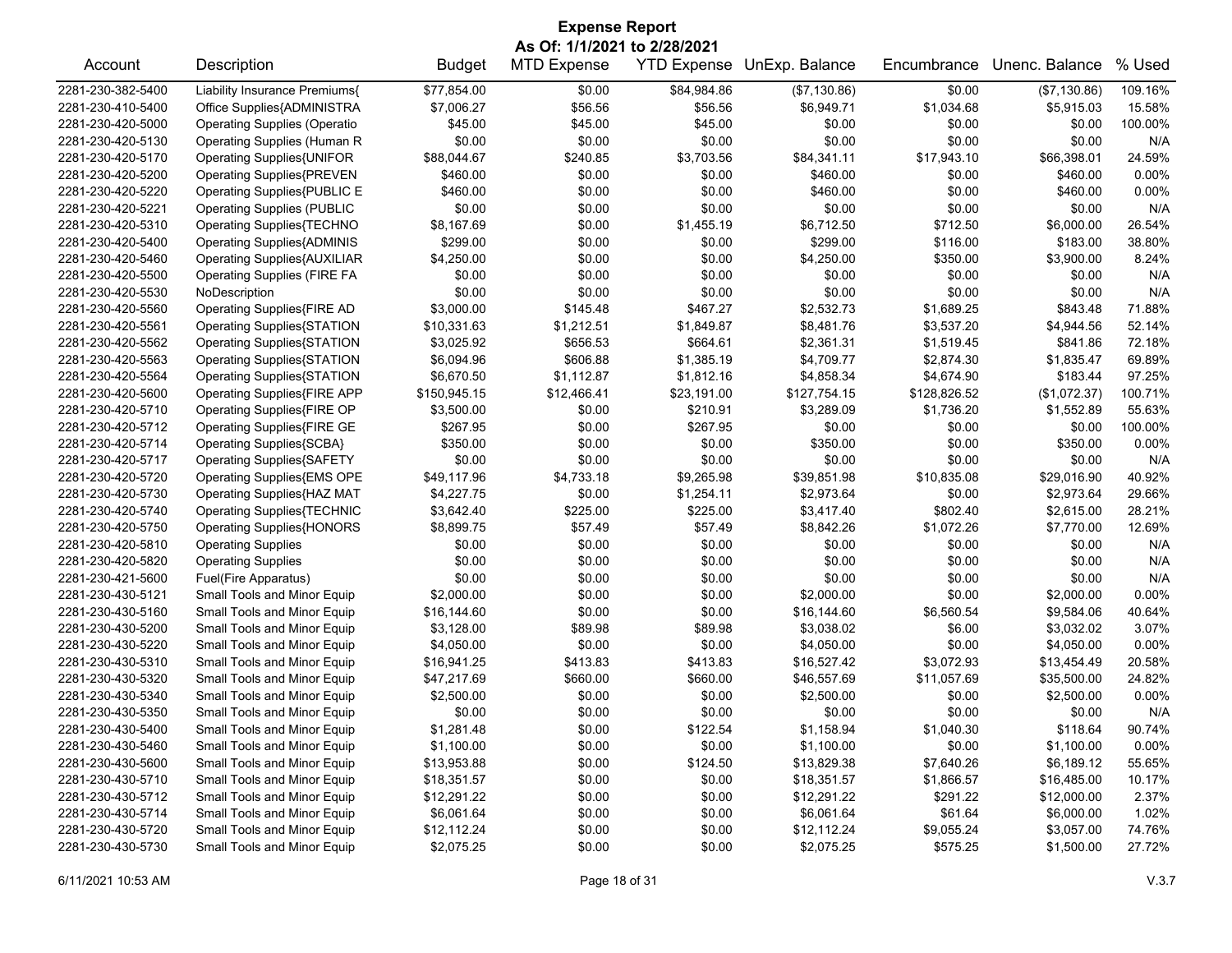| As Of: 1/1/2021 to 2/28/2021                                                                                                           |          |  |  |  |  |  |  |  |  |
|----------------------------------------------------------------------------------------------------------------------------------------|----------|--|--|--|--|--|--|--|--|
| <b>YTD Expense</b><br>UnExp. Balance<br>Unenc. Balance<br>Account<br>Description<br><b>Budget</b><br><b>MTD Expense</b><br>Encumbrance | % Used   |  |  |  |  |  |  |  |  |
| 2281-230-430-5740<br>Small Tools and Minor Equip<br>\$11,253.52<br>\$700.00<br>\$1,384.30<br>\$9,869.22<br>\$2,669.22<br>\$7,200.00    | 36.02%   |  |  |  |  |  |  |  |  |
| 2281-230-430-5810<br>Small Tools and Minor Equip<br>\$0.00<br>\$0.00<br>\$0.00<br>\$0.00<br>\$0.00<br>\$0.00                           | N/A      |  |  |  |  |  |  |  |  |
| \$0.00<br>\$0.00<br>\$0.00<br>\$0.00<br>\$0.00<br>\$0.00<br>2281-230-430-5820<br>Small Tools and Minor Equip                           | N/A      |  |  |  |  |  |  |  |  |
| \$0.00<br>\$0.00<br>\$0.00<br>\$0.00<br>2281-230-440-5310<br>Software(Technology)<br>\$0.00<br>\$0.00                                  | N/A      |  |  |  |  |  |  |  |  |
| Software(Communications)<br>2281-230-440-5320<br>\$0.00<br>\$0.00<br>\$0.00<br>\$0.00<br>\$0.00<br>\$0.00                              | N/A      |  |  |  |  |  |  |  |  |
| \$0.00<br>\$0.00<br>2281-230-440-5350<br>Software(Dispatch/PSISN)<br>\$0.00<br>\$0.00<br>\$0.00<br>\$0.00                              | N/A      |  |  |  |  |  |  |  |  |
| 2281-230-490-5710<br>Other - Supplies and Material<br>\$0.00<br>\$0.00<br>\$0.00<br>\$0.00<br>\$0.00<br>\$0.00                         | N/A      |  |  |  |  |  |  |  |  |
| \$0.00<br>\$0.00<br>\$0.00<br>2281-230-490-5712<br>Other - Supplies and Material<br>\$0.00<br>\$0.00<br>\$0.00                         | N/A      |  |  |  |  |  |  |  |  |
| Other - Supplies and Material<br>\$0.00<br>\$0.00<br>\$0.00<br>\$0.00<br>2281-230-490-5720<br>\$0.00<br>\$0.00                         | N/A      |  |  |  |  |  |  |  |  |
| \$0.00<br>2281-230-490-5750<br>Other - Supplies and Material<br>\$0.00<br>\$0.00<br>\$0.00<br>\$0.00<br>\$0.00                         | N/A      |  |  |  |  |  |  |  |  |
| \$0.00<br>\$0.00<br>2281-230-519-5200<br>Other - Dues and Fees{PREV<br>\$4,670.50<br>\$4,670.50<br>\$1,640.50<br>\$3,030.00            | 35.12%   |  |  |  |  |  |  |  |  |
| 2281-230-519-5350<br>Other - Dues and Fees{DISP<br>\$550.00<br>\$516.00<br>\$516.00<br>\$34.00<br>\$546.00<br>(\$512.00)               | 193.09%  |  |  |  |  |  |  |  |  |
| Other - Dues and Fees{ADMI<br>\$5,396.00<br>\$0.00<br>2281-230-519-5400<br>\$0.00<br>\$5,396.00<br>\$1,975.00<br>\$3,421.00            | 36.60%   |  |  |  |  |  |  |  |  |
| Other - Dues and Fees (ADMI<br>\$780.00<br>\$300.00<br>\$480.00<br>2281-230-519-5401<br>\$8,280.00<br>\$0.00<br>\$7,500.00             | 94.20%   |  |  |  |  |  |  |  |  |
| Other - Dues and Fees{AUXIL<br>2281-230-519-5460<br>\$450.00<br>\$0.00<br>\$0.00<br>\$450.00<br>\$0.00<br>\$450.00                     | 0.00%    |  |  |  |  |  |  |  |  |
| \$0.00<br>\$0.00<br>\$0.00<br>2281-230-519-5600<br>Other - Dues and Fees (FIRE<br>\$0.00<br>\$0.00<br>\$0.00                           | N/A      |  |  |  |  |  |  |  |  |
| \$0.00<br>\$0.00<br>2281-230-519-5717<br>Other - Dues and Fees (SAFE<br>\$0.00<br>\$0.00<br>\$0.00<br>\$0.00                           | N/A      |  |  |  |  |  |  |  |  |
|                                                                                                                                        | 0.00%    |  |  |  |  |  |  |  |  |
| \$2,124.00<br>\$0.00<br>\$0.00<br>\$2,124.00<br>2281-230-519-5720<br>Other - Dues and Fees{EMS<br>\$0.00<br>\$2,124.00                 |          |  |  |  |  |  |  |  |  |
| Other - Dues and Fees{HAZ<br>\$1,400.00<br>\$806.68<br>\$1,306.68<br>\$93.32<br>\$93.32<br>2281-230-519-5730<br>\$0.00                 | 93.33%   |  |  |  |  |  |  |  |  |
| Other - Other Expenses (Heal<br>2281-230-599-5121<br>\$0.00<br>\$0.00<br>\$0.00<br>\$0.00<br>\$0.00<br>\$0.00                          | N/A      |  |  |  |  |  |  |  |  |
| \$0.00<br>\$0.00<br>\$0.00<br>2281-230-599-5200<br>Other - Other Expenses{PRE<br>\$0.00<br>\$0.00<br>\$0.00                            | N/A      |  |  |  |  |  |  |  |  |
| 2281-230-599-5400<br>Other - Other Expenses{ADMI<br>\$1,030.00<br>\$0.00<br>\$0.00<br>\$1,030.00<br>\$0.00<br>\$1,030.00               | $0.00\%$ |  |  |  |  |  |  |  |  |
| Other - Other Expenses{EMS<br>\$8,827.35<br>\$0.00<br>\$0.00<br>\$6,500.00<br>2281-230-599-5451<br>\$8,827.35<br>\$2,327.35            | 26.37%   |  |  |  |  |  |  |  |  |
| Other - Other Expenses (FIR<br>\$0.00<br>\$0.00<br>\$0.00<br>\$0.00<br>2281-230-599-5710<br>\$0.00<br>\$0.00                           | N/A      |  |  |  |  |  |  |  |  |
| 2281-230-599-5720<br>Other - Other Expenses (EMS<br>\$0.00<br>\$0.00<br>\$0.00<br>\$0.00<br>\$0.00<br>\$0.00                           | N/A      |  |  |  |  |  |  |  |  |
| \$0.00<br>\$0.00<br>2281-230-720-5560<br>Buildings{FIRE ADMINISTRA<br>\$0.00<br>\$0.00<br>\$0.00<br>\$0.00                             | N/A      |  |  |  |  |  |  |  |  |
| 2281-230-720-5561<br>Buildings{STATION 61}<br>\$0.00<br>\$0.00<br>\$0.00<br>\$0.00<br>\$0.00<br>\$0.00                                 | N/A      |  |  |  |  |  |  |  |  |
| Buildings{STATION 63}<br>\$0.00<br>\$0.00<br>\$0.00<br>2281-230-720-5563<br>\$0.00<br>\$0.00<br>\$0.00                                 | N/A      |  |  |  |  |  |  |  |  |
| \$0.00<br>\$0.00<br>\$0.00<br>\$0.00<br>2281-230-730-5560<br>Improvement of Sites{FIRE A<br>\$0.00<br>\$0.00                           | N/A      |  |  |  |  |  |  |  |  |
| 2281-230-730-5561<br>Improvement of Sites{STATIO<br>\$0.00<br>\$0.00<br>\$0.00<br>\$0.00<br>\$0.00<br>\$0.00                           | N/A      |  |  |  |  |  |  |  |  |
| 2281-230-730-5562<br>Improvement of Sites{STATIO<br>\$0.00<br>\$0.00<br>\$0.00<br>\$0.00<br>\$0.00<br>\$0.00                           | N/A      |  |  |  |  |  |  |  |  |
| 2281-230-730-5563<br>Improvement of Sites{STATIO<br>\$0.00<br>\$0.00<br>\$0.00<br>\$0.00<br>\$0.00<br>\$0.00                           | N/A      |  |  |  |  |  |  |  |  |
| Improvement of Sites{STATIO<br>\$0.00<br>\$0.00<br>2281-230-730-5564<br>\$0.00<br>\$0.00<br>\$0.00<br>\$0.00                           | N/A      |  |  |  |  |  |  |  |  |
| \$0.00<br>\$0.00<br>2281-230-740-5121<br>Machinery, Equipment and Fu<br>\$0.00<br>\$0.00<br>\$0.00<br>\$0.00                           | N/A      |  |  |  |  |  |  |  |  |
| 2281-230-740-5160<br>Machinery, Equipment and Fu<br>\$4,759.22<br>\$0.00<br>\$4,759.22<br>\$0.00<br>\$0.00<br>\$0.00                   | 100.00%  |  |  |  |  |  |  |  |  |
| 2281-230-740-5200<br>Machinery, Equipment and Fu<br>\$0.00<br>\$0.00<br>\$0.00<br>\$0.00<br>\$0.00<br>\$0.00                           | N/A      |  |  |  |  |  |  |  |  |
| \$0.00<br>2281-230-740-5221<br>Machinery, Equipment and Fu<br>\$0.00<br>\$0.00<br>\$0.00<br>\$0.00<br>\$0.00                           | N/A      |  |  |  |  |  |  |  |  |
| \$5,329.59<br>\$0.00<br>\$0.00<br>\$5,329.59<br>\$5,329.59<br>\$0.00<br>2281-230-740-5310<br>Machinery, Equipment and Fu               | 100.00%  |  |  |  |  |  |  |  |  |
| 2281-230-740-5320<br>\$0.00<br>\$0.00<br>\$0.00<br>\$0.00<br>\$0.00<br>\$0.00<br>Machinery, Equipment and Fu                           | N/A      |  |  |  |  |  |  |  |  |
| 2281-230-740-5340<br>Machinery, Equipment and Fu<br>\$0.00<br>\$0.00<br>\$0.00<br>\$0.00<br>\$0.00<br>\$0.00                           | N/A      |  |  |  |  |  |  |  |  |
| Machinery, Equipment and Fu<br>\$0.00<br>\$0.00<br>\$0.00<br>\$0.00<br>\$0.00<br>\$0.00<br>2281-230-740-5350                           | N/A      |  |  |  |  |  |  |  |  |
| 2281-230-740-5400<br>Machinery, Equipment and Fu<br>\$0.00<br>\$0.00<br>\$0.00<br>\$0.00<br>\$0.00<br>\$0.00                           | N/A      |  |  |  |  |  |  |  |  |
| 2281-230-740-5460<br>Machinery, Equipment and Fu<br>\$0.00<br>\$0.00<br>\$0.00<br>\$0.00<br>\$0.00<br>\$0.00                           | N/A      |  |  |  |  |  |  |  |  |
| 2281-230-740-5500<br>Machinery, Equipment and Fu<br>\$0.00<br>\$0.00<br>\$0.00<br>\$0.00<br>\$0.00<br>\$0.00                           | N/A      |  |  |  |  |  |  |  |  |
| 2281-230-740-5561<br>Machinery, Equipment and Fu<br>\$0.00<br>\$0.00<br>\$0.00<br>\$0.00<br>\$0.00<br>\$0.00                           | N/A      |  |  |  |  |  |  |  |  |
| Machinery, Equipment and Fu<br>\$62.55<br>\$0.00<br>\$62.55<br>\$62.55<br>2281-230-740-5600<br>\$0.00<br>\$0.00                        | 100.00%  |  |  |  |  |  |  |  |  |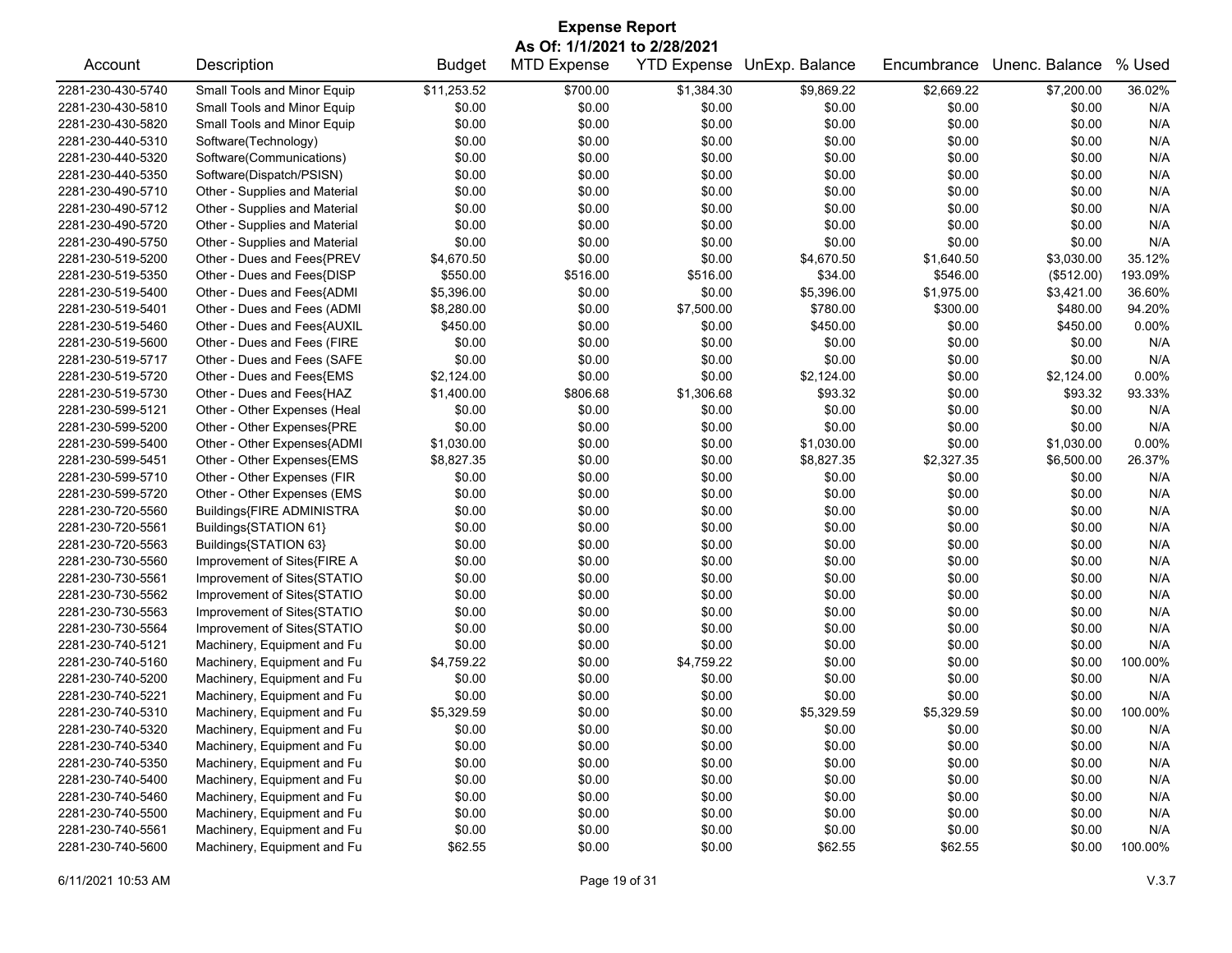|                             |                                   |                | <b>Expense Report</b><br>As Of: 1/1/2021 to 2/28/2021 |              |                            |                 |                |         |
|-----------------------------|-----------------------------------|----------------|-------------------------------------------------------|--------------|----------------------------|-----------------|----------------|---------|
| Account                     | Description                       | <b>Budget</b>  | <b>MTD Expense</b>                                    |              | YTD Expense UnExp. Balance | Encumbrance     | Unenc. Balance | % Used  |
| 2281-230-740-5710           | Machinery, Equipment and Fu       | \$27,725.50    | \$0.00                                                | \$2,077.78   | \$25,647.72                | \$30,370.14     | (\$4,722.42)   | 117.03% |
| 2281-230-740-5712           | Machinery, Equipment and Fu       | \$76,476.92    | \$3,075.00                                            | \$6,090.00   | \$70,386.92                | \$70,386.92     | \$0.00         | 100.00% |
| 2281-230-740-5720           | Machinery, Equipment and Fu       | \$18,428.20    | \$0.00                                                | \$0.00       | \$18,428.20                | \$18,428.20     | \$0.00         | 100.00% |
| 2281-230-740-5730           | Machinery, Equipment and Fu       | \$0.00         | \$0.00                                                | \$0.00       | \$0.00                     | \$0.00          | \$0.00         | N/A     |
| 2281-230-740-5740           | Machinery, Equipment and Fu       | \$18,422.55    | \$2,147.55                                            | \$2,147.55   | \$16,275.00                | \$16,275.00     | \$0.00         | 100.00% |
| 2281-230-750-5460           | Motor Vehicles{AUXILIARY}         | \$0.00         | \$0.00                                                | \$0.00       | \$0.00                     | \$0.00          | \$0.00         | N/A     |
| 2281-230-750-5600           | Motor Vehicles{FIRE APPAR         | \$21,518.50    | \$0.00                                                | \$0.00       | \$21,518.50                | \$21,518.50     | \$0.00         | 100.00% |
|                             | <b>EMS Totals:</b>                | \$3,258,820.33 | \$138,996.37                                          | \$510,935.13 | \$2,747,885.20             | \$1,116,267.25  | \$1,631,617.95 | 49.93%  |
| <b>Transfers</b>            |                                   |                |                                                       |              |                            |                 |                |         |
| 2281-910-910-5000           | Transfers - Out                   | \$0.00         | \$0.00                                                | \$0.00       | \$0.00                     | \$0.00          | \$0.00         | N/A     |
| 2281-910-910-5999           | Transfers - Out (FIRE: COST       | \$0.00         | \$0.00                                                | \$0.00       | \$0.00                     | \$0.00          | \$0.00         | N/A     |
| <b>Contingencies</b>        | <b>Transfers Totals:</b>          | \$0.00         | \$0.00                                                | \$0.00       | \$0.00                     | \$0.00          | \$0.00         | N/A     |
| 2281-930-930-5999           | Contingencies (FIRE: COST         | \$0.00         | \$0.00                                                | \$0.00       | \$0.00                     | \$0.00          | \$0.00         | N/A     |
|                             | <b>Contingencies Totals:</b>      | \$0.00         | \$0.00                                                | \$0.00       | \$0.00                     | \$0.00          | \$0.00         | N/A     |
| <b>Other Financing Uses</b> |                                   |                |                                                       |              |                            |                 |                |         |
| 2281-990-990-5999           | Other - Other Financing Uses      | \$0.00         | \$0.00                                                | \$0.00       | \$0.00                     | \$0.00          | \$0.00         | N/A     |
|                             | Other Financing Uses Totals:      | \$0.00         | \$0.00                                                | \$0.00       | \$0.00                     | \$0.00          | \$0.00         | N/A     |
| 2281 Total:                 |                                   | \$3,258,820.33 | \$138,996.37                                          | \$510,935.13 | \$2,747,885.20             | \$1,116,267.25  | \$1,631,617.95 | 49.93%  |
| 2901                        | <b>FEMA Airpack</b>               |                |                                                       |              |                            | Target Percent: | 16.67%         |         |
| Fire                        |                                   |                |                                                       |              |                            |                 |                |         |
| 2901-220-740-5714           | Machinery, Equipment and Fu       | \$0.00         | \$0.00                                                | \$0.00       | \$0.00                     | \$0.00          | \$0.00         | N/A     |
|                             | Fire Totals:                      | \$0.00         | \$0.00                                                | \$0.00       | \$0.00                     | \$0.00          | \$0.00         | N/A     |
| <b>Transfers</b>            |                                   |                |                                                       |              |                            |                 |                |         |
| 2901-910-910-0000           | Transfers - Out                   | \$0.00         | \$0.00                                                | \$0.00       | \$0.00                     | \$0.00          | \$0.00         | N/A     |
|                             | <b>Transfers Totals:</b>          | \$0.00         | \$0.00                                                | \$0.00       | \$0.00                     | \$0.00          | \$0.00         | N/A     |
| <b>Contingencies</b>        |                                   |                |                                                       |              |                            |                 |                |         |
| 2901-930-930-0000           | Contingencies                     | \$0.00         | \$0.00                                                | \$0.00       | \$0.00                     | \$0.00          | \$0.00         | N/A     |
|                             | <b>Contingencies Totals:</b>      | \$0.00         | \$0.00                                                | \$0.00       | \$0.00                     | \$0.00          | \$0.00         | N/A     |
| <b>Other Financing Uses</b> |                                   |                |                                                       |              |                            |                 |                |         |
| 2901-990-990-0000           | Other - Other Financing Uses      | \$0.00         | \$0.00                                                | \$0.00       | \$0.00                     | \$0.00          | \$0.00         | N/A     |
|                             | Other Financing Uses Totals:      | \$0.00         | \$0.00                                                | \$0.00       | \$0.00                     | \$0.00          | \$0.00         | N/A     |
| 2901 Total:                 |                                   | \$0.00         | \$0.00                                                | \$0.00       | \$0.00                     | \$0.00          | \$0.00         | N/A     |
| 2902                        | <b>FEMA Reimbursements: Local</b> |                |                                                       |              |                            | Target Percent: | 16.67%         |         |
| <b>Transfers</b>            |                                   |                |                                                       |              |                            |                 |                |         |
| 2902-910-910-0000           | Transfers - Out                   | \$0.00         | \$0.00                                                | \$0.00       | \$0.00                     | \$0.00          | \$0.00         | N/A     |
|                             | Transfers Totals:                 | \$0.00         | \$0.00                                                | \$0.00       | \$0.00                     | \$0.00          | \$0.00         | N/A     |
| <b>Contingencies</b>        |                                   |                |                                                       |              |                            |                 |                |         |
| 2902-930-930-0000           | Contingencies                     | \$0.00         | \$0.00                                                | \$0.00       | \$0.00                     | \$0.00          | \$0.00         | N/A     |
|                             | <b>Contingencies Totals:</b>      | \$0.00         | \$0.00                                                | \$0.00       | \$0.00                     | \$0.00          | \$0.00         | N/A     |
| <b>Other Financing Uses</b> |                                   |                |                                                       |              |                            |                 |                |         |
| 2902-990-990-0000           | Other - Other Financing Uses      | \$0.00         | \$0.00                                                | \$0.00       | \$0.00                     | \$0.00          | \$0.00         | N/A     |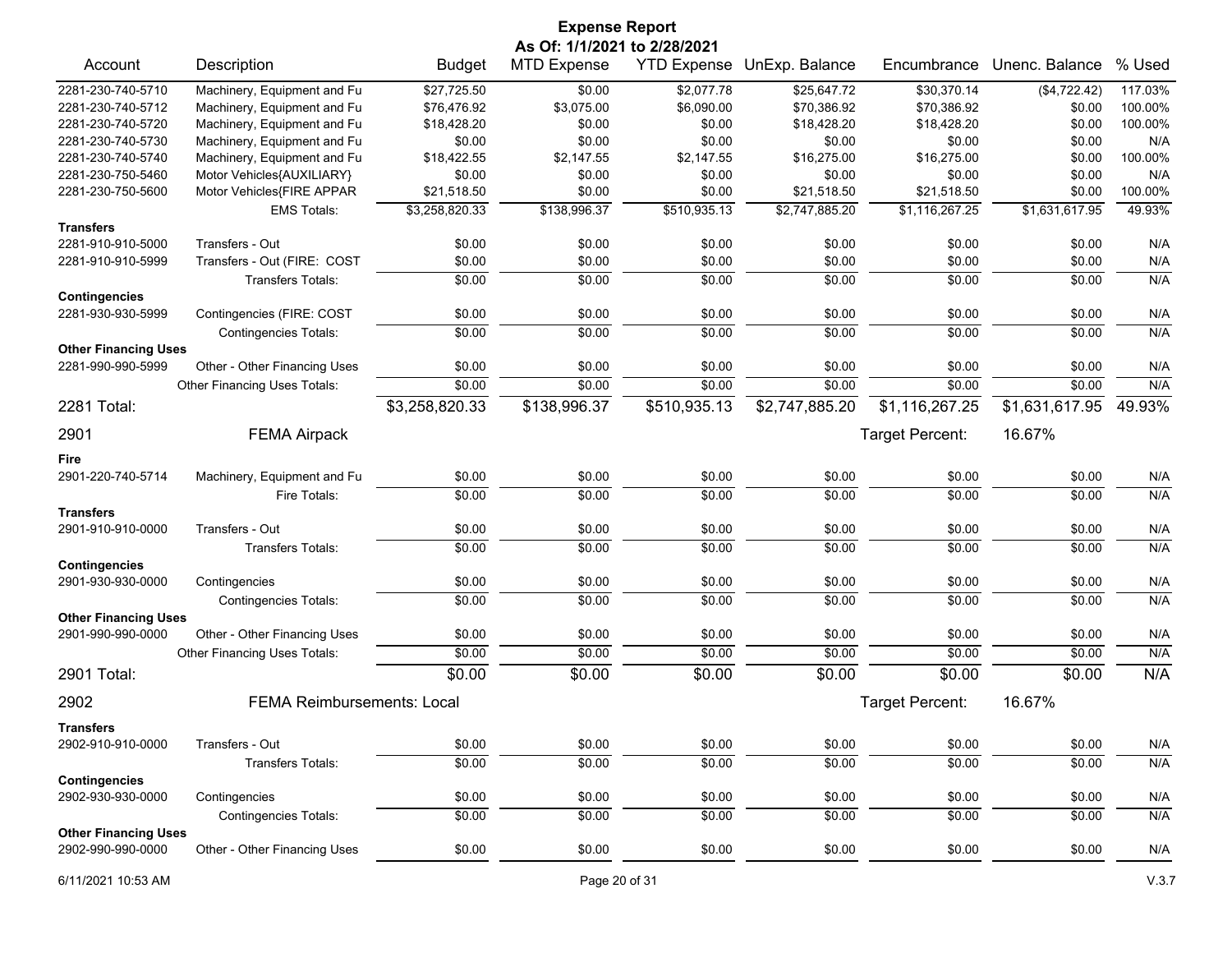|                                           |                                 |               | <b>Expense Report</b>                              |                    |                |                 |                |        |
|-------------------------------------------|---------------------------------|---------------|----------------------------------------------------|--------------------|----------------|-----------------|----------------|--------|
| Account                                   | Description                     |               | As Of: 1/1/2021 to 2/28/2021<br><b>MTD Expense</b> | <b>YTD Expense</b> | UnExp. Balance | Encumbrance     | Unenc. Balance | % Used |
|                                           |                                 | <b>Budget</b> |                                                    |                    |                |                 |                |        |
|                                           | Other Financing Uses Totals:    | \$0.00        | \$0.00                                             | \$0.00             | \$0.00         | \$0.00          | \$0.00         | N/A    |
| 2902 Total:                               |                                 | \$0.00        | \$0.00                                             | \$0.00             | \$0.00         | \$0.00          | \$0.00         | N/A    |
| 2903                                      | Paying Accumulated Leave        |               |                                                    |                    |                | Target Percent: | 16.67%         |        |
| Fire                                      |                                 |               |                                                    |                    |                |                 |                |        |
| 2903-220-190-5112                         | Other - Salaries{WAGES & B      | \$61,813.00   | \$0.00                                             | \$0.00             | \$61,813.00    | \$0.00          | \$61,813.00    | 0.00%  |
| 2903-220-211-5112                         | Ohio Public Employees Retire    | \$0.00        | \$0.00                                             | \$0.00             | \$0.00         | \$0.00          | \$0.00         | N/A    |
| 2903-220-212-5112                         | Social Security (WAGES & B      | \$0.00        | \$0.00                                             | \$0.00             | \$0.00         | \$0.00          | \$0.00         | N/A    |
| 2903-220-213-5112                         | Medicare{WAGES & BENEFI         | \$0.00        | \$0.00                                             | \$0.00             | \$0.00         | \$0.00          | \$0.00         | N/A    |
| 2903-220-215-5112                         | Ohio Police and Fire Pension    | \$0.00        | \$0.00                                             | \$0.00             | \$0.00         | \$0.00          | \$0.00         | N/A    |
| 2903-220-221-5112                         | Medical/Hospitalization (WAG    | \$0.00        | \$0.00                                             | \$0.00             | \$0.00         | \$0.00          | \$0.00         | N/A    |
| 2903-220-222-5112                         | Life Insurance (WAGES AND       | \$0.00        | \$0.00                                             | \$0.00             | \$0.00         | \$0.00          | \$0.00         | N/A    |
| 2903-220-223-5112                         | Dental Insurance (WAGES A       | \$0.00        | \$0.00                                             | \$0.00             | \$0.00         | \$0.00          | \$0.00         | N/A    |
| 2903-220-230-5112                         | Workers' Compensation(WAG       | \$0.00        | \$0.00                                             | \$0.00             | \$0.00         | \$0.00          | \$0.00         | N/A    |
|                                           | Fire Totals:                    | \$61,813.00   | \$0.00                                             | \$0.00             | \$61,813.00    | \$0.00          | \$61,813.00    | 0.00%  |
| <b>Contingencies</b>                      |                                 |               |                                                    |                    |                |                 |                |        |
| 2903-930-930-0000                         | Contingencies                   | \$0.00        | \$0.00                                             | \$0.00             | \$0.00         | \$0.00          | \$0.00         | N/A    |
|                                           | <b>Contingencies Totals:</b>    | \$0.00        | \$0.00                                             | \$0.00             | \$0.00         | \$0.00          | \$0.00         | N/A    |
| 2903 Total:                               |                                 | \$61,813.00   | \$0.00                                             | \$0.00             | \$61,813.00    | \$0.00          | \$61,813.00    | 0.00%  |
| 2904                                      | SAFER Grant: 2017 Funding Cycle |               |                                                    |                    |                | Target Percent: | 16.67%         |        |
| Fire                                      |                                 |               |                                                    |                    |                |                 |                |        |
| 2904-220-190-5112                         | Other - Salaries{WAGES & B      | \$449,855.00  | \$47,632.83                                        | \$94,366.14        | \$355,488.86   | \$0.00          | \$355,488.86   | 20.98% |
| 2904-220-213-5112                         | Medicare{WAGES & BENEFI         | \$8,382.00    | \$634.76                                           | \$1,283.65         | \$7,098.35     | \$0.00          | \$7,098.35     | 15.31% |
| 2904-220-215-5112                         | Ohio Police and Fire Pension    | \$138,741.00  | \$10,978.49                                        | \$22,059.92        | \$116,681.08   | \$0.00          | \$116,681.08   | 15.90% |
| 2904-220-221-5112                         | Medical/Hospitalization{WAG     | \$178,899.00  | \$10,925.82                                        | \$18,209.70        | \$160,689.30   | \$0.00          | \$160,689.30   | 10.18% |
| 2904-220-222-5112                         | Life Insurance{WAGES & BE       | \$779.00      | \$140.00                                           | \$315.00           | \$464.00       | \$0.00          | \$464.00       | 40.44% |
| 2904-220-223-5112                         | Dental Insurance{WAGES &        | \$7,310.00    | \$1,056.52                                         | \$1,387.49         | \$5,922.51     | \$0.00          | \$5,922.51     | 18.98% |
| 2904-220-230-5112                         | Workers' Compensation{WAG       | \$10,406.00   | \$208.77                                           | \$208.77           | \$10,197.23    | \$0.00          | \$10,197.23    | 2.01%  |
| 2904-220-240-5112                         | Unemployment Compensatio        | \$0.00        | \$0.00                                             | \$0.00             | \$0.00         | \$0.00          | \$0.00         | N/A    |
|                                           | Fire Totals:                    | \$794,372.00  | \$71,577.19                                        | \$137,830.67       | \$656,541.33   | \$0.00          | \$656,541.33   | 17.35% |
| <b>Transfers</b>                          |                                 |               |                                                    |                    |                |                 |                |        |
| 2904-910-910-0000                         | Transfers - Out                 | \$0.00        | \$0.00                                             | \$0.00             | \$0.00         | \$0.00          | \$0.00         | N/A    |
|                                           | Transfers Totals:               | \$0.00        | \$0.00                                             | \$0.00             | \$0.00         | \$0.00          | \$0.00         | N/A    |
| <b>Contingencies</b><br>2904-930-930-0000 | Contingencies                   | \$0.00        | \$0.00                                             | \$0.00             | \$0.00         | \$0.00          | \$0.00         | N/A    |
|                                           | <b>Contingencies Totals:</b>    | \$0.00        | \$0.00                                             | \$0.00             | \$0.00         | \$0.00          | \$0.00         | N/A    |
| <b>Other Financing Uses</b>               |                                 |               |                                                    |                    |                |                 |                |        |
| 2904-990-990-0000                         | Other - Other Financing Uses    | \$0.00        | \$0.00                                             | \$0.00             | \$0.00         | \$0.00          | \$0.00         | N/A    |
|                                           | Other Financing Uses Totals:    | \$0.00        | \$0.00                                             | \$0.00             | \$0.00         | \$0.00          | \$0.00         | N/A    |
| 2904 Total:                               |                                 | \$794,372.00  | \$71,577.19                                        | \$137,830.67       | \$656,541.33   | \$0.00          | \$656,541.33   | 17.35% |
| 2905                                      | COVID-19 Relief Fund            |               |                                                    |                    |                | Target Percent: | 16.67%         |        |
| <b>Townhalls</b>                          |                                 |               |                                                    |                    |                |                 |                |        |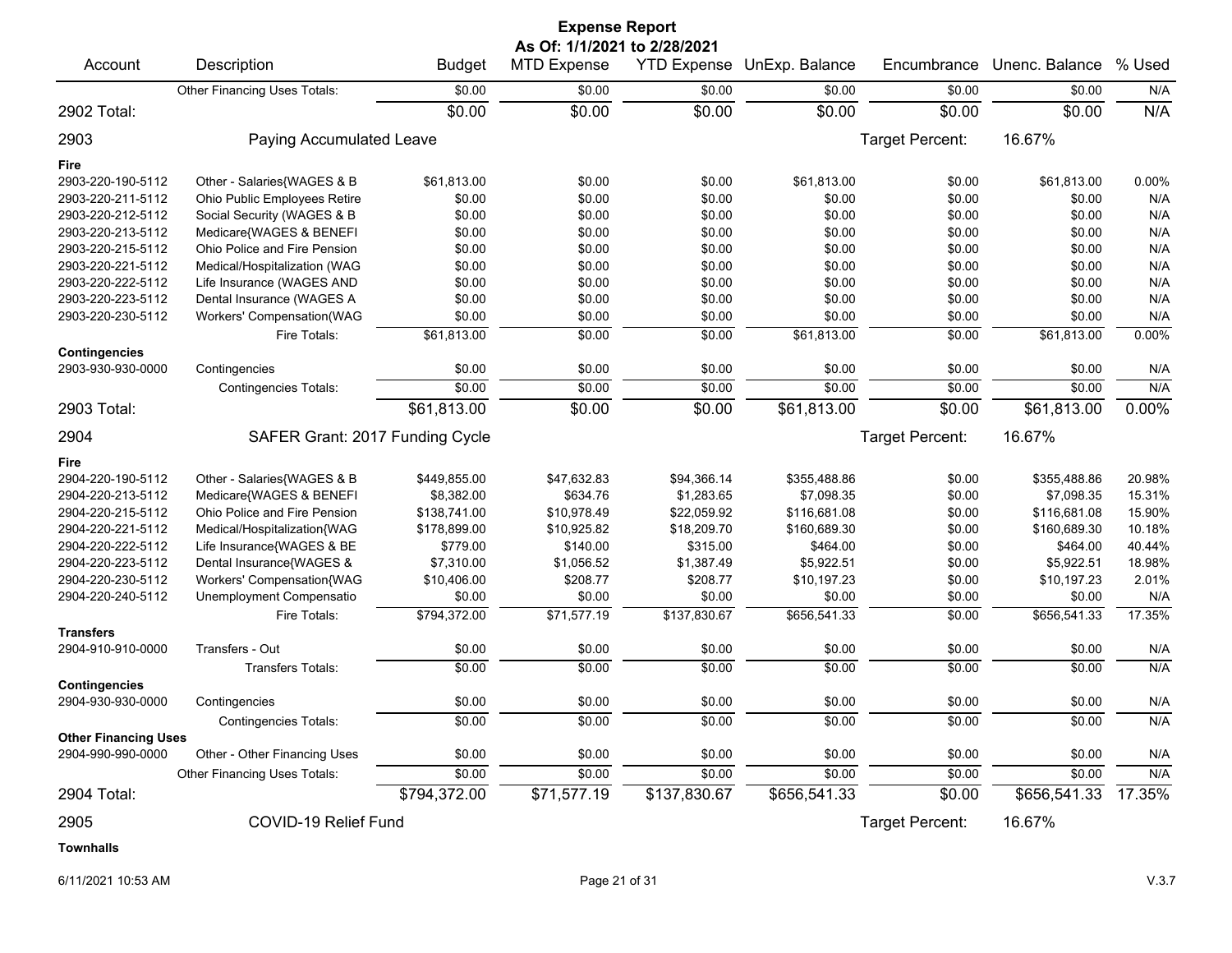| <b>Expense Report</b><br>As Of: 1/1/2021 to 2/28/2021 |                                    |          |        |        |          |          |        |         |  |  |
|-------------------------------------------------------|------------------------------------|----------|--------|--------|----------|----------|--------|---------|--|--|
|                                                       |                                    |          |        |        |          |          |        |         |  |  |
| 2905-120-740-0000                                     | Machinery, Equipment and Fu        | \$706.11 | \$0.00 | \$0.00 | \$706.11 | \$706.11 | \$0.00 | 100.00% |  |  |
|                                                       | <b>Townhalls Totals:</b>           | \$706.11 | \$0.00 | \$0.00 | \$706.11 | \$706.11 | \$0.00 | 100.00% |  |  |
| <b>EMS</b>                                            |                                    |          |        |        |          |          |        |         |  |  |
| 2905-230-259-5221                                     | Other Employee Reimbursem          | \$0.00   | \$0.00 | \$0.00 | \$0.00   | \$0.00   | \$0.00 | N/A     |  |  |
| 2905-230-259-5350                                     | Other - Employee Reimburse         | \$0.00   | \$0.00 | \$0.00 | \$0.00   | \$0.00   | \$0.00 | N/A     |  |  |
| 2905-230-259-5400                                     | Other - Employee Reimburse         | \$0.00   | \$0.00 | \$0.00 | \$0.00   | \$0.00   | \$0.00 | N/A     |  |  |
| 2905-230-259-5401                                     | Other - Employee Reimburse         | \$0.00   | \$0.00 | \$0.00 | \$0.00   | \$0.00   | \$0.00 | N/A     |  |  |
| 2905-230-259-5460                                     | Other - Employee Reimburse         | \$0.00   | \$0.00 | \$0.00 | \$0.00   | \$0.00   | \$0.00 | N/A     |  |  |
| 2905-230-259-5710                                     | Other - Employee Reimburse         | \$0.00   | \$0.00 | \$0.00 | \$0.00   | \$0.00   | \$0.00 | N/A     |  |  |
| 2905-230-259-5714                                     | Other - Employee Reimburse         | \$0.00   | \$0.00 | \$0.00 | \$0.00   | \$0.00   | \$0.00 | N/A     |  |  |
| 2905-230-259-5720                                     | Other - Employee Reimburse         | \$0.00   | \$0.00 | \$0.00 | \$0.00   | \$0.00   | \$0.00 | N/A     |  |  |
| 2905-230-259-5730                                     | Other - Employee Reimburse         | \$0.00   | \$0.00 | \$0.00 | \$0.00   | \$0.00   | \$0.00 | N/A     |  |  |
| 2905-230-259-5740                                     | Other - Employee Reimburse         | \$0.00   | \$0.00 | \$0.00 | \$0.00   | \$0.00   | \$0.00 | N/A     |  |  |
| 2905-230-311-5400                                     | Accounting and Legal Fees{A        | \$0.00   | \$0.00 | \$0.00 | \$0.00   | \$0.00   | \$0.00 | N/A     |  |  |
| 2905-230-314-5400                                     | Tax Collection Fees{ADMINIS        | \$0.00   | \$0.00 | \$0.00 | \$0.00   | \$0.00   | \$0.00 | N/A     |  |  |
| 2905-230-316-5500                                     | Engineering Services (FIRE F       | \$0.00   | \$0.00 | \$0.00 | \$0.00   | \$0.00   | \$0.00 | N/A     |  |  |
| 2905-230-316-5561                                     | <b>Engineering Services (STATI</b> | \$0.00   | \$0.00 | \$0.00 | \$0.00   | \$0.00   | \$0.00 | N/A     |  |  |
| 2905-230-316-5564                                     | <b>Engineering Services (STATI</b> | \$0.00   | \$0.00 | \$0.00 | \$0.00   | \$0.00   | \$0.00 | N/A     |  |  |
| 2905-230-318-5200                                     | <b>Training Services{PREVENTI</b>  | \$0.00   | \$0.00 | \$0.00 | \$0.00   | \$0.00   | \$0.00 | N/A     |  |  |
| 2905-230-318-5220                                     | Training Services (Public Edu      | \$0.00   | \$0.00 | \$0.00 | \$0.00   | \$0.00   | \$0.00 | N/A     |  |  |
| 2905-230-318-5221                                     | Training Services (PUBLIC E        | \$0.00   | \$0.00 | \$0.00 | \$0.00   | \$0.00   | \$0.00 | N/A     |  |  |
| 2905-230-318-5320                                     | <b>Training Services (Communic</b> | \$0.00   | \$0.00 | \$0.00 | \$0.00   | \$0.00   | \$0.00 | N/A     |  |  |
| 2905-230-318-5350                                     | Training Services{DISPATCH/        | \$0.00   | \$0.00 | \$0.00 | \$0.00   | \$0.00   | \$0.00 | N/A     |  |  |
| 2905-230-318-5400                                     | Training Services{ADMINIST         | \$0.00   | \$0.00 | \$0.00 | \$0.00   | \$0.00   | \$0.00 | N/A     |  |  |
| 2905-230-318-5401                                     | Training Services{ADMINIST         | \$0.00   | \$0.00 | \$0.00 | \$0.00   | \$0.00   | \$0.00 | N/A     |  |  |
| 2905-230-318-5460                                     | Training Services{AUXILIARY        | \$0.00   | \$0.00 | \$0.00 | \$0.00   | \$0.00   | \$0.00 | N/A     |  |  |
| 2905-230-318-5710                                     | Training Services{FIRE OPE         | \$0.00   | \$0.00 | \$0.00 | \$0.00   | \$0.00   | \$0.00 | N/A     |  |  |
| 2905-230-318-5712                                     | Training Services (Fire Gear)      | \$0.00   | \$0.00 | \$0.00 | \$0.00   | \$0.00   | \$0.00 | N/A     |  |  |
| 2905-230-318-5714                                     | <b>Training Services (SCBA)</b>    | \$0.00   | \$0.00 | \$0.00 | \$0.00   | \$0.00   | \$0.00 | N/A     |  |  |
| 2905-230-318-5717                                     | Training Services{SAFETY &         | \$0.00   | \$0.00 | \$0.00 | \$0.00   | \$0.00   | \$0.00 | N/A     |  |  |
| 2905-230-318-5720                                     | Training Services{EMS OPER         | \$0.00   | \$0.00 | \$0.00 | \$0.00   | \$0.00   | \$0.00 | N/A     |  |  |
| 2905-230-318-5730                                     | Training Services{HAZ MAT}         | \$0.00   | \$0.00 | \$0.00 | \$0.00   | \$0.00   | \$0.00 | N/A     |  |  |
| 2905-230-318-5740                                     | Training Services{TECHNICA         | \$0.00   | \$0.00 | \$0.00 | \$0.00   | \$0.00   | \$0.00 | N/A     |  |  |
| 2905-230-318-5750                                     | <b>Training Services (HONORS</b>   | \$0.00   | \$0.00 | \$0.00 | \$0.00   | \$0.00   | \$0.00 | N/A     |  |  |
| 2905-230-318-5810                                     | <b>Training Services</b>           | \$0.00   | \$0.00 | \$0.00 | \$0.00   | \$0.00   | \$0.00 | N/A     |  |  |
| 2905-230-318-5820                                     | <b>Training Services</b>           | \$0.00   | \$0.00 | \$0.00 | \$0.00   | \$0.00   | \$0.00 | N/A     |  |  |
| 2905-230-321-5220                                     | Rents and Leases{PUBLIC E          | \$0.00   | \$0.00 | \$0.00 | \$0.00   | \$0.00   | \$0.00 | N/A     |  |  |
| 2905-230-321-5560                                     | Rents and Leases{FIRE ADM          | \$0.00   | \$0.00 | \$0.00 | \$0.00   | \$0.00   | \$0.00 | N/A     |  |  |
| 2905-230-321-5561                                     | Rents and Leases{STATION           | \$0.00   | \$0.00 | \$0.00 | \$0.00   | \$0.00   | \$0.00 | N/A     |  |  |
| 2905-230-321-5562                                     | Rents and Leases{STATION           | \$0.00   | \$0.00 | \$0.00 | \$0.00   | \$0.00   | \$0.00 | N/A     |  |  |
| 2905-230-321-5563                                     | Rents and Leases{STATION           | \$0.00   | \$0.00 | \$0.00 | \$0.00   | \$0.00   | \$0.00 | N/A     |  |  |
| 2905-230-321-5564                                     | Rents and Leases{STATION           | \$0.00   | \$0.00 | \$0.00 | \$0.00   | \$0.00   | \$0.00 | N/A     |  |  |
| 2905-230-321-5600                                     | Rents and Leases (FIRE APP         | \$0.00   | \$0.00 | \$0.00 | \$0.00   | \$0.00   | \$0.00 | N/A     |  |  |
| 2905-230-321-5710                                     | Rents and Leases{FIRE OPE          | \$0.00   | \$0.00 | \$0.00 | \$0.00   | \$0.00   | \$0.00 | N/A     |  |  |
| 2905-230-321-5720                                     | Rents and Leases{EMS OPE           | \$0.00   | \$0.00 | \$0.00 | \$0.00   | \$0.00   | \$0.00 | N/A     |  |  |
| 2905-230-322-5500                                     | Garbage and Trash Removal          | \$0.00   | \$0.00 | \$0.00 | \$0.00   | \$0.00   | \$0.00 | N/A     |  |  |
|                                                       |                                    |          |        |        |          |          |        |         |  |  |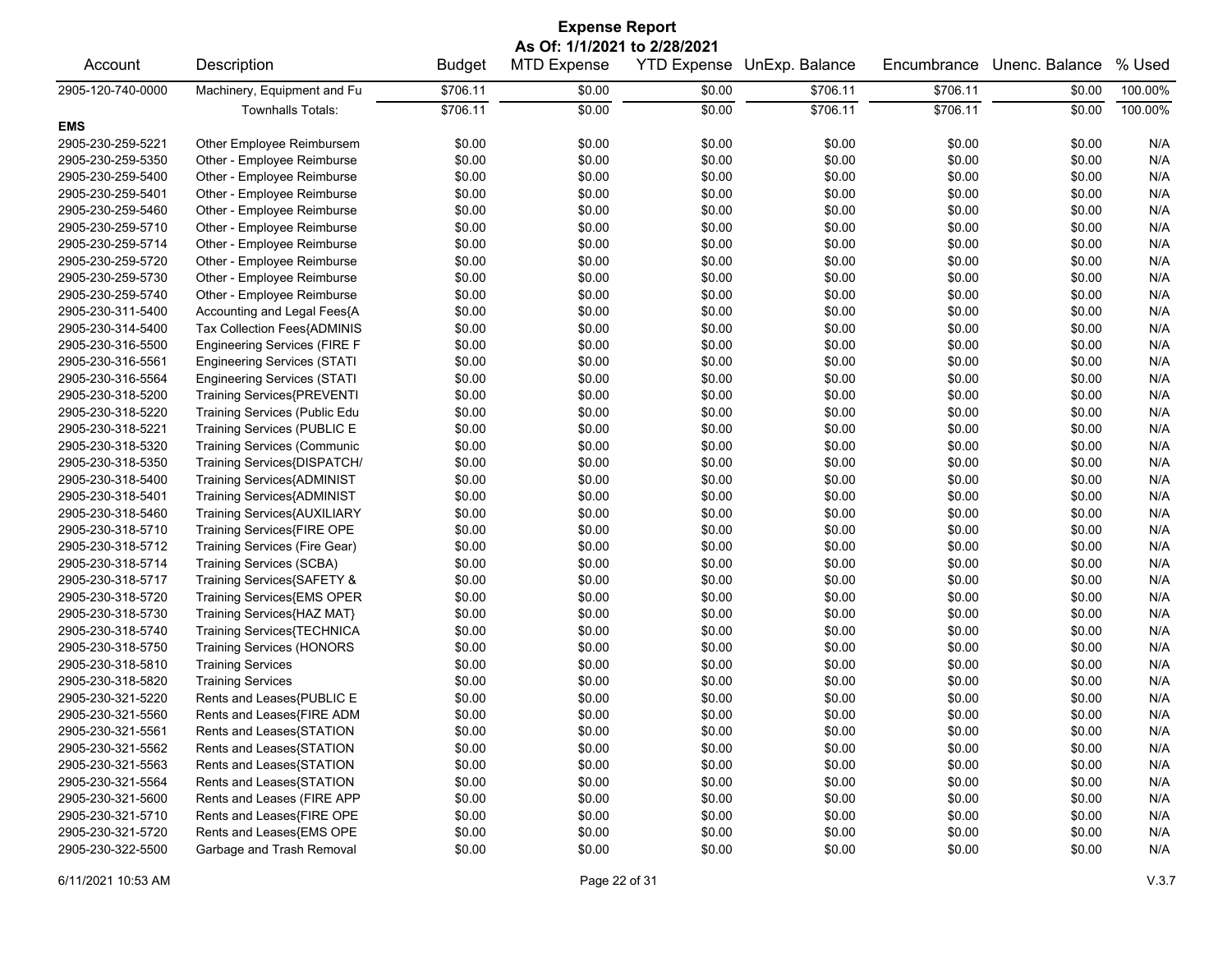| As Of: 1/1/2021 to 2/28/2021<br>Description<br><b>MTD Expense</b><br><b>YTD Expense</b><br>UnExp. Balance<br>Unenc. Balance<br>% Used<br>Account<br><b>Budget</b><br>Encumbrance<br>2905-230-322-5560<br>Garbage and Trash Removal{<br>\$0.00<br>\$0.00<br>\$0.00<br>\$0.00<br>N/A<br>\$0.00<br>\$0.00<br>\$0.00<br>\$0.00<br>\$0.00<br>\$0.00<br>\$0.00<br>2905-230-322-5561<br>Garbage and Trash Removal{<br>\$0.00<br>N/A<br>Garbage and Trash Removal{<br>\$0.00<br>\$0.00<br>\$0.00<br>\$0.00<br>N/A<br>2905-230-322-5562<br>\$0.00<br>\$0.00<br>2905-230-322-5563<br>Garbage and Trash Removal{<br>\$0.00<br>\$0.00<br>\$0.00<br>\$0.00<br>\$0.00<br>N/A<br>\$0.00<br>Garbage and Trash Removal{<br>\$0.00<br>\$0.00<br>\$0.00<br>N/A<br>2905-230-322-5564<br>\$0.00<br>\$0.00<br>\$0.00<br>\$0.00<br>\$0.00<br>\$0.00<br>N/A<br>2905-230-323-5121<br>Repairs and Maintenance{HE<br>\$0.00<br>\$0.00<br>\$0.00<br>N/A<br>2905-230-323-5160<br>Repairs and Maintenance{HO<br>\$0.00<br>\$0.00<br>\$0.00<br>\$0.00<br>\$0.00<br>\$0.00<br>\$0.00<br>\$0.00<br>N/A<br>2905-230-323-5200<br>Repairs and Maintenance{PR<br>\$0.00<br>\$0.00<br>\$0.00<br>\$0.00<br>2905-230-323-5220<br>Repairs and Maintenance{PU<br>\$0.00<br>\$0.00<br>\$0.00<br>\$0.00<br>N/A<br>\$0.00<br>\$0.00<br>Repairs and Maintenance{TE<br>\$0.00<br>\$0.00<br>N/A<br>2905-230-323-5310<br>\$0.00<br>\$0.00<br>\$0.00<br>\$0.00<br>\$0.00<br>\$0.00<br>\$0.00<br>N/A<br>2905-230-323-5320<br>Repairs and Maintenance{CO<br>\$0.00<br>\$0.00<br>\$0.00<br>\$0.00<br>N/A<br>2905-230-323-5340<br>Repairs and Maintenance{INT<br>\$0.00<br>\$0.00<br>\$0.00<br>\$0.00<br>\$0.00<br>2905-230-323-5350<br>Repairs and Maintenance{DIS<br>\$0.00<br>\$0.00<br>\$0.00<br>N/A<br>\$0.00<br>\$0.00<br>\$0.00<br>2905-230-323-5400<br>Repairs and Maintenance{AD<br>\$0.00<br>\$0.00<br>\$0.00<br>\$0.00<br>\$0.00<br>N/A<br>\$0.00<br>Repairs and Maintenance{AU<br>\$0.00<br>\$0.00<br>\$0.00<br>N/A<br>2905-230-323-5460<br>\$0.00<br>\$0.00<br>\$0.00<br>\$0.00<br>\$0.00<br>\$0.00<br>N/A<br>2905-230-323-5500<br>Repairs and Maintenance (FI<br>\$0.00<br>\$0.00<br>\$0.00<br>N/A<br>2905-230-323-5560<br>Repairs and Maintenance{FIR<br>\$0.00<br>\$0.00<br>\$0.00<br>\$0.00<br>\$0.00<br>\$0.00<br>Repairs and Maintenance{ST<br>\$0.00<br>\$0.00<br>N/A<br>2905-230-323-5561<br>\$0.00<br>\$0.00<br>\$0.00<br>\$0.00<br>2905-230-323-5562<br>Repairs and Maintenance{ST<br>\$0.00<br>\$0.00<br>\$0.00<br>N/A<br>\$0.00<br>\$0.00<br>\$0.00<br>Repairs and Maintenance{ST<br>\$0.00<br>\$0.00<br>N/A<br>2905-230-323-5563<br>\$0.00<br>\$0.00<br>\$0.00<br>\$0.00<br>\$0.00<br>\$0.00<br>\$0.00<br>N/A<br>2905-230-323-5564<br>Repairs and Maintenance{ST<br>\$0.00<br>\$0.00<br>\$0.00<br>\$0.00<br>N/A<br>2905-230-323-5600<br>Repairs and Maintenance{FIR<br>\$0.00<br>\$0.00<br>\$0.00<br>\$0.00<br>\$0.00<br>\$0.00<br>\$0.00<br>\$0.00<br>N/A<br>2905-230-323-5710<br>Repairs and Maintenance{FIR<br>\$0.00<br>\$0.00<br>\$0.00<br>2905-230-323-5712<br>Repairs and Maintenance{FIR<br>\$0.00<br>\$0.00<br>\$0.00<br>\$0.00<br>N/A<br>\$0.00<br>\$0.00<br>Repairs and Maintenance{SC<br>\$0.00<br>\$0.00<br>\$0.00<br>N/A<br>2905-230-323-5714<br>\$0.00<br>\$0.00<br>\$0.00<br>\$0.00<br>\$0.00<br>\$0.00<br>N/A<br>2905-230-323-5720<br>Repairs and Maintenance{EM<br>\$0.00<br>\$0.00<br>\$0.00<br>N/A<br>2905-230-323-5730<br>Repairs and Maintenance{HA<br>\$0.00<br>\$0.00<br>\$0.00<br>\$0.00<br>\$0.00<br>\$0.00<br>Repairs and Maintenance{TE<br>\$0.00<br>\$0.00<br>\$0.00<br>N/A<br>2905-230-323-5740<br>\$0.00<br>\$0.00<br>\$0.00<br>2905-230-330-5200<br>Travel and Meeting Expense{<br>\$0.00<br>\$0.00<br>\$0.00<br>\$0.00<br>N/A<br>\$0.00<br>\$0.00<br>Travel and Meeting Expense (<br>\$0.00<br>\$0.00<br>\$0.00<br>N/A<br>2905-230-330-5221<br>\$0.00<br>\$0.00<br>\$0.00<br>\$0.00<br>\$0.00<br>\$0.00<br>N/A<br>Travel and Meeting Expense{<br>\$0.00<br>\$0.00<br>\$0.00<br>2905-230-330-5310<br>\$0.00<br>2905-230-330-5320<br>Travel and Meeting Expense{<br>\$0.00<br>\$0.00<br>\$0.00<br>\$0.00<br>\$0.00<br>N/A<br>\$0.00<br>\$0.00<br>N/A<br>2905-230-330-5350<br>Travel and Meeting Expense{<br>\$0.00<br>\$0.00<br>\$0.00<br>\$0.00<br>2905-230-330-5400<br>Travel and Meeting Expense{<br>\$0.00<br>\$0.00<br>\$0.00<br>N/A<br>\$0.00<br>\$0.00<br>\$0.00<br>\$0.00<br>\$0.00<br>2905-230-330-5401<br>Travel and Meeting Expense{<br>\$0.00<br>\$0.00<br>\$0.00<br>\$0.00<br>N/A<br>\$0.00<br>\$0.00<br>N/A<br>2905-230-330-5600<br>Travel and Meeting Expense{<br>\$0.00<br>\$0.00<br>\$0.00<br>\$0.00<br>\$0.00<br>\$0.00<br>N/A<br>2905-230-330-5710<br>Travel and Meeting Expense{<br>\$0.00<br>\$0.00<br>\$0.00<br>\$0.00<br>\$0.00<br>2905-230-330-5712<br>\$0.00<br>\$0.00<br>\$0.00<br>\$0.00<br>\$0.00<br>N/A<br>Travel and Meeting Expense{<br>\$0.00<br>\$0.00<br>\$0.00<br>\$0.00<br>\$0.00<br>N/A<br>2905-230-330-5714<br>Travel and Meeting Expense{<br>\$0.00<br>Travel and Meeting Expense (<br>\$0.00<br>\$0.00<br>\$0.00<br>\$0.00<br>2905-230-330-5720<br>\$0.00<br>\$0.00<br>N/A<br>\$0.00<br>\$0.00<br>2905-230-330-5730<br>Travel and Meeting Expense{<br>\$0.00<br>\$0.00<br>\$0.00<br>\$0.00<br>N/A<br>2905-230-330-5740<br>Travel and Meeting Expense (<br>\$0.00<br>\$0.00<br>\$0.00<br>\$0.00<br>\$0.00<br>\$0.00<br>N/A<br><b>Travel and Meeting Expenses</b><br>\$0.00<br>\$0.00<br>2905-230-330-5750<br>\$0.00<br>\$0.00<br>\$0.00<br>\$0.00<br>N/A<br>2905-230-330-5810<br><b>Travel and Meeting Expense</b><br>\$0.00<br>\$0.00<br>\$0.00<br>\$0.00<br>\$0.00<br>\$0.00<br>N/A<br><b>Travel and Meeting Expense</b><br>2905-230-330-5820<br>\$0.00<br>\$0.00<br>\$0.00<br>\$0.00<br>\$0.00<br>\$0.00<br>N/A<br>\$0.00 | <b>Expense Report</b> |                        |        |        |        |        |        |  |     |  |  |
|------------------------------------------------------------------------------------------------------------------------------------------------------------------------------------------------------------------------------------------------------------------------------------------------------------------------------------------------------------------------------------------------------------------------------------------------------------------------------------------------------------------------------------------------------------------------------------------------------------------------------------------------------------------------------------------------------------------------------------------------------------------------------------------------------------------------------------------------------------------------------------------------------------------------------------------------------------------------------------------------------------------------------------------------------------------------------------------------------------------------------------------------------------------------------------------------------------------------------------------------------------------------------------------------------------------------------------------------------------------------------------------------------------------------------------------------------------------------------------------------------------------------------------------------------------------------------------------------------------------------------------------------------------------------------------------------------------------------------------------------------------------------------------------------------------------------------------------------------------------------------------------------------------------------------------------------------------------------------------------------------------------------------------------------------------------------------------------------------------------------------------------------------------------------------------------------------------------------------------------------------------------------------------------------------------------------------------------------------------------------------------------------------------------------------------------------------------------------------------------------------------------------------------------------------------------------------------------------------------------------------------------------------------------------------------------------------------------------------------------------------------------------------------------------------------------------------------------------------------------------------------------------------------------------------------------------------------------------------------------------------------------------------------------------------------------------------------------------------------------------------------------------------------------------------------------------------------------------------------------------------------------------------------------------------------------------------------------------------------------------------------------------------------------------------------------------------------------------------------------------------------------------------------------------------------------------------------------------------------------------------------------------------------------------------------------------------------------------------------------------------------------------------------------------------------------------------------------------------------------------------------------------------------------------------------------------------------------------------------------------------------------------------------------------------------------------------------------------------------------------------------------------------------------------------------------------------------------------------------------------------------------------------------------------------------------------------------------------------------------------------------------------------------------------------------------------------------------------------------------------------------------------------------------------------------------------------------------------------------------------------------------------------------------------------------------------------------------------------------------------------------------------------------------------------------------------------------------------------------------------------------------------------------------------------------------------------------------------------------------------------------------------------------------------------------------------------------------------------------------------------------------------------------------------------------------------------------------------------------------------------------------------------------------------------------------------------------------------------------------------------------------------------------------------------------------------------------------------------------------------------------------------------------------------------------------------------------------------------------------------------------------------------------------------------------------------------------------------------------------------------------------------|-----------------------|------------------------|--------|--------|--------|--------|--------|--|-----|--|--|
|                                                                                                                                                                                                                                                                                                                                                                                                                                                                                                                                                                                                                                                                                                                                                                                                                                                                                                                                                                                                                                                                                                                                                                                                                                                                                                                                                                                                                                                                                                                                                                                                                                                                                                                                                                                                                                                                                                                                                                                                                                                                                                                                                                                                                                                                                                                                                                                                                                                                                                                                                                                                                                                                                                                                                                                                                                                                                                                                                                                                                                                                                                                                                                                                                                                                                                                                                                                                                                                                                                                                                                                                                                                                                                                                                                                                                                                                                                                                                                                                                                                                                                                                                                                                                                                                                                                                                                                                                                                                                                                                                                                                                                                                                                                                                                                                                                                                                                                                                                                                                                                                                                                                                                                                                                                                                                                                                                                                                                                                                                                                                                                                                                                                                                                                                                        |                       |                        |        |        |        |        |        |  |     |  |  |
|                                                                                                                                                                                                                                                                                                                                                                                                                                                                                                                                                                                                                                                                                                                                                                                                                                                                                                                                                                                                                                                                                                                                                                                                                                                                                                                                                                                                                                                                                                                                                                                                                                                                                                                                                                                                                                                                                                                                                                                                                                                                                                                                                                                                                                                                                                                                                                                                                                                                                                                                                                                                                                                                                                                                                                                                                                                                                                                                                                                                                                                                                                                                                                                                                                                                                                                                                                                                                                                                                                                                                                                                                                                                                                                                                                                                                                                                                                                                                                                                                                                                                                                                                                                                                                                                                                                                                                                                                                                                                                                                                                                                                                                                                                                                                                                                                                                                                                                                                                                                                                                                                                                                                                                                                                                                                                                                                                                                                                                                                                                                                                                                                                                                                                                                                                        |                       |                        |        |        |        |        |        |  |     |  |  |
|                                                                                                                                                                                                                                                                                                                                                                                                                                                                                                                                                                                                                                                                                                                                                                                                                                                                                                                                                                                                                                                                                                                                                                                                                                                                                                                                                                                                                                                                                                                                                                                                                                                                                                                                                                                                                                                                                                                                                                                                                                                                                                                                                                                                                                                                                                                                                                                                                                                                                                                                                                                                                                                                                                                                                                                                                                                                                                                                                                                                                                                                                                                                                                                                                                                                                                                                                                                                                                                                                                                                                                                                                                                                                                                                                                                                                                                                                                                                                                                                                                                                                                                                                                                                                                                                                                                                                                                                                                                                                                                                                                                                                                                                                                                                                                                                                                                                                                                                                                                                                                                                                                                                                                                                                                                                                                                                                                                                                                                                                                                                                                                                                                                                                                                                                                        |                       |                        |        |        |        |        |        |  |     |  |  |
|                                                                                                                                                                                                                                                                                                                                                                                                                                                                                                                                                                                                                                                                                                                                                                                                                                                                                                                                                                                                                                                                                                                                                                                                                                                                                                                                                                                                                                                                                                                                                                                                                                                                                                                                                                                                                                                                                                                                                                                                                                                                                                                                                                                                                                                                                                                                                                                                                                                                                                                                                                                                                                                                                                                                                                                                                                                                                                                                                                                                                                                                                                                                                                                                                                                                                                                                                                                                                                                                                                                                                                                                                                                                                                                                                                                                                                                                                                                                                                                                                                                                                                                                                                                                                                                                                                                                                                                                                                                                                                                                                                                                                                                                                                                                                                                                                                                                                                                                                                                                                                                                                                                                                                                                                                                                                                                                                                                                                                                                                                                                                                                                                                                                                                                                                                        |                       |                        |        |        |        |        |        |  |     |  |  |
|                                                                                                                                                                                                                                                                                                                                                                                                                                                                                                                                                                                                                                                                                                                                                                                                                                                                                                                                                                                                                                                                                                                                                                                                                                                                                                                                                                                                                                                                                                                                                                                                                                                                                                                                                                                                                                                                                                                                                                                                                                                                                                                                                                                                                                                                                                                                                                                                                                                                                                                                                                                                                                                                                                                                                                                                                                                                                                                                                                                                                                                                                                                                                                                                                                                                                                                                                                                                                                                                                                                                                                                                                                                                                                                                                                                                                                                                                                                                                                                                                                                                                                                                                                                                                                                                                                                                                                                                                                                                                                                                                                                                                                                                                                                                                                                                                                                                                                                                                                                                                                                                                                                                                                                                                                                                                                                                                                                                                                                                                                                                                                                                                                                                                                                                                                        |                       |                        |        |        |        |        |        |  |     |  |  |
|                                                                                                                                                                                                                                                                                                                                                                                                                                                                                                                                                                                                                                                                                                                                                                                                                                                                                                                                                                                                                                                                                                                                                                                                                                                                                                                                                                                                                                                                                                                                                                                                                                                                                                                                                                                                                                                                                                                                                                                                                                                                                                                                                                                                                                                                                                                                                                                                                                                                                                                                                                                                                                                                                                                                                                                                                                                                                                                                                                                                                                                                                                                                                                                                                                                                                                                                                                                                                                                                                                                                                                                                                                                                                                                                                                                                                                                                                                                                                                                                                                                                                                                                                                                                                                                                                                                                                                                                                                                                                                                                                                                                                                                                                                                                                                                                                                                                                                                                                                                                                                                                                                                                                                                                                                                                                                                                                                                                                                                                                                                                                                                                                                                                                                                                                                        |                       |                        |        |        |        |        |        |  |     |  |  |
|                                                                                                                                                                                                                                                                                                                                                                                                                                                                                                                                                                                                                                                                                                                                                                                                                                                                                                                                                                                                                                                                                                                                                                                                                                                                                                                                                                                                                                                                                                                                                                                                                                                                                                                                                                                                                                                                                                                                                                                                                                                                                                                                                                                                                                                                                                                                                                                                                                                                                                                                                                                                                                                                                                                                                                                                                                                                                                                                                                                                                                                                                                                                                                                                                                                                                                                                                                                                                                                                                                                                                                                                                                                                                                                                                                                                                                                                                                                                                                                                                                                                                                                                                                                                                                                                                                                                                                                                                                                                                                                                                                                                                                                                                                                                                                                                                                                                                                                                                                                                                                                                                                                                                                                                                                                                                                                                                                                                                                                                                                                                                                                                                                                                                                                                                                        |                       |                        |        |        |        |        |        |  |     |  |  |
|                                                                                                                                                                                                                                                                                                                                                                                                                                                                                                                                                                                                                                                                                                                                                                                                                                                                                                                                                                                                                                                                                                                                                                                                                                                                                                                                                                                                                                                                                                                                                                                                                                                                                                                                                                                                                                                                                                                                                                                                                                                                                                                                                                                                                                                                                                                                                                                                                                                                                                                                                                                                                                                                                                                                                                                                                                                                                                                                                                                                                                                                                                                                                                                                                                                                                                                                                                                                                                                                                                                                                                                                                                                                                                                                                                                                                                                                                                                                                                                                                                                                                                                                                                                                                                                                                                                                                                                                                                                                                                                                                                                                                                                                                                                                                                                                                                                                                                                                                                                                                                                                                                                                                                                                                                                                                                                                                                                                                                                                                                                                                                                                                                                                                                                                                                        |                       |                        |        |        |        |        |        |  |     |  |  |
|                                                                                                                                                                                                                                                                                                                                                                                                                                                                                                                                                                                                                                                                                                                                                                                                                                                                                                                                                                                                                                                                                                                                                                                                                                                                                                                                                                                                                                                                                                                                                                                                                                                                                                                                                                                                                                                                                                                                                                                                                                                                                                                                                                                                                                                                                                                                                                                                                                                                                                                                                                                                                                                                                                                                                                                                                                                                                                                                                                                                                                                                                                                                                                                                                                                                                                                                                                                                                                                                                                                                                                                                                                                                                                                                                                                                                                                                                                                                                                                                                                                                                                                                                                                                                                                                                                                                                                                                                                                                                                                                                                                                                                                                                                                                                                                                                                                                                                                                                                                                                                                                                                                                                                                                                                                                                                                                                                                                                                                                                                                                                                                                                                                                                                                                                                        |                       |                        |        |        |        |        |        |  |     |  |  |
|                                                                                                                                                                                                                                                                                                                                                                                                                                                                                                                                                                                                                                                                                                                                                                                                                                                                                                                                                                                                                                                                                                                                                                                                                                                                                                                                                                                                                                                                                                                                                                                                                                                                                                                                                                                                                                                                                                                                                                                                                                                                                                                                                                                                                                                                                                                                                                                                                                                                                                                                                                                                                                                                                                                                                                                                                                                                                                                                                                                                                                                                                                                                                                                                                                                                                                                                                                                                                                                                                                                                                                                                                                                                                                                                                                                                                                                                                                                                                                                                                                                                                                                                                                                                                                                                                                                                                                                                                                                                                                                                                                                                                                                                                                                                                                                                                                                                                                                                                                                                                                                                                                                                                                                                                                                                                                                                                                                                                                                                                                                                                                                                                                                                                                                                                                        |                       |                        |        |        |        |        |        |  |     |  |  |
|                                                                                                                                                                                                                                                                                                                                                                                                                                                                                                                                                                                                                                                                                                                                                                                                                                                                                                                                                                                                                                                                                                                                                                                                                                                                                                                                                                                                                                                                                                                                                                                                                                                                                                                                                                                                                                                                                                                                                                                                                                                                                                                                                                                                                                                                                                                                                                                                                                                                                                                                                                                                                                                                                                                                                                                                                                                                                                                                                                                                                                                                                                                                                                                                                                                                                                                                                                                                                                                                                                                                                                                                                                                                                                                                                                                                                                                                                                                                                                                                                                                                                                                                                                                                                                                                                                                                                                                                                                                                                                                                                                                                                                                                                                                                                                                                                                                                                                                                                                                                                                                                                                                                                                                                                                                                                                                                                                                                                                                                                                                                                                                                                                                                                                                                                                        |                       |                        |        |        |        |        |        |  |     |  |  |
|                                                                                                                                                                                                                                                                                                                                                                                                                                                                                                                                                                                                                                                                                                                                                                                                                                                                                                                                                                                                                                                                                                                                                                                                                                                                                                                                                                                                                                                                                                                                                                                                                                                                                                                                                                                                                                                                                                                                                                                                                                                                                                                                                                                                                                                                                                                                                                                                                                                                                                                                                                                                                                                                                                                                                                                                                                                                                                                                                                                                                                                                                                                                                                                                                                                                                                                                                                                                                                                                                                                                                                                                                                                                                                                                                                                                                                                                                                                                                                                                                                                                                                                                                                                                                                                                                                                                                                                                                                                                                                                                                                                                                                                                                                                                                                                                                                                                                                                                                                                                                                                                                                                                                                                                                                                                                                                                                                                                                                                                                                                                                                                                                                                                                                                                                                        |                       |                        |        |        |        |        |        |  |     |  |  |
|                                                                                                                                                                                                                                                                                                                                                                                                                                                                                                                                                                                                                                                                                                                                                                                                                                                                                                                                                                                                                                                                                                                                                                                                                                                                                                                                                                                                                                                                                                                                                                                                                                                                                                                                                                                                                                                                                                                                                                                                                                                                                                                                                                                                                                                                                                                                                                                                                                                                                                                                                                                                                                                                                                                                                                                                                                                                                                                                                                                                                                                                                                                                                                                                                                                                                                                                                                                                                                                                                                                                                                                                                                                                                                                                                                                                                                                                                                                                                                                                                                                                                                                                                                                                                                                                                                                                                                                                                                                                                                                                                                                                                                                                                                                                                                                                                                                                                                                                                                                                                                                                                                                                                                                                                                                                                                                                                                                                                                                                                                                                                                                                                                                                                                                                                                        |                       |                        |        |        |        |        |        |  |     |  |  |
|                                                                                                                                                                                                                                                                                                                                                                                                                                                                                                                                                                                                                                                                                                                                                                                                                                                                                                                                                                                                                                                                                                                                                                                                                                                                                                                                                                                                                                                                                                                                                                                                                                                                                                                                                                                                                                                                                                                                                                                                                                                                                                                                                                                                                                                                                                                                                                                                                                                                                                                                                                                                                                                                                                                                                                                                                                                                                                                                                                                                                                                                                                                                                                                                                                                                                                                                                                                                                                                                                                                                                                                                                                                                                                                                                                                                                                                                                                                                                                                                                                                                                                                                                                                                                                                                                                                                                                                                                                                                                                                                                                                                                                                                                                                                                                                                                                                                                                                                                                                                                                                                                                                                                                                                                                                                                                                                                                                                                                                                                                                                                                                                                                                                                                                                                                        |                       |                        |        |        |        |        |        |  |     |  |  |
|                                                                                                                                                                                                                                                                                                                                                                                                                                                                                                                                                                                                                                                                                                                                                                                                                                                                                                                                                                                                                                                                                                                                                                                                                                                                                                                                                                                                                                                                                                                                                                                                                                                                                                                                                                                                                                                                                                                                                                                                                                                                                                                                                                                                                                                                                                                                                                                                                                                                                                                                                                                                                                                                                                                                                                                                                                                                                                                                                                                                                                                                                                                                                                                                                                                                                                                                                                                                                                                                                                                                                                                                                                                                                                                                                                                                                                                                                                                                                                                                                                                                                                                                                                                                                                                                                                                                                                                                                                                                                                                                                                                                                                                                                                                                                                                                                                                                                                                                                                                                                                                                                                                                                                                                                                                                                                                                                                                                                                                                                                                                                                                                                                                                                                                                                                        |                       |                        |        |        |        |        |        |  |     |  |  |
|                                                                                                                                                                                                                                                                                                                                                                                                                                                                                                                                                                                                                                                                                                                                                                                                                                                                                                                                                                                                                                                                                                                                                                                                                                                                                                                                                                                                                                                                                                                                                                                                                                                                                                                                                                                                                                                                                                                                                                                                                                                                                                                                                                                                                                                                                                                                                                                                                                                                                                                                                                                                                                                                                                                                                                                                                                                                                                                                                                                                                                                                                                                                                                                                                                                                                                                                                                                                                                                                                                                                                                                                                                                                                                                                                                                                                                                                                                                                                                                                                                                                                                                                                                                                                                                                                                                                                                                                                                                                                                                                                                                                                                                                                                                                                                                                                                                                                                                                                                                                                                                                                                                                                                                                                                                                                                                                                                                                                                                                                                                                                                                                                                                                                                                                                                        |                       |                        |        |        |        |        |        |  |     |  |  |
|                                                                                                                                                                                                                                                                                                                                                                                                                                                                                                                                                                                                                                                                                                                                                                                                                                                                                                                                                                                                                                                                                                                                                                                                                                                                                                                                                                                                                                                                                                                                                                                                                                                                                                                                                                                                                                                                                                                                                                                                                                                                                                                                                                                                                                                                                                                                                                                                                                                                                                                                                                                                                                                                                                                                                                                                                                                                                                                                                                                                                                                                                                                                                                                                                                                                                                                                                                                                                                                                                                                                                                                                                                                                                                                                                                                                                                                                                                                                                                                                                                                                                                                                                                                                                                                                                                                                                                                                                                                                                                                                                                                                                                                                                                                                                                                                                                                                                                                                                                                                                                                                                                                                                                                                                                                                                                                                                                                                                                                                                                                                                                                                                                                                                                                                                                        |                       |                        |        |        |        |        |        |  |     |  |  |
|                                                                                                                                                                                                                                                                                                                                                                                                                                                                                                                                                                                                                                                                                                                                                                                                                                                                                                                                                                                                                                                                                                                                                                                                                                                                                                                                                                                                                                                                                                                                                                                                                                                                                                                                                                                                                                                                                                                                                                                                                                                                                                                                                                                                                                                                                                                                                                                                                                                                                                                                                                                                                                                                                                                                                                                                                                                                                                                                                                                                                                                                                                                                                                                                                                                                                                                                                                                                                                                                                                                                                                                                                                                                                                                                                                                                                                                                                                                                                                                                                                                                                                                                                                                                                                                                                                                                                                                                                                                                                                                                                                                                                                                                                                                                                                                                                                                                                                                                                                                                                                                                                                                                                                                                                                                                                                                                                                                                                                                                                                                                                                                                                                                                                                                                                                        |                       |                        |        |        |        |        |        |  |     |  |  |
|                                                                                                                                                                                                                                                                                                                                                                                                                                                                                                                                                                                                                                                                                                                                                                                                                                                                                                                                                                                                                                                                                                                                                                                                                                                                                                                                                                                                                                                                                                                                                                                                                                                                                                                                                                                                                                                                                                                                                                                                                                                                                                                                                                                                                                                                                                                                                                                                                                                                                                                                                                                                                                                                                                                                                                                                                                                                                                                                                                                                                                                                                                                                                                                                                                                                                                                                                                                                                                                                                                                                                                                                                                                                                                                                                                                                                                                                                                                                                                                                                                                                                                                                                                                                                                                                                                                                                                                                                                                                                                                                                                                                                                                                                                                                                                                                                                                                                                                                                                                                                                                                                                                                                                                                                                                                                                                                                                                                                                                                                                                                                                                                                                                                                                                                                                        |                       |                        |        |        |        |        |        |  |     |  |  |
|                                                                                                                                                                                                                                                                                                                                                                                                                                                                                                                                                                                                                                                                                                                                                                                                                                                                                                                                                                                                                                                                                                                                                                                                                                                                                                                                                                                                                                                                                                                                                                                                                                                                                                                                                                                                                                                                                                                                                                                                                                                                                                                                                                                                                                                                                                                                                                                                                                                                                                                                                                                                                                                                                                                                                                                                                                                                                                                                                                                                                                                                                                                                                                                                                                                                                                                                                                                                                                                                                                                                                                                                                                                                                                                                                                                                                                                                                                                                                                                                                                                                                                                                                                                                                                                                                                                                                                                                                                                                                                                                                                                                                                                                                                                                                                                                                                                                                                                                                                                                                                                                                                                                                                                                                                                                                                                                                                                                                                                                                                                                                                                                                                                                                                                                                                        |                       |                        |        |        |        |        |        |  |     |  |  |
|                                                                                                                                                                                                                                                                                                                                                                                                                                                                                                                                                                                                                                                                                                                                                                                                                                                                                                                                                                                                                                                                                                                                                                                                                                                                                                                                                                                                                                                                                                                                                                                                                                                                                                                                                                                                                                                                                                                                                                                                                                                                                                                                                                                                                                                                                                                                                                                                                                                                                                                                                                                                                                                                                                                                                                                                                                                                                                                                                                                                                                                                                                                                                                                                                                                                                                                                                                                                                                                                                                                                                                                                                                                                                                                                                                                                                                                                                                                                                                                                                                                                                                                                                                                                                                                                                                                                                                                                                                                                                                                                                                                                                                                                                                                                                                                                                                                                                                                                                                                                                                                                                                                                                                                                                                                                                                                                                                                                                                                                                                                                                                                                                                                                                                                                                                        |                       |                        |        |        |        |        |        |  |     |  |  |
|                                                                                                                                                                                                                                                                                                                                                                                                                                                                                                                                                                                                                                                                                                                                                                                                                                                                                                                                                                                                                                                                                                                                                                                                                                                                                                                                                                                                                                                                                                                                                                                                                                                                                                                                                                                                                                                                                                                                                                                                                                                                                                                                                                                                                                                                                                                                                                                                                                                                                                                                                                                                                                                                                                                                                                                                                                                                                                                                                                                                                                                                                                                                                                                                                                                                                                                                                                                                                                                                                                                                                                                                                                                                                                                                                                                                                                                                                                                                                                                                                                                                                                                                                                                                                                                                                                                                                                                                                                                                                                                                                                                                                                                                                                                                                                                                                                                                                                                                                                                                                                                                                                                                                                                                                                                                                                                                                                                                                                                                                                                                                                                                                                                                                                                                                                        |                       |                        |        |        |        |        |        |  |     |  |  |
|                                                                                                                                                                                                                                                                                                                                                                                                                                                                                                                                                                                                                                                                                                                                                                                                                                                                                                                                                                                                                                                                                                                                                                                                                                                                                                                                                                                                                                                                                                                                                                                                                                                                                                                                                                                                                                                                                                                                                                                                                                                                                                                                                                                                                                                                                                                                                                                                                                                                                                                                                                                                                                                                                                                                                                                                                                                                                                                                                                                                                                                                                                                                                                                                                                                                                                                                                                                                                                                                                                                                                                                                                                                                                                                                                                                                                                                                                                                                                                                                                                                                                                                                                                                                                                                                                                                                                                                                                                                                                                                                                                                                                                                                                                                                                                                                                                                                                                                                                                                                                                                                                                                                                                                                                                                                                                                                                                                                                                                                                                                                                                                                                                                                                                                                                                        |                       |                        |        |        |        |        |        |  |     |  |  |
|                                                                                                                                                                                                                                                                                                                                                                                                                                                                                                                                                                                                                                                                                                                                                                                                                                                                                                                                                                                                                                                                                                                                                                                                                                                                                                                                                                                                                                                                                                                                                                                                                                                                                                                                                                                                                                                                                                                                                                                                                                                                                                                                                                                                                                                                                                                                                                                                                                                                                                                                                                                                                                                                                                                                                                                                                                                                                                                                                                                                                                                                                                                                                                                                                                                                                                                                                                                                                                                                                                                                                                                                                                                                                                                                                                                                                                                                                                                                                                                                                                                                                                                                                                                                                                                                                                                                                                                                                                                                                                                                                                                                                                                                                                                                                                                                                                                                                                                                                                                                                                                                                                                                                                                                                                                                                                                                                                                                                                                                                                                                                                                                                                                                                                                                                                        |                       |                        |        |        |        |        |        |  |     |  |  |
|                                                                                                                                                                                                                                                                                                                                                                                                                                                                                                                                                                                                                                                                                                                                                                                                                                                                                                                                                                                                                                                                                                                                                                                                                                                                                                                                                                                                                                                                                                                                                                                                                                                                                                                                                                                                                                                                                                                                                                                                                                                                                                                                                                                                                                                                                                                                                                                                                                                                                                                                                                                                                                                                                                                                                                                                                                                                                                                                                                                                                                                                                                                                                                                                                                                                                                                                                                                                                                                                                                                                                                                                                                                                                                                                                                                                                                                                                                                                                                                                                                                                                                                                                                                                                                                                                                                                                                                                                                                                                                                                                                                                                                                                                                                                                                                                                                                                                                                                                                                                                                                                                                                                                                                                                                                                                                                                                                                                                                                                                                                                                                                                                                                                                                                                                                        |                       |                        |        |        |        |        |        |  |     |  |  |
|                                                                                                                                                                                                                                                                                                                                                                                                                                                                                                                                                                                                                                                                                                                                                                                                                                                                                                                                                                                                                                                                                                                                                                                                                                                                                                                                                                                                                                                                                                                                                                                                                                                                                                                                                                                                                                                                                                                                                                                                                                                                                                                                                                                                                                                                                                                                                                                                                                                                                                                                                                                                                                                                                                                                                                                                                                                                                                                                                                                                                                                                                                                                                                                                                                                                                                                                                                                                                                                                                                                                                                                                                                                                                                                                                                                                                                                                                                                                                                                                                                                                                                                                                                                                                                                                                                                                                                                                                                                                                                                                                                                                                                                                                                                                                                                                                                                                                                                                                                                                                                                                                                                                                                                                                                                                                                                                                                                                                                                                                                                                                                                                                                                                                                                                                                        |                       |                        |        |        |        |        |        |  |     |  |  |
|                                                                                                                                                                                                                                                                                                                                                                                                                                                                                                                                                                                                                                                                                                                                                                                                                                                                                                                                                                                                                                                                                                                                                                                                                                                                                                                                                                                                                                                                                                                                                                                                                                                                                                                                                                                                                                                                                                                                                                                                                                                                                                                                                                                                                                                                                                                                                                                                                                                                                                                                                                                                                                                                                                                                                                                                                                                                                                                                                                                                                                                                                                                                                                                                                                                                                                                                                                                                                                                                                                                                                                                                                                                                                                                                                                                                                                                                                                                                                                                                                                                                                                                                                                                                                                                                                                                                                                                                                                                                                                                                                                                                                                                                                                                                                                                                                                                                                                                                                                                                                                                                                                                                                                                                                                                                                                                                                                                                                                                                                                                                                                                                                                                                                                                                                                        |                       |                        |        |        |        |        |        |  |     |  |  |
|                                                                                                                                                                                                                                                                                                                                                                                                                                                                                                                                                                                                                                                                                                                                                                                                                                                                                                                                                                                                                                                                                                                                                                                                                                                                                                                                                                                                                                                                                                                                                                                                                                                                                                                                                                                                                                                                                                                                                                                                                                                                                                                                                                                                                                                                                                                                                                                                                                                                                                                                                                                                                                                                                                                                                                                                                                                                                                                                                                                                                                                                                                                                                                                                                                                                                                                                                                                                                                                                                                                                                                                                                                                                                                                                                                                                                                                                                                                                                                                                                                                                                                                                                                                                                                                                                                                                                                                                                                                                                                                                                                                                                                                                                                                                                                                                                                                                                                                                                                                                                                                                                                                                                                                                                                                                                                                                                                                                                                                                                                                                                                                                                                                                                                                                                                        |                       |                        |        |        |        |        |        |  |     |  |  |
|                                                                                                                                                                                                                                                                                                                                                                                                                                                                                                                                                                                                                                                                                                                                                                                                                                                                                                                                                                                                                                                                                                                                                                                                                                                                                                                                                                                                                                                                                                                                                                                                                                                                                                                                                                                                                                                                                                                                                                                                                                                                                                                                                                                                                                                                                                                                                                                                                                                                                                                                                                                                                                                                                                                                                                                                                                                                                                                                                                                                                                                                                                                                                                                                                                                                                                                                                                                                                                                                                                                                                                                                                                                                                                                                                                                                                                                                                                                                                                                                                                                                                                                                                                                                                                                                                                                                                                                                                                                                                                                                                                                                                                                                                                                                                                                                                                                                                                                                                                                                                                                                                                                                                                                                                                                                                                                                                                                                                                                                                                                                                                                                                                                                                                                                                                        |                       |                        |        |        |        |        |        |  |     |  |  |
|                                                                                                                                                                                                                                                                                                                                                                                                                                                                                                                                                                                                                                                                                                                                                                                                                                                                                                                                                                                                                                                                                                                                                                                                                                                                                                                                                                                                                                                                                                                                                                                                                                                                                                                                                                                                                                                                                                                                                                                                                                                                                                                                                                                                                                                                                                                                                                                                                                                                                                                                                                                                                                                                                                                                                                                                                                                                                                                                                                                                                                                                                                                                                                                                                                                                                                                                                                                                                                                                                                                                                                                                                                                                                                                                                                                                                                                                                                                                                                                                                                                                                                                                                                                                                                                                                                                                                                                                                                                                                                                                                                                                                                                                                                                                                                                                                                                                                                                                                                                                                                                                                                                                                                                                                                                                                                                                                                                                                                                                                                                                                                                                                                                                                                                                                                        |                       |                        |        |        |        |        |        |  |     |  |  |
|                                                                                                                                                                                                                                                                                                                                                                                                                                                                                                                                                                                                                                                                                                                                                                                                                                                                                                                                                                                                                                                                                                                                                                                                                                                                                                                                                                                                                                                                                                                                                                                                                                                                                                                                                                                                                                                                                                                                                                                                                                                                                                                                                                                                                                                                                                                                                                                                                                                                                                                                                                                                                                                                                                                                                                                                                                                                                                                                                                                                                                                                                                                                                                                                                                                                                                                                                                                                                                                                                                                                                                                                                                                                                                                                                                                                                                                                                                                                                                                                                                                                                                                                                                                                                                                                                                                                                                                                                                                                                                                                                                                                                                                                                                                                                                                                                                                                                                                                                                                                                                                                                                                                                                                                                                                                                                                                                                                                                                                                                                                                                                                                                                                                                                                                                                        |                       |                        |        |        |        |        |        |  |     |  |  |
|                                                                                                                                                                                                                                                                                                                                                                                                                                                                                                                                                                                                                                                                                                                                                                                                                                                                                                                                                                                                                                                                                                                                                                                                                                                                                                                                                                                                                                                                                                                                                                                                                                                                                                                                                                                                                                                                                                                                                                                                                                                                                                                                                                                                                                                                                                                                                                                                                                                                                                                                                                                                                                                                                                                                                                                                                                                                                                                                                                                                                                                                                                                                                                                                                                                                                                                                                                                                                                                                                                                                                                                                                                                                                                                                                                                                                                                                                                                                                                                                                                                                                                                                                                                                                                                                                                                                                                                                                                                                                                                                                                                                                                                                                                                                                                                                                                                                                                                                                                                                                                                                                                                                                                                                                                                                                                                                                                                                                                                                                                                                                                                                                                                                                                                                                                        |                       |                        |        |        |        |        |        |  |     |  |  |
|                                                                                                                                                                                                                                                                                                                                                                                                                                                                                                                                                                                                                                                                                                                                                                                                                                                                                                                                                                                                                                                                                                                                                                                                                                                                                                                                                                                                                                                                                                                                                                                                                                                                                                                                                                                                                                                                                                                                                                                                                                                                                                                                                                                                                                                                                                                                                                                                                                                                                                                                                                                                                                                                                                                                                                                                                                                                                                                                                                                                                                                                                                                                                                                                                                                                                                                                                                                                                                                                                                                                                                                                                                                                                                                                                                                                                                                                                                                                                                                                                                                                                                                                                                                                                                                                                                                                                                                                                                                                                                                                                                                                                                                                                                                                                                                                                                                                                                                                                                                                                                                                                                                                                                                                                                                                                                                                                                                                                                                                                                                                                                                                                                                                                                                                                                        |                       |                        |        |        |        |        |        |  |     |  |  |
|                                                                                                                                                                                                                                                                                                                                                                                                                                                                                                                                                                                                                                                                                                                                                                                                                                                                                                                                                                                                                                                                                                                                                                                                                                                                                                                                                                                                                                                                                                                                                                                                                                                                                                                                                                                                                                                                                                                                                                                                                                                                                                                                                                                                                                                                                                                                                                                                                                                                                                                                                                                                                                                                                                                                                                                                                                                                                                                                                                                                                                                                                                                                                                                                                                                                                                                                                                                                                                                                                                                                                                                                                                                                                                                                                                                                                                                                                                                                                                                                                                                                                                                                                                                                                                                                                                                                                                                                                                                                                                                                                                                                                                                                                                                                                                                                                                                                                                                                                                                                                                                                                                                                                                                                                                                                                                                                                                                                                                                                                                                                                                                                                                                                                                                                                                        |                       |                        |        |        |        |        |        |  |     |  |  |
|                                                                                                                                                                                                                                                                                                                                                                                                                                                                                                                                                                                                                                                                                                                                                                                                                                                                                                                                                                                                                                                                                                                                                                                                                                                                                                                                                                                                                                                                                                                                                                                                                                                                                                                                                                                                                                                                                                                                                                                                                                                                                                                                                                                                                                                                                                                                                                                                                                                                                                                                                                                                                                                                                                                                                                                                                                                                                                                                                                                                                                                                                                                                                                                                                                                                                                                                                                                                                                                                                                                                                                                                                                                                                                                                                                                                                                                                                                                                                                                                                                                                                                                                                                                                                                                                                                                                                                                                                                                                                                                                                                                                                                                                                                                                                                                                                                                                                                                                                                                                                                                                                                                                                                                                                                                                                                                                                                                                                                                                                                                                                                                                                                                                                                                                                                        |                       |                        |        |        |        |        |        |  |     |  |  |
|                                                                                                                                                                                                                                                                                                                                                                                                                                                                                                                                                                                                                                                                                                                                                                                                                                                                                                                                                                                                                                                                                                                                                                                                                                                                                                                                                                                                                                                                                                                                                                                                                                                                                                                                                                                                                                                                                                                                                                                                                                                                                                                                                                                                                                                                                                                                                                                                                                                                                                                                                                                                                                                                                                                                                                                                                                                                                                                                                                                                                                                                                                                                                                                                                                                                                                                                                                                                                                                                                                                                                                                                                                                                                                                                                                                                                                                                                                                                                                                                                                                                                                                                                                                                                                                                                                                                                                                                                                                                                                                                                                                                                                                                                                                                                                                                                                                                                                                                                                                                                                                                                                                                                                                                                                                                                                                                                                                                                                                                                                                                                                                                                                                                                                                                                                        |                       |                        |        |        |        |        |        |  |     |  |  |
|                                                                                                                                                                                                                                                                                                                                                                                                                                                                                                                                                                                                                                                                                                                                                                                                                                                                                                                                                                                                                                                                                                                                                                                                                                                                                                                                                                                                                                                                                                                                                                                                                                                                                                                                                                                                                                                                                                                                                                                                                                                                                                                                                                                                                                                                                                                                                                                                                                                                                                                                                                                                                                                                                                                                                                                                                                                                                                                                                                                                                                                                                                                                                                                                                                                                                                                                                                                                                                                                                                                                                                                                                                                                                                                                                                                                                                                                                                                                                                                                                                                                                                                                                                                                                                                                                                                                                                                                                                                                                                                                                                                                                                                                                                                                                                                                                                                                                                                                                                                                                                                                                                                                                                                                                                                                                                                                                                                                                                                                                                                                                                                                                                                                                                                                                                        |                       |                        |        |        |        |        |        |  |     |  |  |
|                                                                                                                                                                                                                                                                                                                                                                                                                                                                                                                                                                                                                                                                                                                                                                                                                                                                                                                                                                                                                                                                                                                                                                                                                                                                                                                                                                                                                                                                                                                                                                                                                                                                                                                                                                                                                                                                                                                                                                                                                                                                                                                                                                                                                                                                                                                                                                                                                                                                                                                                                                                                                                                                                                                                                                                                                                                                                                                                                                                                                                                                                                                                                                                                                                                                                                                                                                                                                                                                                                                                                                                                                                                                                                                                                                                                                                                                                                                                                                                                                                                                                                                                                                                                                                                                                                                                                                                                                                                                                                                                                                                                                                                                                                                                                                                                                                                                                                                                                                                                                                                                                                                                                                                                                                                                                                                                                                                                                                                                                                                                                                                                                                                                                                                                                                        |                       |                        |        |        |        |        |        |  |     |  |  |
|                                                                                                                                                                                                                                                                                                                                                                                                                                                                                                                                                                                                                                                                                                                                                                                                                                                                                                                                                                                                                                                                                                                                                                                                                                                                                                                                                                                                                                                                                                                                                                                                                                                                                                                                                                                                                                                                                                                                                                                                                                                                                                                                                                                                                                                                                                                                                                                                                                                                                                                                                                                                                                                                                                                                                                                                                                                                                                                                                                                                                                                                                                                                                                                                                                                                                                                                                                                                                                                                                                                                                                                                                                                                                                                                                                                                                                                                                                                                                                                                                                                                                                                                                                                                                                                                                                                                                                                                                                                                                                                                                                                                                                                                                                                                                                                                                                                                                                                                                                                                                                                                                                                                                                                                                                                                                                                                                                                                                                                                                                                                                                                                                                                                                                                                                                        |                       |                        |        |        |        |        |        |  |     |  |  |
|                                                                                                                                                                                                                                                                                                                                                                                                                                                                                                                                                                                                                                                                                                                                                                                                                                                                                                                                                                                                                                                                                                                                                                                                                                                                                                                                                                                                                                                                                                                                                                                                                                                                                                                                                                                                                                                                                                                                                                                                                                                                                                                                                                                                                                                                                                                                                                                                                                                                                                                                                                                                                                                                                                                                                                                                                                                                                                                                                                                                                                                                                                                                                                                                                                                                                                                                                                                                                                                                                                                                                                                                                                                                                                                                                                                                                                                                                                                                                                                                                                                                                                                                                                                                                                                                                                                                                                                                                                                                                                                                                                                                                                                                                                                                                                                                                                                                                                                                                                                                                                                                                                                                                                                                                                                                                                                                                                                                                                                                                                                                                                                                                                                                                                                                                                        |                       |                        |        |        |        |        |        |  |     |  |  |
|                                                                                                                                                                                                                                                                                                                                                                                                                                                                                                                                                                                                                                                                                                                                                                                                                                                                                                                                                                                                                                                                                                                                                                                                                                                                                                                                                                                                                                                                                                                                                                                                                                                                                                                                                                                                                                                                                                                                                                                                                                                                                                                                                                                                                                                                                                                                                                                                                                                                                                                                                                                                                                                                                                                                                                                                                                                                                                                                                                                                                                                                                                                                                                                                                                                                                                                                                                                                                                                                                                                                                                                                                                                                                                                                                                                                                                                                                                                                                                                                                                                                                                                                                                                                                                                                                                                                                                                                                                                                                                                                                                                                                                                                                                                                                                                                                                                                                                                                                                                                                                                                                                                                                                                                                                                                                                                                                                                                                                                                                                                                                                                                                                                                                                                                                                        |                       |                        |        |        |        |        |        |  |     |  |  |
|                                                                                                                                                                                                                                                                                                                                                                                                                                                                                                                                                                                                                                                                                                                                                                                                                                                                                                                                                                                                                                                                                                                                                                                                                                                                                                                                                                                                                                                                                                                                                                                                                                                                                                                                                                                                                                                                                                                                                                                                                                                                                                                                                                                                                                                                                                                                                                                                                                                                                                                                                                                                                                                                                                                                                                                                                                                                                                                                                                                                                                                                                                                                                                                                                                                                                                                                                                                                                                                                                                                                                                                                                                                                                                                                                                                                                                                                                                                                                                                                                                                                                                                                                                                                                                                                                                                                                                                                                                                                                                                                                                                                                                                                                                                                                                                                                                                                                                                                                                                                                                                                                                                                                                                                                                                                                                                                                                                                                                                                                                                                                                                                                                                                                                                                                                        |                       |                        |        |        |        |        |        |  |     |  |  |
|                                                                                                                                                                                                                                                                                                                                                                                                                                                                                                                                                                                                                                                                                                                                                                                                                                                                                                                                                                                                                                                                                                                                                                                                                                                                                                                                                                                                                                                                                                                                                                                                                                                                                                                                                                                                                                                                                                                                                                                                                                                                                                                                                                                                                                                                                                                                                                                                                                                                                                                                                                                                                                                                                                                                                                                                                                                                                                                                                                                                                                                                                                                                                                                                                                                                                                                                                                                                                                                                                                                                                                                                                                                                                                                                                                                                                                                                                                                                                                                                                                                                                                                                                                                                                                                                                                                                                                                                                                                                                                                                                                                                                                                                                                                                                                                                                                                                                                                                                                                                                                                                                                                                                                                                                                                                                                                                                                                                                                                                                                                                                                                                                                                                                                                                                                        |                       |                        |        |        |        |        |        |  |     |  |  |
|                                                                                                                                                                                                                                                                                                                                                                                                                                                                                                                                                                                                                                                                                                                                                                                                                                                                                                                                                                                                                                                                                                                                                                                                                                                                                                                                                                                                                                                                                                                                                                                                                                                                                                                                                                                                                                                                                                                                                                                                                                                                                                                                                                                                                                                                                                                                                                                                                                                                                                                                                                                                                                                                                                                                                                                                                                                                                                                                                                                                                                                                                                                                                                                                                                                                                                                                                                                                                                                                                                                                                                                                                                                                                                                                                                                                                                                                                                                                                                                                                                                                                                                                                                                                                                                                                                                                                                                                                                                                                                                                                                                                                                                                                                                                                                                                                                                                                                                                                                                                                                                                                                                                                                                                                                                                                                                                                                                                                                                                                                                                                                                                                                                                                                                                                                        |                       |                        |        |        |        |        |        |  |     |  |  |
|                                                                                                                                                                                                                                                                                                                                                                                                                                                                                                                                                                                                                                                                                                                                                                                                                                                                                                                                                                                                                                                                                                                                                                                                                                                                                                                                                                                                                                                                                                                                                                                                                                                                                                                                                                                                                                                                                                                                                                                                                                                                                                                                                                                                                                                                                                                                                                                                                                                                                                                                                                                                                                                                                                                                                                                                                                                                                                                                                                                                                                                                                                                                                                                                                                                                                                                                                                                                                                                                                                                                                                                                                                                                                                                                                                                                                                                                                                                                                                                                                                                                                                                                                                                                                                                                                                                                                                                                                                                                                                                                                                                                                                                                                                                                                                                                                                                                                                                                                                                                                                                                                                                                                                                                                                                                                                                                                                                                                                                                                                                                                                                                                                                                                                                                                                        |                       |                        |        |        |        |        |        |  |     |  |  |
|                                                                                                                                                                                                                                                                                                                                                                                                                                                                                                                                                                                                                                                                                                                                                                                                                                                                                                                                                                                                                                                                                                                                                                                                                                                                                                                                                                                                                                                                                                                                                                                                                                                                                                                                                                                                                                                                                                                                                                                                                                                                                                                                                                                                                                                                                                                                                                                                                                                                                                                                                                                                                                                                                                                                                                                                                                                                                                                                                                                                                                                                                                                                                                                                                                                                                                                                                                                                                                                                                                                                                                                                                                                                                                                                                                                                                                                                                                                                                                                                                                                                                                                                                                                                                                                                                                                                                                                                                                                                                                                                                                                                                                                                                                                                                                                                                                                                                                                                                                                                                                                                                                                                                                                                                                                                                                                                                                                                                                                                                                                                                                                                                                                                                                                                                                        |                       |                        |        |        |        |        |        |  |     |  |  |
|                                                                                                                                                                                                                                                                                                                                                                                                                                                                                                                                                                                                                                                                                                                                                                                                                                                                                                                                                                                                                                                                                                                                                                                                                                                                                                                                                                                                                                                                                                                                                                                                                                                                                                                                                                                                                                                                                                                                                                                                                                                                                                                                                                                                                                                                                                                                                                                                                                                                                                                                                                                                                                                                                                                                                                                                                                                                                                                                                                                                                                                                                                                                                                                                                                                                                                                                                                                                                                                                                                                                                                                                                                                                                                                                                                                                                                                                                                                                                                                                                                                                                                                                                                                                                                                                                                                                                                                                                                                                                                                                                                                                                                                                                                                                                                                                                                                                                                                                                                                                                                                                                                                                                                                                                                                                                                                                                                                                                                                                                                                                                                                                                                                                                                                                                                        |                       |                        |        |        |        |        |        |  |     |  |  |
|                                                                                                                                                                                                                                                                                                                                                                                                                                                                                                                                                                                                                                                                                                                                                                                                                                                                                                                                                                                                                                                                                                                                                                                                                                                                                                                                                                                                                                                                                                                                                                                                                                                                                                                                                                                                                                                                                                                                                                                                                                                                                                                                                                                                                                                                                                                                                                                                                                                                                                                                                                                                                                                                                                                                                                                                                                                                                                                                                                                                                                                                                                                                                                                                                                                                                                                                                                                                                                                                                                                                                                                                                                                                                                                                                                                                                                                                                                                                                                                                                                                                                                                                                                                                                                                                                                                                                                                                                                                                                                                                                                                                                                                                                                                                                                                                                                                                                                                                                                                                                                                                                                                                                                                                                                                                                                                                                                                                                                                                                                                                                                                                                                                                                                                                                                        | 2905-230-341-5200     | Telephone (Prevention) | \$0.00 | \$0.00 | \$0.00 | \$0.00 | \$0.00 |  | N/A |  |  |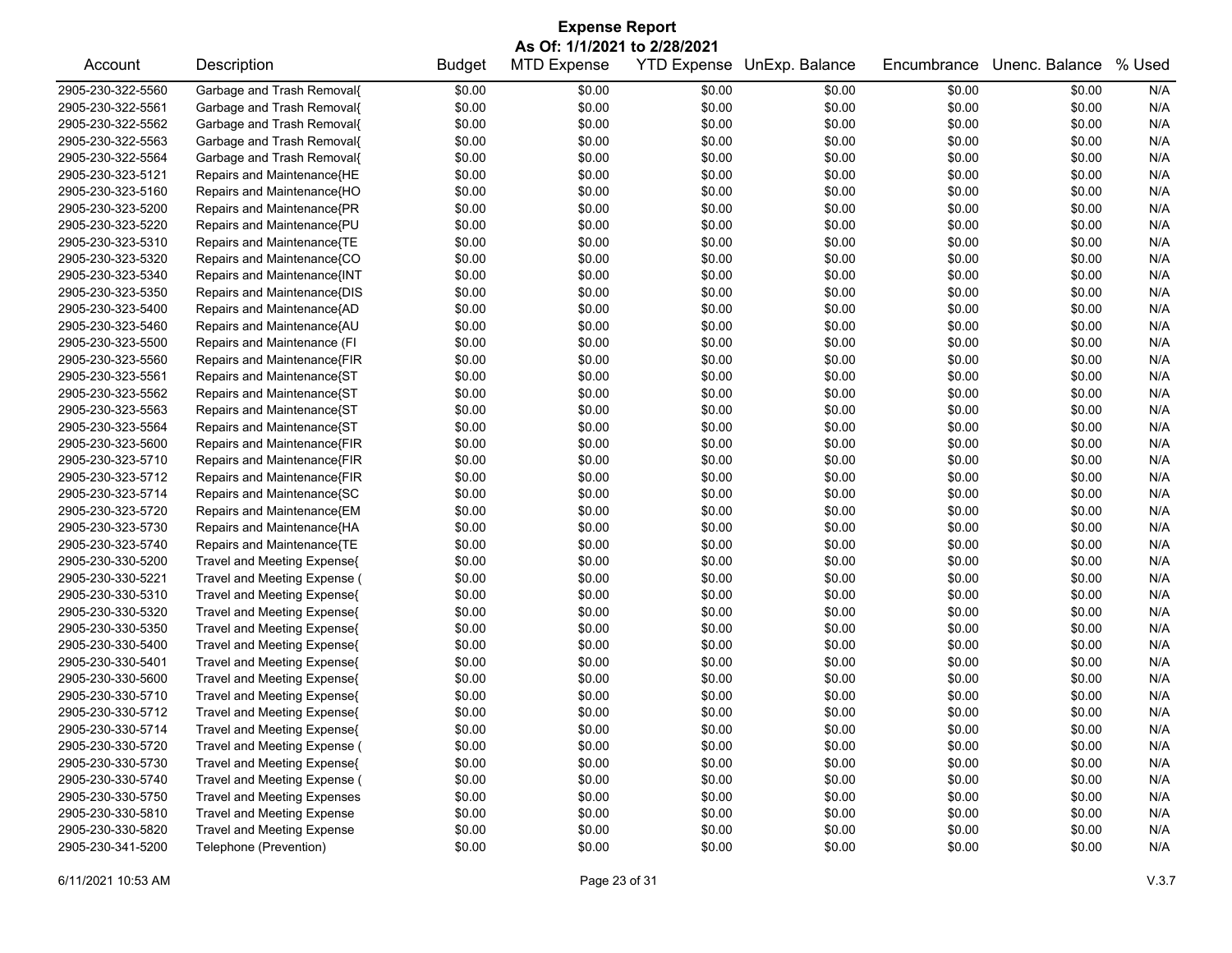| <b>Expense Report</b><br>As Of: 1/1/2021 to 2/28/2021 |                                     |             |        |        |             |             |        |         |  |  |
|-------------------------------------------------------|-------------------------------------|-------------|--------|--------|-------------|-------------|--------|---------|--|--|
|                                                       |                                     |             |        |        |             |             |        |         |  |  |
| 2905-230-341-5320                                     | Telephone (COMMUNICATIO             | \$0.00      | \$0.00 | \$0.00 | \$0.00      | \$0.00      | \$0.00 | N/A     |  |  |
| 2905-230-341-5350                                     | Telephone{DISPATCH/PSISN            | \$0.00      | \$0.00 | \$0.00 | \$0.00      | \$0.00      | \$0.00 | N/A     |  |  |
| 2905-230-341-5500                                     | Telephone (FIRE FACILITIES          | \$0.00      | \$0.00 | \$0.00 | \$0.00      | \$0.00      | \$0.00 | N/A     |  |  |
| 2905-230-341-5560                                     | Telephone{FIRE ADMINISTR            | \$0.00      | \$0.00 | \$0.00 | \$0.00      | \$0.00      | \$0.00 | N/A     |  |  |
| 2905-230-341-5561                                     | Telephone{STATION 61}               | \$0.00      | \$0.00 | \$0.00 | \$0.00      | \$0.00      | \$0.00 | N/A     |  |  |
| 2905-230-341-5562                                     | Telephone{STATION 62}               | \$0.00      | \$0.00 | \$0.00 | \$0.00      | \$0.00      | \$0.00 | N/A     |  |  |
| 2905-230-341-5563                                     | Telephone{STATION 63}               | \$0.00      | \$0.00 | \$0.00 | \$0.00      | \$0.00      | \$0.00 | N/A     |  |  |
| 2905-230-341-5564                                     | Telephone{STATION 64}               | \$0.00      | \$0.00 | \$0.00 | \$0.00      | \$0.00      | \$0.00 | N/A     |  |  |
| 2905-230-341-5999                                     | Telephone (COST ALLOC/BU            | \$0.00      | \$0.00 | \$0.00 | \$0.00      | \$0.00      | \$0.00 | N/A     |  |  |
| 2905-230-342-5400                                     | Postage{ADMINISTRATION}             | \$0.00      | \$0.00 | \$0.00 | \$0.00      | \$0.00      | \$0.00 | N/A     |  |  |
| 2905-230-342-5710                                     | Postage (Fire Operations)           | \$0.00      | \$0.00 | \$0.00 | \$0.00      | \$0.00      | \$0.00 | N/A     |  |  |
| 2905-230-342-5714                                     | Postage{SCBA}                       | \$0.00      | \$0.00 | \$0.00 | \$0.00      | \$0.00      | \$0.00 | N/A     |  |  |
| 2905-230-342-5730                                     | Postage{HAZ MAT}                    | \$0.00      | \$0.00 | \$0.00 | \$0.00      | \$0.00      | \$0.00 | N/A     |  |  |
| 2905-230-343-5400                                     | Postage Machine Rental{AD           | \$0.00      | \$0.00 | \$0.00 | \$0.00      | \$0.00      | \$0.00 | N/A     |  |  |
| 2905-230-344-5220                                     | Printing{PUBLIC EDUCATIO            | \$0.00      | \$0.00 | \$0.00 | \$0.00      | \$0.00      | \$0.00 | N/A     |  |  |
| 2905-230-344-5221                                     | Printing (PUBLIC EDUCATIO           | \$0.00      | \$0.00 | \$0.00 | \$0.00      | \$0.00      | \$0.00 | N/A     |  |  |
| 2905-230-344-5400                                     | Printing{ADMINISTRATION}            | \$0.00      | \$0.00 | \$0.00 | \$0.00      | \$0.00      | \$0.00 | N/A     |  |  |
| 2905-230-344-5401                                     | Printing (ADMINISTRATION:           | \$0.00      | \$0.00 | \$0.00 | \$0.00      | \$0.00      | \$0.00 | N/A     |  |  |
| 2905-230-344-5460                                     | Printing (AUXILIARY)                | \$0.00      | \$0.00 | \$0.00 | \$0.00      | \$0.00      | \$0.00 | N/A     |  |  |
| 2905-230-344-5720                                     | Printing{EMS OPERATIONS}            | \$0.00      | \$0.00 | \$0.00 | \$0.00      | \$0.00      | \$0.00 | N/A     |  |  |
| 2905-230-344-5820                                     | Printing                            | \$0.00      | \$0.00 | \$0.00 | \$0.00      | \$0.00      | \$0.00 | N/A     |  |  |
| 2905-230-345-5130                                     | Advertising{FIRE: HUMAN R           | \$0.00      | \$0.00 | \$0.00 | \$0.00      | \$0.00      | \$0.00 | N/A     |  |  |
| 2905-230-345-5220                                     | Advertising{PUBLIC EDUCAT           | \$0.00      | \$0.00 | \$0.00 | \$0.00      | \$0.00      | \$0.00 | N/A     |  |  |
| 2905-230-351-5500                                     | Electricity (FIRE FACILITIES)       | \$0.00      | \$0.00 | \$0.00 | \$0.00      | \$0.00      | \$0.00 | N/A     |  |  |
| 2905-230-351-5560                                     | Electricity{FIRE ADMINISTRA         | \$0.00      | \$0.00 | \$0.00 | \$0.00      | \$0.00      | \$0.00 | N/A     |  |  |
| 2905-230-351-5561                                     | Electricity{STATION 61}             | \$0.00      | \$0.00 | \$0.00 | \$0.00      | \$0.00      | \$0.00 | N/A     |  |  |
| 2905-230-351-5562                                     | Electricity{STATION 62}             | \$0.00      | \$0.00 | \$0.00 | \$0.00      | \$0.00      | \$0.00 | N/A     |  |  |
| 2905-230-351-5563                                     | Electricity{STATION 63}             | \$0.00      | \$0.00 | \$0.00 | \$0.00      | \$0.00      | \$0.00 | N/A     |  |  |
| 2905-230-351-5564                                     | Electricity{STATION 64}             | \$0.00      | \$0.00 | \$0.00 | \$0.00      | \$0.00      | \$0.00 | N/A     |  |  |
| 2905-230-352-5500                                     | Water and Sewage (FIRE FA           | \$0.00      | \$0.00 | \$0.00 | \$0.00      | \$0.00      | \$0.00 | N/A     |  |  |
| 2905-230-352-5560                                     | Water and Sewage{FIRE AD            | \$0.00      | \$0.00 | \$0.00 | \$0.00      | \$0.00      | \$0.00 | N/A     |  |  |
| 2905-230-352-5561                                     | Water and Sewage{STATION            | \$0.00      | \$0.00 | \$0.00 | \$0.00      | \$0.00      | \$0.00 | N/A     |  |  |
| 2905-230-352-5562                                     | Water and Sewage{STATION            | \$0.00      | \$0.00 | \$0.00 | \$0.00      | \$0.00      | \$0.00 | N/A     |  |  |
| 2905-230-352-5563                                     | Water and Sewage{STATION            | \$0.00      | \$0.00 | \$0.00 | \$0.00      | \$0.00      | \$0.00 | N/A     |  |  |
| 2905-230-352-5564                                     | Water and Sewage{STATION            | \$0.00      | \$0.00 | \$0.00 | \$0.00      | \$0.00      | \$0.00 | N/A     |  |  |
| 2905-230-353-5500                                     | Natural Gas (FIRE FACILITIE         | \$0.00      | \$0.00 | \$0.00 | \$0.00      | \$0.00      | \$0.00 | N/A     |  |  |
| 2905-230-353-5560                                     | Natural Gas{FIRE ADMINIST           | \$0.00      | \$0.00 | \$0.00 | \$0.00      | \$0.00      | \$0.00 | N/A     |  |  |
| 2905-230-353-5561                                     | Natural Gas{STATION 61}             | \$0.00      | \$0.00 | \$0.00 | \$0.00      | \$0.00      | \$0.00 | N/A     |  |  |
| 2905-230-353-5562                                     | Natural Gas{STATION 62}             | \$0.00      | \$0.00 | \$0.00 | \$0.00      | \$0.00      | \$0.00 | N/A     |  |  |
| 2905-230-353-5563                                     | Natural Gas{STATION 63}             | \$0.00      | \$0.00 | \$0.00 | \$0.00      | \$0.00      | \$0.00 | N/A     |  |  |
| 2905-230-353-5564                                     | Natural Gas{STATION 64}             | \$0.00      | \$0.00 | \$0.00 | \$0.00      | \$0.00      | \$0.00 | N/A     |  |  |
| 2905-230-360-5000                                     | <b>Contracted Services (Operati</b> | \$0.00      | \$0.00 | \$0.00 | \$0.00      | \$0.00      | \$0.00 | N/A     |  |  |
| 2905-230-360-5121                                     | Contracted Services{HEALTH          | \$0.00      | \$0.00 | \$0.00 | \$0.00      | \$0.00      | \$0.00 | N/A     |  |  |
| 2905-230-360-5130                                     | Contracted Services{FIRE: H         | \$0.00      | \$0.00 | \$0.00 | \$0.00      | \$0.00      | \$0.00 | N/A     |  |  |
| 2905-230-360-5200                                     | <b>Contracted Services (PREVE</b>   | \$0.00      | \$0.00 | \$0.00 | \$0.00      | \$0.00      | \$0.00 | N/A     |  |  |
| 2905-230-360-5310                                     | Contracted Services{TECHN           | \$36,470.00 | \$0.00 | \$0.00 | \$36,470.00 | \$36,470.00 | \$0.00 | 100.00% |  |  |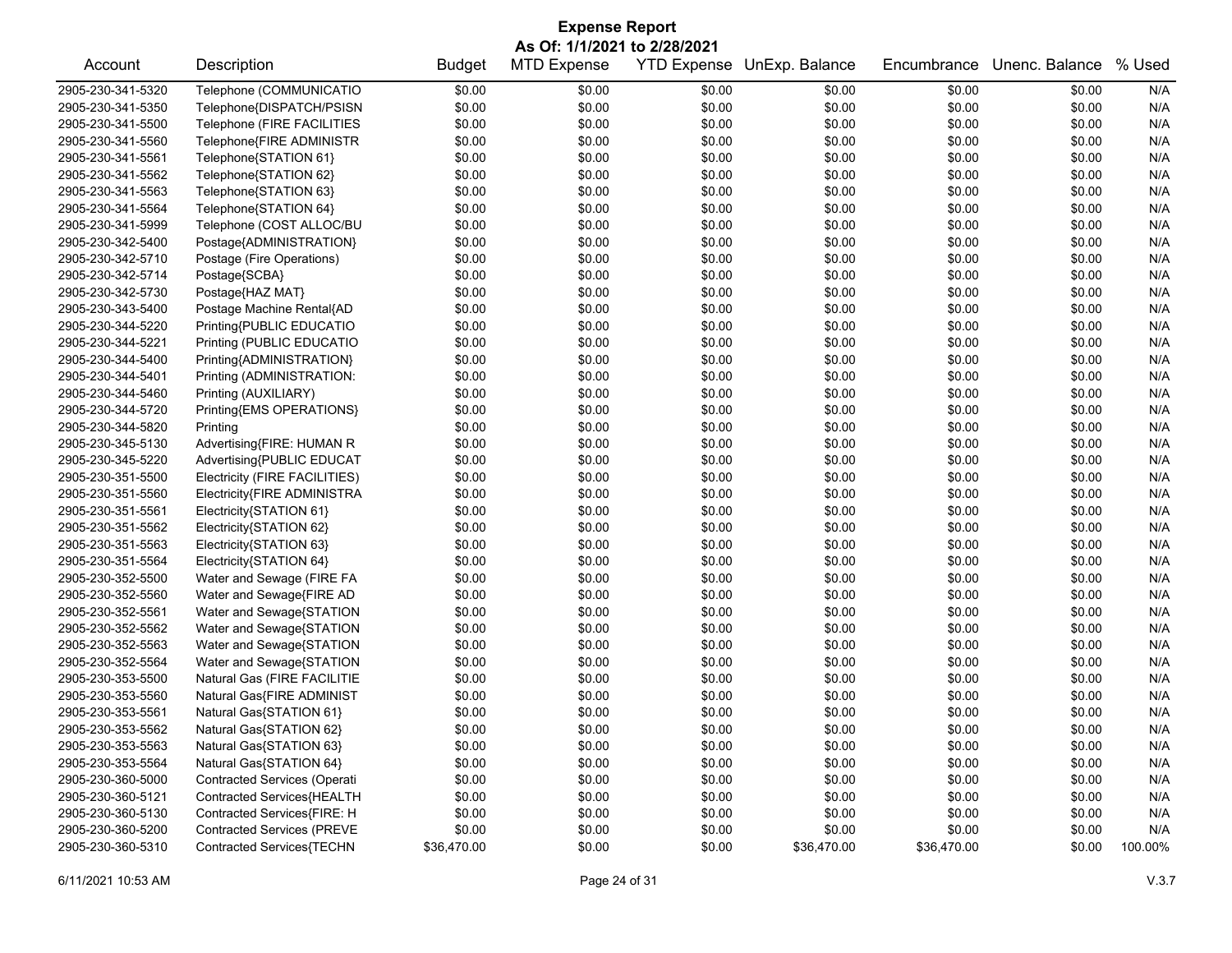| As Of: 1/1/2021 to 2/28/2021<br>Description<br><b>MTD Expense</b><br>YTD Expense UnExp. Balance<br>Unenc. Balance<br>% Used<br>Account<br><b>Budget</b><br>Encumbrance<br>Contracted Services{COMMU<br>\$0.00<br>\$0.00<br>\$0.00<br>\$0.00<br>\$0.00<br>\$0.00<br>N/A<br>\$0.00<br>\$0.00<br>\$0.00<br>\$0.00<br>\$0.00<br>\$0.00<br>Contracted Services{INTERO<br>N/A<br>Contracted Services{DISPAT<br>\$0.00<br>\$0.00<br>\$0.00<br>\$0.00<br>\$0.00<br>\$0.00<br>N/A<br>Contracted Services{ADMINI<br>\$0.00<br>\$0.00<br>\$0.00<br>\$0.00<br>N/A<br>\$0.00<br>\$0.00<br>Contracted Services{ADMINI<br>\$0.00<br>N/A<br>\$0.00<br>\$0.00<br>\$0.00<br>\$0.00<br>\$0.00<br>\$0.00<br>\$0.00<br>\$0.00<br>N/A<br>Contracted Services{EMS BIL<br>\$0.00<br>\$0.00<br>\$0.00<br>\$0.00<br>\$0.00<br>N/A<br>2905-230-360-5460<br><b>Contracted Services (AUXILI</b><br>\$0.00<br>\$0.00<br>\$0.00<br>\$0.00<br>Contracted Services (FIRE F<br>\$0.00<br>\$0.00<br>\$0.00<br>\$0.00<br>2905-230-360-5500<br>\$0.00<br>\$0.00<br>N/A<br>Contracted Services (FIRE A<br>\$0.00<br>\$0.00<br>N/A<br>\$0.00<br>\$0.00<br>\$0.00<br>\$0.00<br>Contracted Services{STATIO<br>\$0.00<br>\$0.00<br>\$0.00<br>\$0.00<br>\$0.00<br>\$0.00<br>N/A<br>\$0.00<br>\$0.00<br>\$0.00<br>N/A<br>Contracted Services{STATIO<br>\$0.00<br>\$0.00<br>\$0.00<br>\$0.00<br>\$0.00<br>\$0.00<br>\$0.00<br>N/A<br>2905-230-360-5563<br>Contracted Services{STATIO<br>\$0.00<br>\$0.00<br>Contracted Services{STATIO<br>\$0.00<br>\$0.00<br>\$0.00<br>\$0.00<br>N/A<br>2905-230-360-5564<br>\$0.00<br>\$0.00<br>Contracted Services (FIRE A<br>\$0.00<br>\$0.00<br>\$0.00<br>N/A<br>2905-230-360-5600<br>\$0.00<br>\$0.00<br>\$0.00<br><b>Contracted Services (FIRE G</b><br>\$0.00<br>\$0.00<br>N/A<br>2905-230-360-5712<br>\$0.00<br>\$0.00<br>\$0.00<br>\$0.00<br>\$0.00<br>\$0.00<br>N/A<br>Contracted Services{SCBA}<br>\$0.00<br>\$0.00<br>\$0.00<br>\$0.00<br>2905-230-360-5714<br>Contracted Services{EMS OP<br>\$0.00<br>\$0.00<br>N/A<br>2905-230-360-5720<br>\$0.00<br>\$0.00<br>\$0.00<br>\$0.00<br>Contracted Services{HAZ MA<br>\$0.00<br>\$0.00<br>\$0.00<br>\$0.00<br>2905-230-360-5730<br>\$0.00<br>\$0.00<br>N/A<br>Contracted Services{TECHNI<br>\$0.00<br>\$0.00<br>N/A<br>2905-230-360-5740<br>\$0.00<br>\$0.00<br>\$0.00<br>\$0.00<br>Contracted Services{EMS TR<br>2905-230-360-5820<br>\$0.00<br>\$0.00<br>\$0.00<br>\$0.00<br>\$0.00<br>\$0.00<br>N/A<br>\$0.00<br>\$0.00<br>\$0.00<br>\$0.00<br>N/A<br>2905-230-360-5999<br>Contracted Services{FIRE: C<br>\$0.00<br>\$0.00<br>\$0.00<br>\$0.00<br>\$0.00<br>\$0.00<br>N/A<br>2905-230-382-5400<br>Liability Insurance Premiums{<br>\$0.00<br>\$0.00<br>Office Supplies{ADMINISTRA<br>\$0.00<br>\$0.00<br>\$0.00<br>\$0.00<br>N/A<br>2905-230-410-5400<br>\$0.00<br>\$0.00<br><b>Operating Supplies (Operatio</b><br>\$0.00<br>\$0.00<br>\$0.00<br>N/A<br>2905-230-420-5000<br>\$0.00<br>\$0.00<br>\$0.00<br>\$0.00<br>\$0.00<br>N/A<br>2905-230-420-5130<br>Operating Supplies (Human R<br>\$0.00<br>\$0.00<br>\$0.00<br>\$0.00<br>\$0.00<br>\$0.00<br>\$0.00<br>N/A<br>2905-230-420-5170<br>Operating Supplies{UNIFOR<br>\$0.00<br>\$0.00<br>\$0.00<br>\$0.00<br>\$0.00<br>N/A<br>2905-230-420-5200<br><b>Operating Supplies{PREVEN</b><br>\$0.00<br>\$0.00<br>\$0.00<br>\$0.00<br>\$0.00<br>\$0.00<br>\$0.00<br>\$0.00<br>2905-230-420-5220<br>Operating Supplies{PUBLIC E<br>\$0.00<br>\$0.00<br>N/A<br>\$0.00<br>\$0.00<br>\$0.00<br>\$0.00<br>2905-230-420-5221<br><b>Operating Supplies (PUBLIC</b><br>\$0.00<br>\$0.00<br>N/A<br>\$9,600.00<br>\$9,600.00<br>2905-230-420-5310<br>Operating Supplies{TECHNO<br>\$0.00<br>\$0.00<br>\$9,600.00<br>\$0.00<br>100.00%<br>\$0.00<br>\$0.00<br>\$0.00<br>2905-230-420-5400<br><b>Operating Supplies{ADMINIS</b><br>\$0.00<br>\$0.00<br>\$0.00<br>N/A<br>\$0.00<br>\$0.00<br>\$0.00<br>\$0.00<br>2905-230-420-5460<br><b>Operating Supplies{AUXILIAR</b><br>\$0.00<br>\$0.00<br>N/A<br>\$0.00<br>\$0.00<br>\$0.00<br>\$0.00<br>2905-230-420-5500<br><b>Operating Supplies (FIRE FA</b><br>\$0.00<br>\$0.00<br>N/A<br>Operating Supplies{FIRE AD<br>\$0.00<br>\$0.00<br>N/A<br>2905-230-420-5560<br>\$0.00<br>\$0.00<br>\$0.00<br>\$0.00<br>2905-230-420-5561<br>Operating Supplies{STATION<br>\$0.00<br>\$0.00<br>\$0.00<br>\$0.00<br>\$0.00<br>\$0.00<br>N/A<br>N/A<br>2905-230-420-5562<br>Operating Supplies{STATION<br>\$0.00<br>\$0.00<br>\$0.00<br>\$0.00<br>\$0.00<br>\$0.00<br>\$0.00<br>\$0.00<br>\$0.00<br>\$0.00<br>N/A<br>2905-230-420-5563<br>Operating Supplies{STATION<br>\$0.00<br>\$0.00<br>2905-230-420-5564<br>\$0.00<br>\$0.00<br>\$0.00<br>\$0.00<br>\$0.00<br>\$0.00<br>Operating Supplies{STATION<br>N/A<br>\$0.00<br>\$0.00<br>N/A<br>2905-230-420-5600<br>Operating Supplies{FIRE APP<br>\$0.00<br>\$0.00<br>\$0.00<br>\$0.00<br>\$0.00<br>\$0.00<br>\$0.00<br>\$0.00<br>\$0.00<br>2905-230-420-5710<br>Operating Supplies{FIRE OP<br>\$0.00<br>N/A<br>Operating Supplies{FIRE GE<br>\$0.00<br>\$0.00<br>2905-230-420-5712<br>\$0.00<br>\$0.00<br>\$0.00<br>\$0.00<br>N/A<br>Operating Supplies{SCBA}<br>\$0.00<br>\$0.00<br>2905-230-420-5714<br>\$0.00<br>\$0.00<br>\$0.00<br>\$0.00<br>N/A<br><b>Operating Supplies{SAFETY</b><br>\$0.00<br>\$0.00<br>\$0.00<br>2905-230-420-5717<br>\$0.00<br>\$0.00<br>\$0.00<br>N/A<br>Operating Supplies{EMS OPE<br>\$0.00<br>2905-230-420-5720<br>\$0.00<br>\$0.00<br>\$0.00<br>\$0.00<br>\$0.00<br>N/A<br>Operating Supplies{HAZ MAT<br>2905-230-420-5730<br>\$0.00<br>\$0.00<br>\$0.00<br>\$0.00<br>\$0.00<br>\$0.00<br>N/A |                   | <b>Expense Report</b>             |        |        |        |        |        |        |     |  |  |  |
|-------------------------------------------------------------------------------------------------------------------------------------------------------------------------------------------------------------------------------------------------------------------------------------------------------------------------------------------------------------------------------------------------------------------------------------------------------------------------------------------------------------------------------------------------------------------------------------------------------------------------------------------------------------------------------------------------------------------------------------------------------------------------------------------------------------------------------------------------------------------------------------------------------------------------------------------------------------------------------------------------------------------------------------------------------------------------------------------------------------------------------------------------------------------------------------------------------------------------------------------------------------------------------------------------------------------------------------------------------------------------------------------------------------------------------------------------------------------------------------------------------------------------------------------------------------------------------------------------------------------------------------------------------------------------------------------------------------------------------------------------------------------------------------------------------------------------------------------------------------------------------------------------------------------------------------------------------------------------------------------------------------------------------------------------------------------------------------------------------------------------------------------------------------------------------------------------------------------------------------------------------------------------------------------------------------------------------------------------------------------------------------------------------------------------------------------------------------------------------------------------------------------------------------------------------------------------------------------------------------------------------------------------------------------------------------------------------------------------------------------------------------------------------------------------------------------------------------------------------------------------------------------------------------------------------------------------------------------------------------------------------------------------------------------------------------------------------------------------------------------------------------------------------------------------------------------------------------------------------------------------------------------------------------------------------------------------------------------------------------------------------------------------------------------------------------------------------------------------------------------------------------------------------------------------------------------------------------------------------------------------------------------------------------------------------------------------------------------------------------------------------------------------------------------------------------------------------------------------------------------------------------------------------------------------------------------------------------------------------------------------------------------------------------------------------------------------------------------------------------------------------------------------------------------------------------------------------------------------------------------------------------------------------------------------------------------------------------------------------------------------------------------------------------------------------------------------------------------------------------------------------------------------------------------------------------------------------------------------------------------------------------------------------------------------------------------------------------------------------------------------------------------------------------------------------------------------------------------------------------------------------------------------------------------------------------------------------------------------------------------------------------------------------------------------------------------------------------------------------------------------------------------------------------------------------------------------------------------------------------------------------------------------------------------------------------------------------------------------------------------------------------------------------------------------------------------------------------------------------------------------------------------------------------------------------------------------------------------------|-------------------|-----------------------------------|--------|--------|--------|--------|--------|--------|-----|--|--|--|
|                                                                                                                                                                                                                                                                                                                                                                                                                                                                                                                                                                                                                                                                                                                                                                                                                                                                                                                                                                                                                                                                                                                                                                                                                                                                                                                                                                                                                                                                                                                                                                                                                                                                                                                                                                                                                                                                                                                                                                                                                                                                                                                                                                                                                                                                                                                                                                                                                                                                                                                                                                                                                                                                                                                                                                                                                                                                                                                                                                                                                                                                                                                                                                                                                                                                                                                                                                                                                                                                                                                                                                                                                                                                                                                                                                                                                                                                                                                                                                                                                                                                                                                                                                                                                                                                                                                                                                                                                                                                                                                                                                                                                                                                                                                                                                                                                                                                                                                                                                                                                                                                                                                                                                                                                                                                                                                                                                                                                                                                                                                                                                                                 |                   |                                   |        |        |        |        |        |        |     |  |  |  |
|                                                                                                                                                                                                                                                                                                                                                                                                                                                                                                                                                                                                                                                                                                                                                                                                                                                                                                                                                                                                                                                                                                                                                                                                                                                                                                                                                                                                                                                                                                                                                                                                                                                                                                                                                                                                                                                                                                                                                                                                                                                                                                                                                                                                                                                                                                                                                                                                                                                                                                                                                                                                                                                                                                                                                                                                                                                                                                                                                                                                                                                                                                                                                                                                                                                                                                                                                                                                                                                                                                                                                                                                                                                                                                                                                                                                                                                                                                                                                                                                                                                                                                                                                                                                                                                                                                                                                                                                                                                                                                                                                                                                                                                                                                                                                                                                                                                                                                                                                                                                                                                                                                                                                                                                                                                                                                                                                                                                                                                                                                                                                                                                 |                   |                                   |        |        |        |        |        |        |     |  |  |  |
|                                                                                                                                                                                                                                                                                                                                                                                                                                                                                                                                                                                                                                                                                                                                                                                                                                                                                                                                                                                                                                                                                                                                                                                                                                                                                                                                                                                                                                                                                                                                                                                                                                                                                                                                                                                                                                                                                                                                                                                                                                                                                                                                                                                                                                                                                                                                                                                                                                                                                                                                                                                                                                                                                                                                                                                                                                                                                                                                                                                                                                                                                                                                                                                                                                                                                                                                                                                                                                                                                                                                                                                                                                                                                                                                                                                                                                                                                                                                                                                                                                                                                                                                                                                                                                                                                                                                                                                                                                                                                                                                                                                                                                                                                                                                                                                                                                                                                                                                                                                                                                                                                                                                                                                                                                                                                                                                                                                                                                                                                                                                                                                                 | 2905-230-360-5320 |                                   |        |        |        |        |        |        |     |  |  |  |
|                                                                                                                                                                                                                                                                                                                                                                                                                                                                                                                                                                                                                                                                                                                                                                                                                                                                                                                                                                                                                                                                                                                                                                                                                                                                                                                                                                                                                                                                                                                                                                                                                                                                                                                                                                                                                                                                                                                                                                                                                                                                                                                                                                                                                                                                                                                                                                                                                                                                                                                                                                                                                                                                                                                                                                                                                                                                                                                                                                                                                                                                                                                                                                                                                                                                                                                                                                                                                                                                                                                                                                                                                                                                                                                                                                                                                                                                                                                                                                                                                                                                                                                                                                                                                                                                                                                                                                                                                                                                                                                                                                                                                                                                                                                                                                                                                                                                                                                                                                                                                                                                                                                                                                                                                                                                                                                                                                                                                                                                                                                                                                                                 | 2905-230-360-5340 |                                   |        |        |        |        |        |        |     |  |  |  |
|                                                                                                                                                                                                                                                                                                                                                                                                                                                                                                                                                                                                                                                                                                                                                                                                                                                                                                                                                                                                                                                                                                                                                                                                                                                                                                                                                                                                                                                                                                                                                                                                                                                                                                                                                                                                                                                                                                                                                                                                                                                                                                                                                                                                                                                                                                                                                                                                                                                                                                                                                                                                                                                                                                                                                                                                                                                                                                                                                                                                                                                                                                                                                                                                                                                                                                                                                                                                                                                                                                                                                                                                                                                                                                                                                                                                                                                                                                                                                                                                                                                                                                                                                                                                                                                                                                                                                                                                                                                                                                                                                                                                                                                                                                                                                                                                                                                                                                                                                                                                                                                                                                                                                                                                                                                                                                                                                                                                                                                                                                                                                                                                 | 2905-230-360-5350 |                                   |        |        |        |        |        |        |     |  |  |  |
|                                                                                                                                                                                                                                                                                                                                                                                                                                                                                                                                                                                                                                                                                                                                                                                                                                                                                                                                                                                                                                                                                                                                                                                                                                                                                                                                                                                                                                                                                                                                                                                                                                                                                                                                                                                                                                                                                                                                                                                                                                                                                                                                                                                                                                                                                                                                                                                                                                                                                                                                                                                                                                                                                                                                                                                                                                                                                                                                                                                                                                                                                                                                                                                                                                                                                                                                                                                                                                                                                                                                                                                                                                                                                                                                                                                                                                                                                                                                                                                                                                                                                                                                                                                                                                                                                                                                                                                                                                                                                                                                                                                                                                                                                                                                                                                                                                                                                                                                                                                                                                                                                                                                                                                                                                                                                                                                                                                                                                                                                                                                                                                                 | 2905-230-360-5400 |                                   |        |        |        |        |        |        |     |  |  |  |
|                                                                                                                                                                                                                                                                                                                                                                                                                                                                                                                                                                                                                                                                                                                                                                                                                                                                                                                                                                                                                                                                                                                                                                                                                                                                                                                                                                                                                                                                                                                                                                                                                                                                                                                                                                                                                                                                                                                                                                                                                                                                                                                                                                                                                                                                                                                                                                                                                                                                                                                                                                                                                                                                                                                                                                                                                                                                                                                                                                                                                                                                                                                                                                                                                                                                                                                                                                                                                                                                                                                                                                                                                                                                                                                                                                                                                                                                                                                                                                                                                                                                                                                                                                                                                                                                                                                                                                                                                                                                                                                                                                                                                                                                                                                                                                                                                                                                                                                                                                                                                                                                                                                                                                                                                                                                                                                                                                                                                                                                                                                                                                                                 | 2905-230-360-5401 |                                   |        |        |        |        |        |        |     |  |  |  |
|                                                                                                                                                                                                                                                                                                                                                                                                                                                                                                                                                                                                                                                                                                                                                                                                                                                                                                                                                                                                                                                                                                                                                                                                                                                                                                                                                                                                                                                                                                                                                                                                                                                                                                                                                                                                                                                                                                                                                                                                                                                                                                                                                                                                                                                                                                                                                                                                                                                                                                                                                                                                                                                                                                                                                                                                                                                                                                                                                                                                                                                                                                                                                                                                                                                                                                                                                                                                                                                                                                                                                                                                                                                                                                                                                                                                                                                                                                                                                                                                                                                                                                                                                                                                                                                                                                                                                                                                                                                                                                                                                                                                                                                                                                                                                                                                                                                                                                                                                                                                                                                                                                                                                                                                                                                                                                                                                                                                                                                                                                                                                                                                 | 2905-230-360-5451 |                                   |        |        |        |        |        |        |     |  |  |  |
|                                                                                                                                                                                                                                                                                                                                                                                                                                                                                                                                                                                                                                                                                                                                                                                                                                                                                                                                                                                                                                                                                                                                                                                                                                                                                                                                                                                                                                                                                                                                                                                                                                                                                                                                                                                                                                                                                                                                                                                                                                                                                                                                                                                                                                                                                                                                                                                                                                                                                                                                                                                                                                                                                                                                                                                                                                                                                                                                                                                                                                                                                                                                                                                                                                                                                                                                                                                                                                                                                                                                                                                                                                                                                                                                                                                                                                                                                                                                                                                                                                                                                                                                                                                                                                                                                                                                                                                                                                                                                                                                                                                                                                                                                                                                                                                                                                                                                                                                                                                                                                                                                                                                                                                                                                                                                                                                                                                                                                                                                                                                                                                                 |                   |                                   |        |        |        |        |        |        |     |  |  |  |
|                                                                                                                                                                                                                                                                                                                                                                                                                                                                                                                                                                                                                                                                                                                                                                                                                                                                                                                                                                                                                                                                                                                                                                                                                                                                                                                                                                                                                                                                                                                                                                                                                                                                                                                                                                                                                                                                                                                                                                                                                                                                                                                                                                                                                                                                                                                                                                                                                                                                                                                                                                                                                                                                                                                                                                                                                                                                                                                                                                                                                                                                                                                                                                                                                                                                                                                                                                                                                                                                                                                                                                                                                                                                                                                                                                                                                                                                                                                                                                                                                                                                                                                                                                                                                                                                                                                                                                                                                                                                                                                                                                                                                                                                                                                                                                                                                                                                                                                                                                                                                                                                                                                                                                                                                                                                                                                                                                                                                                                                                                                                                                                                 |                   |                                   |        |        |        |        |        |        |     |  |  |  |
|                                                                                                                                                                                                                                                                                                                                                                                                                                                                                                                                                                                                                                                                                                                                                                                                                                                                                                                                                                                                                                                                                                                                                                                                                                                                                                                                                                                                                                                                                                                                                                                                                                                                                                                                                                                                                                                                                                                                                                                                                                                                                                                                                                                                                                                                                                                                                                                                                                                                                                                                                                                                                                                                                                                                                                                                                                                                                                                                                                                                                                                                                                                                                                                                                                                                                                                                                                                                                                                                                                                                                                                                                                                                                                                                                                                                                                                                                                                                                                                                                                                                                                                                                                                                                                                                                                                                                                                                                                                                                                                                                                                                                                                                                                                                                                                                                                                                                                                                                                                                                                                                                                                                                                                                                                                                                                                                                                                                                                                                                                                                                                                                 | 2905-230-360-5560 |                                   |        |        |        |        |        |        |     |  |  |  |
|                                                                                                                                                                                                                                                                                                                                                                                                                                                                                                                                                                                                                                                                                                                                                                                                                                                                                                                                                                                                                                                                                                                                                                                                                                                                                                                                                                                                                                                                                                                                                                                                                                                                                                                                                                                                                                                                                                                                                                                                                                                                                                                                                                                                                                                                                                                                                                                                                                                                                                                                                                                                                                                                                                                                                                                                                                                                                                                                                                                                                                                                                                                                                                                                                                                                                                                                                                                                                                                                                                                                                                                                                                                                                                                                                                                                                                                                                                                                                                                                                                                                                                                                                                                                                                                                                                                                                                                                                                                                                                                                                                                                                                                                                                                                                                                                                                                                                                                                                                                                                                                                                                                                                                                                                                                                                                                                                                                                                                                                                                                                                                                                 | 2905-230-360-5561 |                                   |        |        |        |        |        |        |     |  |  |  |
|                                                                                                                                                                                                                                                                                                                                                                                                                                                                                                                                                                                                                                                                                                                                                                                                                                                                                                                                                                                                                                                                                                                                                                                                                                                                                                                                                                                                                                                                                                                                                                                                                                                                                                                                                                                                                                                                                                                                                                                                                                                                                                                                                                                                                                                                                                                                                                                                                                                                                                                                                                                                                                                                                                                                                                                                                                                                                                                                                                                                                                                                                                                                                                                                                                                                                                                                                                                                                                                                                                                                                                                                                                                                                                                                                                                                                                                                                                                                                                                                                                                                                                                                                                                                                                                                                                                                                                                                                                                                                                                                                                                                                                                                                                                                                                                                                                                                                                                                                                                                                                                                                                                                                                                                                                                                                                                                                                                                                                                                                                                                                                                                 | 2905-230-360-5562 |                                   |        |        |        |        |        |        |     |  |  |  |
|                                                                                                                                                                                                                                                                                                                                                                                                                                                                                                                                                                                                                                                                                                                                                                                                                                                                                                                                                                                                                                                                                                                                                                                                                                                                                                                                                                                                                                                                                                                                                                                                                                                                                                                                                                                                                                                                                                                                                                                                                                                                                                                                                                                                                                                                                                                                                                                                                                                                                                                                                                                                                                                                                                                                                                                                                                                                                                                                                                                                                                                                                                                                                                                                                                                                                                                                                                                                                                                                                                                                                                                                                                                                                                                                                                                                                                                                                                                                                                                                                                                                                                                                                                                                                                                                                                                                                                                                                                                                                                                                                                                                                                                                                                                                                                                                                                                                                                                                                                                                                                                                                                                                                                                                                                                                                                                                                                                                                                                                                                                                                                                                 |                   |                                   |        |        |        |        |        |        |     |  |  |  |
|                                                                                                                                                                                                                                                                                                                                                                                                                                                                                                                                                                                                                                                                                                                                                                                                                                                                                                                                                                                                                                                                                                                                                                                                                                                                                                                                                                                                                                                                                                                                                                                                                                                                                                                                                                                                                                                                                                                                                                                                                                                                                                                                                                                                                                                                                                                                                                                                                                                                                                                                                                                                                                                                                                                                                                                                                                                                                                                                                                                                                                                                                                                                                                                                                                                                                                                                                                                                                                                                                                                                                                                                                                                                                                                                                                                                                                                                                                                                                                                                                                                                                                                                                                                                                                                                                                                                                                                                                                                                                                                                                                                                                                                                                                                                                                                                                                                                                                                                                                                                                                                                                                                                                                                                                                                                                                                                                                                                                                                                                                                                                                                                 |                   |                                   |        |        |        |        |        |        |     |  |  |  |
|                                                                                                                                                                                                                                                                                                                                                                                                                                                                                                                                                                                                                                                                                                                                                                                                                                                                                                                                                                                                                                                                                                                                                                                                                                                                                                                                                                                                                                                                                                                                                                                                                                                                                                                                                                                                                                                                                                                                                                                                                                                                                                                                                                                                                                                                                                                                                                                                                                                                                                                                                                                                                                                                                                                                                                                                                                                                                                                                                                                                                                                                                                                                                                                                                                                                                                                                                                                                                                                                                                                                                                                                                                                                                                                                                                                                                                                                                                                                                                                                                                                                                                                                                                                                                                                                                                                                                                                                                                                                                                                                                                                                                                                                                                                                                                                                                                                                                                                                                                                                                                                                                                                                                                                                                                                                                                                                                                                                                                                                                                                                                                                                 |                   |                                   |        |        |        |        |        |        |     |  |  |  |
|                                                                                                                                                                                                                                                                                                                                                                                                                                                                                                                                                                                                                                                                                                                                                                                                                                                                                                                                                                                                                                                                                                                                                                                                                                                                                                                                                                                                                                                                                                                                                                                                                                                                                                                                                                                                                                                                                                                                                                                                                                                                                                                                                                                                                                                                                                                                                                                                                                                                                                                                                                                                                                                                                                                                                                                                                                                                                                                                                                                                                                                                                                                                                                                                                                                                                                                                                                                                                                                                                                                                                                                                                                                                                                                                                                                                                                                                                                                                                                                                                                                                                                                                                                                                                                                                                                                                                                                                                                                                                                                                                                                                                                                                                                                                                                                                                                                                                                                                                                                                                                                                                                                                                                                                                                                                                                                                                                                                                                                                                                                                                                                                 |                   |                                   |        |        |        |        |        |        |     |  |  |  |
|                                                                                                                                                                                                                                                                                                                                                                                                                                                                                                                                                                                                                                                                                                                                                                                                                                                                                                                                                                                                                                                                                                                                                                                                                                                                                                                                                                                                                                                                                                                                                                                                                                                                                                                                                                                                                                                                                                                                                                                                                                                                                                                                                                                                                                                                                                                                                                                                                                                                                                                                                                                                                                                                                                                                                                                                                                                                                                                                                                                                                                                                                                                                                                                                                                                                                                                                                                                                                                                                                                                                                                                                                                                                                                                                                                                                                                                                                                                                                                                                                                                                                                                                                                                                                                                                                                                                                                                                                                                                                                                                                                                                                                                                                                                                                                                                                                                                                                                                                                                                                                                                                                                                                                                                                                                                                                                                                                                                                                                                                                                                                                                                 |                   |                                   |        |        |        |        |        |        |     |  |  |  |
|                                                                                                                                                                                                                                                                                                                                                                                                                                                                                                                                                                                                                                                                                                                                                                                                                                                                                                                                                                                                                                                                                                                                                                                                                                                                                                                                                                                                                                                                                                                                                                                                                                                                                                                                                                                                                                                                                                                                                                                                                                                                                                                                                                                                                                                                                                                                                                                                                                                                                                                                                                                                                                                                                                                                                                                                                                                                                                                                                                                                                                                                                                                                                                                                                                                                                                                                                                                                                                                                                                                                                                                                                                                                                                                                                                                                                                                                                                                                                                                                                                                                                                                                                                                                                                                                                                                                                                                                                                                                                                                                                                                                                                                                                                                                                                                                                                                                                                                                                                                                                                                                                                                                                                                                                                                                                                                                                                                                                                                                                                                                                                                                 |                   |                                   |        |        |        |        |        |        |     |  |  |  |
|                                                                                                                                                                                                                                                                                                                                                                                                                                                                                                                                                                                                                                                                                                                                                                                                                                                                                                                                                                                                                                                                                                                                                                                                                                                                                                                                                                                                                                                                                                                                                                                                                                                                                                                                                                                                                                                                                                                                                                                                                                                                                                                                                                                                                                                                                                                                                                                                                                                                                                                                                                                                                                                                                                                                                                                                                                                                                                                                                                                                                                                                                                                                                                                                                                                                                                                                                                                                                                                                                                                                                                                                                                                                                                                                                                                                                                                                                                                                                                                                                                                                                                                                                                                                                                                                                                                                                                                                                                                                                                                                                                                                                                                                                                                                                                                                                                                                                                                                                                                                                                                                                                                                                                                                                                                                                                                                                                                                                                                                                                                                                                                                 |                   |                                   |        |        |        |        |        |        |     |  |  |  |
|                                                                                                                                                                                                                                                                                                                                                                                                                                                                                                                                                                                                                                                                                                                                                                                                                                                                                                                                                                                                                                                                                                                                                                                                                                                                                                                                                                                                                                                                                                                                                                                                                                                                                                                                                                                                                                                                                                                                                                                                                                                                                                                                                                                                                                                                                                                                                                                                                                                                                                                                                                                                                                                                                                                                                                                                                                                                                                                                                                                                                                                                                                                                                                                                                                                                                                                                                                                                                                                                                                                                                                                                                                                                                                                                                                                                                                                                                                                                                                                                                                                                                                                                                                                                                                                                                                                                                                                                                                                                                                                                                                                                                                                                                                                                                                                                                                                                                                                                                                                                                                                                                                                                                                                                                                                                                                                                                                                                                                                                                                                                                                                                 |                   |                                   |        |        |        |        |        |        |     |  |  |  |
|                                                                                                                                                                                                                                                                                                                                                                                                                                                                                                                                                                                                                                                                                                                                                                                                                                                                                                                                                                                                                                                                                                                                                                                                                                                                                                                                                                                                                                                                                                                                                                                                                                                                                                                                                                                                                                                                                                                                                                                                                                                                                                                                                                                                                                                                                                                                                                                                                                                                                                                                                                                                                                                                                                                                                                                                                                                                                                                                                                                                                                                                                                                                                                                                                                                                                                                                                                                                                                                                                                                                                                                                                                                                                                                                                                                                                                                                                                                                                                                                                                                                                                                                                                                                                                                                                                                                                                                                                                                                                                                                                                                                                                                                                                                                                                                                                                                                                                                                                                                                                                                                                                                                                                                                                                                                                                                                                                                                                                                                                                                                                                                                 |                   |                                   |        |        |        |        |        |        |     |  |  |  |
|                                                                                                                                                                                                                                                                                                                                                                                                                                                                                                                                                                                                                                                                                                                                                                                                                                                                                                                                                                                                                                                                                                                                                                                                                                                                                                                                                                                                                                                                                                                                                                                                                                                                                                                                                                                                                                                                                                                                                                                                                                                                                                                                                                                                                                                                                                                                                                                                                                                                                                                                                                                                                                                                                                                                                                                                                                                                                                                                                                                                                                                                                                                                                                                                                                                                                                                                                                                                                                                                                                                                                                                                                                                                                                                                                                                                                                                                                                                                                                                                                                                                                                                                                                                                                                                                                                                                                                                                                                                                                                                                                                                                                                                                                                                                                                                                                                                                                                                                                                                                                                                                                                                                                                                                                                                                                                                                                                                                                                                                                                                                                                                                 |                   |                                   |        |        |        |        |        |        |     |  |  |  |
|                                                                                                                                                                                                                                                                                                                                                                                                                                                                                                                                                                                                                                                                                                                                                                                                                                                                                                                                                                                                                                                                                                                                                                                                                                                                                                                                                                                                                                                                                                                                                                                                                                                                                                                                                                                                                                                                                                                                                                                                                                                                                                                                                                                                                                                                                                                                                                                                                                                                                                                                                                                                                                                                                                                                                                                                                                                                                                                                                                                                                                                                                                                                                                                                                                                                                                                                                                                                                                                                                                                                                                                                                                                                                                                                                                                                                                                                                                                                                                                                                                                                                                                                                                                                                                                                                                                                                                                                                                                                                                                                                                                                                                                                                                                                                                                                                                                                                                                                                                                                                                                                                                                                                                                                                                                                                                                                                                                                                                                                                                                                                                                                 |                   |                                   |        |        |        |        |        |        |     |  |  |  |
|                                                                                                                                                                                                                                                                                                                                                                                                                                                                                                                                                                                                                                                                                                                                                                                                                                                                                                                                                                                                                                                                                                                                                                                                                                                                                                                                                                                                                                                                                                                                                                                                                                                                                                                                                                                                                                                                                                                                                                                                                                                                                                                                                                                                                                                                                                                                                                                                                                                                                                                                                                                                                                                                                                                                                                                                                                                                                                                                                                                                                                                                                                                                                                                                                                                                                                                                                                                                                                                                                                                                                                                                                                                                                                                                                                                                                                                                                                                                                                                                                                                                                                                                                                                                                                                                                                                                                                                                                                                                                                                                                                                                                                                                                                                                                                                                                                                                                                                                                                                                                                                                                                                                                                                                                                                                                                                                                                                                                                                                                                                                                                                                 |                   |                                   |        |        |        |        |        |        |     |  |  |  |
|                                                                                                                                                                                                                                                                                                                                                                                                                                                                                                                                                                                                                                                                                                                                                                                                                                                                                                                                                                                                                                                                                                                                                                                                                                                                                                                                                                                                                                                                                                                                                                                                                                                                                                                                                                                                                                                                                                                                                                                                                                                                                                                                                                                                                                                                                                                                                                                                                                                                                                                                                                                                                                                                                                                                                                                                                                                                                                                                                                                                                                                                                                                                                                                                                                                                                                                                                                                                                                                                                                                                                                                                                                                                                                                                                                                                                                                                                                                                                                                                                                                                                                                                                                                                                                                                                                                                                                                                                                                                                                                                                                                                                                                                                                                                                                                                                                                                                                                                                                                                                                                                                                                                                                                                                                                                                                                                                                                                                                                                                                                                                                                                 |                   |                                   |        |        |        |        |        |        |     |  |  |  |
|                                                                                                                                                                                                                                                                                                                                                                                                                                                                                                                                                                                                                                                                                                                                                                                                                                                                                                                                                                                                                                                                                                                                                                                                                                                                                                                                                                                                                                                                                                                                                                                                                                                                                                                                                                                                                                                                                                                                                                                                                                                                                                                                                                                                                                                                                                                                                                                                                                                                                                                                                                                                                                                                                                                                                                                                                                                                                                                                                                                                                                                                                                                                                                                                                                                                                                                                                                                                                                                                                                                                                                                                                                                                                                                                                                                                                                                                                                                                                                                                                                                                                                                                                                                                                                                                                                                                                                                                                                                                                                                                                                                                                                                                                                                                                                                                                                                                                                                                                                                                                                                                                                                                                                                                                                                                                                                                                                                                                                                                                                                                                                                                 |                   |                                   |        |        |        |        |        |        |     |  |  |  |
|                                                                                                                                                                                                                                                                                                                                                                                                                                                                                                                                                                                                                                                                                                                                                                                                                                                                                                                                                                                                                                                                                                                                                                                                                                                                                                                                                                                                                                                                                                                                                                                                                                                                                                                                                                                                                                                                                                                                                                                                                                                                                                                                                                                                                                                                                                                                                                                                                                                                                                                                                                                                                                                                                                                                                                                                                                                                                                                                                                                                                                                                                                                                                                                                                                                                                                                                                                                                                                                                                                                                                                                                                                                                                                                                                                                                                                                                                                                                                                                                                                                                                                                                                                                                                                                                                                                                                                                                                                                                                                                                                                                                                                                                                                                                                                                                                                                                                                                                                                                                                                                                                                                                                                                                                                                                                                                                                                                                                                                                                                                                                                                                 |                   |                                   |        |        |        |        |        |        |     |  |  |  |
|                                                                                                                                                                                                                                                                                                                                                                                                                                                                                                                                                                                                                                                                                                                                                                                                                                                                                                                                                                                                                                                                                                                                                                                                                                                                                                                                                                                                                                                                                                                                                                                                                                                                                                                                                                                                                                                                                                                                                                                                                                                                                                                                                                                                                                                                                                                                                                                                                                                                                                                                                                                                                                                                                                                                                                                                                                                                                                                                                                                                                                                                                                                                                                                                                                                                                                                                                                                                                                                                                                                                                                                                                                                                                                                                                                                                                                                                                                                                                                                                                                                                                                                                                                                                                                                                                                                                                                                                                                                                                                                                                                                                                                                                                                                                                                                                                                                                                                                                                                                                                                                                                                                                                                                                                                                                                                                                                                                                                                                                                                                                                                                                 |                   |                                   |        |        |        |        |        |        |     |  |  |  |
|                                                                                                                                                                                                                                                                                                                                                                                                                                                                                                                                                                                                                                                                                                                                                                                                                                                                                                                                                                                                                                                                                                                                                                                                                                                                                                                                                                                                                                                                                                                                                                                                                                                                                                                                                                                                                                                                                                                                                                                                                                                                                                                                                                                                                                                                                                                                                                                                                                                                                                                                                                                                                                                                                                                                                                                                                                                                                                                                                                                                                                                                                                                                                                                                                                                                                                                                                                                                                                                                                                                                                                                                                                                                                                                                                                                                                                                                                                                                                                                                                                                                                                                                                                                                                                                                                                                                                                                                                                                                                                                                                                                                                                                                                                                                                                                                                                                                                                                                                                                                                                                                                                                                                                                                                                                                                                                                                                                                                                                                                                                                                                                                 |                   |                                   |        |        |        |        |        |        |     |  |  |  |
|                                                                                                                                                                                                                                                                                                                                                                                                                                                                                                                                                                                                                                                                                                                                                                                                                                                                                                                                                                                                                                                                                                                                                                                                                                                                                                                                                                                                                                                                                                                                                                                                                                                                                                                                                                                                                                                                                                                                                                                                                                                                                                                                                                                                                                                                                                                                                                                                                                                                                                                                                                                                                                                                                                                                                                                                                                                                                                                                                                                                                                                                                                                                                                                                                                                                                                                                                                                                                                                                                                                                                                                                                                                                                                                                                                                                                                                                                                                                                                                                                                                                                                                                                                                                                                                                                                                                                                                                                                                                                                                                                                                                                                                                                                                                                                                                                                                                                                                                                                                                                                                                                                                                                                                                                                                                                                                                                                                                                                                                                                                                                                                                 |                   |                                   |        |        |        |        |        |        |     |  |  |  |
|                                                                                                                                                                                                                                                                                                                                                                                                                                                                                                                                                                                                                                                                                                                                                                                                                                                                                                                                                                                                                                                                                                                                                                                                                                                                                                                                                                                                                                                                                                                                                                                                                                                                                                                                                                                                                                                                                                                                                                                                                                                                                                                                                                                                                                                                                                                                                                                                                                                                                                                                                                                                                                                                                                                                                                                                                                                                                                                                                                                                                                                                                                                                                                                                                                                                                                                                                                                                                                                                                                                                                                                                                                                                                                                                                                                                                                                                                                                                                                                                                                                                                                                                                                                                                                                                                                                                                                                                                                                                                                                                                                                                                                                                                                                                                                                                                                                                                                                                                                                                                                                                                                                                                                                                                                                                                                                                                                                                                                                                                                                                                                                                 |                   |                                   |        |        |        |        |        |        |     |  |  |  |
|                                                                                                                                                                                                                                                                                                                                                                                                                                                                                                                                                                                                                                                                                                                                                                                                                                                                                                                                                                                                                                                                                                                                                                                                                                                                                                                                                                                                                                                                                                                                                                                                                                                                                                                                                                                                                                                                                                                                                                                                                                                                                                                                                                                                                                                                                                                                                                                                                                                                                                                                                                                                                                                                                                                                                                                                                                                                                                                                                                                                                                                                                                                                                                                                                                                                                                                                                                                                                                                                                                                                                                                                                                                                                                                                                                                                                                                                                                                                                                                                                                                                                                                                                                                                                                                                                                                                                                                                                                                                                                                                                                                                                                                                                                                                                                                                                                                                                                                                                                                                                                                                                                                                                                                                                                                                                                                                                                                                                                                                                                                                                                                                 |                   |                                   |        |        |        |        |        |        |     |  |  |  |
|                                                                                                                                                                                                                                                                                                                                                                                                                                                                                                                                                                                                                                                                                                                                                                                                                                                                                                                                                                                                                                                                                                                                                                                                                                                                                                                                                                                                                                                                                                                                                                                                                                                                                                                                                                                                                                                                                                                                                                                                                                                                                                                                                                                                                                                                                                                                                                                                                                                                                                                                                                                                                                                                                                                                                                                                                                                                                                                                                                                                                                                                                                                                                                                                                                                                                                                                                                                                                                                                                                                                                                                                                                                                                                                                                                                                                                                                                                                                                                                                                                                                                                                                                                                                                                                                                                                                                                                                                                                                                                                                                                                                                                                                                                                                                                                                                                                                                                                                                                                                                                                                                                                                                                                                                                                                                                                                                                                                                                                                                                                                                                                                 |                   |                                   |        |        |        |        |        |        |     |  |  |  |
|                                                                                                                                                                                                                                                                                                                                                                                                                                                                                                                                                                                                                                                                                                                                                                                                                                                                                                                                                                                                                                                                                                                                                                                                                                                                                                                                                                                                                                                                                                                                                                                                                                                                                                                                                                                                                                                                                                                                                                                                                                                                                                                                                                                                                                                                                                                                                                                                                                                                                                                                                                                                                                                                                                                                                                                                                                                                                                                                                                                                                                                                                                                                                                                                                                                                                                                                                                                                                                                                                                                                                                                                                                                                                                                                                                                                                                                                                                                                                                                                                                                                                                                                                                                                                                                                                                                                                                                                                                                                                                                                                                                                                                                                                                                                                                                                                                                                                                                                                                                                                                                                                                                                                                                                                                                                                                                                                                                                                                                                                                                                                                                                 |                   |                                   |        |        |        |        |        |        |     |  |  |  |
|                                                                                                                                                                                                                                                                                                                                                                                                                                                                                                                                                                                                                                                                                                                                                                                                                                                                                                                                                                                                                                                                                                                                                                                                                                                                                                                                                                                                                                                                                                                                                                                                                                                                                                                                                                                                                                                                                                                                                                                                                                                                                                                                                                                                                                                                                                                                                                                                                                                                                                                                                                                                                                                                                                                                                                                                                                                                                                                                                                                                                                                                                                                                                                                                                                                                                                                                                                                                                                                                                                                                                                                                                                                                                                                                                                                                                                                                                                                                                                                                                                                                                                                                                                                                                                                                                                                                                                                                                                                                                                                                                                                                                                                                                                                                                                                                                                                                                                                                                                                                                                                                                                                                                                                                                                                                                                                                                                                                                                                                                                                                                                                                 |                   |                                   |        |        |        |        |        |        |     |  |  |  |
|                                                                                                                                                                                                                                                                                                                                                                                                                                                                                                                                                                                                                                                                                                                                                                                                                                                                                                                                                                                                                                                                                                                                                                                                                                                                                                                                                                                                                                                                                                                                                                                                                                                                                                                                                                                                                                                                                                                                                                                                                                                                                                                                                                                                                                                                                                                                                                                                                                                                                                                                                                                                                                                                                                                                                                                                                                                                                                                                                                                                                                                                                                                                                                                                                                                                                                                                                                                                                                                                                                                                                                                                                                                                                                                                                                                                                                                                                                                                                                                                                                                                                                                                                                                                                                                                                                                                                                                                                                                                                                                                                                                                                                                                                                                                                                                                                                                                                                                                                                                                                                                                                                                                                                                                                                                                                                                                                                                                                                                                                                                                                                                                 |                   |                                   |        |        |        |        |        |        |     |  |  |  |
|                                                                                                                                                                                                                                                                                                                                                                                                                                                                                                                                                                                                                                                                                                                                                                                                                                                                                                                                                                                                                                                                                                                                                                                                                                                                                                                                                                                                                                                                                                                                                                                                                                                                                                                                                                                                                                                                                                                                                                                                                                                                                                                                                                                                                                                                                                                                                                                                                                                                                                                                                                                                                                                                                                                                                                                                                                                                                                                                                                                                                                                                                                                                                                                                                                                                                                                                                                                                                                                                                                                                                                                                                                                                                                                                                                                                                                                                                                                                                                                                                                                                                                                                                                                                                                                                                                                                                                                                                                                                                                                                                                                                                                                                                                                                                                                                                                                                                                                                                                                                                                                                                                                                                                                                                                                                                                                                                                                                                                                                                                                                                                                                 |                   |                                   |        |        |        |        |        |        |     |  |  |  |
|                                                                                                                                                                                                                                                                                                                                                                                                                                                                                                                                                                                                                                                                                                                                                                                                                                                                                                                                                                                                                                                                                                                                                                                                                                                                                                                                                                                                                                                                                                                                                                                                                                                                                                                                                                                                                                                                                                                                                                                                                                                                                                                                                                                                                                                                                                                                                                                                                                                                                                                                                                                                                                                                                                                                                                                                                                                                                                                                                                                                                                                                                                                                                                                                                                                                                                                                                                                                                                                                                                                                                                                                                                                                                                                                                                                                                                                                                                                                                                                                                                                                                                                                                                                                                                                                                                                                                                                                                                                                                                                                                                                                                                                                                                                                                                                                                                                                                                                                                                                                                                                                                                                                                                                                                                                                                                                                                                                                                                                                                                                                                                                                 |                   |                                   |        |        |        |        |        |        |     |  |  |  |
|                                                                                                                                                                                                                                                                                                                                                                                                                                                                                                                                                                                                                                                                                                                                                                                                                                                                                                                                                                                                                                                                                                                                                                                                                                                                                                                                                                                                                                                                                                                                                                                                                                                                                                                                                                                                                                                                                                                                                                                                                                                                                                                                                                                                                                                                                                                                                                                                                                                                                                                                                                                                                                                                                                                                                                                                                                                                                                                                                                                                                                                                                                                                                                                                                                                                                                                                                                                                                                                                                                                                                                                                                                                                                                                                                                                                                                                                                                                                                                                                                                                                                                                                                                                                                                                                                                                                                                                                                                                                                                                                                                                                                                                                                                                                                                                                                                                                                                                                                                                                                                                                                                                                                                                                                                                                                                                                                                                                                                                                                                                                                                                                 |                   |                                   |        |        |        |        |        |        |     |  |  |  |
|                                                                                                                                                                                                                                                                                                                                                                                                                                                                                                                                                                                                                                                                                                                                                                                                                                                                                                                                                                                                                                                                                                                                                                                                                                                                                                                                                                                                                                                                                                                                                                                                                                                                                                                                                                                                                                                                                                                                                                                                                                                                                                                                                                                                                                                                                                                                                                                                                                                                                                                                                                                                                                                                                                                                                                                                                                                                                                                                                                                                                                                                                                                                                                                                                                                                                                                                                                                                                                                                                                                                                                                                                                                                                                                                                                                                                                                                                                                                                                                                                                                                                                                                                                                                                                                                                                                                                                                                                                                                                                                                                                                                                                                                                                                                                                                                                                                                                                                                                                                                                                                                                                                                                                                                                                                                                                                                                                                                                                                                                                                                                                                                 |                   |                                   |        |        |        |        |        |        |     |  |  |  |
|                                                                                                                                                                                                                                                                                                                                                                                                                                                                                                                                                                                                                                                                                                                                                                                                                                                                                                                                                                                                                                                                                                                                                                                                                                                                                                                                                                                                                                                                                                                                                                                                                                                                                                                                                                                                                                                                                                                                                                                                                                                                                                                                                                                                                                                                                                                                                                                                                                                                                                                                                                                                                                                                                                                                                                                                                                                                                                                                                                                                                                                                                                                                                                                                                                                                                                                                                                                                                                                                                                                                                                                                                                                                                                                                                                                                                                                                                                                                                                                                                                                                                                                                                                                                                                                                                                                                                                                                                                                                                                                                                                                                                                                                                                                                                                                                                                                                                                                                                                                                                                                                                                                                                                                                                                                                                                                                                                                                                                                                                                                                                                                                 |                   |                                   |        |        |        |        |        |        |     |  |  |  |
|                                                                                                                                                                                                                                                                                                                                                                                                                                                                                                                                                                                                                                                                                                                                                                                                                                                                                                                                                                                                                                                                                                                                                                                                                                                                                                                                                                                                                                                                                                                                                                                                                                                                                                                                                                                                                                                                                                                                                                                                                                                                                                                                                                                                                                                                                                                                                                                                                                                                                                                                                                                                                                                                                                                                                                                                                                                                                                                                                                                                                                                                                                                                                                                                                                                                                                                                                                                                                                                                                                                                                                                                                                                                                                                                                                                                                                                                                                                                                                                                                                                                                                                                                                                                                                                                                                                                                                                                                                                                                                                                                                                                                                                                                                                                                                                                                                                                                                                                                                                                                                                                                                                                                                                                                                                                                                                                                                                                                                                                                                                                                                                                 |                   |                                   |        |        |        |        |        |        |     |  |  |  |
|                                                                                                                                                                                                                                                                                                                                                                                                                                                                                                                                                                                                                                                                                                                                                                                                                                                                                                                                                                                                                                                                                                                                                                                                                                                                                                                                                                                                                                                                                                                                                                                                                                                                                                                                                                                                                                                                                                                                                                                                                                                                                                                                                                                                                                                                                                                                                                                                                                                                                                                                                                                                                                                                                                                                                                                                                                                                                                                                                                                                                                                                                                                                                                                                                                                                                                                                                                                                                                                                                                                                                                                                                                                                                                                                                                                                                                                                                                                                                                                                                                                                                                                                                                                                                                                                                                                                                                                                                                                                                                                                                                                                                                                                                                                                                                                                                                                                                                                                                                                                                                                                                                                                                                                                                                                                                                                                                                                                                                                                                                                                                                                                 |                   |                                   |        |        |        |        |        |        |     |  |  |  |
|                                                                                                                                                                                                                                                                                                                                                                                                                                                                                                                                                                                                                                                                                                                                                                                                                                                                                                                                                                                                                                                                                                                                                                                                                                                                                                                                                                                                                                                                                                                                                                                                                                                                                                                                                                                                                                                                                                                                                                                                                                                                                                                                                                                                                                                                                                                                                                                                                                                                                                                                                                                                                                                                                                                                                                                                                                                                                                                                                                                                                                                                                                                                                                                                                                                                                                                                                                                                                                                                                                                                                                                                                                                                                                                                                                                                                                                                                                                                                                                                                                                                                                                                                                                                                                                                                                                                                                                                                                                                                                                                                                                                                                                                                                                                                                                                                                                                                                                                                                                                                                                                                                                                                                                                                                                                                                                                                                                                                                                                                                                                                                                                 |                   |                                   |        |        |        |        |        |        |     |  |  |  |
|                                                                                                                                                                                                                                                                                                                                                                                                                                                                                                                                                                                                                                                                                                                                                                                                                                                                                                                                                                                                                                                                                                                                                                                                                                                                                                                                                                                                                                                                                                                                                                                                                                                                                                                                                                                                                                                                                                                                                                                                                                                                                                                                                                                                                                                                                                                                                                                                                                                                                                                                                                                                                                                                                                                                                                                                                                                                                                                                                                                                                                                                                                                                                                                                                                                                                                                                                                                                                                                                                                                                                                                                                                                                                                                                                                                                                                                                                                                                                                                                                                                                                                                                                                                                                                                                                                                                                                                                                                                                                                                                                                                                                                                                                                                                                                                                                                                                                                                                                                                                                                                                                                                                                                                                                                                                                                                                                                                                                                                                                                                                                                                                 |                   |                                   |        |        |        |        |        |        |     |  |  |  |
|                                                                                                                                                                                                                                                                                                                                                                                                                                                                                                                                                                                                                                                                                                                                                                                                                                                                                                                                                                                                                                                                                                                                                                                                                                                                                                                                                                                                                                                                                                                                                                                                                                                                                                                                                                                                                                                                                                                                                                                                                                                                                                                                                                                                                                                                                                                                                                                                                                                                                                                                                                                                                                                                                                                                                                                                                                                                                                                                                                                                                                                                                                                                                                                                                                                                                                                                                                                                                                                                                                                                                                                                                                                                                                                                                                                                                                                                                                                                                                                                                                                                                                                                                                                                                                                                                                                                                                                                                                                                                                                                                                                                                                                                                                                                                                                                                                                                                                                                                                                                                                                                                                                                                                                                                                                                                                                                                                                                                                                                                                                                                                                                 |                   |                                   |        |        |        |        |        |        |     |  |  |  |
|                                                                                                                                                                                                                                                                                                                                                                                                                                                                                                                                                                                                                                                                                                                                                                                                                                                                                                                                                                                                                                                                                                                                                                                                                                                                                                                                                                                                                                                                                                                                                                                                                                                                                                                                                                                                                                                                                                                                                                                                                                                                                                                                                                                                                                                                                                                                                                                                                                                                                                                                                                                                                                                                                                                                                                                                                                                                                                                                                                                                                                                                                                                                                                                                                                                                                                                                                                                                                                                                                                                                                                                                                                                                                                                                                                                                                                                                                                                                                                                                                                                                                                                                                                                                                                                                                                                                                                                                                                                                                                                                                                                                                                                                                                                                                                                                                                                                                                                                                                                                                                                                                                                                                                                                                                                                                                                                                                                                                                                                                                                                                                                                 | 2905-230-420-5740 | <b>Operating Supplies{TECHNIC</b> | \$0.00 | \$0.00 | \$0.00 | \$0.00 | \$0.00 | \$0.00 | N/A |  |  |  |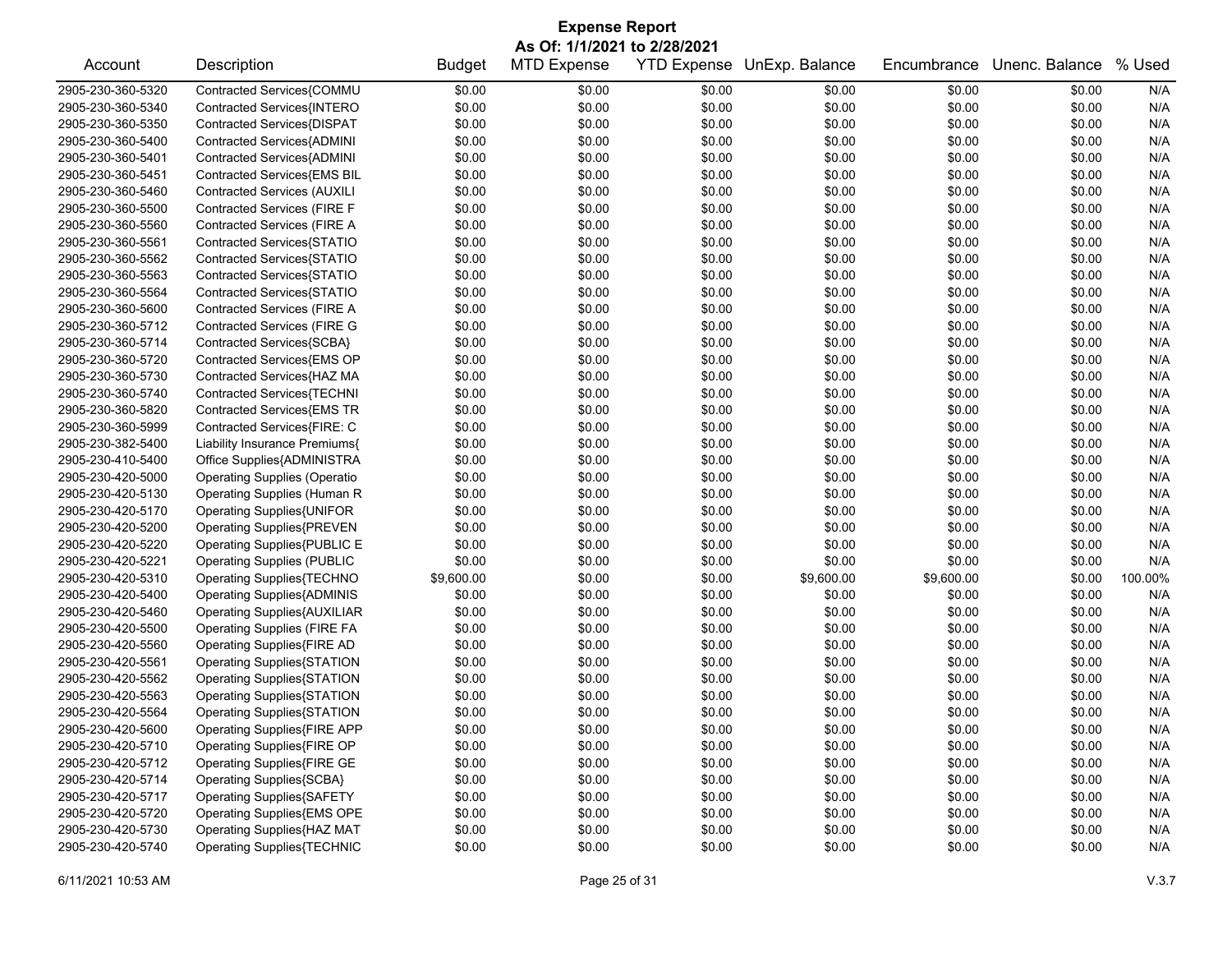|                                        | <b>Expense Report</b>                                |               |                              |        |                            |                  |                |        |  |  |
|----------------------------------------|------------------------------------------------------|---------------|------------------------------|--------|----------------------------|------------------|----------------|--------|--|--|
|                                        |                                                      |               | As Of: 1/1/2021 to 2/28/2021 |        |                            |                  |                |        |  |  |
| Account                                | Description                                          | <b>Budget</b> | <b>MTD Expense</b>           |        | YTD Expense UnExp. Balance | Encumbrance      | Unenc. Balance | % Used |  |  |
| 2905-230-420-5750                      | <b>Operating Supplies{HONORS</b>                     | \$0.00        | \$0.00                       | \$0.00 | \$0.00                     | \$0.00           | \$0.00         | N/A    |  |  |
| 2905-230-420-5810                      | <b>Operating Supplies</b>                            | \$0.00        | \$0.00                       | \$0.00 | \$0.00                     | \$0.00           | \$0.00         | N/A    |  |  |
| 2905-230-420-5820                      | <b>Operating Supplies</b>                            | \$0.00        | \$0.00                       | \$0.00 | \$0.00                     | \$0.00           | \$0.00         | N/A    |  |  |
| 2905-230-430-5121                      | Small Tools and Minor Equip                          | \$0.00        | \$0.00                       | \$0.00 | \$0.00                     | \$0.00           | \$0.00         | N/A    |  |  |
| 2905-230-430-5160                      | Small Tools and Minor Equip                          | \$0.00        | \$0.00                       | \$0.00 | \$0.00                     | \$0.00           | \$0.00         | N/A    |  |  |
| 2905-230-430-5200                      | Small Tools and Minor Equip                          | \$0.00        | \$0.00                       | \$0.00 | \$0.00                     | \$0.00           | \$0.00         | N/A    |  |  |
| 2905-230-430-5220                      | Small Tools and Minor Equip                          | \$0.00        | \$0.00                       | \$0.00 | \$0.00                     | \$0.00           | \$0.00         | N/A    |  |  |
| 2905-230-430-5310                      | Small Tools and Minor Equip                          | \$0.00        | \$0.00                       | \$0.00 | \$0.00                     | \$0.00           | \$0.00         | N/A    |  |  |
| 2905-230-430-5320                      | Small Tools and Minor Equip                          | \$0.00        | \$0.00                       | \$0.00 | \$0.00                     | \$0.00           | \$0.00         | N/A    |  |  |
| 2905-230-430-5340                      | Small Tools and Minor Equip                          | \$0.00        | \$0.00                       | \$0.00 | \$0.00                     | \$0.00           | \$0.00         | N/A    |  |  |
| 2905-230-430-5350                      | Small Tools and Minor Equip                          | \$0.00        | \$0.00                       | \$0.00 | \$0.00                     | \$0.00           | \$0.00         | N/A    |  |  |
| 2905-230-430-5400                      | Small Tools and Minor Equip                          | \$0.00        | \$0.00                       | \$0.00 | \$0.00                     | \$0.00           | \$0.00         | N/A    |  |  |
| 2905-230-430-5460                      | Small Tools and Minor Equip                          | \$0.00        | \$0.00                       | \$0.00 | \$0.00                     | \$0.00           | \$0.00         | N/A    |  |  |
| 2905-230-430-5600                      | Small Tools and Minor Equip                          | \$0.00        | \$0.00                       | \$0.00 | \$0.00                     | \$0.00           | \$0.00         | N/A    |  |  |
| 2905-230-430-5710                      | Small Tools and Minor Equip                          | \$0.00        | \$0.00                       | \$0.00 | \$0.00                     | \$0.00           | \$0.00         | N/A    |  |  |
| 2905-230-430-5712                      | Small Tools and Minor Equip                          | \$0.00        | \$0.00                       | \$0.00 | \$0.00                     | \$0.00           | \$0.00         | N/A    |  |  |
| 2905-230-430-5714                      | Small Tools and Minor Equip                          | \$0.00        | \$0.00                       | \$0.00 | \$0.00                     | \$0.00           | \$0.00         | N/A    |  |  |
| 2905-230-430-5720                      | Small Tools and Minor Equip                          | \$0.00        | \$0.00                       | \$0.00 | \$0.00                     | \$0.00           | \$0.00         | N/A    |  |  |
| 2905-230-430-5730                      | Small Tools and Minor Equip                          | \$0.00        | \$0.00                       | \$0.00 | \$0.00                     | \$0.00           | \$0.00         | N/A    |  |  |
| 2905-230-430-5740                      | Small Tools and Minor Equip                          | \$0.00        | \$0.00                       | \$0.00 | \$0.00                     | \$0.00           | \$0.00         | N/A    |  |  |
| 2905-230-430-5810                      | Small Tools and Minor Equip                          | \$0.00        | \$0.00                       | \$0.00 | \$0.00                     | \$0.00           | \$0.00         | N/A    |  |  |
| 2905-230-430-5820                      | Small Tools and Minor Equip                          | \$0.00        | \$0.00                       | \$0.00 | \$0.00                     | \$0.00           | \$0.00         | N/A    |  |  |
| 2905-230-490-5710                      | Other - Supplies and Material                        | \$0.00        | \$0.00                       | \$0.00 | \$0.00                     | \$0.00           | \$0.00         | N/A    |  |  |
| 2905-230-490-5712                      | Other - Supplies and Material                        | \$0.00        | \$0.00                       | \$0.00 | \$0.00                     | \$0.00           | \$0.00         | N/A    |  |  |
| 2905-230-490-5720                      | Other - Supplies and Material                        | \$0.00        | \$0.00                       | \$0.00 | \$0.00                     | \$0.00           | \$0.00         | N/A    |  |  |
| 2905-230-490-5750                      | Other - Supplies and Material                        | \$0.00        | \$0.00                       | \$0.00 | \$0.00                     | \$0.00           | \$0.00         | N/A    |  |  |
| 2905-230-519-5200                      | Other - Dues and Fees{PREV                           | \$0.00        | \$0.00                       | \$0.00 | \$0.00                     | \$0.00           | \$0.00         | N/A    |  |  |
| 2905-230-519-5350                      | Other - Dues and Fees{DISP                           | \$0.00        | \$0.00                       | \$0.00 | \$0.00                     | \$0.00           | \$0.00         | N/A    |  |  |
| 2905-230-519-5400                      | Other - Dues and Fees{ADMI                           | \$0.00        | \$0.00                       | \$0.00 | \$0.00                     | \$0.00           | \$0.00         | N/A    |  |  |
| 2905-230-519-5401                      | Other - Dues and Fees (ADMI                          | \$0.00        | \$0.00                       | \$0.00 | \$0.00                     | \$0.00           | \$0.00         | N/A    |  |  |
| 2905-230-519-5460                      | Other - Dues and Fees{AUXIL                          | \$0.00        | \$0.00                       | \$0.00 | \$0.00                     | \$0.00           | \$0.00         | N/A    |  |  |
| 2905-230-519-5600                      | Other - Dues and Fees (FIRE                          | \$0.00        | \$0.00                       | \$0.00 | \$0.00                     | \$0.00           | \$0.00         | N/A    |  |  |
| 2905-230-519-5717                      | Other - Dues and Fees (SAFE                          | \$0.00        | \$0.00                       | \$0.00 | \$0.00                     | \$0.00           | \$0.00         | N/A    |  |  |
| 2905-230-519-5720                      | Other - Dues and Fees{EMS                            | \$0.00        | \$0.00                       | \$0.00 | \$0.00                     | \$0.00           | \$0.00         | N/A    |  |  |
| 2905-230-519-5730                      | Other - Dues and Fees{HAZ                            | \$0.00        | \$0.00                       | \$0.00 | \$0.00                     | \$0.00           | \$0.00         | N/A    |  |  |
| 2905-230-599-5121                      | Other - Other Expenses (Heal                         | \$0.00        | \$0.00                       | \$0.00 | \$0.00                     | \$0.00           | \$0.00         | N/A    |  |  |
| 2905-230-599-5200                      | Other - Other Expenses{PRE                           | \$0.00        | \$0.00                       | \$0.00 | \$0.00                     | \$0.00           | \$0.00         | N/A    |  |  |
| 2905-230-599-5400                      | Other - Other Expenses{ADMI                          | \$0.00        | \$0.00                       | \$0.00 | \$0.00                     | \$0.00           | \$0.00         | N/A    |  |  |
| 2905-230-599-5451                      | Other - Other Expenses{EMS                           | \$0.00        | \$0.00                       | \$0.00 | \$0.00                     | \$0.00           | \$0.00         | N/A    |  |  |
| 2905-230-599-5710                      | Other - Other Expenses (FIR                          | \$0.00        | \$0.00                       | \$0.00 |                            |                  | \$0.00         | N/A    |  |  |
| 2905-230-599-5720                      | Other - Other Expenses (EMS                          | \$0.00        | \$0.00                       | \$0.00 | \$0.00<br>\$0.00           | \$0.00<br>\$0.00 | \$0.00         | N/A    |  |  |
|                                        |                                                      |               |                              |        |                            |                  |                |        |  |  |
| 2905-230-720-5560<br>2905-230-720-5561 | Buildings{FIRE ADMINISTRA                            | \$0.00        | \$0.00                       | \$0.00 | \$0.00                     | \$0.00           | \$0.00         | N/A    |  |  |
|                                        | Buildings{STATION 61}                                | \$0.00        | \$0.00                       | \$0.00 | \$0.00                     | \$0.00           | \$0.00         | N/A    |  |  |
| 2905-230-720-5563                      | Buildings{STATION 63}<br>Improvement of Sites{FIRE A | \$0.00        | \$0.00                       | \$0.00 | \$0.00                     | \$0.00           | \$0.00         | N/A    |  |  |
| 2905-230-730-5560<br>2905-230-730-5561 |                                                      | \$0.00        | \$0.00                       | \$0.00 | \$0.00                     | \$0.00           | \$0.00         | N/A    |  |  |
|                                        | Improvement of Sites{STATIO                          | \$0.00        | \$0.00                       | \$0.00 | \$0.00                     | \$0.00           | \$0.00         | N/A    |  |  |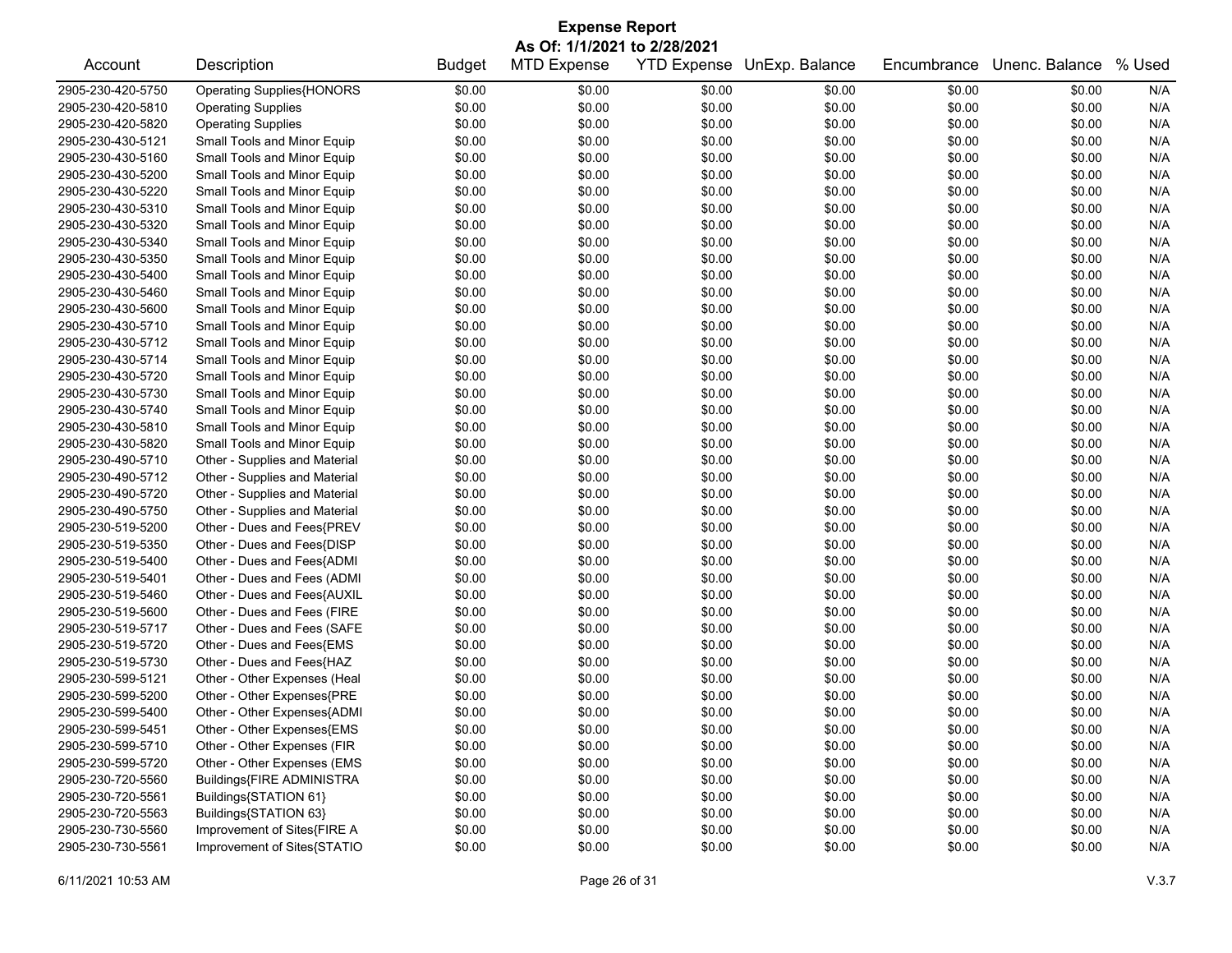|                                       | <b>Expense Report</b>                         |               |                                                    |                    |                |                 |                |                |  |
|---------------------------------------|-----------------------------------------------|---------------|----------------------------------------------------|--------------------|----------------|-----------------|----------------|----------------|--|
| Account                               | Description                                   | <b>Budget</b> | As Of: 1/1/2021 to 2/28/2021<br><b>MTD Expense</b> | <b>YTD Expense</b> | UnExp. Balance | Encumbrance     | Unenc. Balance | % Used         |  |
|                                       |                                               |               |                                                    |                    |                |                 |                |                |  |
| 2905-230-730-5562                     | Improvement of Sites{STATIO                   | \$0.00        | \$0.00                                             | \$0.00             | \$0.00         | \$0.00          | \$0.00         | N/A            |  |
| 2905-230-730-5563                     | Improvement of Sites{STATIO                   | \$0.00        | \$0.00                                             | \$0.00             | \$0.00         | \$0.00          | \$0.00         | N/A            |  |
| 2905-230-730-5564                     | Improvement of Sites{STATIO                   | \$0.00        | \$0.00                                             | \$0.00             | \$0.00         | \$0.00          | \$0.00         | N/A            |  |
| 2905-230-740-5121                     | Machinery, Equipment and Fu                   | \$0.00        | \$0.00                                             | \$0.00             | \$0.00         | \$0.00          | \$0.00         | N/A            |  |
| 2905-230-740-5160                     | Machinery, Equipment and Fu                   | \$0.00        | \$0.00                                             | \$0.00             | \$0.00         | \$0.00          | \$0.00         | N/A            |  |
| 2905-230-740-5200                     | Machinery, Equipment and Fu                   | \$0.00        | \$0.00                                             | \$0.00             | \$0.00         | \$0.00          | \$0.00         | N/A            |  |
| 2905-230-740-5221                     | Machinery, Equipment and Fu                   | \$0.00        | \$0.00                                             | \$0.00             | \$0.00         | \$0.00          | \$0.00         | N/A            |  |
| 2905-230-740-5310                     | Machinery, Equipment and Fu                   | \$27,996.00   | \$0.00                                             | \$0.00             | \$27,996.00    | \$27,996.00     | \$0.00         | 100.00%        |  |
| 2905-230-740-5320                     | Machinery, Equipment and Fu                   | \$0.00        | \$0.00                                             | \$0.00             | \$0.00         | \$0.00          | \$0.00         | N/A            |  |
| 2905-230-740-5340                     | Machinery, Equipment and Fu                   | \$0.00        | \$0.00                                             | \$0.00             | \$0.00         | \$0.00          | \$0.00         | N/A            |  |
| 2905-230-740-5350                     | Machinery, Equipment and Fu                   | \$0.00        | \$0.00                                             | \$0.00             | \$0.00         | \$0.00          | \$0.00         | N/A            |  |
| 2905-230-740-5400                     | Machinery, Equipment and Fu                   | \$0.00        | \$0.00                                             | \$0.00             | \$0.00         | \$0.00          | \$0.00         | N/A            |  |
| 2905-230-740-5460                     | Machinery, Equipment and Fu                   | \$0.00        | \$0.00                                             | \$0.00             | \$0.00         | \$0.00          | \$0.00         | N/A            |  |
| 2905-230-740-5500                     | Machinery, Equipment and Fu                   | \$0.00        | \$0.00                                             | \$0.00             | \$0.00         | \$0.00          | \$0.00         | N/A            |  |
| 2905-230-740-5561                     | Machinery, Equipment and Fu                   | \$0.00        | \$0.00                                             | \$0.00             | \$0.00         | \$0.00          | \$0.00         | N/A            |  |
| 2905-230-740-5600                     | Machinery, Equipment and Fu                   | \$0.00        | \$0.00                                             | \$0.00             | \$0.00         | \$0.00          | \$0.00         | N/A            |  |
| 2905-230-740-5710                     | Machinery, Equipment and Fu                   | \$0.00        | \$0.00                                             | \$0.00             | \$0.00         | \$0.00          | \$0.00         | N/A            |  |
| 2905-230-740-5712                     | Machinery, Equipment and Fu                   | \$0.00        | \$0.00                                             | \$0.00             | \$0.00         | \$0.00          | \$0.00         | N/A            |  |
| 2905-230-740-5720                     | Machinery, Equipment and Fu                   | \$29,554.00   | \$0.00                                             | \$0.00             | \$29,554.00    | \$29,554.00     | \$0.00         | 100.00%        |  |
| 2905-230-740-5730                     | Machinery, Equipment and Fu                   | \$0.00        | \$0.00                                             | \$0.00             | \$0.00         | \$0.00          | \$0.00         | N/A            |  |
| 2905-230-740-5740                     | Machinery, Equipment and Fu                   | \$0.00        | \$0.00                                             | \$0.00             | \$0.00         | \$0.00          | \$0.00         | N/A            |  |
| 2905-230-750-5460                     | Motor Vehicles{AUXILIARY}                     | \$0.00        | \$0.00                                             | \$0.00             | \$0.00         | \$0.00          | \$0.00         | N/A            |  |
| 2905-230-750-5600                     | Motor Vehicles{FIRE APPAR                     | \$0.00        | \$0.00                                             | \$0.00             | \$0.00         | \$0.00          | \$0.00         | N/A            |  |
|                                       | <b>EMS Totals:</b>                            | \$103,620.00  | \$0.00                                             | \$0.00             | \$103,620.00   | \$103,620.00    | \$0.00         | 100.00%        |  |
| <b>Transfers</b>                      |                                               |               |                                                    |                    |                |                 |                |                |  |
| 2905-910-910-5000                     | Transfers - Out                               | \$0.00        | \$0.00                                             | \$0.00             | \$0.00         | \$0.00          | \$0.00         | N/A            |  |
| 2905-910-910-5999                     | Transfers - Out (FIRE: COST                   | \$0.00        | \$0.00                                             | \$0.00             | \$0.00         | \$0.00          | \$0.00         | N/A            |  |
|                                       | <b>Transfers Totals:</b>                      | \$0.00        | \$0.00                                             | \$0.00             | \$0.00         | \$0.00          | \$0.00         | N/A            |  |
| <b>Contingencies</b>                  |                                               |               |                                                    |                    |                |                 |                |                |  |
| 2905-930-930-0000                     | Contingencies                                 | \$0.00        | \$0.00                                             | \$0.00             | \$0.00         | \$0.00          | \$0.00         | N/A            |  |
| 2905-930-930-5999                     | Contingencies (FIRE: COST                     | \$0.00        | \$0.00                                             | \$0.00             | \$0.00         | \$0.00          | \$0.00         | N/A            |  |
|                                       | <b>Contingencies Totals:</b>                  | \$0.00        | \$0.00                                             | \$0.00             | \$0.00         | \$0.00          | \$0.00         | N/A            |  |
| <b>Other Financing Uses</b>           |                                               |               |                                                    |                    |                |                 |                |                |  |
| 2905-990-990-0000                     | Other - Other Financing Uses                  | \$0.00        | \$0.00                                             | \$0.00             | \$0.00         | \$0.00          | \$0.00         | N/A            |  |
| 2905-990-990-5999                     | Other - Other Financing Uses                  | \$0.00        | \$0.00                                             | \$0.00             | \$0.00         | \$0.00          | \$0.00         | N/A            |  |
|                                       | Other Financing Uses Totals:                  | \$0.00        | \$0.00                                             | \$0.00             | \$0.00         | \$0.00          | \$0.00         | N/A            |  |
| 2905 Total:                           |                                               | \$104,326.11  | \$0.00                                             | \$0.00             | \$104,326.11   | \$104,326.11    |                | \$0.00 100.00% |  |
| 4101                                  | <b>Bond</b>                                   |               |                                                    |                    |                | Target Percent: | 16.67%         |                |  |
| Debt Service - Bond Principal Payment |                                               |               |                                                    |                    |                |                 |                |                |  |
| 4101-810-810-0000                     | Principal Payments - Bonds                    | \$0.00        | \$0.00                                             | \$0.00             | \$0.00         | \$0.00          | \$0.00         | N/A            |  |
|                                       | Debt Service - Bond Principal Payment Totals: | \$0.00        | \$0.00                                             | \$0.00             | \$0.00         | \$0.00          | \$0.00         | N/A            |  |
| <b>Debt Service - Interest</b>        |                                               |               |                                                    |                    |                |                 |                |                |  |
| 4101-830-830-0000                     | Interest Payments                             | \$0.00        | \$0.00                                             | \$0.00             | \$0.00         | \$0.00          | \$0.00         | N/A            |  |
|                                       | Debt Service - Interest Totals:               | \$0.00        | \$0.00                                             | \$0.00             | \$0.00         | \$0.00          | \$0.00         | N/A            |  |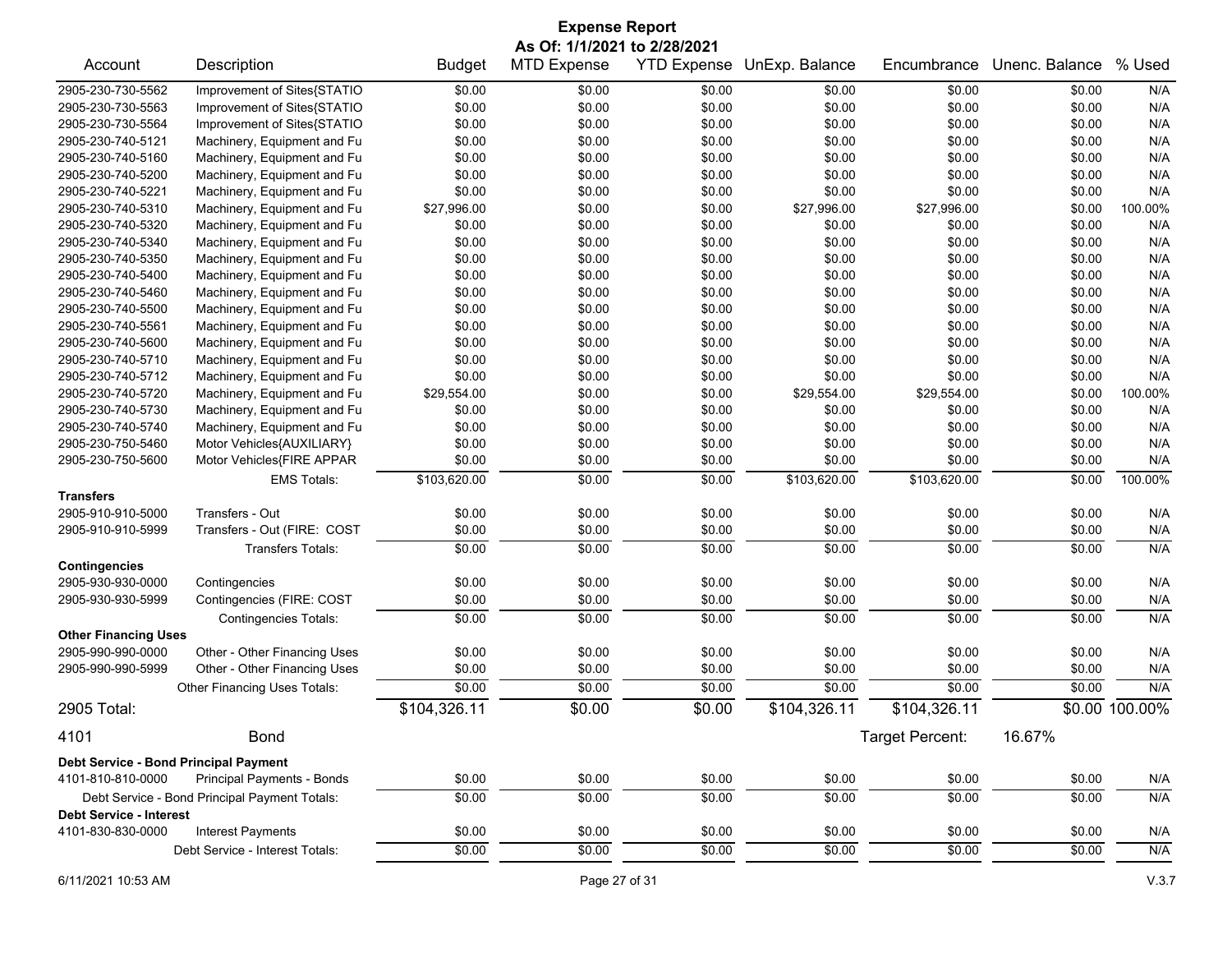| <b>Expense Report</b>                     |                                               |                  |                                                    |                  |                            |                  |                  |            |  |
|-------------------------------------------|-----------------------------------------------|------------------|----------------------------------------------------|------------------|----------------------------|------------------|------------------|------------|--|
| Account                                   | Description                                   | <b>Budget</b>    | As Of: 1/1/2021 to 2/28/2021<br><b>MTD Expense</b> |                  | YTD Expense UnExp. Balance | Encumbrance      | Unenc. Balance   | % Used     |  |
| 4101 Total:                               |                                               | \$0.00           | \$0.00                                             | \$0.00           | \$0.00                     | \$0.00           | \$0.00           | N/A        |  |
| 4301                                      | Capital Improvement Fund                      |                  |                                                    |                  |                            | Target Percent:  | 16.67%           |            |  |
| <b>Capital Outlay</b>                     |                                               |                  |                                                    |                  |                            |                  |                  |            |  |
| 4301-760-790-0000                         | Capital Outlay                                | \$0.00           | \$0.00                                             | \$0.00           | \$0.00                     | \$0.00           | \$0.00           | N/A        |  |
|                                           | Capital Outlay Totals:                        | \$0.00           | \$0.00                                             | \$0.00           | \$0.00                     | \$0.00           | \$0.00           | N/A        |  |
| <b>Contingencies</b><br>4301-930-930-0000 |                                               | \$0.00           | \$0.00                                             | \$0.00           | \$0.00                     | \$0.00           | \$0.00           | N/A        |  |
|                                           | Contengencies<br><b>Contingencies Totals:</b> | \$0.00           | \$0.00                                             | \$0.00           | \$0.00                     | \$0.00           | \$0.00           | N/A        |  |
| 4301 Total:                               |                                               | \$0.00           | \$0.00                                             | \$0.00           | \$0.00                     | \$0.00           | \$0.00           | N/A        |  |
|                                           |                                               |                  |                                                    |                  |                            |                  |                  |            |  |
| 4304                                      | Improvement of Parks                          |                  |                                                    |                  |                            | Target Percent:  | 16.67%           |            |  |
| <b>Capital Outlay</b>                     |                                               |                  |                                                    |                  |                            |                  |                  |            |  |
| 4304-760-730-0000                         | Improvement of Sites                          | \$0.00           | \$0.00                                             | \$0.00           | \$0.00                     | \$0.00           | \$0.00           | N/A        |  |
|                                           | Capital Outlay Totals:                        | \$0.00           | \$0.00                                             | \$0.00           | \$0.00                     | \$0.00           | \$0.00           | N/A        |  |
| 4304 Total:                               |                                               | \$0.00           | \$0.00                                             | \$0.00           | \$0.00                     | \$0.00           | \$0.00           | N/A        |  |
| 4901                                      | New Ambulance                                 |                  |                                                    |                  |                            | Target Percent:  | 16.67%           |            |  |
| Fire                                      |                                               |                  |                                                    |                  |                            |                  |                  |            |  |
| 4901-220-330-5600                         | Travel and Meeting Expense (                  | \$3,500.00       | \$0.00                                             | \$0.00           | \$3,500.00                 | \$0.00           | \$3,500.00       | 0.00%      |  |
| 4901-220-740-5600                         | Machinery, Equipment and Fu                   | \$25,000.00      | \$0.00                                             | \$0.00           | \$25,000.00                | \$0.00           | \$25,000.00      | 0.00%      |  |
| 4901-220-750-5600                         | Motor Vehicles{FIRE APPAR                     | \$325,000.00     | \$0.00                                             | \$0.00           | \$325,000.00               | \$0.00           | \$325,000.00     | 0.00%      |  |
| 4901-220-750-5900                         | Motor Vehicles{CAPITAL}                       | \$94,700.00      | \$0.00                                             | \$0.00           | \$94,700.00                | \$11,000.00      | \$83,700.00      | 11.62%     |  |
|                                           | Fire Totals:                                  | \$448,200.00     | \$0.00                                             | \$0.00           | \$448,200.00               | \$11,000.00      | \$437,200.00     | 2.45%      |  |
| <b>Transfers</b>                          |                                               |                  |                                                    |                  |                            |                  |                  |            |  |
| 4901-910-910-0000                         | Transfers - Out                               | \$0.00           | \$0.00                                             | \$0.00           | \$0.00                     | \$0.00           | \$0.00           | N/A        |  |
| <b>Contingencies</b>                      | <b>Transfers Totals:</b>                      | \$0.00           | \$0.00                                             | \$0.00           | \$0.00                     | \$0.00           | \$0.00           | N/A        |  |
| 4901-930-930-5999                         | Contingencies (FIRE: COST                     | \$0.00           | \$0.00                                             | \$0.00           | \$0.00                     | \$0.00           | \$0.00           | N/A        |  |
|                                           | <b>Contingencies Totals:</b>                  | \$0.00           | \$0.00                                             | \$0.00           | \$0.00                     | \$0.00           | \$0.00           | N/A        |  |
| <b>Other Financing Uses</b>               |                                               |                  |                                                    |                  |                            |                  |                  |            |  |
| 4901-990-990-5999                         | Other - Other Financing Uses                  | \$0.00           | \$0.00                                             | \$0.00           | \$0.00                     | \$0.00           | \$0.00           | N/A        |  |
|                                           | Other Financing Uses Totals:                  | \$0.00           | \$0.00                                             | \$0.00           | \$0.00                     | \$0.00           | \$0.00           | N/A        |  |
| 4901 Total:                               |                                               | \$448,200.00     | \$0.00                                             | \$0.00           | \$448,200.00               | \$11,000.00      | \$437,200.00     | 2.45%      |  |
| 4902                                      | Land Acquisition                              |                  |                                                    |                  |                            | Target Percent:  | 16.67%           |            |  |
| <b>Administrative</b>                     |                                               |                  |                                                    |                  |                            |                  |                  |            |  |
| 4902-110-360-0000                         | <b>Contracted Services</b>                    | \$0.00           | \$0.00                                             | \$0.00           | \$0.00                     | \$0.00           | \$0.00           | N/A        |  |
|                                           | <b>Administrative Totals:</b>                 | \$0.00           | \$0.00                                             | \$0.00           | \$0.00                     | \$0.00           | \$0.00           | N/A        |  |
| <b>Capital Outlay</b>                     |                                               |                  |                                                    |                  |                            |                  |                  |            |  |
| 4902-760-360-0000<br>4902-760-710-0000    | <b>Contracted Services</b><br>Land            | \$0.00<br>\$0.00 | \$0.00<br>\$0.00                                   | \$0.00<br>\$0.00 | \$0.00<br>\$0.00           | \$0.00<br>\$0.00 | \$0.00<br>\$0.00 | N/A<br>N/A |  |
| 4902-760-730-0000                         | Improvement of Sites                          | \$0.00           | \$0.00                                             | \$0.00           | \$0.00                     | \$0.00           | \$0.00           | N/A        |  |
|                                           |                                               |                  |                                                    |                  |                            |                  |                  |            |  |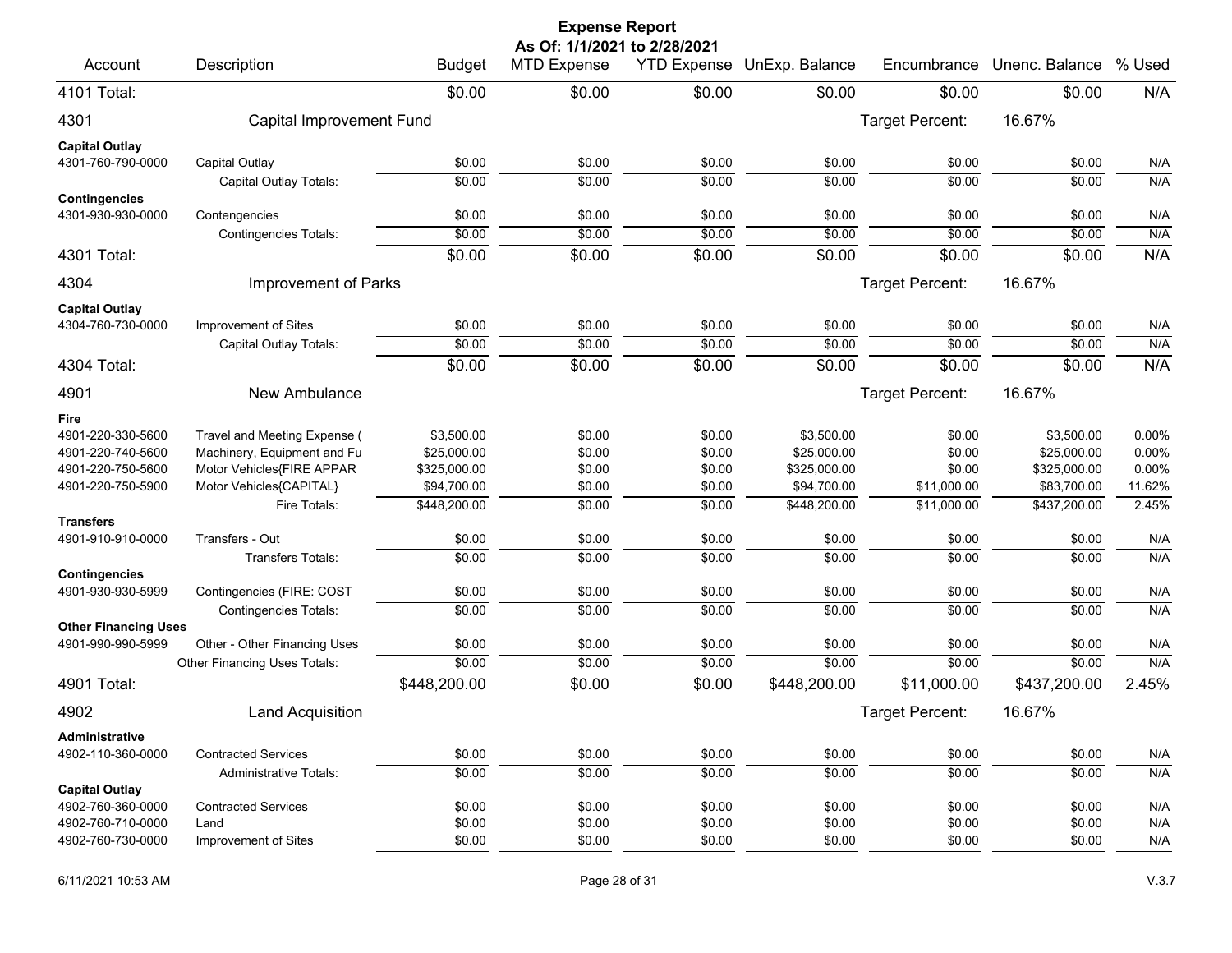|                             |                                    |                | <b>Expense Report</b>        |                    |                |                 |                |          |
|-----------------------------|------------------------------------|----------------|------------------------------|--------------------|----------------|-----------------|----------------|----------|
|                             |                                    |                | As Of: 1/1/2021 to 2/28/2021 |                    |                |                 |                |          |
| Account                     | Description                        | <b>Budget</b>  | MTD Expense                  | <b>YTD Expense</b> | UnExp. Balance | Encumbrance     | Unenc. Balance | % Used   |
|                             | Capital Outlay Totals:             | \$0.00         | \$0.00                       | \$0.00             | \$0.00         | \$0.00          | \$0.00         | N/A      |
| <b>Transfers</b>            |                                    |                |                              |                    |                |                 |                |          |
| 4902-910-910-0000           | Transfers - Out                    | \$0.00         | \$0.00                       | \$0.00             | \$0.00         | \$0.00          | \$0.00         | N/A      |
|                             | <b>Transfers Totals:</b>           | \$0.00         | \$0.00                       | \$0.00             | \$0.00         | \$0.00          | \$0.00         | N/A      |
| <b>Contingencies</b>        |                                    |                |                              |                    |                |                 |                |          |
| 4902-930-930-0000           | Contingencies                      | \$0.00         | \$0.00                       | \$0.00             | \$0.00         | \$0.00          | \$0.00         | N/A      |
|                             | <b>Contingencies Totals:</b>       | \$0.00         | \$0.00                       | \$0.00             | \$0.00         | \$0.00          | \$0.00         | N/A      |
| <b>Other Financing Uses</b> |                                    |                |                              |                    |                |                 |                |          |
| 4902-990-990-0000           | Other - Other Financing Uses       | \$0.00         | \$0.00                       | \$0.00             | \$0.00         | \$0.00          | \$0.00         | N/A      |
|                             | Other Financing Uses Totals:       | \$0.00         | \$0.00                       | \$0.00             | \$0.00         | \$0.00          | \$0.00         | N/A      |
| 4902 Total:                 |                                    | \$0.00         | \$0.00                       | \$0.00             | \$0.00         | \$0.00          | \$0.00         | N/A      |
| 4903                        | <b>ALS Engine</b>                  |                |                              |                    |                | Target Percent: | 16.67%         |          |
| Fire                        |                                    |                |                              |                    |                |                 |                |          |
| 4903-220-750-5600           | Motor Vehicles{FIRE APPAR          | \$757,515.00   | \$0.00                       | \$0.00             | \$757,515.00   | \$7,515.00      | \$750,000.00   | 0.99%    |
| 4903-220-750-5900           | Motor Vehicles (CAPITAL)           | \$0.00         | \$0.00                       | \$0.00             | \$0.00         | \$0.00          | \$0.00         | N/A      |
|                             | Fire Totals:                       | \$757,515.00   | \$0.00                       | \$0.00             | \$757,515.00   | \$7,515.00      | \$750,000.00   | 0.99%    |
| <b>Transfers</b>            |                                    |                |                              |                    |                |                 |                |          |
| 4903-910-910-0000           | Transfers - Out                    | \$408,000.00   | \$0.00                       | \$0.00             | \$408,000.00   | \$0.00          | \$408,000.00   | 0.00%    |
|                             | Transfers Totals:                  | \$408,000.00   | \$0.00                       | \$0.00             | \$408,000.00   | \$0.00          | \$408,000.00   | 0.00%    |
| <b>Contingencies</b>        |                                    |                |                              |                    |                |                 |                |          |
| 4903-930-930-0000           | Contingencies                      | \$0.00         | \$0.00                       | \$0.00             | \$0.00         | \$0.00          | \$0.00         | N/A      |
| 4903-930-930-5999           | Contingencies (FIRE: COST          | \$0.00         | \$0.00                       | \$0.00             | \$0.00         | \$0.00          | \$0.00         | N/A      |
|                             | <b>Contingencies Totals:</b>       | \$0.00         | \$0.00                       | \$0.00             | \$0.00         | \$0.00          | \$0.00         | N/A      |
| 4903 Total:                 |                                    | \$1,165,515.00 | \$0.00                       | \$0.00             | \$1,165,515.00 | \$7,515.00      | \$1,158,000.00 | 0.64%    |
|                             |                                    |                |                              |                    |                |                 |                |          |
| 4904                        | <b>Fire Stations</b>               |                |                              |                    |                | Target Percent: | 16.67%         |          |
| Fire                        |                                    |                |                              |                    |                |                 |                |          |
| 4904-220-311-5565           | Accounting and Legal Fees{S        | \$12,500.00    | \$0.00                       | \$3,981.25         | \$8,518.75     | \$0.00          | \$8,518.75     | 31.85%   |
| 4904-220-311-5566           | Accounting and Legal Fees (S       | \$15,000.00    | \$0.00                       | \$0.00             | \$15,000.00    | \$0.00          | \$15,000.00    | 0.00%    |
| 4904-220-316-5564           | Engineering Services{STATIO        | \$0.00         | \$0.00                       | \$0.00             | \$0.00         | \$0.00          | \$0.00         | N/A      |
| 4904-220-321-5600           | Rents and Leases (FIRE APP         | \$0.00         | \$0.00                       | \$0.00             | \$0.00         | \$0.00          | \$0.00         | N/A      |
| 4904-220-345-5564           | Advertising (STATION 64)           | \$0.00         | \$0.00                       | \$0.00             | \$0.00         | \$0.00          | \$0.00         | N/A      |
| 4904-220-345-5565           | Advertising{STATION 65}            | \$0.00         | \$0.00                       | \$0.00             | \$0.00         | \$0.00          | \$0.00         | N/A      |
| 4904-220-345-5566           | Advertising (STATION 66)           | \$500.00       | \$0.00                       | \$0.00             | \$500.00       | \$0.00          | \$500.00       | 0.00%    |
| 4904-220-351-5565           | Electricity (STATION 65)           | \$0.00         | \$0.00                       | \$0.00             | \$0.00         | \$0.00          | \$0.00         | N/A      |
| 4904-220-360-5564           | Contracted Services (STATIO        | \$0.00         | \$0.00                       | \$0.00             | \$0.00         | \$0.00          | \$0.00         | N/A      |
| 4904-220-360-5565           | Contracted Services{STATIO         | \$565,317.61   | \$9,271.21                   | \$24,770.68        | \$540,546.93   | \$211,127.93    | \$329,419.00   | 41.73%   |
| 4904-220-360-5566           | <b>Contracted Services (STATIO</b> | \$200,000.00   | \$10,572.48                  | \$10,843.73        | \$189,156.27   | \$188,427.52    | \$728.75       | 99.64%   |
| 4904-220-519-5564           | Other - Dues and Fees (STAT        | \$0.00         | \$0.00                       | \$0.00             | \$0.00         | \$0.00          | \$0.00         | N/A      |
| 4904-220-519-5565           | Other - Dues and Fees (STAT        | \$150,000.00   | \$0.00                       | \$0.00             | \$150,000.00   | \$0.00          | \$150,000.00   | $0.00\%$ |
| 4904-220-720-5564           | Buildings{STATION 64}              | \$0.00         | \$0.00                       | \$0.00             | \$0.00         | \$0.00          | \$0.00         | N/A      |
| 4904-220-720-5565           | Buildings (STATION 65)             | \$5,534,341.00 | \$242,437.50                 | \$498,697.20       | \$5,035,643.80 | \$460,684.00    | \$4,574,959.80 | 17.34%   |
| 4904-220-720-5566           | Buildings (STATION 66)             | \$0.00         | \$0.00                       | \$0.00             | \$0.00         | \$0.00          | \$0.00         | N/A      |
| 4904-220-740-5564           | Machinery, Equipment and Fu        | \$0.00         | \$0.00                       | \$0.00             | \$0.00         | \$0.00          | \$0.00         | N/A      |
| 6/11/2021 10:53 AM          |                                    |                | Page 29 of 31                |                    |                |                 |                | V.3.7    |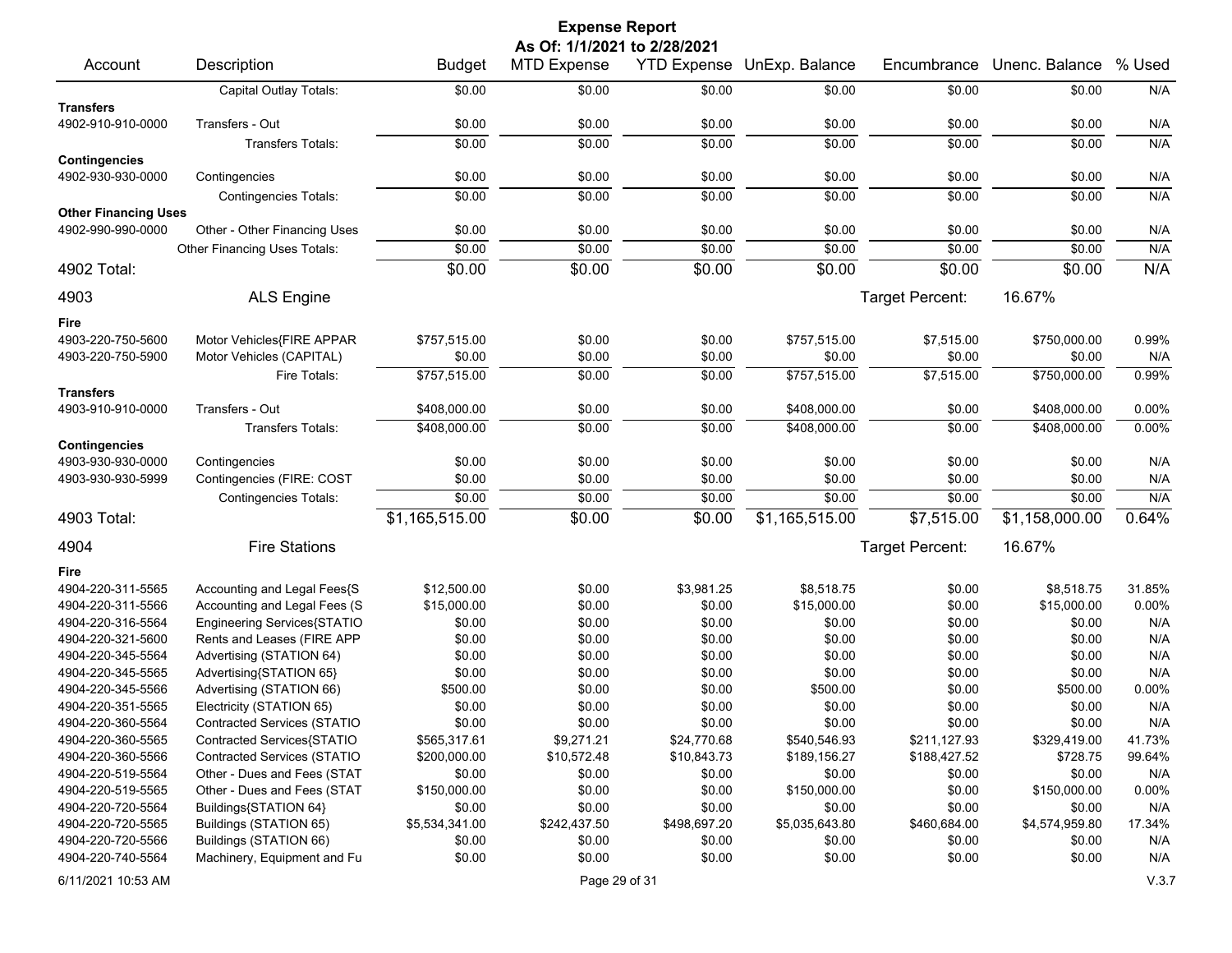|                                                                   |                                               |                | <b>Expense Report</b>                              |              |                            |                 |                |        |
|-------------------------------------------------------------------|-----------------------------------------------|----------------|----------------------------------------------------|--------------|----------------------------|-----------------|----------------|--------|
| Account                                                           | Description                                   | <b>Budget</b>  | As Of: 1/1/2021 to 2/28/2021<br><b>MTD Expense</b> |              | YTD Expense UnExp. Balance | Encumbrance     | Unenc. Balance | % Used |
|                                                                   |                                               |                |                                                    |              |                            |                 |                |        |
| 4904-220-740-5565                                                 | Machinery, Equipment and Fu                   | \$154,200.00   | \$4,129.41                                         | \$4,129.41   | \$150,070.59               | \$11,758.72     | \$138,311.87   | 10.30% |
|                                                                   | Fire Totals:                                  | \$6,631,858.61 | \$266,410.60                                       | \$542,422.27 | \$6,089,436.34             | \$871,998.17    | \$5,217,438.17 | 21.33% |
| <b>Transfers</b><br>4904-910-910-0000                             | Transfers - Out                               | \$0.00         | \$0.00                                             | \$0.00       | \$0.00                     | \$0.00          | \$0.00         | N/A    |
|                                                                   | Transfers Totals:                             | \$0.00         | \$0.00                                             | \$0.00       | \$0.00                     | \$0.00          | \$0.00         | N/A    |
| <b>Contingencies</b>                                              |                                               |                |                                                    |              |                            |                 |                |        |
| 4904-930-930-5564                                                 | Contingencies (STATION 64)                    | \$0.00         | \$0.00                                             | \$0.00       | \$0.00                     | \$0.00          | \$0.00         | N/A    |
| 4904-930-930-5565                                                 | Contingencies (STATION 65)                    | \$0.00         | \$0.00                                             | \$0.00       | \$0.00                     | \$0.00          | \$0.00         | N/A    |
|                                                                   | <b>Contingencies Totals:</b>                  | \$0.00         | \$0.00                                             | \$0.00       | \$0.00                     | \$0.00          | \$0.00         | N/A    |
| 4904 Total:                                                       |                                               | \$6,631,858.61 | \$266,410.60                                       | \$542,422.27 | \$6,089,436.34             | \$871,998.17    | \$5,217,438.17 | 21.33% |
| 4905                                                              | Land Mobile Radios                            |                |                                                    |              |                            | Target Percent: | 16.67%         |        |
| <b>Capital Outlay</b>                                             |                                               |                |                                                    |              |                            |                 |                |        |
| 4905-760-740-5320                                                 | Machinery, Equipment and Fu                   | \$109,110.00   | \$0.00                                             | \$0.00       | \$109,110.00               | \$98,710.00     | \$10,400.00    | 90.47% |
|                                                                   | Capital Outlay Totals:                        | \$109.110.00   | \$0.00                                             | \$0.00       | \$109.110.00               | \$98.710.00     | \$10.400.00    | 90.47% |
| <b>Transfers</b>                                                  |                                               |                |                                                    |              |                            |                 |                |        |
| 4905-910-910-0000                                                 | Transfers - Out                               | \$0.00         | \$0.00                                             | \$0.00       | \$0.00                     | \$0.00          | \$0.00         | N/A    |
|                                                                   | <b>Transfers Totals:</b>                      | \$0.00         | \$0.00                                             | \$0.00       | \$0.00                     | \$0.00          | \$0.00         | N/A    |
| <b>Contingencies</b><br>4905-930-930-0000                         | Contingencies                                 | \$0.00         | \$0.00                                             | \$0.00       | \$0.00                     | \$0.00          | \$0.00         | N/A    |
|                                                                   | <b>Contingencies Totals:</b>                  | \$0.00         | \$0.00                                             | \$0.00       | \$0.00                     | \$0.00          | \$0.00         | N/A    |
| 4905 Total:                                                       |                                               | \$109,110.00   | \$0.00                                             | \$0.00       | \$109,110.00               | \$98,710.00     | \$10,400.00    | 90.47% |
|                                                                   |                                               |                |                                                    |              |                            |                 |                |        |
| 9001                                                              | <b>LGIF MARCS</b>                             |                |                                                    |              |                            | Target Percent: | 16.67%         |        |
| <b>Administrative</b>                                             |                                               |                |                                                    |              |                            |                 |                |        |
| 9001-110-370-0000                                                 | Payment to Another Political                  | \$15,800.00    | \$0.00                                             | \$0.00       | \$15,800.00                | \$0.00          | \$15,800.00    | 0.00%  |
| 9001-110-599-0000                                                 | Other - Other Expenses                        | \$0.00         | \$0.00                                             | \$0.00       | \$0.00                     | \$0.00          | \$0.00         | N/A    |
|                                                                   | <b>Administrative Totals:</b>                 | \$15,800.00    | \$0.00                                             | \$0.00       | \$15,800.00                | \$0.00          | \$15,800.00    | 0.00%  |
| <b>Debt Service - Note Principal Payment</b><br>9001-820-820-0000 | <b>Principal Payments - Notes</b>             | \$31,600.00    | \$34,875.00                                        | \$34,875.00  | (\$3,275.00)               | (\$34,875.00)   | \$31,600.00    | 0.00%  |
|                                                                   | Debt Service - Note Principal Payment Totals: | \$31,600.00    | \$34,875.00                                        | \$34,875.00  | (\$3,275.00)               | ( \$34, 875.00) | \$31,600.00    | 0.00%  |
| 9001 Total:                                                       |                                               | \$47,400.00    | \$34,875.00                                        | \$34,875.00  | \$12,525.00                | (\$34,875.00)   | \$47,400.00    | 0.00%  |
| 9751                                                              | Private-purpose Trust                         |                |                                                    |              |                            | Target Percent: | 16.67%         |        |
| <b>Cemeteries</b>                                                 |                                               |                |                                                    |              |                            |                 |                |        |
| 9751-410-360-0000                                                 | <b>Contracted Services</b>                    | \$0.00         | \$0.00                                             | \$0.00       | \$0.00                     | \$0.00          | \$0.00         | N/A    |
| 9751-410-420-0000                                                 | <b>Operating Supplies</b>                     | \$0.00         | \$0.00                                             | \$0.00       | \$0.00                     | \$0.00          | \$0.00         | N/A    |
|                                                                   | <b>Cemeteries Totals:</b>                     | \$0.00         | \$0.00                                             | \$0.00       | \$0.00                     | \$0.00          | \$0.00         | N/A    |
| <b>Contingencies</b>                                              |                                               |                |                                                    |              |                            |                 |                |        |
| 9751-930-930-0000                                                 | Contingencies                                 | \$0.00         | \$0.00                                             | \$0.00       | \$0.00                     | \$0.00          | \$0.00         | N/A    |
|                                                                   | <b>Contingencies Totals:</b>                  | \$0.00         | \$0.00                                             | \$0.00       | \$0.00                     | \$0.00          | \$0.00         | N/A    |
| 9751 Total:                                                       |                                               | \$0.00         | \$0.00                                             | \$0.00       | \$0.00                     | \$0.00          | \$0.00         | N/A    |